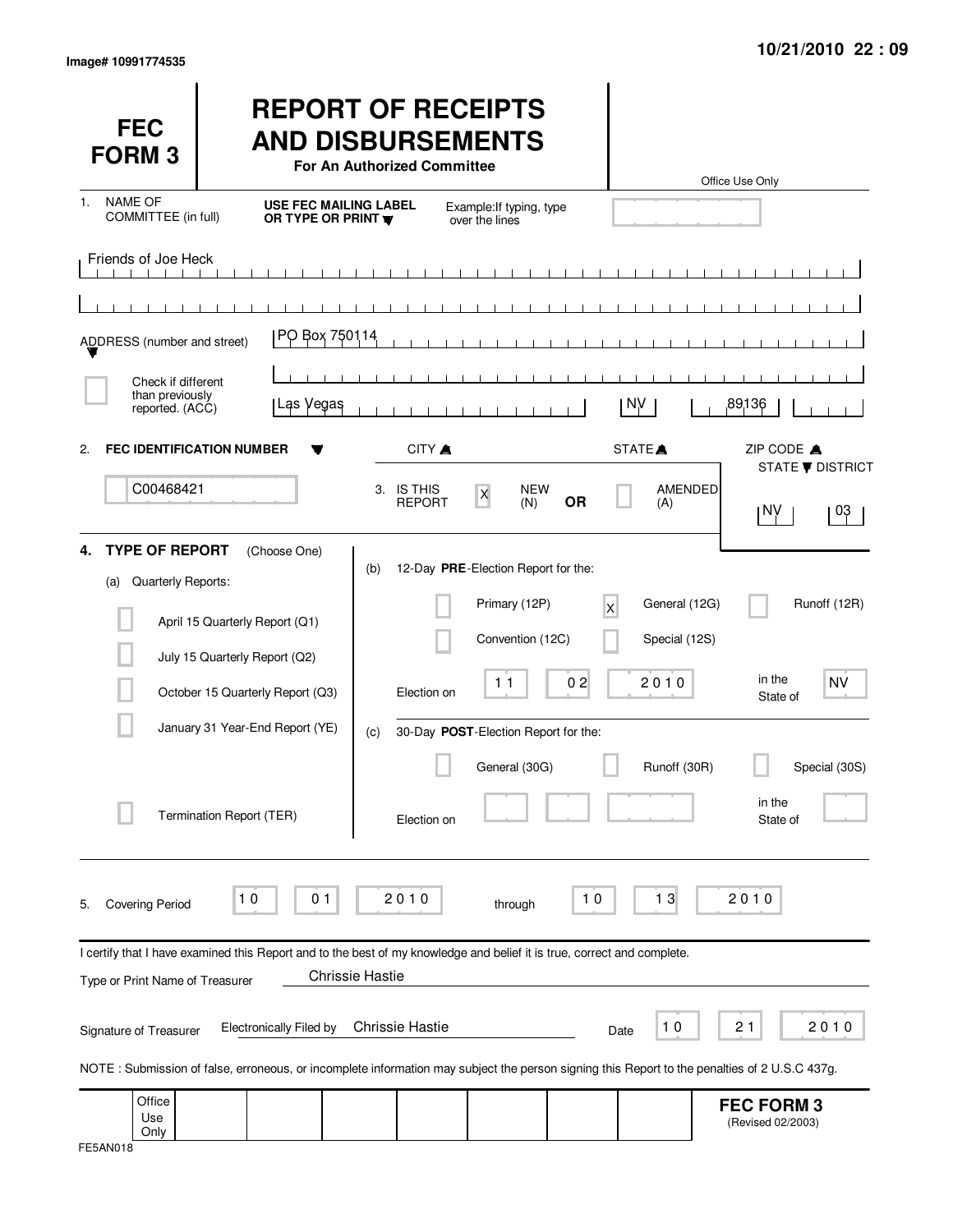|    |     | Image# 10991774536<br>FEC Form 3 (Revised 02/2003)                                              | <b>SUMMARY PAGE</b><br>of Receipts and Disbursements                                                    |     | 2/55                                                                                    |
|----|-----|-------------------------------------------------------------------------------------------------|---------------------------------------------------------------------------------------------------------|-----|-----------------------------------------------------------------------------------------|
|    |     | Write or Type Committee Name                                                                    |                                                                                                         |     |                                                                                         |
|    |     | Friends of Joe Heck                                                                             |                                                                                                         |     |                                                                                         |
|    |     | Report Covering the Period:<br>From:                                                            | $\begin{array}{cc}\nY & Y & Y \\ 2 & 0 & 1 & 0\n\end{array}$<br>M<br>D D<br>M ī<br>0 <sub>1</sub><br>10 | To: | $\begin{array}{c}\nY \ Y \ Y \\ 2010\n\end{array}$<br>M M<br>$D^{\bullet}D$<br>13<br>10 |
|    |     |                                                                                                 | <b>COLUMN A</b><br><b>This Period</b>                                                                   |     | <b>COLUMN B</b><br><b>Election Cycle-to-Date</b>                                        |
| 6. |     | Net Contributions (other than loans)                                                            |                                                                                                         |     |                                                                                         |
|    | (a) | <b>Total Contributions</b><br>(other than loans) (from Line 11(e))                              | 100043.24                                                                                               |     | 1167308.98                                                                              |
|    | (b) | <b>Total Contribution Refunds</b>                                                               | 0.00                                                                                                    |     | 885.00                                                                                  |
|    | (c) | Net Contributions (other than loans)<br>(subtract Line $6(b)$ from Line $6(a)$ )                | 100043.24                                                                                               |     | 1166423.98                                                                              |
| 7. |     | Net Operating Expenditures                                                                      |                                                                                                         |     |                                                                                         |
|    | (a) | <b>Total Operating Expenditures</b>                                                             | 204657.17                                                                                               |     | 921710.93                                                                               |
|    | (b) | <b>Total Offsets to Operating</b><br>Expenditures (from Line 14)                                | 0.00                                                                                                    |     | 2181.96                                                                                 |
|    | (c) | Net Operating Expenditures<br>(subtract Line 7(b) from Line 7(a))                               | 204657.17                                                                                               |     | 919528.97                                                                               |
| 8. |     | Cash on Hand at Close of<br>Reporting Period (from Line 27)                                     | 324478.99                                                                                               |     |                                                                                         |
| 9. |     | Debts and Obligations Owed TO<br>the Committee (Itemize all on<br>Schedule C and/or Schedule D) | 0.00                                                                                                    |     |                                                                                         |
|    |     | 10. Debts and Obligations Owed BY                                                               |                                                                                                         |     |                                                                                         |
|    |     | the Committee (Itemize all on<br>Schedule C and/or Schedule D)                                  | 26000.00                                                                                                |     |                                                                                         |
|    |     |                                                                                                 | For further information contact:<br><b>Federal Election Commission</b><br>999 E Street, NW              |     |                                                                                         |

Washington, DC 20463 Toll Free 800-424-9530 Local 202-694-1100

FE5AN018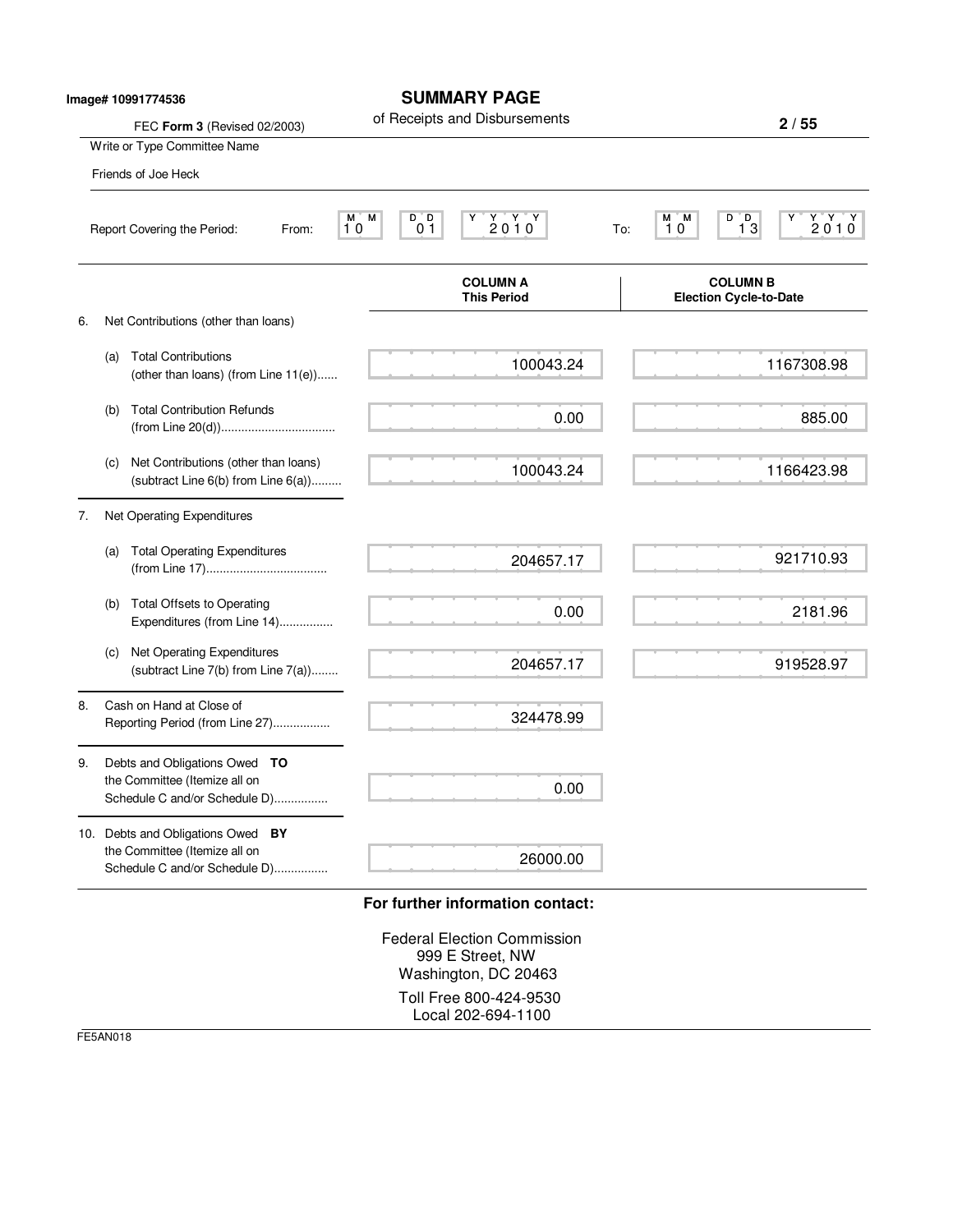| Image# 10991774537           |                                                                                                        | <b>DETAILED SUMMARY PAGE</b><br>of Receipts                                                                                                 |                                                                                                              |
|------------------------------|--------------------------------------------------------------------------------------------------------|---------------------------------------------------------------------------------------------------------------------------------------------|--------------------------------------------------------------------------------------------------------------|
| FEC Form 3 (Revised 12/2003) |                                                                                                        |                                                                                                                                             | 3/55                                                                                                         |
|                              | Write or Type Committee Name<br>Friends of Joe Heck                                                    |                                                                                                                                             |                                                                                                              |
|                              | Report Covering the Period:<br>From:                                                                   | D<br>$\begin{array}{c}\n \begin{array}{c}\n \text{Y} \\  \text{2010}\n \end{array}\n \end{array}$<br>M.<br>M<br>D<br>$\overline{0}$ 1<br>10 | $D^{\prime\prime}$ $D$<br>$\begin{array}{c} Y \ Y \ 2 \ 0 \ 1 \ 0 \end{array}$<br>М<br>'M<br>13<br>10<br>To: |
|                              | <b>I. RECEIPTS</b>                                                                                     | <b>COLUMN A</b><br><b>Total This Period</b>                                                                                                 | <b>COLUMN B</b><br><b>Election Cycle-to-Date</b>                                                             |
|                              | 11. CONTRIBUTIONS (other than loans) FROM:                                                             |                                                                                                                                             |                                                                                                              |
|                              | Individuals/Persons Other Than<br>(a)<br><b>Political Committees</b><br>(i) Itemized (use Schedule A)  | 55162.00                                                                                                                                    | 710555.58                                                                                                    |
|                              |                                                                                                        | 6901.00                                                                                                                                     | 91514.95                                                                                                     |
|                              | (iii) TOTAL of contributions<br>from individuals                                                       | 62063.00                                                                                                                                    | 802070.53                                                                                                    |
|                              | Political Party Committees<br>(b)                                                                      | 5000.00                                                                                                                                     | 10000.00                                                                                                     |
|                              | <b>Other Political Committees</b><br>(c)                                                               | 32980.24                                                                                                                                    | 351683.69                                                                                                    |
|                              | (d)                                                                                                    | 0.00                                                                                                                                        | 3554.76                                                                                                      |
|                              | <b>TOTAL CONTRIBUTIONS</b><br>(e)<br>(other than loans)<br>$(add Lines 11(a)(iii), (b), (c), and (d))$ | 100043.24                                                                                                                                   | 1167308.98                                                                                                   |
|                              | 12. TRANSFERS FROM OTHER<br>AUTHORIZED COMMITTEES                                                      | 16386.11                                                                                                                                    | 64858.98                                                                                                     |
|                              | 13. LOANS                                                                                              |                                                                                                                                             |                                                                                                              |
|                              | Made or Guaranteed by the<br>(a)                                                                       | 0.00                                                                                                                                        | 26000.00                                                                                                     |
|                              | (b)                                                                                                    | 0.00                                                                                                                                        | 0.00                                                                                                         |
|                              | <b>TOTAL LOANS</b><br>(C)<br>(add Lines 13(a) and (b))                                                 | 0.00                                                                                                                                        | 26000.00                                                                                                     |
|                              | 14. OFFSETS TO OPERATING                                                                               |                                                                                                                                             |                                                                                                              |
|                              | <b>EXPENDITURES</b><br>(Refunds, Rebates, etc.)                                                        | 0.00                                                                                                                                        | 2181.96                                                                                                      |
|                              | 15. OTHER RECEIPTS                                                                                     | 0.00                                                                                                                                        | 0.00                                                                                                         |
|                              | 16. TOTAL RECEIPTS (add Lines<br>11(e), 12, 13(c), 14, and 15)                                         | 116429.35                                                                                                                                   | 1260349.92                                                                                                   |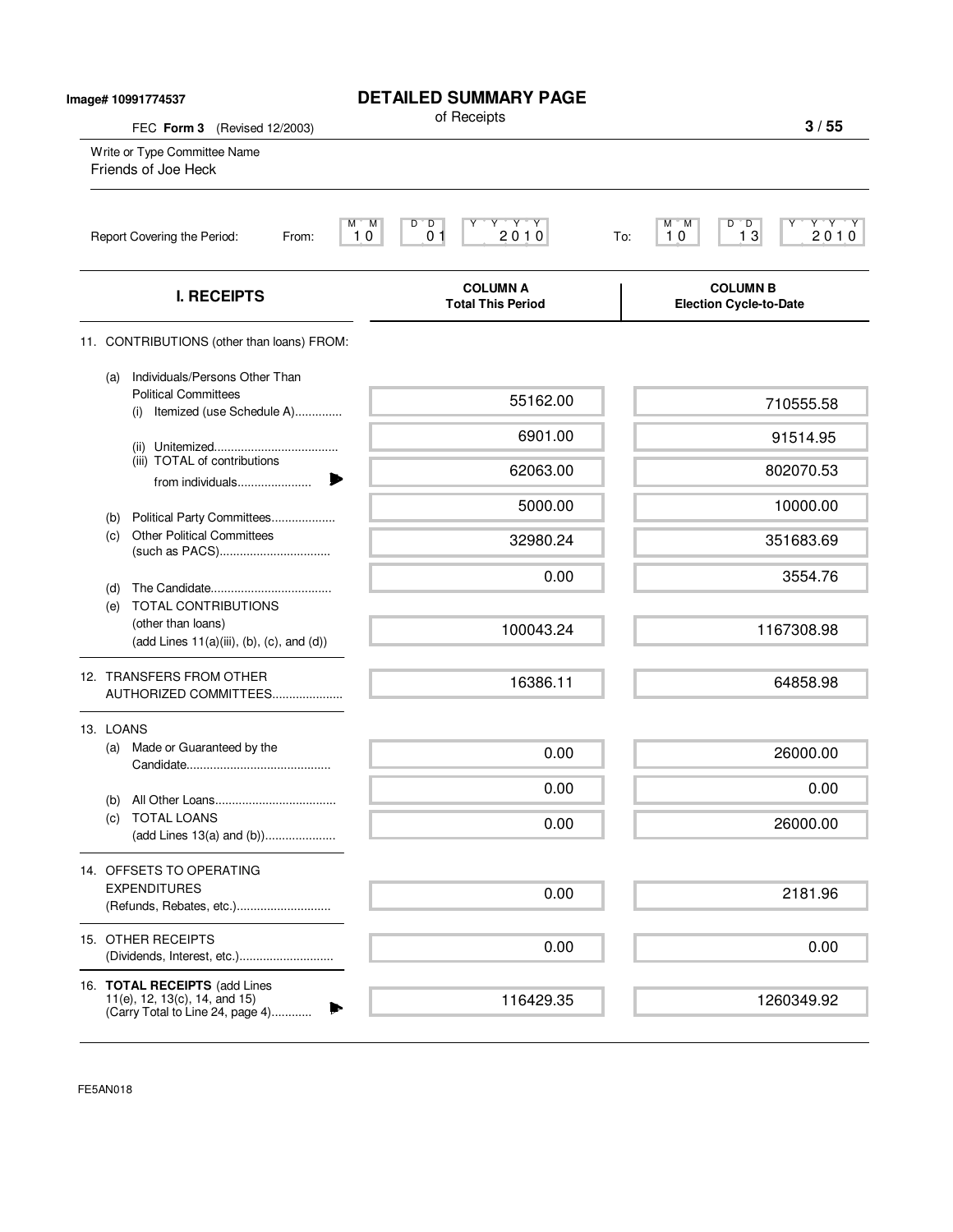## **DETAILED SUMMARY PAGE**

of Disbursements

FEC **Form 3** (Revised 02/2003)

**4 / 55**

| <b>II. DISBURSEMENTS</b>                                                                          | <b>COLUMN A</b><br><b>Total This Period</b> | <b>COLUMN B</b><br><b>Election Cycle-to-Date</b> |
|---------------------------------------------------------------------------------------------------|---------------------------------------------|--------------------------------------------------|
| 17. OPERATING EXPENDITURES                                                                        | 204657.17                                   | 921710.93                                        |
| 18. TRANSFERS TO OTHER<br>AUTHORIZED COMMITTEES                                                   | 0.00                                        | 0.00                                             |
| 19. LOAN REPAYMENTS:<br>Of Loans Made or Guaranteed<br>(a)                                        | 0.00                                        | 0.00                                             |
| (b)                                                                                               | 0.00                                        | 0.00                                             |
| TOTAL LOAN REPAYMENTS<br>(C)                                                                      | 0.00                                        | 0.00                                             |
| 20. REFUNDS OF CONTRIBUTIONS TO:<br>Individuals/Persons Other<br>(a)<br>Than Political Committees | 0.00                                        | 885.00                                           |
| Political Party Committees<br>(b)                                                                 | 0.00                                        | 0.00                                             |
| <b>Other Political Committees</b><br>(c)                                                          | 0.00                                        | 0.00                                             |
| TOTAL CONTRIBUTION REFUNDS<br>(d)<br>(add Lines 20(a), (b), and (c))                              | 0.00                                        | 885.00                                           |
| 21. OTHER DISBURSEMENTS                                                                           | 0.00                                        | 13275.00                                         |
| 22. TOTAL DISBURSEMENTS<br>(add Lines 17, 18, 19(c), 20(d), and 21)                               | 204657.17                                   | 935870.93                                        |

## **III. CASH SUMMARY**

|                                               | 412706.81 |
|-----------------------------------------------|-----------|
|                                               | 116429.35 |
|                                               | 529136.16 |
|                                               | 204657.17 |
| 27. CASH ON HAND AT CLOSE OF REPORTING PERIOD | 324478.99 |

FE5AN018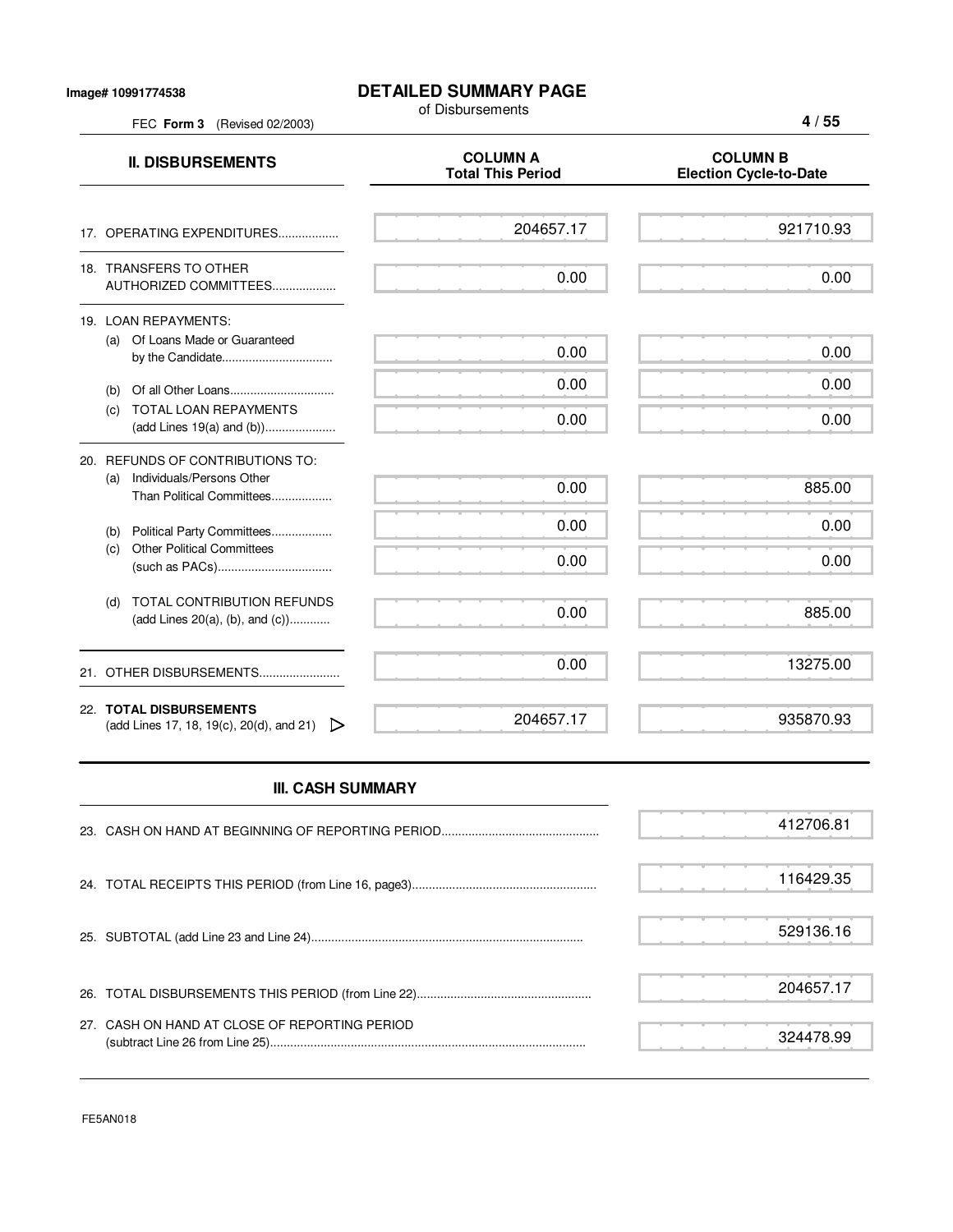|    | <b>SCHEDULE A (FEC Form 3)</b><br><b>ITEMIZED RECEIPTS</b><br>Any information copied from such Reports and Statements may not be sold or used by any person for the purpose of soliciting contributions<br>or for commercial purposes, other than using the name and address of any political committee to solicit contributions from such committee. |                         | Use separate schedule(s)<br>for each category of the<br><b>Detailed Summary Page</b> | PAGE 5/55<br>FOR LINE NUMBER:<br>(check only one)<br>X<br>11a<br>11 <sub>b</sub><br>11c<br>11d<br>12<br>13 <sub>b</sub><br>13a<br>14<br>15 |
|----|-------------------------------------------------------------------------------------------------------------------------------------------------------------------------------------------------------------------------------------------------------------------------------------------------------------------------------------------------------|-------------------------|--------------------------------------------------------------------------------------|--------------------------------------------------------------------------------------------------------------------------------------------|
|    | NAME OF COMMITTEE (In Full)<br>Friends of Joe Heck                                                                                                                                                                                                                                                                                                    |                         |                                                                                      |                                                                                                                                            |
| А. | Full Name (Last, First, Middle Initial)<br>Mr. Peter Kempf<br>Mailing Address<br>1920 Davina Street                                                                                                                                                                                                                                                   |                         |                                                                                      | Date of Receipt<br>$M$ $M$<br>$D$ $D$ $1$<br>13<br>2010<br>10                                                                              |
|    | City                                                                                                                                                                                                                                                                                                                                                  | State                   | Zip Code                                                                             | Transaction ID: 01017.C6728                                                                                                                |
|    | Henderson                                                                                                                                                                                                                                                                                                                                             | <b>NV</b>               | 89074                                                                                | Amount of Each Receipt this Period                                                                                                         |
|    | FEC ID number of contributing<br>federal political committee.                                                                                                                                                                                                                                                                                         | C                       |                                                                                      | 100.00                                                                                                                                     |
|    | Name of Employer<br>Retired                                                                                                                                                                                                                                                                                                                           | Occupation<br>Retired   |                                                                                      | Receipt                                                                                                                                    |
|    | 2010<br>Receipt For:<br>X General<br>Primary<br>Other (specify) $\blacktriangledown$                                                                                                                                                                                                                                                                  | Election Cycle-to-Date  | ▼<br>700.00                                                                          |                                                                                                                                            |
| В. | Full Name (Last, First, Middle Initial)<br>Jeffrey Katz<br>Mailing Address 2207 Blackburn Hills Avenue                                                                                                                                                                                                                                                |                         |                                                                                      | Date of Receipt<br>$Y \vdash Y \vdash Y$<br>$M$ $M$ /<br>D<br>$\overline{D}$<br>Y                                                          |
|    |                                                                                                                                                                                                                                                                                                                                                       |                         |                                                                                      | 2010<br>10<br>04                                                                                                                           |
|    | City                                                                                                                                                                                                                                                                                                                                                  | <b>State</b>            | Zip Code                                                                             | Transaction ID: 01004.C2471                                                                                                                |
|    | Las Vegas                                                                                                                                                                                                                                                                                                                                             | <b>NV</b>               | 89044                                                                                | Amount of Each Receipt this Period                                                                                                         |
|    | FEC ID number of contributing<br>federal political committee.                                                                                                                                                                                                                                                                                         | C                       |                                                                                      | 15.00                                                                                                                                      |
|    | Name of Employer<br>Self Employed                                                                                                                                                                                                                                                                                                                     | Occupation<br>Physician |                                                                                      | Receipt                                                                                                                                    |
|    | Receipt For:<br>2010<br>X General<br>Primary<br>Other (specify) $\blacktriangledown$                                                                                                                                                                                                                                                                  | Election Cycle-to-Date  | v<br>761.00                                                                          |                                                                                                                                            |
| C. | Full Name (Last, First, Middle Initial)<br>Mr. Steven Hill<br>Mailing Address<br>1520 Castle Wall Street                                                                                                                                                                                                                                              |                         |                                                                                      | Date of Receipt<br>$D$ $D$ $/$<br>$M$ $M$ /<br>$Y + Y + Y$<br>Y "                                                                          |
|    | City                                                                                                                                                                                                                                                                                                                                                  | State                   | Zip Code                                                                             | 2010<br>10<br>08                                                                                                                           |
|    | Las Vegas                                                                                                                                                                                                                                                                                                                                             | <b>NV</b>               | 89117                                                                                | Transaction ID: 01008.C2758<br>Amount of Each Receipt this Period                                                                          |
|    | FEC ID number of contributing<br>federal political committee.                                                                                                                                                                                                                                                                                         | C                       |                                                                                      | 1500.00                                                                                                                                    |
|    | Name of Employer<br>Silver State Materials                                                                                                                                                                                                                                                                                                            | Occupation<br>President |                                                                                      | Receipt                                                                                                                                    |
|    | Receipt For:<br>2010<br>Primary<br>X General<br>Other (specify) $\blacktriangledown$                                                                                                                                                                                                                                                                  | Election Cycle-to-Date  | v<br>3900.00                                                                         |                                                                                                                                            |
|    |                                                                                                                                                                                                                                                                                                                                                       |                         | ▶                                                                                    | 1615.00                                                                                                                                    |
|    |                                                                                                                                                                                                                                                                                                                                                       |                         |                                                                                      |                                                                                                                                            |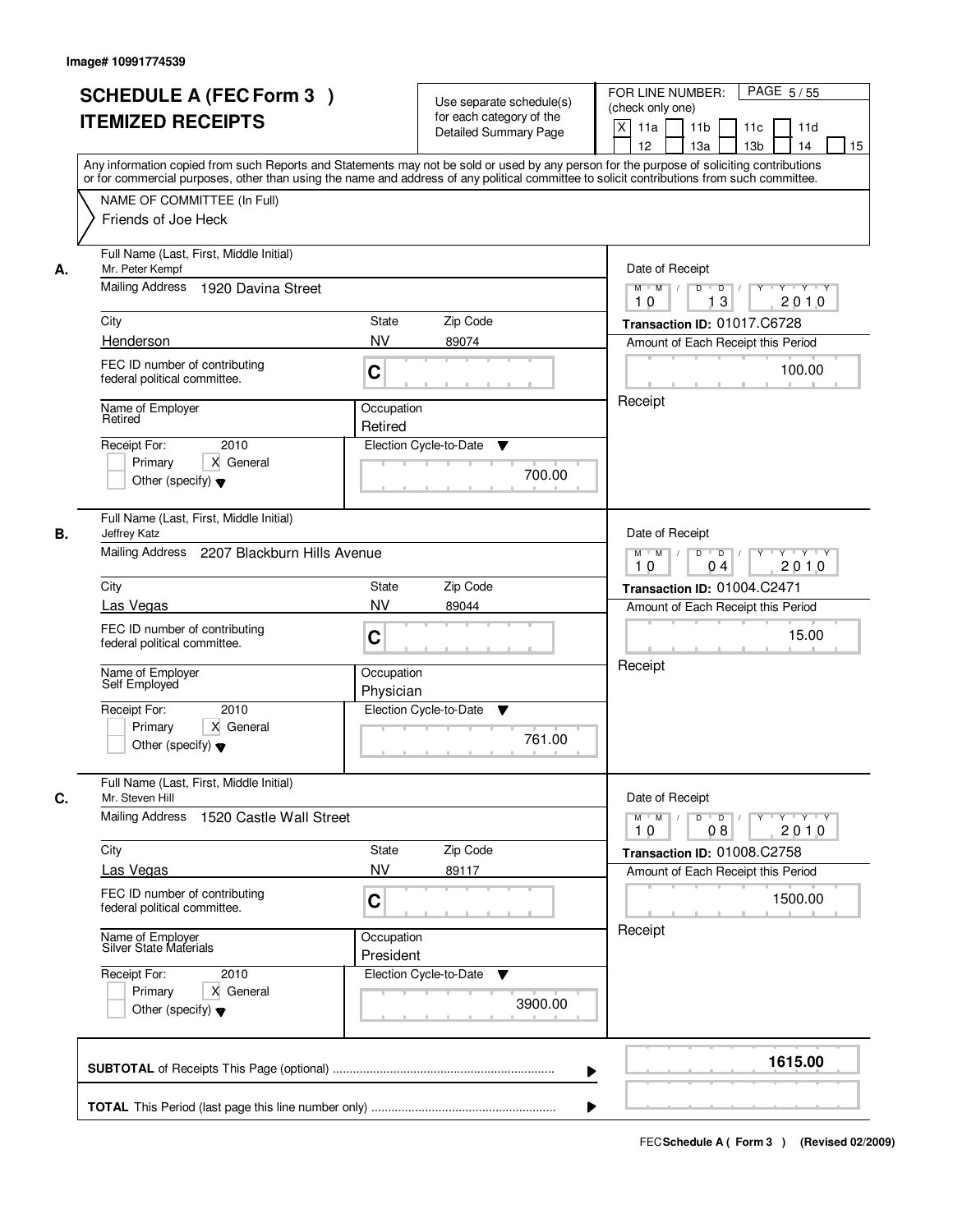|    | <b>SCHEDULE A (FEC Form 3)</b><br><b>ITEMIZED RECEIPTS</b><br>Any information copied from such Reports and Statements may not be sold or used by any person for the purpose of soliciting contributions<br>or for commercial purposes, other than using the name and address of any political committee to solicit contributions from such committee. |                           | Use separate schedule(s)<br>for each category of the<br><b>Detailed Summary Page</b> | PAGE 6/55<br>FOR LINE NUMBER:<br>(check only one)<br>$\mathsf{X}$<br>11 <sub>b</sub><br>11a<br>11c<br>11d<br>13 <sub>b</sub><br>12<br>13a<br>14<br>15 |
|----|-------------------------------------------------------------------------------------------------------------------------------------------------------------------------------------------------------------------------------------------------------------------------------------------------------------------------------------------------------|---------------------------|--------------------------------------------------------------------------------------|-------------------------------------------------------------------------------------------------------------------------------------------------------|
|    | NAME OF COMMITTEE (In Full)<br>Friends of Joe Heck                                                                                                                                                                                                                                                                                                    |                           |                                                                                      |                                                                                                                                                       |
| Α. | Full Name (Last, First, Middle Initial)<br>Dr. Mitchell Forman<br><b>Mailing Address</b><br>1360 River Spey Avenue                                                                                                                                                                                                                                    |                           |                                                                                      | Date of Receipt<br>$D$ $D$ $I$<br>$\overline{\mathbf{Y}}$<br>$Y + Y + Y$<br>$M$ $M$ /<br>2010<br>10<br>08                                             |
|    | City                                                                                                                                                                                                                                                                                                                                                  | State                     | Zip Code                                                                             | Transaction ID: 01008.C2761                                                                                                                           |
|    | Henderson                                                                                                                                                                                                                                                                                                                                             | <b>NV</b>                 | 89012                                                                                | Amount of Each Receipt this Period                                                                                                                    |
|    | FEC ID number of contributing<br>federal political committee.                                                                                                                                                                                                                                                                                         | C                         |                                                                                      | 250.00                                                                                                                                                |
|    | Name of Employer<br>Self Employed<br>2010<br>Receipt For:<br>X General<br>Primary<br>Other (specify) $\blacktriangledown$                                                                                                                                                                                                                             | Occupation<br>Physician   | Election Cycle-to-Date<br>▼<br>1000.00                                               | Receipt                                                                                                                                               |
| В. | Full Name (Last, First, Middle Initial)<br>Steven Reincke<br>Mailing Address<br>9440 Gold Mountain Drive                                                                                                                                                                                                                                              |                           |                                                                                      | Date of Receipt<br>$Y - Y - Y$<br>$M$ $M$ /<br>D<br>$\overline{\phantom{0}}$<br>13<br>2010<br>10                                                      |
|    | City                                                                                                                                                                                                                                                                                                                                                  | <b>State</b>              | Zip Code                                                                             | Transaction ID: 01017.C6777                                                                                                                           |
|    | Las Vegas                                                                                                                                                                                                                                                                                                                                             | <b>NV</b>                 | 89134                                                                                | Amount of Each Receipt this Period                                                                                                                    |
|    | FEC ID number of contributing<br>federal political committee.                                                                                                                                                                                                                                                                                         | C                         |                                                                                      | 50.00                                                                                                                                                 |
|    | Name of Employer<br>Las Vegas Fire Department                                                                                                                                                                                                                                                                                                         | Occupation<br>Firefighter |                                                                                      | Receipt                                                                                                                                               |
|    | Receipt For:<br>2010<br>Primary<br>X General<br>Other (specify) $\blacktriangledown$                                                                                                                                                                                                                                                                  |                           | Election Cycle-to-Date<br>v<br>890.00                                                |                                                                                                                                                       |
| C. | Full Name (Last, First, Middle Initial)<br>James Woods<br><b>Mailing Address</b><br>2159 Eaglepath Circle                                                                                                                                                                                                                                             |                           |                                                                                      | Date of Receipt<br>$M = M$<br>$D$ $D$ $l$<br>$Y \quad V \quad V \quad V$<br>$Y$ <sup>-1</sup><br>13<br>2010<br>10                                     |
|    | City                                                                                                                                                                                                                                                                                                                                                  | <b>State</b>              | Zip Code                                                                             | Transaction ID: 01017.C6721                                                                                                                           |
|    | Henderson                                                                                                                                                                                                                                                                                                                                             | <b>NV</b>                 | 89074                                                                                | Amount of Each Receipt this Period                                                                                                                    |
|    | FEC ID number of contributing<br>federal political committee.                                                                                                                                                                                                                                                                                         | C                         |                                                                                      | 35.00                                                                                                                                                 |
|    | Name of Employer<br>Information Requested                                                                                                                                                                                                                                                                                                             | Occupation                | Information Requested                                                                | Receipt                                                                                                                                               |
|    | Receipt For:<br>2010<br>Primary<br>X General<br>Other (specify) $\blacktriangledown$                                                                                                                                                                                                                                                                  |                           | Election Cycle-to-Date<br>$\overline{\mathbf{v}}$<br>235.00                          |                                                                                                                                                       |
|    |                                                                                                                                                                                                                                                                                                                                                       |                           | ▶                                                                                    | 335.00                                                                                                                                                |
|    |                                                                                                                                                                                                                                                                                                                                                       |                           |                                                                                      |                                                                                                                                                       |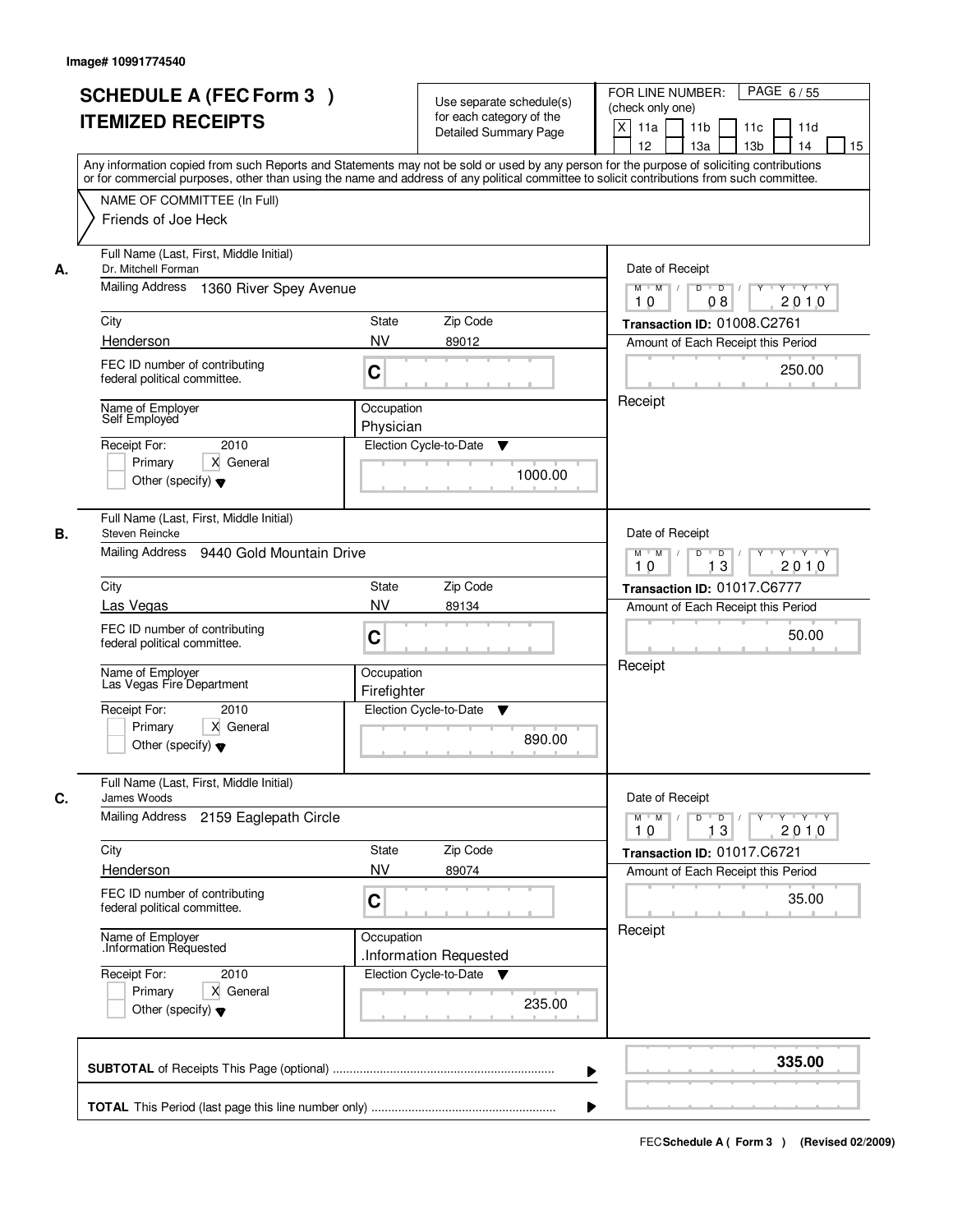| <b>SCHEDULE A (FEC Form 3)</b><br><b>ITEMIZED RECEIPTS</b>                | Use separate schedule(s)<br>for each category of the<br><b>Detailed Summary Page</b>                                                                                                                                                                                                    | PAGE 7/55<br>FOR LINE NUMBER:<br>(check only one)<br>X<br>11a<br>11 <sub>b</sub><br>11c<br>11d |  |  |
|---------------------------------------------------------------------------|-----------------------------------------------------------------------------------------------------------------------------------------------------------------------------------------------------------------------------------------------------------------------------------------|------------------------------------------------------------------------------------------------|--|--|
|                                                                           | Any information copied from such Reports and Statements may not be sold or used by any person for the purpose of soliciting contributions<br>or for commercial purposes, other than using the name and address of any political committee to solicit contributions from such committee. | 12<br>13 <sub>b</sub><br>13a<br>14<br>15                                                       |  |  |
| NAME OF COMMITTEE (In Full)<br>Friends of Joe Heck                        |                                                                                                                                                                                                                                                                                         |                                                                                                |  |  |
| Full Name (Last, First, Middle Initial)<br><b>Bruce Woodbury</b><br>А.    |                                                                                                                                                                                                                                                                                         | Date of Receipt                                                                                |  |  |
| Mailing Address<br>1501 San Felipe Drive                                  |                                                                                                                                                                                                                                                                                         | $Y$ $Y$ $Y$<br>$M$ $M$ /<br>$D$ $D$ $1$<br>$\overline{Y}$<br>2010<br>10<br>08                  |  |  |
| City                                                                      | State<br>Zip Code                                                                                                                                                                                                                                                                       | Transaction ID: 01008.C2712                                                                    |  |  |
| <b>Boulder City</b>                                                       | <b>NV</b><br>89005                                                                                                                                                                                                                                                                      | Amount of Each Receipt this Period                                                             |  |  |
| FEC ID number of contributing<br>federal political committee.             | C                                                                                                                                                                                                                                                                                       | 250.00                                                                                         |  |  |
| Name of Employer<br>Self Employed                                         | Occupation<br>Attorney                                                                                                                                                                                                                                                                  | Receipt                                                                                        |  |  |
| 2010<br>Receipt For:                                                      | Election Cycle-to-Date<br>▼                                                                                                                                                                                                                                                             |                                                                                                |  |  |
| X General<br>Primary<br>Other (specify) $\blacktriangledown$              | 450.00                                                                                                                                                                                                                                                                                  |                                                                                                |  |  |
| Full Name (Last, First, Middle Initial)<br><b>Warren Willis</b><br>В.     |                                                                                                                                                                                                                                                                                         | Date of Receipt                                                                                |  |  |
|                                                                           | Mailing Address 7940 Alta Lima Valley Court                                                                                                                                                                                                                                             |                                                                                                |  |  |
| City                                                                      | Zip Code<br><b>State</b>                                                                                                                                                                                                                                                                | Transaction ID: 01017.C6727                                                                    |  |  |
| Las Vegas                                                                 | <b>NV</b><br>89178                                                                                                                                                                                                                                                                      | Amount of Each Receipt this Period                                                             |  |  |
| FEC ID number of contributing<br>federal political committee.             | C                                                                                                                                                                                                                                                                                       | 100.00                                                                                         |  |  |
| Name of Employer<br>OBJ LLC                                               | Occupation<br>Owner                                                                                                                                                                                                                                                                     | Receipt                                                                                        |  |  |
| Receipt For:<br>2010                                                      | Election Cycle-to-Date<br>v                                                                                                                                                                                                                                                             |                                                                                                |  |  |
| Primary<br>X General<br>Other (specify) $\blacktriangledown$              | 1100.00                                                                                                                                                                                                                                                                                 |                                                                                                |  |  |
| Full Name (Last, First, Middle Initial)<br>C.<br><b>Richard Henderson</b> |                                                                                                                                                                                                                                                                                         | Date of Receipt                                                                                |  |  |
| <b>Mailing Address</b><br>108 Montclair Drive                             |                                                                                                                                                                                                                                                                                         | $D$ $D$ $/$<br>$M$ $M$ /<br>$Y$ <sup>U</sup><br>$Y + Y + Y$<br>13<br>2010<br>10                |  |  |
| City                                                                      | Zip Code<br>State                                                                                                                                                                                                                                                                       | Transaction ID: 01017.C6757                                                                    |  |  |
| Henderson                                                                 | <b>NV</b><br>89074                                                                                                                                                                                                                                                                      | Amount of Each Receipt this Period                                                             |  |  |
| FEC ID number of contributing<br>federal political committee.             | C                                                                                                                                                                                                                                                                                       | 500.00                                                                                         |  |  |
| Name of Employer<br>Self Employed                                         | Occupation<br>Physician                                                                                                                                                                                                                                                                 | Receipt                                                                                        |  |  |
| Receipt For:<br>2010<br>Primary<br>X General                              | Election Cycle-to-Date<br>v                                                                                                                                                                                                                                                             |                                                                                                |  |  |
| Other (specify) $\blacktriangledown$                                      | 900.00                                                                                                                                                                                                                                                                                  |                                                                                                |  |  |
|                                                                           | ▶                                                                                                                                                                                                                                                                                       | 850.00                                                                                         |  |  |
|                                                                           |                                                                                                                                                                                                                                                                                         |                                                                                                |  |  |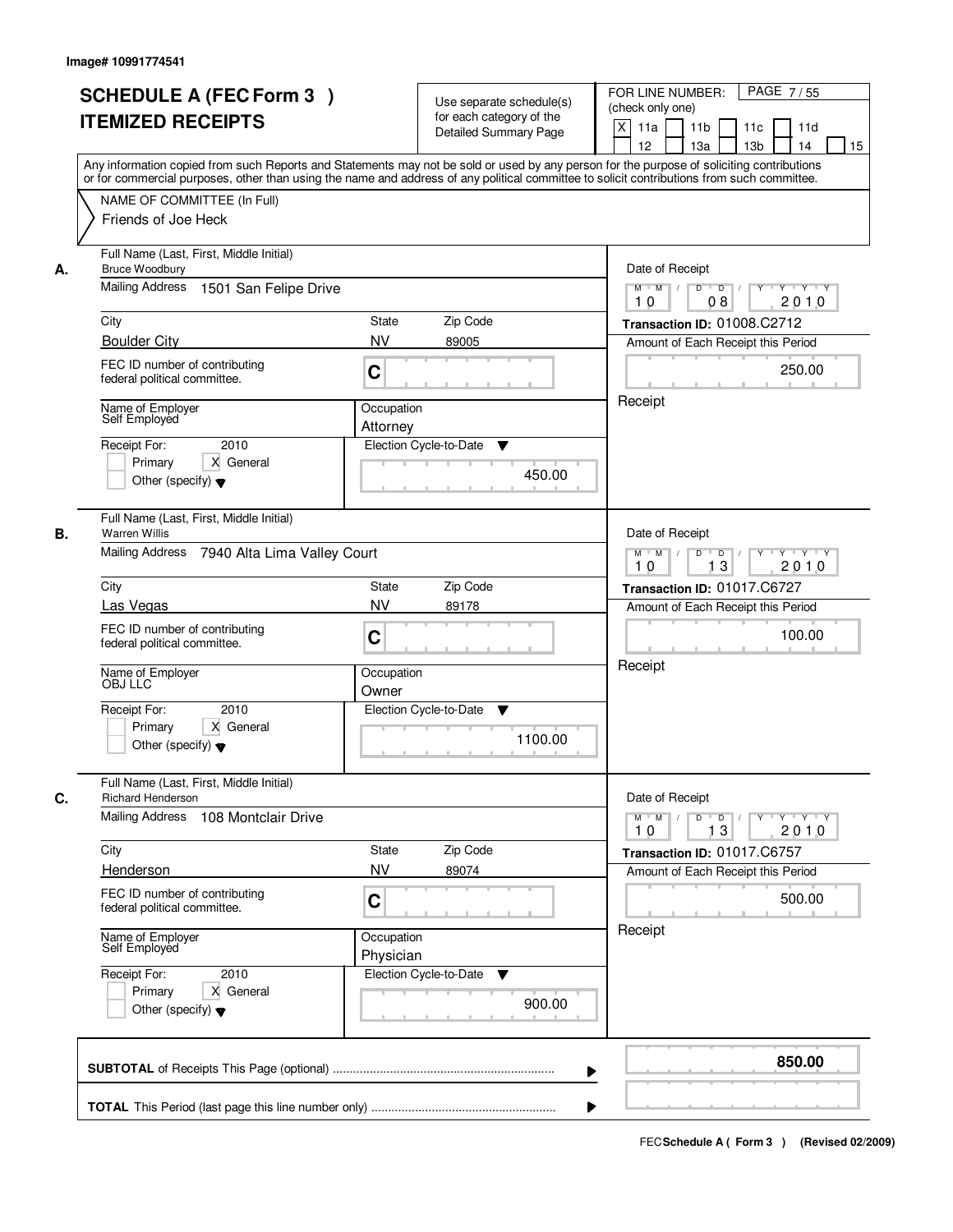|    | <b>SCHEDULE A (FEC Form 3)</b><br><b>ITEMIZED RECEIPTS</b><br>Any information copied from such Reports and Statements may not be sold or used by any person for the purpose of soliciting contributions |                         | Use separate schedule(s)<br>for each category of the<br><b>Detailed Summary Page</b> | PAGE 8/55<br>FOR LINE NUMBER:<br>(check only one)<br>X<br>11 <sub>b</sub><br>11a<br>11c<br>11d<br>12<br>13 <sub>b</sub><br>13a<br>14<br>15 |
|----|---------------------------------------------------------------------------------------------------------------------------------------------------------------------------------------------------------|-------------------------|--------------------------------------------------------------------------------------|--------------------------------------------------------------------------------------------------------------------------------------------|
|    | or for commercial purposes, other than using the name and address of any political committee to solicit contributions from such committee.<br>NAME OF COMMITTEE (In Full)<br>Friends of Joe Heck        |                         |                                                                                      |                                                                                                                                            |
| А. | Full Name (Last, First, Middle Initial)<br>Mr. Bill Weidner<br>Mailing Address 9711 Orient Express Court                                                                                                |                         |                                                                                      | Date of Receipt<br>$M$ $M$ /<br>$D$ $D$ $I$<br>Y<br>$Y - Y - Y - Y$                                                                        |
|    | City                                                                                                                                                                                                    | <b>State</b>            | Zip Code                                                                             | 13<br>2010<br>10<br>Transaction ID: 01015.C6689                                                                                            |
|    | Las Vegas<br>FEC ID number of contributing<br>federal political committee.                                                                                                                              | <b>NV</b><br>C          | 89145                                                                                | Amount of Each Receipt this Period<br>2400.00                                                                                              |
|    | Name of Employer<br>Las Vegas Sands Corporati-<br>on<br>Receipt For:<br>2010<br>Primary<br>X General<br>Other (specify) $\blacktriangledown$                                                            | Occupation<br>President | Election Cycle-to-Date<br>▼<br>4800.00                                               | Receipt                                                                                                                                    |
| В. | Full Name (Last, First, Middle Initial)<br>Audrey Faye MacLeod<br>Mailing Address 1077 Placerville Street                                                                                               |                         |                                                                                      | Date of Receipt<br>$M$ $M$ /<br>D<br>$\Box$ D $\Box$ /<br>Y<br>$Y + Y + Y$<br>12<br>2010<br>10                                             |
|    | City                                                                                                                                                                                                    | State                   | Zip Code                                                                             | Transaction ID: 01014.C2801                                                                                                                |
|    | Las Vegas<br>FEC ID number of contributing<br>federal political committee.                                                                                                                              | <b>NV</b><br>C          | 89119                                                                                | Amount of Each Receipt this Period<br>100.00                                                                                               |
|    | Name of Employer<br>Las Vegas Valley Water Di-<br>st.<br>Receipt For:<br>2010<br>Primary<br>X General<br>Other (specify) $\blacktriangledown$                                                           | Occupation              | Software Developer<br>Election Cycle-to-Date<br>v<br>525.00                          | Receipt                                                                                                                                    |
| C. | Full Name (Last, First, Middle Initial)<br>Karen Goff                                                                                                                                                   |                         |                                                                                      | Date of Receipt                                                                                                                            |
|    | Mailing Address<br>7035 Hinson Street                                                                                                                                                                   |                         |                                                                                      | $M$ $M$<br>$D$ $D$ $l$<br><u> EYELYELYEK</u><br>2010<br>10<br>12                                                                           |
|    | City<br>Las Vegas                                                                                                                                                                                       | State<br><b>NV</b>      | Zip Code<br>89118                                                                    | Transaction ID: 01014.C2805<br>Amount of Each Receipt this Period                                                                          |
|    | FEC ID number of contributing<br>federal political committee.                                                                                                                                           | C                       |                                                                                      | 500.00                                                                                                                                     |
|    | Name of Employer<br>Retired                                                                                                                                                                             | Occupation<br>Retired   |                                                                                      | Receipt                                                                                                                                    |
|    | Receipt For:<br>2010<br>Primary<br>X General<br>Other (specify) $\blacktriangledown$                                                                                                                    |                         | Election Cycle-to-Date<br>▼<br>1000.00                                               |                                                                                                                                            |
|    |                                                                                                                                                                                                         |                         |                                                                                      | 3000.00                                                                                                                                    |
|    |                                                                                                                                                                                                         |                         |                                                                                      |                                                                                                                                            |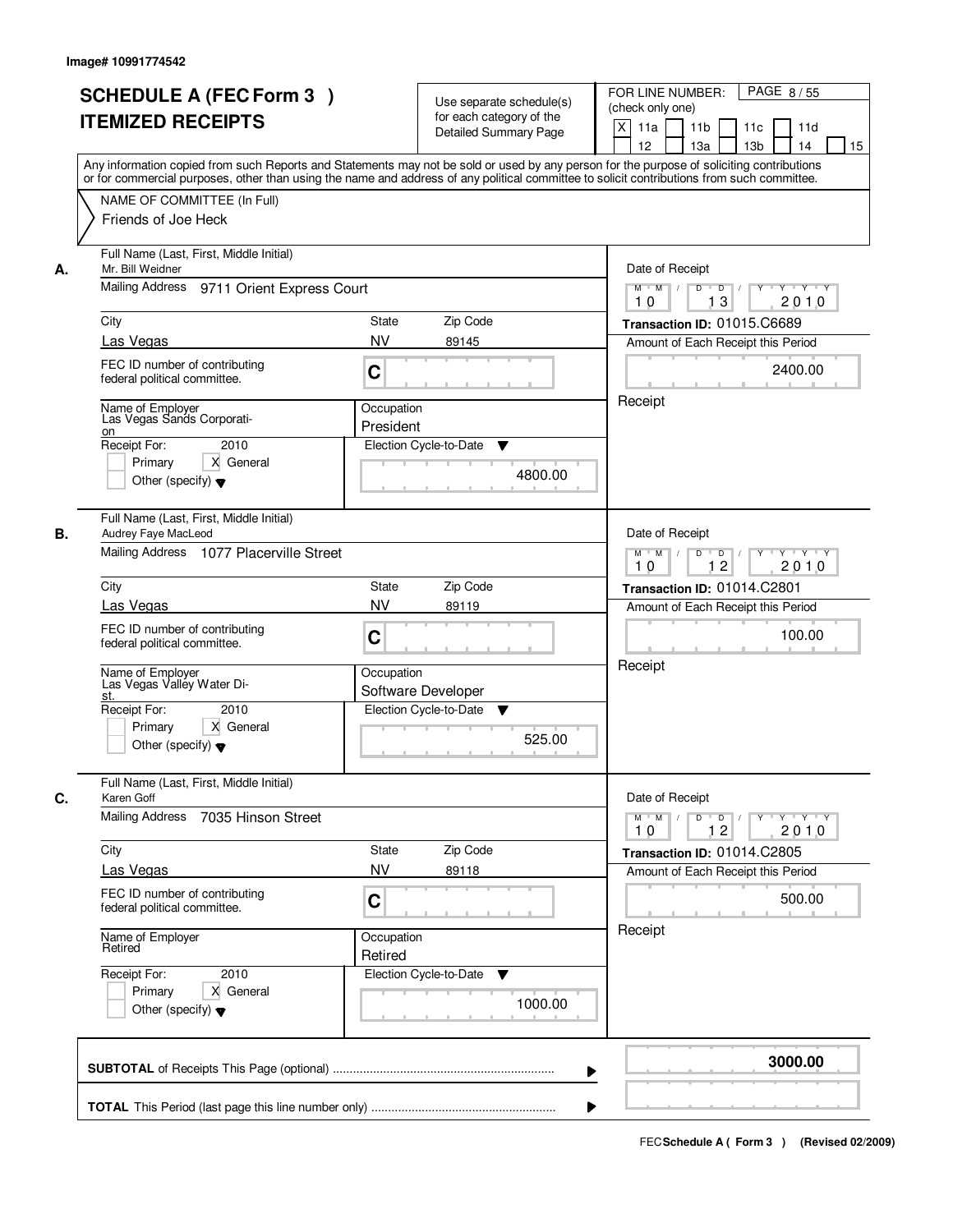|      |                                                                                                                       |                                                   | for each category of the<br><b>Detailed Summary Page</b> | $\boldsymbol{\mathsf{X}}$<br>11 <sub>b</sub><br>11a<br>11c<br>11d<br>12<br>13 <sub>b</sub><br>14<br>13a<br>15<br>Any information copied from such Reports and Statements may not be sold or used by any person for the purpose of soliciting contributions |
|------|-----------------------------------------------------------------------------------------------------------------------|---------------------------------------------------|----------------------------------------------------------|------------------------------------------------------------------------------------------------------------------------------------------------------------------------------------------------------------------------------------------------------------|
|      | NAME OF COMMITTEE (In Full)<br>Friends of Joe Heck                                                                    |                                                   |                                                          | or for commercial purposes, other than using the name and address of any political committee to solicit contributions from such committee.                                                                                                                 |
| А.   | Full Name (Last, First, Middle Initial)<br>Cynthia A. Stubbs<br>Mailing Address 1540 Foothills Village Drive          |                                                   |                                                          | Date of Receipt<br>$M$ $M$ /<br>$D$ $D$ $/$<br>Y<br>$Y - Y - Y - Y$                                                                                                                                                                                        |
|      |                                                                                                                       |                                                   |                                                          | 2010<br>10<br>08                                                                                                                                                                                                                                           |
| City | Henderson                                                                                                             | <b>State</b><br>Zip Code<br><b>NV</b><br>89012    |                                                          | Transaction ID: 01008.C2762<br>Amount of Each Receipt this Period                                                                                                                                                                                          |
|      | FEC ID number of contributing<br>federal political committee.                                                         | C                                                 |                                                          | 500.00                                                                                                                                                                                                                                                     |
|      | Name of Employer<br>Homemaker<br>2010<br>Receipt For:<br>X General<br>Primary<br>Other (specify) $\blacktriangledown$ | Occupation<br>Homemaker<br>Election Cycle-to-Date | v<br>1750.00                                             | Receipt                                                                                                                                                                                                                                                    |
| В.   | Full Name (Last, First, Middle Initial)<br>Cynthia A. Stubbs<br>Mailing Address 1540 Foothills Village Drive          |                                                   |                                                          | Date of Receipt<br>$M$ $M$ /<br>D<br>$\Box$ D $\Box$ /<br>Y<br>$Y + Y + Y$                                                                                                                                                                                 |
| City |                                                                                                                       | Zip Code<br>State                                 |                                                          | 12<br>2010<br>10<br>Transaction ID: 01014.C2832                                                                                                                                                                                                            |
|      | Henderson                                                                                                             | <b>NV</b><br>89012                                |                                                          | Amount of Each Receipt this Period                                                                                                                                                                                                                         |
|      | FEC ID number of contributing<br>federal political committee.                                                         | C                                                 |                                                          | 500.00                                                                                                                                                                                                                                                     |
|      | Name of Employer<br>Homemaker                                                                                         | Occupation<br>Homemaker                           |                                                          | Receipt                                                                                                                                                                                                                                                    |
|      | Receipt For:<br>2010<br>Primary<br>X General<br>Other (specify) $\blacktriangledown$                                  | Election Cycle-to-Date                            | Y<br>2250.00                                             |                                                                                                                                                                                                                                                            |
| C.   | Full Name (Last, First, Middle Initial)<br>Nathan Chastain                                                            |                                                   |                                                          | Date of Receipt                                                                                                                                                                                                                                            |
|      | <b>Mailing Address</b><br>14 Colorado Way                                                                             |                                                   |                                                          | $M$ $M$<br>$D$ $D$ $/$<br>y y y y y<br>2010<br>10<br>04                                                                                                                                                                                                    |
| City |                                                                                                                       | Zip Code<br>State                                 |                                                          | Transaction ID: 01004.C2473                                                                                                                                                                                                                                |
|      | Henderson<br>FEC ID number of contributing<br>federal political committee.                                            | <b>NV</b><br>89015<br>C                           |                                                          | Amount of Each Receipt this Period<br>250.00                                                                                                                                                                                                               |
|      | Name of Employer<br>Information Requested                                                                             | Occupation<br>.Information Requested              |                                                          | Receipt                                                                                                                                                                                                                                                    |
|      | Receipt For:<br>2010<br>Primary<br>X General<br>Other (specify) $\blacktriangledown$                                  | Election Cycle-to-Date ▼                          | 550.00                                                   |                                                                                                                                                                                                                                                            |
|      |                                                                                                                       |                                                   |                                                          | 1250.00                                                                                                                                                                                                                                                    |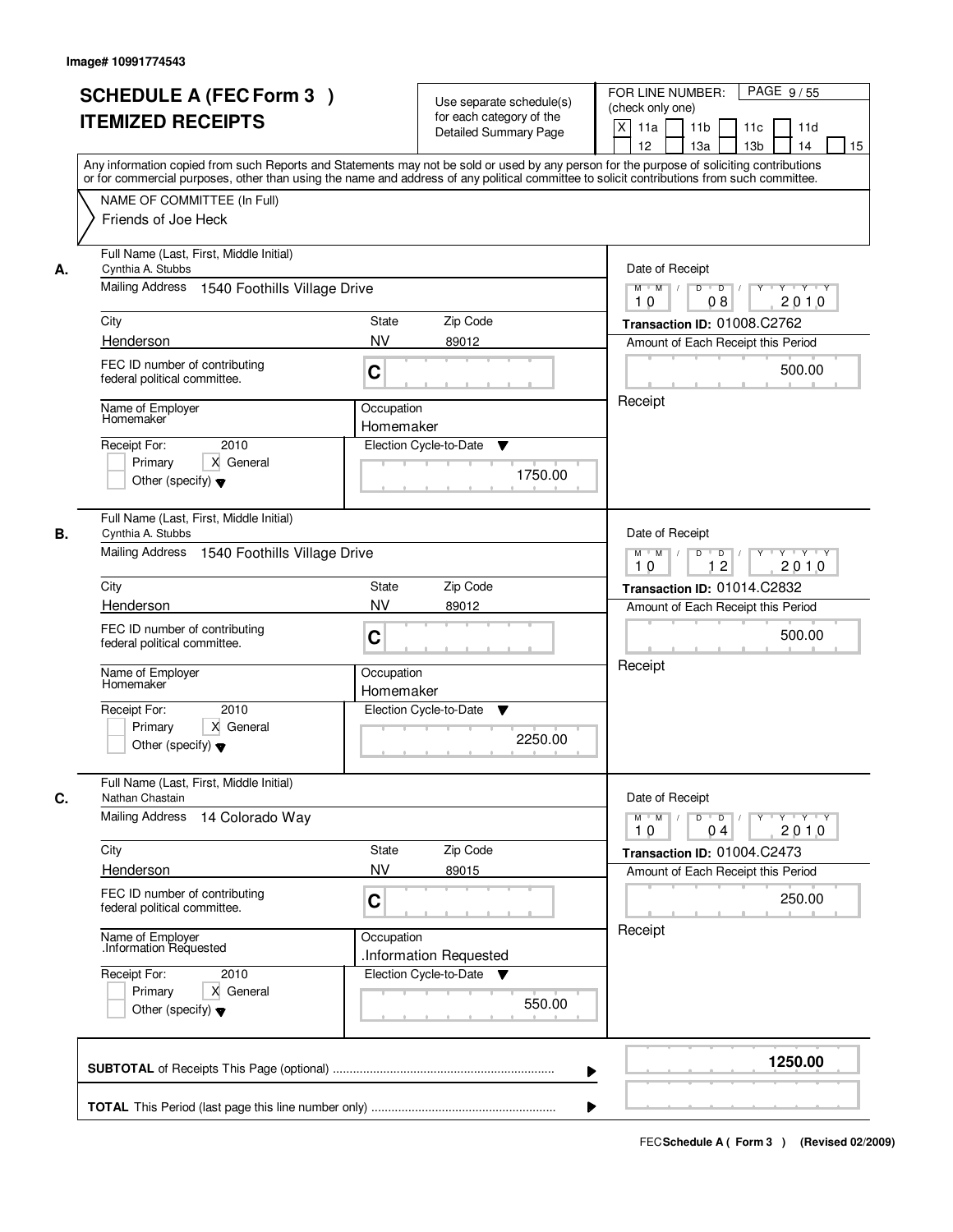|    | <b>SCHEDULE A (FEC Form 3)</b><br><b>ITEMIZED RECEIPTS</b><br>Any information copied from such Reports and Statements may not be sold or used by any person for the purpose of soliciting contributions<br>or for commercial purposes, other than using the name and address of any political committee to solicit contributions from such committee. |                                                    | Use separate schedule(s)<br>for each category of the<br><b>Detailed Summary Page</b> | PAGE 10/55<br>FOR LINE NUMBER:<br>(check only one)<br>X<br>11a<br>11 <sub>b</sub><br>11c<br>11d<br>12<br>13a<br>13 <sub>b</sub><br>14<br>15                                   |
|----|-------------------------------------------------------------------------------------------------------------------------------------------------------------------------------------------------------------------------------------------------------------------------------------------------------------------------------------------------------|----------------------------------------------------|--------------------------------------------------------------------------------------|-------------------------------------------------------------------------------------------------------------------------------------------------------------------------------|
|    | NAME OF COMMITTEE (In Full)<br>Friends of Joe Heck                                                                                                                                                                                                                                                                                                    |                                                    |                                                                                      |                                                                                                                                                                               |
| А. | Full Name (Last, First, Middle Initial)<br>Jeff Kreegar<br>Mailing Address 532 Greenbriar Place<br>City<br><b>Boulder City</b><br>FEC ID number of contributing<br>federal political committee.                                                                                                                                                       | State<br><b>NV</b><br>C                            | Zip Code<br>89005                                                                    | Date of Receipt<br>$Y$ $Y$ $Y$<br>$M$ $M$<br>$D$ $D$ $1$<br>$\overline{Y}$<br>13<br>2010<br>10<br>Transaction ID: 01017.C6764<br>Amount of Each Receipt this Period<br>100.00 |
|    | Name of Employer<br>Self Employed<br>2010<br>Receipt For:<br>X General<br>Primary<br>Other (specify) $\blacktriangledown$                                                                                                                                                                                                                             | Occupation<br>Engineer<br>Election Cycle-to-Date   | ▼<br>300.00                                                                          | Receipt                                                                                                                                                                       |
| В. | Full Name (Last, First, Middle Initial)<br>Ronda Barnhurst<br>Mailing Address 315 Balsa Street<br>City                                                                                                                                                                                                                                                | <b>State</b>                                       | Zip Code                                                                             | Date of Receipt<br>$M$ $M$ /<br>Y<br>$Y \vdash Y \vdash Y$<br>D<br>$\overline{D}$<br>13<br>2010<br>10<br>Transaction ID: 01017.C6742                                          |
|    | Henderson<br>FEC ID number of contributing<br>federal political committee.                                                                                                                                                                                                                                                                            | <b>NV</b><br>C                                     | 89002                                                                                | Amount of Each Receipt this Period<br>100.00                                                                                                                                  |
|    | Name of Employer<br>Retired<br>Receipt For:<br>2010<br>Primary<br>X General<br>Other (specify) $\blacktriangledown$                                                                                                                                                                                                                                   | Occupation<br>Retired<br>Election Cycle-to-Date    | v<br>300.00                                                                          | Receipt                                                                                                                                                                       |
| C. | Full Name (Last, First, Middle Initial)<br>Joseph Kellogg<br>Mailing Address 271 Calle Palacio Street                                                                                                                                                                                                                                                 |                                                    |                                                                                      | Date of Receipt<br>$D$ $D$ $/$<br>$M$ $M$ /<br>$Y$ <sup>-1</sup><br>$Y + Y + Y$                                                                                               |
|    | City<br>Henderson<br>FEC ID number of contributing                                                                                                                                                                                                                                                                                                    | State<br><b>NV</b><br>C                            | Zip Code<br>89012                                                                    | 2010<br>10<br>08<br>Transaction ID: 01008.C2760<br>Amount of Each Receipt this Period<br>100.00                                                                               |
|    | federal political committee.<br>Name of Employer<br>Smiths Food & Drug<br>Receipt For:<br>2010<br>Primary<br>X General<br>Other (specify) $\blacktriangledown$                                                                                                                                                                                        | Occupation<br>Pharmacist<br>Election Cycle-to-Date | v<br>800.00                                                                          | Receipt                                                                                                                                                                       |
|    |                                                                                                                                                                                                                                                                                                                                                       |                                                    | ▶                                                                                    | 300.00                                                                                                                                                                        |
|    |                                                                                                                                                                                                                                                                                                                                                       |                                                    |                                                                                      |                                                                                                                                                                               |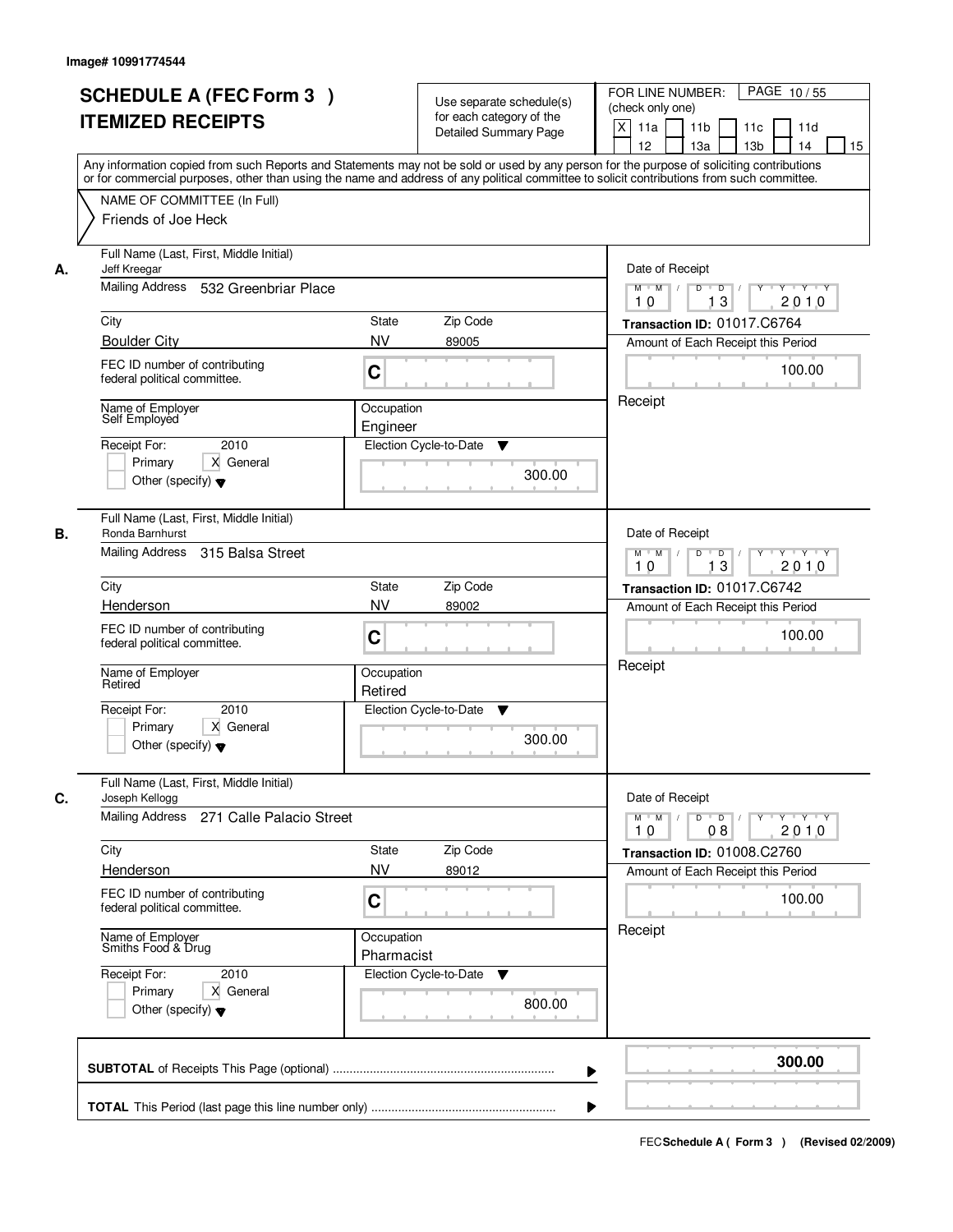|    | <b>SCHEDULE A (FEC Form 3)</b><br><b>ITEMIZED RECEIPTS</b>                                                                     | Use separate schedule(s)<br>for each category of the<br><b>Detailed Summary Page</b><br>Any information copied from such Reports and Statements may not be sold or used by any person for the purpose of soliciting contributions | PAGE 11/55<br>FOR LINE NUMBER:<br>(check only one)<br>$\boldsymbol{\mathsf{X}}$<br>11 <sub>b</sub><br>11a<br>11 <sub>c</sub><br>11d<br>12<br>13 <sub>b</sub><br>14<br>13a<br>15 |
|----|--------------------------------------------------------------------------------------------------------------------------------|-----------------------------------------------------------------------------------------------------------------------------------------------------------------------------------------------------------------------------------|---------------------------------------------------------------------------------------------------------------------------------------------------------------------------------|
|    | NAME OF COMMITTEE (In Full)<br>Friends of Joe Heck                                                                             | or for commercial purposes, other than using the name and address of any political committee to solicit contributions from such committee.                                                                                        |                                                                                                                                                                                 |
| А. | Full Name (Last, First, Middle Initial)<br>Joseph Kellogg<br>Mailing Address 271 Calle Palacio Street                          |                                                                                                                                                                                                                                   | Date of Receipt<br>$M$ $M$ /<br>$D$ $D$ $1$<br>Y<br>$Y - Y - Y - Y$<br>12<br>2010<br>10                                                                                         |
|    | City                                                                                                                           | <b>State</b><br>Zip Code                                                                                                                                                                                                          | Transaction ID: 01014.C2820                                                                                                                                                     |
|    | Henderson                                                                                                                      | <b>NV</b><br>89012                                                                                                                                                                                                                | Amount of Each Receipt this Period                                                                                                                                              |
|    | FEC ID number of contributing<br>federal political committee.                                                                  | C                                                                                                                                                                                                                                 | 100.00                                                                                                                                                                          |
|    | Name of Employer<br>Smiths Food & Drug<br>2010<br>Receipt For:<br>X General<br>Primary<br>Other (specify) $\blacktriangledown$ | Occupation<br>Pharmacist<br>Election Cycle-to-Date<br>▼<br>900.00                                                                                                                                                                 | Receipt                                                                                                                                                                         |
| В. | Full Name (Last, First, Middle Initial)<br>Harold Meabon<br>Mailing Address<br>557 Mountain Links Drive                        |                                                                                                                                                                                                                                   | Date of Receipt<br>$M$ $M$ /<br>D<br>$\overline{D}$ /<br>Y<br>$Y + Y + Y$<br>2010<br>08<br>10                                                                                   |
|    | City                                                                                                                           | Zip Code<br>State                                                                                                                                                                                                                 | Transaction ID: 01008.C2769                                                                                                                                                     |
|    | Henderson                                                                                                                      | <b>NV</b><br>89012                                                                                                                                                                                                                | Amount of Each Receipt this Period                                                                                                                                              |
|    | FEC ID number of contributing<br>federal political committee.                                                                  | C                                                                                                                                                                                                                                 | 200.00                                                                                                                                                                          |
|    | Name of Employer<br>Retired                                                                                                    | Occupation<br>Retired                                                                                                                                                                                                             | Receipt                                                                                                                                                                         |
|    | 2010<br>Receipt For:<br>Primary<br>X General<br>Other (specify) $\blacktriangledown$                                           | Election Cycle-to-Date<br>v<br>600.00                                                                                                                                                                                             |                                                                                                                                                                                 |
| C. | Full Name (Last, First, Middle Initial)<br>Roger Reimer                                                                        |                                                                                                                                                                                                                                   | Date of Receipt                                                                                                                                                                 |
|    | Mailing Address<br>2099 Pebble Creek Lane                                                                                      |                                                                                                                                                                                                                                   | $M$ $M$ $/$<br>$D$ $D$ $l$<br>y y y y y y<br>10<br>12<br>2010                                                                                                                   |
|    | City                                                                                                                           | Zip Code<br>State                                                                                                                                                                                                                 | Transaction ID: 01014.C2798                                                                                                                                                     |
|    | Laughlin                                                                                                                       | <b>NV</b><br>89029                                                                                                                                                                                                                | Amount of Each Receipt this Period                                                                                                                                              |
|    | FEC ID number of contributing<br>federal political committee.                                                                  | C                                                                                                                                                                                                                                 | 100.00                                                                                                                                                                          |
|    | Name of Employer<br>Information Requested                                                                                      | Occupation<br>.Information Requested                                                                                                                                                                                              | Receipt                                                                                                                                                                         |
|    | Receipt For:<br>2010<br>Primary<br>X General<br>Other (specify) $\blacktriangledown$                                           | Election Cycle-to-Date ▼<br>300.00                                                                                                                                                                                                |                                                                                                                                                                                 |
|    |                                                                                                                                |                                                                                                                                                                                                                                   | 400.00                                                                                                                                                                          |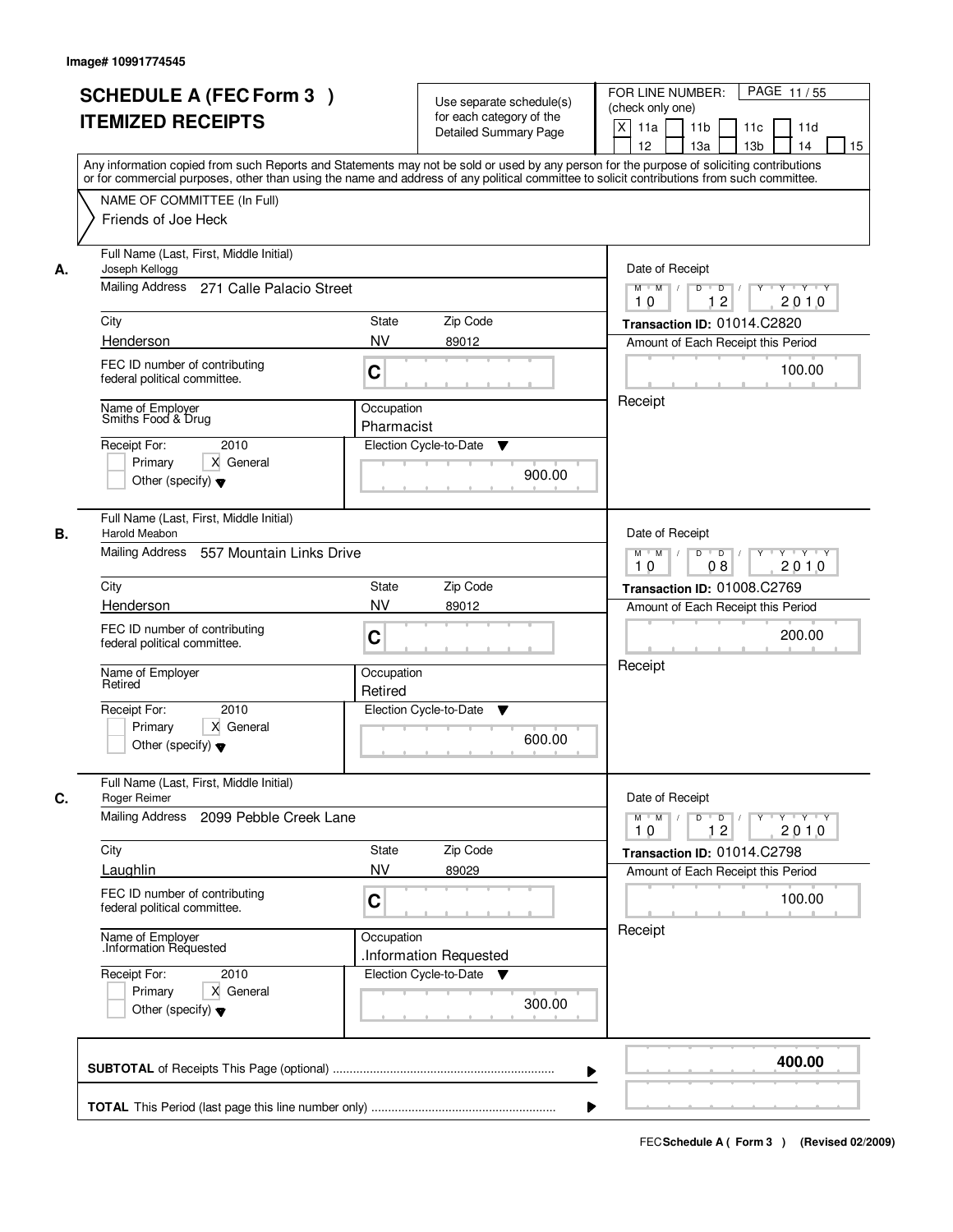|    | <b>SCHEDULE A (FEC Form 3)</b><br><b>ITEMIZED RECEIPTS</b><br>Any information copied from such Reports and Statements may not be sold or used by any person for the purpose of soliciting contributions<br>or for commercial purposes, other than using the name and address of any political committee to solicit contributions from such committee. |                                                                                            | Use separate schedule(s)<br>for each category of the<br><b>Detailed Summary Page</b> | PAGE 12/55<br>FOR LINE NUMBER:<br>(check only one)<br>X<br>11a<br>11 <sub>b</sub><br>11c<br>11d<br>12<br>13 <sub>b</sub><br>13a<br>14<br>15 |
|----|-------------------------------------------------------------------------------------------------------------------------------------------------------------------------------------------------------------------------------------------------------------------------------------------------------------------------------------------------------|--------------------------------------------------------------------------------------------|--------------------------------------------------------------------------------------|---------------------------------------------------------------------------------------------------------------------------------------------|
|    | NAME OF COMMITTEE (In Full)<br>Friends of Joe Heck                                                                                                                                                                                                                                                                                                    |                                                                                            |                                                                                      |                                                                                                                                             |
| А. | Full Name (Last, First, Middle Initial)<br><b>Bat-Sheva Shalev</b><br>Mailing Address<br>12 La Crosse Court                                                                                                                                                                                                                                           | Date of Receipt<br>$M$ $M$<br>$D$ $D$ $/$<br>$\overline{Y}$<br>Y Y Y Y<br>12<br>2010<br>10 |                                                                                      |                                                                                                                                             |
|    | City                                                                                                                                                                                                                                                                                                                                                  | State                                                                                      | Zip Code                                                                             | Transaction ID: 01014.C2831                                                                                                                 |
|    | Henderson                                                                                                                                                                                                                                                                                                                                             | <b>NV</b>                                                                                  | 89052                                                                                | Amount of Each Receipt this Period                                                                                                          |
|    | FEC ID number of contributing<br>federal political committee.                                                                                                                                                                                                                                                                                         | C                                                                                          |                                                                                      | 500.00                                                                                                                                      |
|    | Name of Employer<br>Self Employed                                                                                                                                                                                                                                                                                                                     | Occupation<br>Physician                                                                    |                                                                                      | Receipt                                                                                                                                     |
|    | 2010<br>Receipt For:<br>X General<br>Primary<br>Other (specify) $\blacktriangledown$                                                                                                                                                                                                                                                                  |                                                                                            | Election Cycle-to-Date<br>▼<br>600.00                                                |                                                                                                                                             |
| В. | Full Name (Last, First, Middle Initial)<br>Dallas Haun<br>Mailing Address 10 Old Marsh Court                                                                                                                                                                                                                                                          |                                                                                            |                                                                                      | Date of Receipt<br>$M$ $M$ /<br>Y<br>$Y \vdash Y \vdash Y$<br>D<br>$\overline{\phantom{0}}$ D<br>2010<br>08<br>10                           |
|    | City                                                                                                                                                                                                                                                                                                                                                  | <b>State</b>                                                                               | Zip Code                                                                             | Transaction ID: 01008.C2770                                                                                                                 |
|    | Henderson                                                                                                                                                                                                                                                                                                                                             | <b>NV</b>                                                                                  | 89052                                                                                | Amount of Each Receipt this Period                                                                                                          |
|    | FEC ID number of contributing<br>federal political committee.                                                                                                                                                                                                                                                                                         | C                                                                                          |                                                                                      | 1000.00                                                                                                                                     |
|    | Name of Employer<br>Bank of Nevada                                                                                                                                                                                                                                                                                                                    | Occupation<br>President                                                                    |                                                                                      | Receipt                                                                                                                                     |
|    | Receipt For:<br>2010<br>X General<br>Primary<br>Other (specify) $\blacktriangledown$                                                                                                                                                                                                                                                                  |                                                                                            | Election Cycle-to-Date<br>v<br>2000.00                                               |                                                                                                                                             |
| C. | Full Name (Last, First, Middle Initial)<br>Elizabeth Pohe                                                                                                                                                                                                                                                                                             |                                                                                            |                                                                                      | Date of Receipt                                                                                                                             |
|    | <b>Mailing Address</b><br>1801 Royal Birkdale Drive                                                                                                                                                                                                                                                                                                   |                                                                                            |                                                                                      | $D$ $D$ $/$<br>$M$ $M$ /<br>$Y$ <sup>U</sup><br>$Y + Y + Y$<br>13<br>2010<br>10                                                             |
|    | City                                                                                                                                                                                                                                                                                                                                                  | State                                                                                      | Zip Code                                                                             | Transaction ID: 01015.C6680                                                                                                                 |
|    | <b>Boulder City</b>                                                                                                                                                                                                                                                                                                                                   | <b>NV</b>                                                                                  | 89005                                                                                | Amount of Each Receipt this Period                                                                                                          |
|    | FEC ID number of contributing<br>federal political committee.                                                                                                                                                                                                                                                                                         | C                                                                                          |                                                                                      | 250.00                                                                                                                                      |
|    | Name of Employer<br>Hoover Dam Store                                                                                                                                                                                                                                                                                                                  | Occupation<br>Owner                                                                        |                                                                                      | Receipt                                                                                                                                     |
|    | Receipt For:<br>2010<br>Primary<br>X General<br>Other (specify) $\blacktriangledown$                                                                                                                                                                                                                                                                  |                                                                                            | Election Cycle-to-Date<br>v<br>500.00                                                |                                                                                                                                             |
|    |                                                                                                                                                                                                                                                                                                                                                       |                                                                                            | ▶                                                                                    | 1750.00                                                                                                                                     |
|    |                                                                                                                                                                                                                                                                                                                                                       |                                                                                            |                                                                                      |                                                                                                                                             |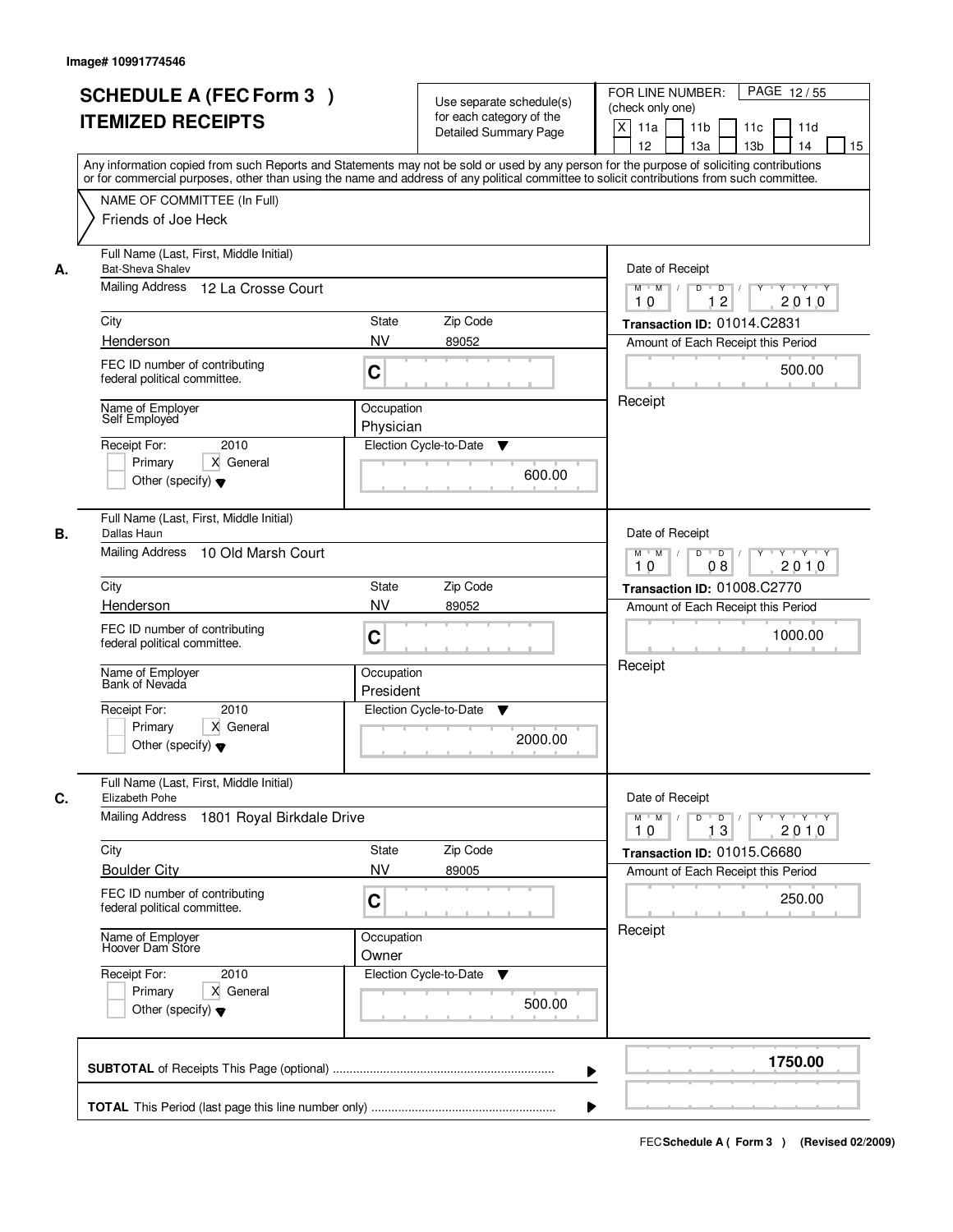| <b>SCHEDULE A (FEC Form 3)</b><br><b>ITEMIZED RECEIPTS</b>                                                                                                                                                                                                                                                                                          | Use separate schedule(s)<br>for each category of the<br><b>Detailed Summary Page</b>                                                                                                                                                                                                    | PAGE 13/55<br>FOR LINE NUMBER:<br>(check only one)<br>X<br>11 <sub>b</sub><br>11a<br>11c<br>11d<br>12<br>13a<br>13 <sub>b</sub><br>15<br>14                                                                                     |
|-----------------------------------------------------------------------------------------------------------------------------------------------------------------------------------------------------------------------------------------------------------------------------------------------------------------------------------------------------|-----------------------------------------------------------------------------------------------------------------------------------------------------------------------------------------------------------------------------------------------------------------------------------------|---------------------------------------------------------------------------------------------------------------------------------------------------------------------------------------------------------------------------------|
| NAME OF COMMITTEE (In Full)<br>Friends of Joe Heck                                                                                                                                                                                                                                                                                                  | Any information copied from such Reports and Statements may not be sold or used by any person for the purpose of soliciting contributions<br>or for commercial purposes, other than using the name and address of any political committee to solicit contributions from such committee. |                                                                                                                                                                                                                                 |
| Full Name (Last, First, Middle Initial)<br>Kawana Pohe<br>А.<br><b>Mailing Address</b><br>1801 Royal Birkdale Drive<br>City<br><b>Boulder City</b><br>FEC ID number of contributing<br>federal political committee.<br>Name of Employer<br>Hoover Dam Store<br>2010<br>Receipt For:<br>X General<br>Primary<br>Other (specify) $\blacktriangledown$ | State<br>Zip Code<br><b>NV</b><br>89005<br>C<br>Occupation<br>Owner<br>Election Cycle-to-Date<br>▼<br>500.00                                                                                                                                                                            | Date of Receipt<br>$\mathsf{Y} \dashv \mathsf{Y} \dashv \mathsf{Y}$<br>$D$ $D$ $1$<br>$\overline{Y}$<br>$M$ $M$ /<br>2010<br>10<br>13<br>Transaction ID: 01015.C6681<br>Amount of Each Receipt this Period<br>250.00<br>Receipt |
| Full Name (Last, First, Middle Initial)<br>В.<br>William Warren<br>Mailing Address<br>388 Silver Hills Circle SE<br>City<br>Salem<br>FEC ID number of contributing<br>federal political committee.<br>Name of Employer<br>Retired<br>Receipt For:<br>2010<br>Primary<br>X General<br>Other (specify) $\blacktriangledown$                           | Zip Code<br><b>State</b><br>OR<br>97306<br>C<br>Occupation<br>Retired<br>Election Cycle-to-Date<br>v<br>250.00                                                                                                                                                                          | Date of Receipt<br>$M$ $M$ /<br>D<br>$\overline{D}$ $\overline{I}$<br>$Y$ <sup>U</sup><br>Y Y Y Y<br>13<br>2010<br>10<br>Transaction ID: 01017.C6785<br>Amount of Each Receipt this Period<br>50.00<br>Receipt                  |
| Full Name (Last, First, Middle Initial)<br>С.<br><b>Charles Ulrich</b><br>Mailing Address<br>634 Valencia Drive<br>City<br><b>Boulder City</b><br>FEC ID number of contributing<br>federal political committee.<br>Name of Employer<br>Retired<br>Receipt For:<br>2010<br>Primary<br>X General<br>Other (specify) $\blacktriangledown$              | Zip Code<br>State<br><b>NV</b><br>89005<br>C<br>Occupation<br>Retired<br>Election Cycle-to-Date<br>v<br>1000.00                                                                                                                                                                         | Date of Receipt<br>$M$ $M$<br>$\mathsf D$<br>$\overline{D}$ /<br>$Y + Y + Y$<br>Y<br>2010<br>10<br>08<br>Transaction ID: 01008.C2718<br>Amount of Each Receipt this Period<br>500.00<br>Receipt                                 |
|                                                                                                                                                                                                                                                                                                                                                     |                                                                                                                                                                                                                                                                                         | 800.00<br>▶                                                                                                                                                                                                                     |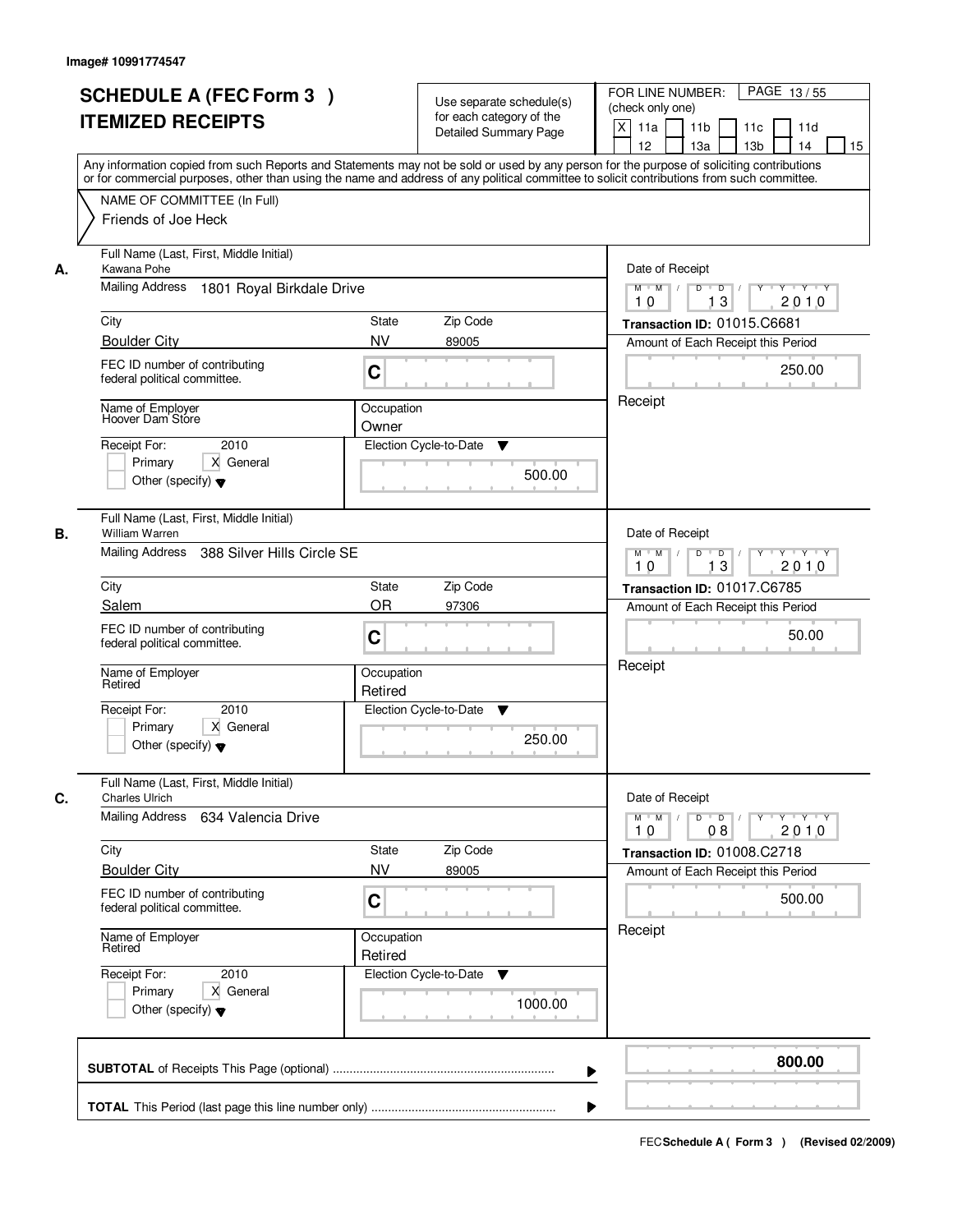|    | <b>SCHEDULE A (FEC Form 3)</b><br><b>ITEMIZED RECEIPTS</b><br>Any information copied from such Reports and Statements may not be sold or used by any person for the purpose of soliciting contributions<br>or for commercial purposes, other than using the name and address of any political committee to solicit contributions from such committee. |                                                                                            | Use separate schedule(s)<br>for each category of the<br><b>Detailed Summary Page</b> | PAGE 14/55<br>FOR LINE NUMBER:<br>(check only one)<br>X<br>11 <sub>b</sub><br>11a<br>11c<br>11d<br>12<br>13 <sub>b</sub><br>13a<br>14<br>15 |
|----|-------------------------------------------------------------------------------------------------------------------------------------------------------------------------------------------------------------------------------------------------------------------------------------------------------------------------------------------------------|--------------------------------------------------------------------------------------------|--------------------------------------------------------------------------------------|---------------------------------------------------------------------------------------------------------------------------------------------|
|    | NAME OF COMMITTEE (In Full)<br>Friends of Joe Heck                                                                                                                                                                                                                                                                                                    |                                                                                            |                                                                                      |                                                                                                                                             |
| А. | Full Name (Last, First, Middle Initial)<br>Carolyn Taylor<br>Mailing Address 2116 North Tyler Court                                                                                                                                                                                                                                                   | Date of Receipt<br>$M$ $M$<br>$D$ $D$ $/$<br>$\overline{Y}$<br>Y Y Y Y<br>12<br>2010<br>10 |                                                                                      |                                                                                                                                             |
|    | City                                                                                                                                                                                                                                                                                                                                                  | State                                                                                      | Zip Code                                                                             | Transaction ID: 01014.C2785                                                                                                                 |
|    | Henderson                                                                                                                                                                                                                                                                                                                                             | <b>NV</b>                                                                                  | 89052                                                                                | Amount of Each Receipt this Period                                                                                                          |
|    | FEC ID number of contributing<br>federal political committee.                                                                                                                                                                                                                                                                                         | C                                                                                          |                                                                                      | 200.00                                                                                                                                      |
|    | Name of Employer<br>Information Requested                                                                                                                                                                                                                                                                                                             | Occupation                                                                                 | .Information Requested                                                               | Receipt                                                                                                                                     |
|    | 2010<br>Receipt For:<br>Primary<br>X General<br>Other (specify) $\blacktriangledown$                                                                                                                                                                                                                                                                  |                                                                                            | Election Cycle-to-Date<br>▼<br>300.00                                                |                                                                                                                                             |
| В. | Full Name (Last, First, Middle Initial)<br>John Hanson, II<br>Mailing Address 2101 Fairfax Street                                                                                                                                                                                                                                                     |                                                                                            |                                                                                      | Date of Receipt<br>$Y \vdash Y \vdash Y$<br>$M$ $M$ /<br>D<br>$\Box$<br>Y                                                                   |
|    |                                                                                                                                                                                                                                                                                                                                                       |                                                                                            |                                                                                      | 12<br>2010<br>10                                                                                                                            |
|    | City<br><b>State</b><br><b>College Station</b><br><b>TX</b>                                                                                                                                                                                                                                                                                           |                                                                                            | Zip Code<br>77845                                                                    | Transaction ID: 01014.C2803<br>Amount of Each Receipt this Period                                                                           |
|    | FEC ID number of contributing<br>federal political committee.                                                                                                                                                                                                                                                                                         | C                                                                                          |                                                                                      | 200.00                                                                                                                                      |
|    | Name of Employer<br>Texas A&M University                                                                                                                                                                                                                                                                                                              | Occupation<br>Professor                                                                    |                                                                                      | Receipt                                                                                                                                     |
|    | Receipt For:<br>2010<br>Primary<br>X General<br>Other (specify) $\blacktriangledown$                                                                                                                                                                                                                                                                  |                                                                                            | Election Cycle-to-Date<br>v<br>800.00                                                |                                                                                                                                             |
| C. | Full Name (Last, First, Middle Initial)<br>Allen Rosoff                                                                                                                                                                                                                                                                                               |                                                                                            |                                                                                      | Date of Receipt                                                                                                                             |
|    | Mailing Address<br>295 East Cactus Avenue                                                                                                                                                                                                                                                                                                             |                                                                                            |                                                                                      | $D$ $D$ $/$<br>$M$ $M$ /<br>y y y y y<br>13<br>2010<br>10                                                                                   |
|    | City                                                                                                                                                                                                                                                                                                                                                  | State<br><b>NV</b>                                                                         | Zip Code                                                                             | Transaction ID: 01017.C6740                                                                                                                 |
|    | Las Vegas<br>FEC ID number of contributing<br>federal political committee.                                                                                                                                                                                                                                                                            | C                                                                                          | 89183                                                                                | Amount of Each Receipt this Period<br>100.00                                                                                                |
|    | Name of Employer<br>Retired                                                                                                                                                                                                                                                                                                                           | Occupation<br>Retired                                                                      |                                                                                      | Receipt                                                                                                                                     |
|    | Receipt For:<br>2010<br>Primary<br>X General<br>Other (specify) $\blacktriangledown$                                                                                                                                                                                                                                                                  |                                                                                            | Election Cycle-to-Date ▼<br>300.00                                                   |                                                                                                                                             |
|    |                                                                                                                                                                                                                                                                                                                                                       |                                                                                            | ▶                                                                                    | 500.00                                                                                                                                      |
|    |                                                                                                                                                                                                                                                                                                                                                       |                                                                                            |                                                                                      |                                                                                                                                             |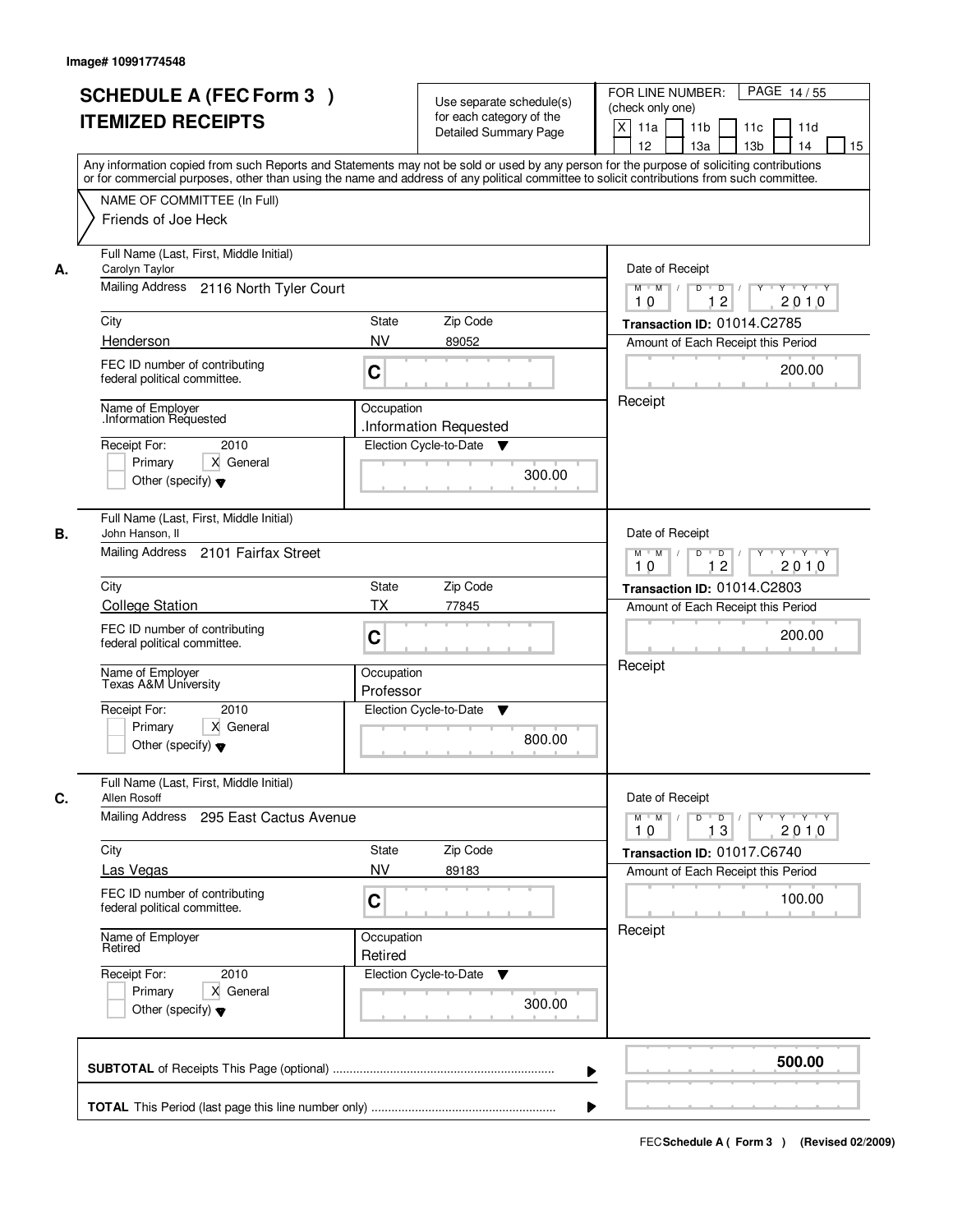|    | <b>SCHEDULE A (FEC Form 3)</b><br><b>ITEMIZED RECEIPTS</b><br>Any information copied from such Reports and Statements may not be sold or used by any person for the purpose of soliciting contributions<br>or for commercial purposes, other than using the name and address of any political committee to solicit contributions from such committee. |                                                                 | Use separate schedule(s)<br>for each category of the<br>Detailed Summary Page | PAGE 15/55<br>FOR LINE NUMBER:<br>(check only one)<br>$\mathsf{X}$<br>11 <sub>b</sub><br>11a<br>11c<br>11d<br>13 <sub>b</sub><br>12<br>13a<br>14<br>15 |
|----|-------------------------------------------------------------------------------------------------------------------------------------------------------------------------------------------------------------------------------------------------------------------------------------------------------------------------------------------------------|-----------------------------------------------------------------|-------------------------------------------------------------------------------|--------------------------------------------------------------------------------------------------------------------------------------------------------|
|    | NAME OF COMMITTEE (In Full)<br>Friends of Joe Heck                                                                                                                                                                                                                                                                                                    |                                                                 |                                                                               |                                                                                                                                                        |
| А. | Full Name (Last, First, Middle Initial)<br><b>Larry Morris</b><br>Mailing Address 220 Desert Rose Court                                                                                                                                                                                                                                               | Date of Receipt<br>$Y + Y + Y$<br>$M$ $M$ /<br>2010<br>10<br>08 |                                                                               |                                                                                                                                                        |
|    |                                                                                                                                                                                                                                                                                                                                                       | City<br>State<br>Zip Code                                       |                                                                               |                                                                                                                                                        |
|    | <b>Boulder City</b>                                                                                                                                                                                                                                                                                                                                   | <b>NV</b>                                                       | 89005                                                                         | Transaction ID: 01008.C2767<br>Amount of Each Receipt this Period                                                                                      |
|    | FEC ID number of contributing<br>federal political committee.                                                                                                                                                                                                                                                                                         | C                                                               |                                                                               | 250.00                                                                                                                                                 |
|    | Name of Employer<br>Retired                                                                                                                                                                                                                                                                                                                           | Occupation<br>Retired                                           |                                                                               | Receipt                                                                                                                                                |
|    | 2010<br>Receipt For:<br>X General<br>Primary<br>Other (specify) $\blacktriangledown$                                                                                                                                                                                                                                                                  |                                                                 | Election Cycle-to-Date<br>▼<br>750.00                                         |                                                                                                                                                        |
| В. | Full Name (Last, First, Middle Initial)<br>Albert H. Hill<br>Mailing Address 6337 Varna Avenue                                                                                                                                                                                                                                                        |                                                                 |                                                                               | Date of Receipt<br>$Y - Y - Y$<br>$M$ $M$ /<br>D<br>$\overline{\phantom{0}}$<br>13<br>2010<br>10                                                       |
|    | City                                                                                                                                                                                                                                                                                                                                                  | <b>State</b>                                                    | Zip Code                                                                      | Transaction ID: 01015.C6676                                                                                                                            |
|    | <b>NV</b><br>Las Vegas                                                                                                                                                                                                                                                                                                                                |                                                                 | 89110                                                                         | Amount of Each Receipt this Period                                                                                                                     |
|    | FEC ID number of contributing<br>federal political committee.                                                                                                                                                                                                                                                                                         | C                                                               |                                                                               | 250.00                                                                                                                                                 |
|    | Name of Employer<br>National Security Tech LLC                                                                                                                                                                                                                                                                                                        | Occupation<br>Engineer                                          |                                                                               | Receipt                                                                                                                                                |
|    | Receipt For:<br>2010<br>Primary<br>X General<br>Other (specify) $\blacktriangledown$                                                                                                                                                                                                                                                                  |                                                                 | Election Cycle-to-Date<br>v<br>650.00                                         |                                                                                                                                                        |
| C. | Full Name (Last, First, Middle Initial)<br>Roberta Cuomo                                                                                                                                                                                                                                                                                              |                                                                 |                                                                               | Date of Receipt                                                                                                                                        |
|    | <b>Mailing Address</b><br>3193 Olivia Heights Avenue                                                                                                                                                                                                                                                                                                  |                                                                 |                                                                               | $M = M$<br>$D$ $D$ $/$<br>$\mathsf{Y} \dashv \mathsf{Y} \dashv \mathsf{Y}$<br>$Y$ <sup>-1</sup><br>08<br>2010<br>10                                    |
|    | City<br>Henderson                                                                                                                                                                                                                                                                                                                                     | <b>State</b><br><b>NV</b>                                       | Zip Code<br>89052                                                             | Transaction ID: 01008.C2754<br>Amount of Each Receipt this Period                                                                                      |
|    | FEC ID number of contributing<br>federal political committee.                                                                                                                                                                                                                                                                                         | C                                                               |                                                                               | 250.00                                                                                                                                                 |
|    | Name of Employer<br>Retired                                                                                                                                                                                                                                                                                                                           | Occupation<br>Retired                                           |                                                                               | Receipt                                                                                                                                                |
|    | Receipt For:<br>2010<br>Primary<br>X General<br>Other (specify) $\blacktriangledown$                                                                                                                                                                                                                                                                  |                                                                 | Election Cycle-to-Date<br>v<br>500.00                                         |                                                                                                                                                        |
|    |                                                                                                                                                                                                                                                                                                                                                       |                                                                 | ▶                                                                             | 750.00                                                                                                                                                 |
|    |                                                                                                                                                                                                                                                                                                                                                       |                                                                 |                                                                               |                                                                                                                                                        |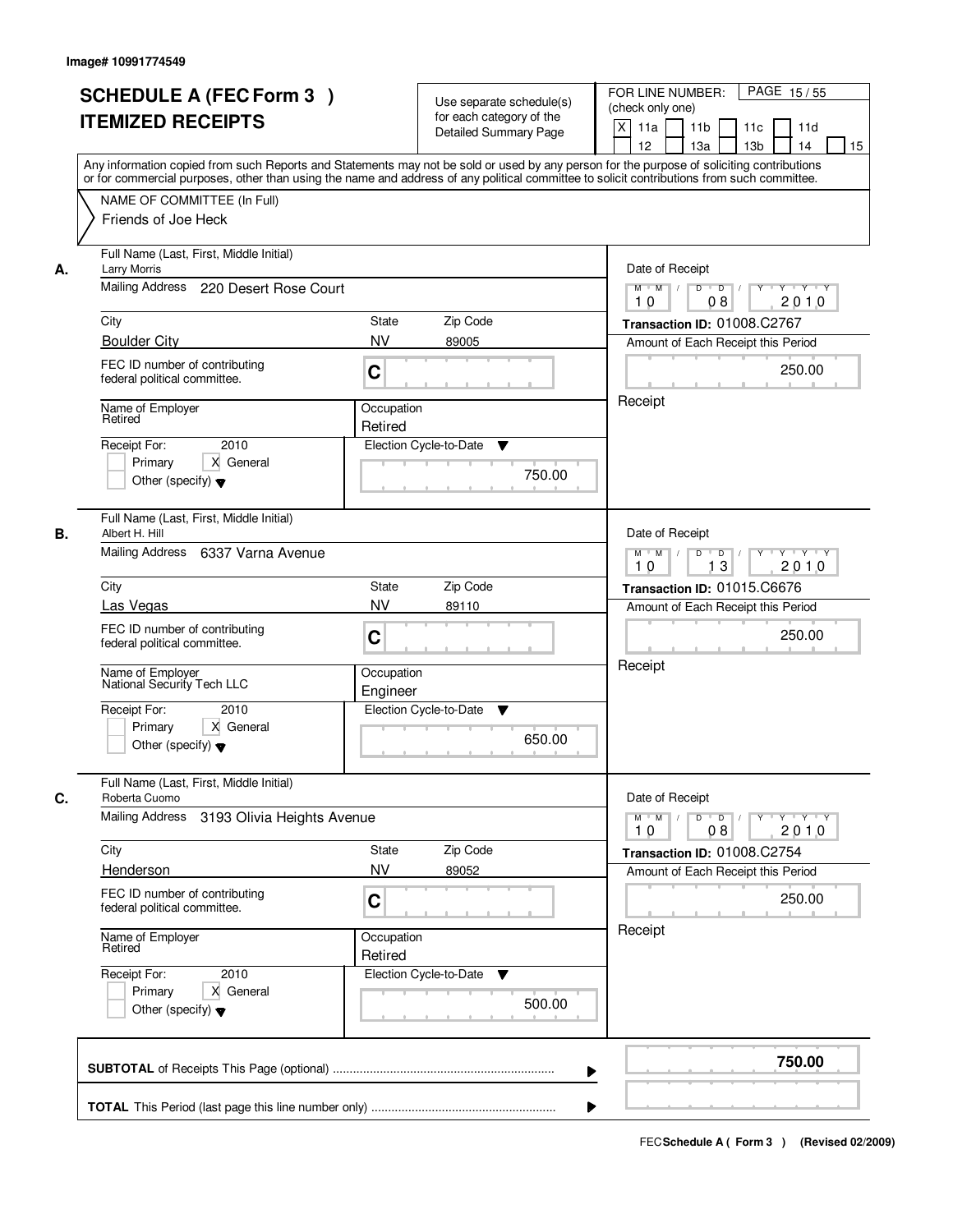|    | <b>SCHEDULE A (FEC Form 3)</b><br><b>ITEMIZED RECEIPTS</b><br>Any information copied from such Reports and Statements may not be sold or used by any person for the purpose of soliciting contributions<br>or for commercial purposes, other than using the name and address of any political committee to solicit contributions from such committee. |                                                                                                | Use separate schedule(s)<br>for each category of the<br><b>Detailed Summary Page</b> | PAGE 16/55<br>FOR LINE NUMBER:<br>(check only one)<br>X<br>11 <sub>b</sub><br>11a<br>11c<br>11d<br>12<br>13 <sub>b</sub><br>13a<br>14<br>15 |
|----|-------------------------------------------------------------------------------------------------------------------------------------------------------------------------------------------------------------------------------------------------------------------------------------------------------------------------------------------------------|------------------------------------------------------------------------------------------------|--------------------------------------------------------------------------------------|---------------------------------------------------------------------------------------------------------------------------------------------|
|    | NAME OF COMMITTEE (In Full)<br>Friends of Joe Heck                                                                                                                                                                                                                                                                                                    |                                                                                                |                                                                                      |                                                                                                                                             |
| А. | Full Name (Last, First, Middle Initial)<br>Daniel Hughes<br>Mailing Address 2005 Fern Hill Court                                                                                                                                                                                                                                                      | Date of Receipt<br>$Y$ $Y$ $Y$<br>$M$ $M$<br>$D$ $D$ $1$<br>$\overline{Y}$<br>13<br>2010<br>10 |                                                                                      |                                                                                                                                             |
|    | City                                                                                                                                                                                                                                                                                                                                                  | State                                                                                          | Zip Code                                                                             | Transaction ID: 01017.C6723                                                                                                                 |
|    | Henderson                                                                                                                                                                                                                                                                                                                                             | <b>NV</b>                                                                                      | 89052                                                                                | Amount of Each Receipt this Period                                                                                                          |
|    | FEC ID number of contributing<br>federal political committee.                                                                                                                                                                                                                                                                                         | C                                                                                              |                                                                                      | 500.00                                                                                                                                      |
|    | Name of Employer<br>Glass Supply Inc.                                                                                                                                                                                                                                                                                                                 | Occupation<br>Owner                                                                            |                                                                                      | Receipt                                                                                                                                     |
|    | 2010<br>Receipt For:<br>X General<br>Primary<br>Other (specify) $\blacktriangledown$                                                                                                                                                                                                                                                                  |                                                                                                | Election Cycle-to-Date<br>▼<br>1000.00                                               |                                                                                                                                             |
| В. | Full Name (Last, First, Middle Initial)<br>Dorothy Wagner<br>Mailing Address<br>603 Cervantes Drive                                                                                                                                                                                                                                                   |                                                                                                |                                                                                      | Date of Receipt<br>$M$ $M$ /<br>Y<br>$Y \vdash Y \vdash Y$<br>D<br>$\overline{D}$<br>13<br>2010<br>10                                       |
|    | City                                                                                                                                                                                                                                                                                                                                                  | <b>State</b>                                                                                   | Zip Code                                                                             | Transaction ID: 01017.C6758                                                                                                                 |
|    | Henderson                                                                                                                                                                                                                                                                                                                                             | <b>NV</b>                                                                                      | 89014                                                                                | Amount of Each Receipt this Period                                                                                                          |
|    | FEC ID number of contributing<br>federal political committee.                                                                                                                                                                                                                                                                                         | C                                                                                              |                                                                                      | 250.00                                                                                                                                      |
|    | Name of Employer<br>National Security Technol-<br>oav                                                                                                                                                                                                                                                                                                 | Occupation                                                                                     | <b>Operations Specialist</b>                                                         | Receipt                                                                                                                                     |
|    | Receipt For:<br>2010<br>X General<br>Primary<br>Other (specify) $\blacktriangledown$                                                                                                                                                                                                                                                                  |                                                                                                | Election Cycle-to-Date<br>v<br>450.00                                                |                                                                                                                                             |
| C. | Full Name (Last, First, Middle Initial)<br><b>Albert Babbitt</b>                                                                                                                                                                                                                                                                                      |                                                                                                |                                                                                      | Date of Receipt                                                                                                                             |
|    | <b>Mailing Address</b><br>32 Burning Tree Court                                                                                                                                                                                                                                                                                                       |                                                                                                |                                                                                      | $D$ $D$ $/$<br>$M$ $M$ /<br>$Y$ <sup>U</sup><br>Y 'Y 'Y<br>13<br>2010<br>10                                                                 |
|    | City<br>Las Vegas                                                                                                                                                                                                                                                                                                                                     | State<br><b>NV</b>                                                                             | Zip Code<br>89113                                                                    | Transaction ID: 01017.C6776<br>Amount of Each Receipt this Period                                                                           |
|    | FEC ID number of contributing<br>federal political committee.                                                                                                                                                                                                                                                                                         | C                                                                                              |                                                                                      | 2000.00                                                                                                                                     |
|    | Name of Employer<br>State Tax Service LLC                                                                                                                                                                                                                                                                                                             | Occupation<br>Consultant                                                                       |                                                                                      | Receipt                                                                                                                                     |
|    | Receipt For:<br>2010<br>Primary<br>X General<br>Other (specify) $\blacktriangledown$                                                                                                                                                                                                                                                                  |                                                                                                | Election Cycle-to-Date<br>v<br>3000.00                                               |                                                                                                                                             |
|    |                                                                                                                                                                                                                                                                                                                                                       |                                                                                                |                                                                                      | 2750.00                                                                                                                                     |
|    |                                                                                                                                                                                                                                                                                                                                                       |                                                                                                |                                                                                      |                                                                                                                                             |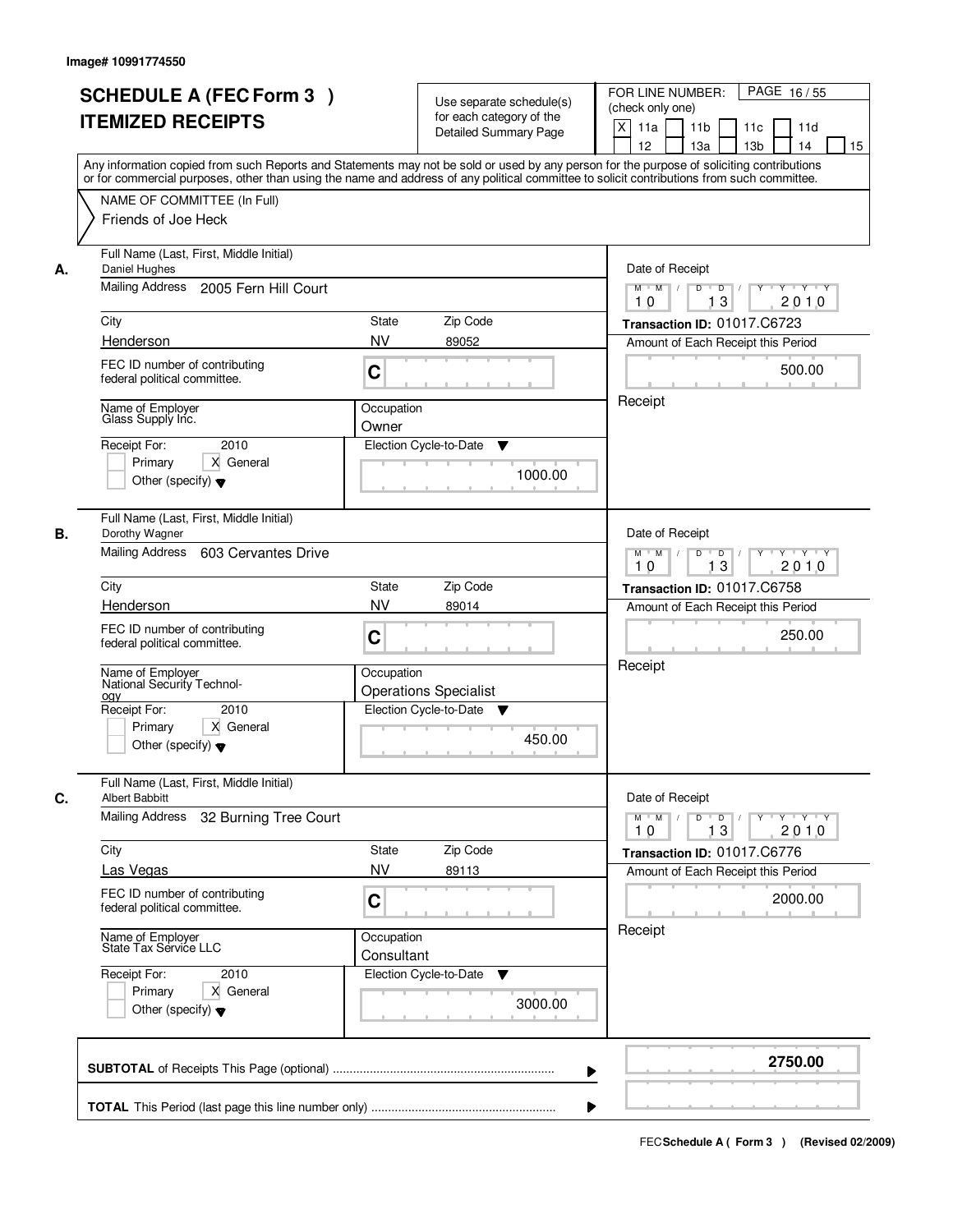|    | <b>SCHEDULE A (FEC Form 3)</b><br><b>ITEMIZED RECEIPTS</b>                                                                        | Use separate schedule(s)<br>for each category of the<br><b>Detailed Summary Page</b><br>Any information copied from such Reports and Statements may not be sold or used by any person for the purpose of soliciting contributions | PAGE 17/55<br>FOR LINE NUMBER:<br>(check only one)<br>X<br>11 <sub>b</sub><br>11a<br>11 <sub>c</sub><br>11d<br>12<br>13 <sub>b</sub><br>13a<br>14<br>15 |
|----|-----------------------------------------------------------------------------------------------------------------------------------|-----------------------------------------------------------------------------------------------------------------------------------------------------------------------------------------------------------------------------------|---------------------------------------------------------------------------------------------------------------------------------------------------------|
|    | NAME OF COMMITTEE (In Full)<br>Friends of Joe Heck                                                                                | or for commercial purposes, other than using the name and address of any political committee to solicit contributions from such committee.                                                                                        |                                                                                                                                                         |
| А. | Full Name (Last, First, Middle Initial)<br><b>Donald Summers</b><br>Mailing Address 801 Frontage Road #204                        | Date of Receipt<br>$M$ $M$ /<br>$D$ $D$ $1$<br>$Y$ <sup>U</sup><br>$Y - Y - Y - Y$<br>12<br>2010<br>10                                                                                                                            |                                                                                                                                                         |
|    | City<br>Oxford                                                                                                                    | <b>State</b><br>Zip Code<br><b>MS</b><br>38655                                                                                                                                                                                    | Transaction ID: 01014.C2788<br>Amount of Each Receipt this Period                                                                                       |
|    | FEC ID number of contributing<br>federal political committee.                                                                     | C                                                                                                                                                                                                                                 | 2375.00                                                                                                                                                 |
|    | Name of Employer<br>Information Requested<br>2010<br>Receipt For:<br>Primary<br>X General<br>Other (specify) $\blacktriangledown$ | Occupation<br>.Information Requested<br>Election Cycle-to-Date<br>v<br>2400.00                                                                                                                                                    | Receipt                                                                                                                                                 |
| В. | Full Name (Last, First, Middle Initial)<br><b>Babe Gialketsis</b><br>Mailing Address<br>6333 Engsworth Street                     |                                                                                                                                                                                                                                   | Date of Receipt<br>$M$ $M$ /<br>D<br>$\overline{D}$<br>$Y + Y + Y$<br>2010<br>08<br>10                                                                  |
|    | City                                                                                                                              | Zip Code<br>State                                                                                                                                                                                                                 | <b>Transaction ID: 01008.C2715</b>                                                                                                                      |
|    | Las Vegas                                                                                                                         | <b>NV</b><br>89119                                                                                                                                                                                                                | Amount of Each Receipt this Period                                                                                                                      |
|    | FEC ID number of contributing<br>federal political committee.                                                                     | C                                                                                                                                                                                                                                 | 250.00<br>Receipt                                                                                                                                       |
|    | Name of Employer<br>Bonanza Beverage Co.<br>Receipt For:<br>2010                                                                  | Occupation<br>Owner<br>Election Cycle-to-Date                                                                                                                                                                                     |                                                                                                                                                         |
|    | Primary<br>X General<br>Other (specify) $\blacktriangledown$                                                                      | v<br>250.00                                                                                                                                                                                                                       |                                                                                                                                                         |
| C. | Full Name (Last, First, Middle Initial)<br>Donna Stephenson                                                                       |                                                                                                                                                                                                                                   | Date of Receipt                                                                                                                                         |
|    | Mailing Address<br>PO Box 43326                                                                                                   |                                                                                                                                                                                                                                   | $M$ $M$<br>$D$ $D$ $I$<br>y y y y y y<br>2010<br>10<br>08                                                                                               |
|    | City                                                                                                                              | Zip Code<br>State                                                                                                                                                                                                                 | Transaction ID: 01008.C2723                                                                                                                             |
|    | Atlanta<br>FEC ID number of contributing<br>federal political committee.                                                          | GA<br>30336<br>C                                                                                                                                                                                                                  | Amount of Each Receipt this Period<br>1487.00                                                                                                           |
|    | Name of Employer<br>.Information Requested                                                                                        | Occupation<br>.Information Requested                                                                                                                                                                                              | Receipt                                                                                                                                                 |
|    | Receipt For:<br>2010<br>Primary<br>X General<br>Other (specify) $\blacktriangledown$                                              | Election Cycle-to-Date ▼<br>1487.00                                                                                                                                                                                               |                                                                                                                                                         |
|    |                                                                                                                                   |                                                                                                                                                                                                                                   | 4112.00                                                                                                                                                 |
|    |                                                                                                                                   |                                                                                                                                                                                                                                   |                                                                                                                                                         |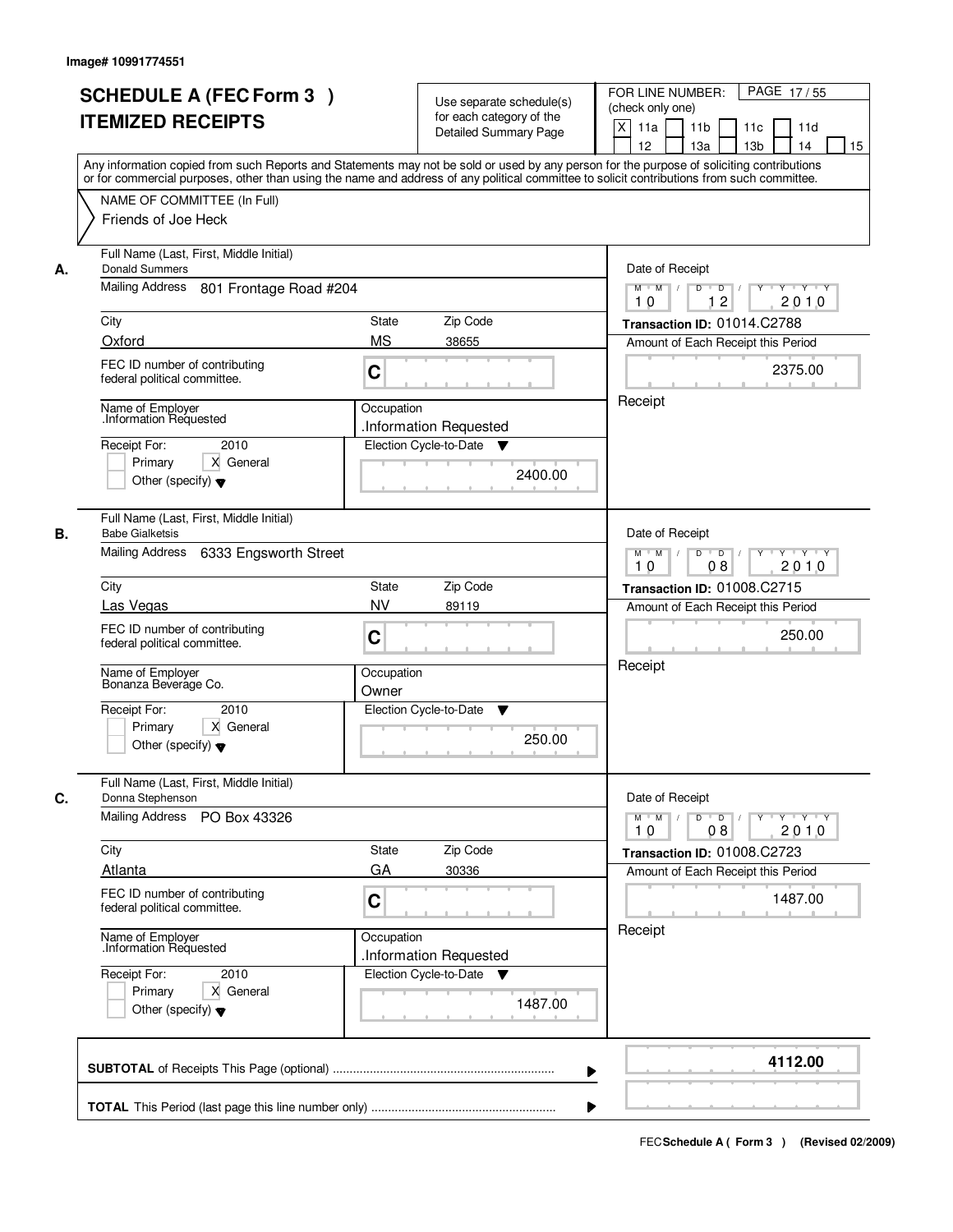| <b>SCHEDULE A (FEC Form 3)</b><br><b>ITEMIZED RECEIPTS</b>                                                     | Use separate schedule(s)<br>for each category of the<br><b>Detailed Summary Page</b><br>Any information copied from such Reports and Statements may not be sold or used by any person for the purpose of soliciting contributions | PAGE 18/55<br>FOR LINE NUMBER:<br>(check only one)<br>$\boldsymbol{\mathsf{X}}$<br>11 <sub>b</sub><br>11a<br>11 <sub>c</sub><br>11d<br>12<br>13 <sub>b</sub><br>14<br>13a<br>15 |
|----------------------------------------------------------------------------------------------------------------|-----------------------------------------------------------------------------------------------------------------------------------------------------------------------------------------------------------------------------------|---------------------------------------------------------------------------------------------------------------------------------------------------------------------------------|
| NAME OF COMMITTEE (In Full)<br>Friends of Joe Heck                                                             | or for commercial purposes, other than using the name and address of any political committee to solicit contributions from such committee.                                                                                        |                                                                                                                                                                                 |
| Full Name (Last, First, Middle Initial)<br>Robert D. Stuart, Jr.<br>А.<br>Mailing Address 150 Field Drive #100 |                                                                                                                                                                                                                                   | Date of Receipt<br>$M$ $M$ /<br>$D$ $D$ $/$<br>Y<br>$Y - Y - Y - Y$                                                                                                             |
| City                                                                                                           | <b>State</b><br>Zip Code                                                                                                                                                                                                          | 2010<br>10<br>08<br>Transaction ID: 01008.C2724                                                                                                                                 |
| Lake Forest                                                                                                    | IL<br>60045                                                                                                                                                                                                                       | Amount of Each Receipt this Period                                                                                                                                              |
| FEC ID number of contributing<br>federal political committee.                                                  | C                                                                                                                                                                                                                                 | 1000.00                                                                                                                                                                         |
| Name of Employer<br>Retired                                                                                    | Occupation<br>Retired                                                                                                                                                                                                             | Receipt                                                                                                                                                                         |
| 2010<br>Receipt For:<br>X General<br>Primary<br>Other (specify) $\blacktriangledown$                           | Election Cycle-to-Date<br>▼<br>1000.00                                                                                                                                                                                            |                                                                                                                                                                                 |
| Full Name (Last, First, Middle Initial)<br>В.<br>H. Gary Ackerman                                              |                                                                                                                                                                                                                                   | Date of Receipt                                                                                                                                                                 |
| Mailing Address 280 N. Gibson Road                                                                             |                                                                                                                                                                                                                                   | $M$ $M$ /<br>D<br>$\overline{D}$<br>Y<br>$Y + Y + Y$<br>2010<br>08<br>10                                                                                                        |
| City                                                                                                           | Zip Code<br>State                                                                                                                                                                                                                 | <b>Transaction ID: 01008.C2725</b>                                                                                                                                              |
| Henderson                                                                                                      | <b>NV</b><br>89014                                                                                                                                                                                                                | Amount of Each Receipt this Period                                                                                                                                              |
| FEC ID number of contributing<br>federal political committee.                                                  | C                                                                                                                                                                                                                                 | 1000.00                                                                                                                                                                         |
| Name of Employer<br>Gaudin Automotive Group                                                                    | Occupation<br>Owner                                                                                                                                                                                                               | Receipt                                                                                                                                                                         |
| Receipt For:<br>2010<br>Primary<br>X General<br>Other (specify) $\blacktriangledown$                           | Election Cycle-to-Date<br>▼<br>1000.00                                                                                                                                                                                            |                                                                                                                                                                                 |
| Full Name (Last, First, Middle Initial)<br>C.<br>Ryan Schneider                                                |                                                                                                                                                                                                                                   | Date of Receipt                                                                                                                                                                 |
| Mailing Address<br>1414 22nd Street NW #51                                                                     |                                                                                                                                                                                                                                   | $M$ $M$<br>$D$ $D$ $I$<br>y y y y y y<br>2010<br>10<br>08                                                                                                                       |
| City<br>Washington                                                                                             | Zip Code<br>State<br>DC<br>20037                                                                                                                                                                                                  | Transaction ID: 01008.C2727                                                                                                                                                     |
| FEC ID number of contributing<br>federal political committee.                                                  | C                                                                                                                                                                                                                                 | Amount of Each Receipt this Period<br>2400.00                                                                                                                                   |
| Name of Employer<br>Capital One                                                                                | Occupation<br>President                                                                                                                                                                                                           | Receipt                                                                                                                                                                         |
| Receipt For:<br>2010<br>Primary<br>X General<br>Other (specify) $\blacktriangledown$                           | Election Cycle-to-Date<br>v<br>2400.00                                                                                                                                                                                            |                                                                                                                                                                                 |
|                                                                                                                |                                                                                                                                                                                                                                   | 4400.00                                                                                                                                                                         |
|                                                                                                                |                                                                                                                                                                                                                                   |                                                                                                                                                                                 |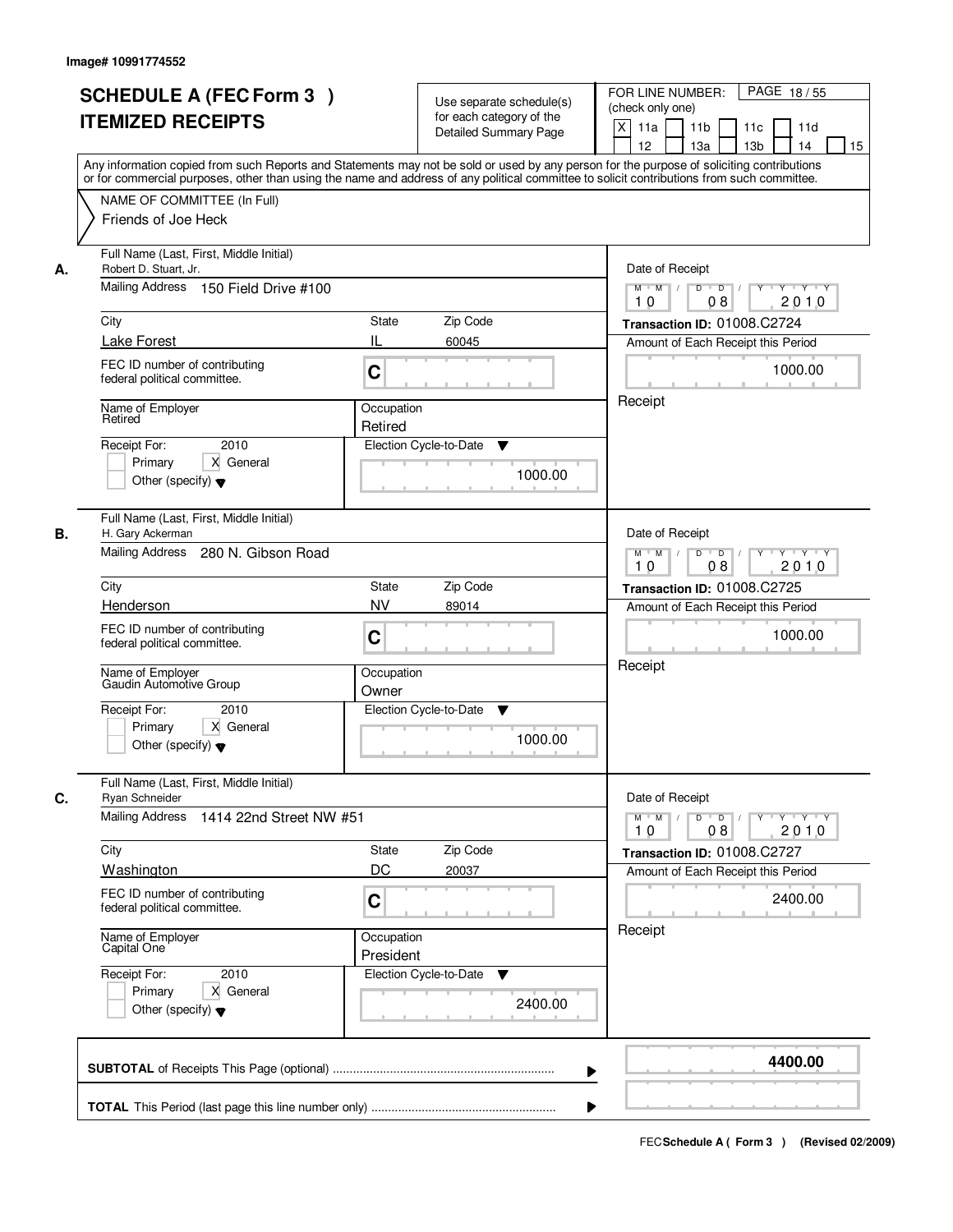|    | <b>SCHEDULE A (FEC Form 3)</b><br><b>ITEMIZED RECEIPTS</b><br>Any information copied from such Reports and Statements may not be sold or used by any person for the purpose of soliciting contributions |                                                      | Use separate schedule(s)<br>for each category of the<br><b>Detailed Summary Page</b> | PAGE 19/55<br>FOR LINE NUMBER:<br>(check only one)<br>X<br>11 <sub>b</sub><br>11a<br>11c<br>11d<br>12<br>13 <sub>b</sub><br>13a<br>14<br>15 |  |
|----|---------------------------------------------------------------------------------------------------------------------------------------------------------------------------------------------------------|------------------------------------------------------|--------------------------------------------------------------------------------------|---------------------------------------------------------------------------------------------------------------------------------------------|--|
|    | or for commercial purposes, other than using the name and address of any political committee to solicit contributions from such committee.<br>NAME OF COMMITTEE (In Full)<br>Friends of Joe Heck        |                                                      |                                                                                      |                                                                                                                                             |  |
| А. | Full Name (Last, First, Middle Initial)<br><b>Thomas Miller</b><br>Mailing Address 244 Palmo Way                                                                                                        |                                                      |                                                                                      | Date of Receipt<br>$M$ $M$ /<br>$D$ $D$ $1$<br>$\overline{Y}$<br>Y Y Y Y<br>2010<br>10<br>08                                                |  |
|    | City                                                                                                                                                                                                    | State                                                | Zip Code                                                                             | Transaction ID: 01008.C2731                                                                                                                 |  |
|    | Palm Beach                                                                                                                                                                                              | FL                                                   | 33480                                                                                | Amount of Each Receipt this Period                                                                                                          |  |
|    | FEC ID number of contributing<br>federal political committee.                                                                                                                                           | C                                                    |                                                                                      | 2000.00                                                                                                                                     |  |
|    | Name of Employer<br>Ansoft Corporation<br>2010<br>Receipt For:                                                                                                                                          | Occupation<br>Founder<br>Election Cycle-to-Date<br>▼ |                                                                                      |                                                                                                                                             |  |
|    | X General<br>Primary<br>Other (specify) $\blacktriangledown$                                                                                                                                            |                                                      | 2000.00                                                                              |                                                                                                                                             |  |
| В. | Full Name (Last, First, Middle Initial)<br>James Henry<br>Mailing Address 3525 Andrews Highway #200                                                                                                     |                                                      |                                                                                      | Date of Receipt<br>$Y \vdash Y \vdash Y$<br>$M$ $M$ /<br>D<br>$\overline{\phantom{0}}$ D<br>Y                                               |  |
|    |                                                                                                                                                                                                         |                                                      |                                                                                      | 2010<br>08<br>10                                                                                                                            |  |
|    | City                                                                                                                                                                                                    | <b>State</b>                                         | Zip Code                                                                             | <b>Transaction ID: 01008.C2733</b>                                                                                                          |  |
|    | Midland<br>FEC ID number of contributing<br>federal political committee.                                                                                                                                | <b>TX</b><br>C                                       | 79703                                                                                | Amount of Each Receipt this Period<br>2400.00                                                                                               |  |
|    | Name of Employer<br>Henry Petrolium Corporati-<br>on                                                                                                                                                    | Occupation<br>CEO                                    |                                                                                      | Receipt                                                                                                                                     |  |
|    | Receipt For:<br>2010<br>X General<br>Primary<br>Other (specify) $\blacktriangledown$                                                                                                                    |                                                      | Election Cycle-to-Date<br>v<br>2400.00                                               |                                                                                                                                             |  |
| C. | Full Name (Last, First, Middle Initial)<br>Paula Henry<br>Mailing Address<br>3525 Andrews Highway #200                                                                                                  |                                                      |                                                                                      | Date of Receipt<br>$D$ $D$ $/$<br>$M$ $M$ /<br>$Y + Y + Y$<br>$Y^{\top}$<br>2010<br>10<br>08                                                |  |
|    | City                                                                                                                                                                                                    | State                                                | Zip Code                                                                             | Transaction ID: 01008.C2734                                                                                                                 |  |
|    | Midland                                                                                                                                                                                                 | ТX                                                   | 79703                                                                                | Amount of Each Receipt this Period                                                                                                          |  |
|    | FEC ID number of contributing<br>federal political committee.                                                                                                                                           | C                                                    |                                                                                      | 2400.00                                                                                                                                     |  |
|    | Name of Employer<br>Homemaker                                                                                                                                                                           | Occupation<br>Homemaker                              |                                                                                      | Receipt                                                                                                                                     |  |
|    | Receipt For:<br>2010<br>Primary<br>X General<br>Other (specify) $\blacktriangledown$                                                                                                                    |                                                      | Election Cycle-to-Date<br>v<br>2400.00                                               |                                                                                                                                             |  |
|    |                                                                                                                                                                                                         |                                                      | ▶                                                                                    | 6800.00                                                                                                                                     |  |
|    |                                                                                                                                                                                                         |                                                      |                                                                                      |                                                                                                                                             |  |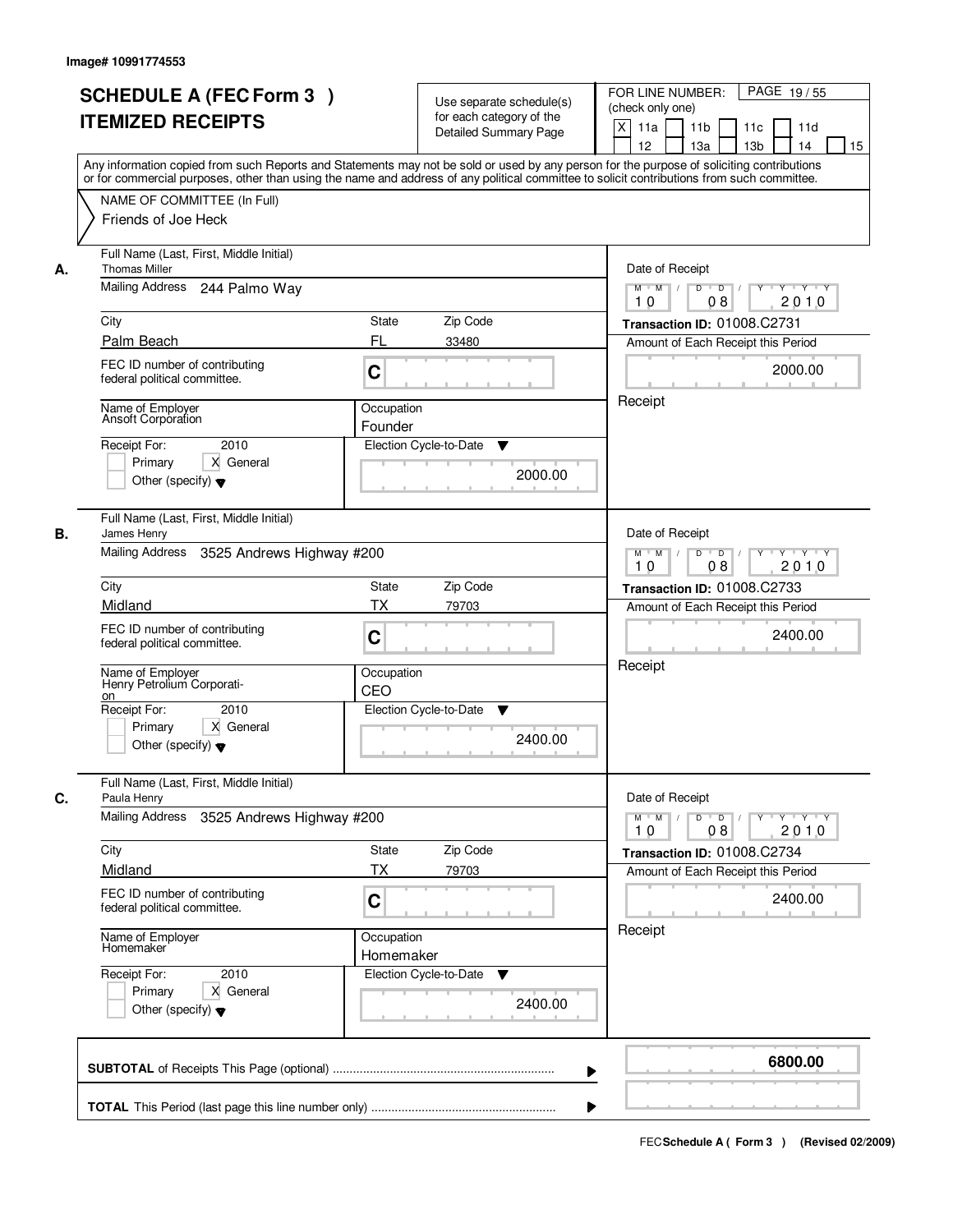|    | <b>SCHEDULE A (FEC Form 3)</b><br><b>ITEMIZED RECEIPTS</b><br>Any information copied from such Reports and Statements may not be sold or used by any person for the purpose of soliciting contributions<br>or for commercial purposes, other than using the name and address of any political committee to solicit contributions from such committee. |                                                                              | Use separate schedule(s)<br>for each category of the<br><b>Detailed Summary Page</b> | PAGE 20 / 55<br>FOR LINE NUMBER:<br>(check only one)<br>$\boldsymbol{\mathsf{X}}$<br>11a<br>11 <sub>b</sub><br>11c<br>11d<br>12<br>13 <sub>b</sub><br>13a<br>14<br>15 |
|----|-------------------------------------------------------------------------------------------------------------------------------------------------------------------------------------------------------------------------------------------------------------------------------------------------------------------------------------------------------|------------------------------------------------------------------------------|--------------------------------------------------------------------------------------|-----------------------------------------------------------------------------------------------------------------------------------------------------------------------|
|    | NAME OF COMMITTEE (In Full)<br>Friends of Joe Heck                                                                                                                                                                                                                                                                                                    |                                                                              |                                                                                      |                                                                                                                                                                       |
| А. | Full Name (Last, First, Middle Initial)<br><b>John Trimmer</b><br>Mailing Address 2985 Churchill Drive                                                                                                                                                                                                                                                | Date of Receipt<br>$Y$ $Y$ $Y$<br>$M$ $M$ /<br>$D$ $D$ $1$<br>$\overline{Y}$ |                                                                                      |                                                                                                                                                                       |
|    | City                                                                                                                                                                                                                                                                                                                                                  | State                                                                        | Zip Code                                                                             | 2010<br>10<br>08<br>Transaction ID: 01008.C2736                                                                                                                       |
|    | <b>Burlingame</b>                                                                                                                                                                                                                                                                                                                                     | CA                                                                           | 94010                                                                                | Amount of Each Receipt this Period                                                                                                                                    |
|    | FEC ID number of contributing<br>federal political committee.                                                                                                                                                                                                                                                                                         | C                                                                            |                                                                                      | 500.00                                                                                                                                                                |
|    | Name of Employer<br>Retired                                                                                                                                                                                                                                                                                                                           | Occupation<br>Retired                                                        |                                                                                      | Receipt                                                                                                                                                               |
|    | 2010<br>Receipt For:<br>X General<br>Primary<br>Other (specify) $\blacktriangledown$                                                                                                                                                                                                                                                                  |                                                                              | Election Cycle-to-Date<br>▼<br>500.00                                                |                                                                                                                                                                       |
| В. | Full Name (Last, First, Middle Initial)<br>Margaret Hunt<br>Mailing Address 4201 Windsor Parkway                                                                                                                                                                                                                                                      |                                                                              |                                                                                      | Date of Receipt<br>Y<br>$Y \vdash Y \vdash Y$<br>$M$ $M$ /<br>D<br>$\overline{D}$ /<br>2010<br>08<br>10                                                               |
|    | City                                                                                                                                                                                                                                                                                                                                                  | <b>State</b>                                                                 | Zip Code                                                                             | Transaction ID: 01008.C2737                                                                                                                                           |
|    | Dallas                                                                                                                                                                                                                                                                                                                                                | <b>TX</b>                                                                    | 75205                                                                                | Amount of Each Receipt this Period                                                                                                                                    |
|    | FEC ID number of contributing<br>federal political committee.                                                                                                                                                                                                                                                                                         | C                                                                            |                                                                                      | 1000.00                                                                                                                                                               |
|    | Name of Employer<br>Homemaker                                                                                                                                                                                                                                                                                                                         | Occupation<br>Homemaker                                                      |                                                                                      | Receipt                                                                                                                                                               |
|    | Receipt For:<br>2010<br>Primary<br>X General<br>Other (specify) $\blacktriangledown$                                                                                                                                                                                                                                                                  |                                                                              | Election Cycle-to-Date<br>Y<br>1000.00                                               |                                                                                                                                                                       |
| C. | Full Name (Last, First, Middle Initial)<br><b>Clay Perkins</b>                                                                                                                                                                                                                                                                                        |                                                                              |                                                                                      | Date of Receipt                                                                                                                                                       |
|    | Mailing Address<br>PO Box 675696                                                                                                                                                                                                                                                                                                                      |                                                                              |                                                                                      | $D$ $D$ $/$<br>$M$ $M$ /<br>$Y$ <sup>-1</sup><br>$Y + Y + Y$<br>2010<br>10<br>08                                                                                      |
|    | City<br><b>Rancho Santa Fe</b>                                                                                                                                                                                                                                                                                                                        | State<br>CA                                                                  | Zip Code<br>92067                                                                    | Transaction ID: 01008.C2739<br>Amount of Each Receipt this Period                                                                                                     |
|    | FEC ID number of contributing<br>federal political committee.                                                                                                                                                                                                                                                                                         | C                                                                            |                                                                                      | 2400.00                                                                                                                                                               |
|    | Name of Employer<br>Retired                                                                                                                                                                                                                                                                                                                           | Occupation<br>Retired                                                        |                                                                                      | Receipt                                                                                                                                                               |
|    | Receipt For:<br>2010<br>Primary<br>X General<br>Other (specify) $\blacktriangledown$                                                                                                                                                                                                                                                                  |                                                                              | Election Cycle-to-Date<br>v<br>2400.00                                               |                                                                                                                                                                       |
|    |                                                                                                                                                                                                                                                                                                                                                       |                                                                              | ▶                                                                                    | 3900.00                                                                                                                                                               |
|    |                                                                                                                                                                                                                                                                                                                                                       |                                                                              |                                                                                      |                                                                                                                                                                       |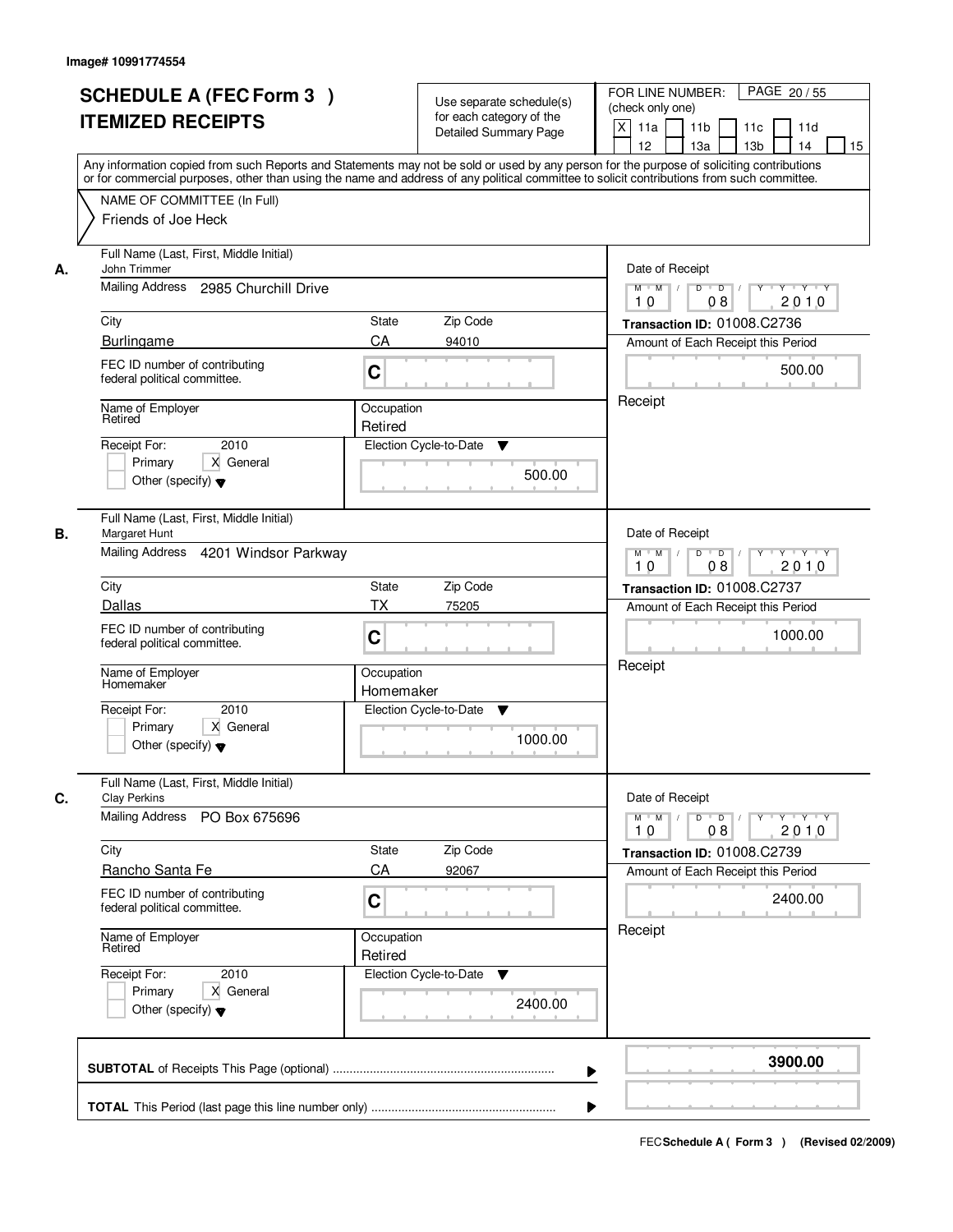|    | <b>SCHEDULE A (FEC Form 3)</b><br><b>ITEMIZED RECEIPTS</b>                                                                                                                                                                                                                              |                                               | Use separate schedule(s)<br>for each category of the | PAGE 21/55<br>FOR LINE NUMBER:<br>(check only one)                                             |  |  |
|----|-----------------------------------------------------------------------------------------------------------------------------------------------------------------------------------------------------------------------------------------------------------------------------------------|-----------------------------------------------|------------------------------------------------------|------------------------------------------------------------------------------------------------|--|--|
|    |                                                                                                                                                                                                                                                                                         |                                               | <b>Detailed Summary Page</b>                         | X<br>11a<br>11 <sub>b</sub><br>11c<br>11d<br>12<br>13 <sub>b</sub><br>13a<br>14<br>15          |  |  |
|    | Any information copied from such Reports and Statements may not be sold or used by any person for the purpose of soliciting contributions<br>or for commercial purposes, other than using the name and address of any political committee to solicit contributions from such committee. |                                               |                                                      |                                                                                                |  |  |
|    | NAME OF COMMITTEE (In Full)<br>Friends of Joe Heck                                                                                                                                                                                                                                      |                                               |                                                      |                                                                                                |  |  |
| А. | Full Name (Last, First, Middle Initial)<br>Douglas Hunt                                                                                                                                                                                                                                 |                                               |                                                      |                                                                                                |  |  |
|    | Mailing Address 4201 Windsor Parkway                                                                                                                                                                                                                                                    |                                               |                                                      | $M$ $M$ /<br>$D$ $D$ $/$<br>$\overline{Y}$<br>Y 'Y 'Y<br>2010<br>10<br>08                      |  |  |
|    | City                                                                                                                                                                                                                                                                                    | State<br>Zip Code                             |                                                      | Transaction ID: 01008.C2740                                                                    |  |  |
|    | Dallas                                                                                                                                                                                                                                                                                  | ТX<br>75205                                   |                                                      | Amount of Each Receipt this Period                                                             |  |  |
|    | FEC ID number of contributing<br>federal political committee.                                                                                                                                                                                                                           | C                                             |                                                      | 1000.00<br>Receipt                                                                             |  |  |
|    | Name of Employer<br>Petro-Hunt LLC                                                                                                                                                                                                                                                      | Occupation<br><b>Director Of Acquisitions</b> |                                                      |                                                                                                |  |  |
|    | 2010<br>Receipt For:                                                                                                                                                                                                                                                                    | Election Cycle-to-Date                        | ▼                                                    |                                                                                                |  |  |
|    | X General<br>Primary<br>Other (specify) $\blacktriangledown$                                                                                                                                                                                                                            |                                               | 1000.00                                              |                                                                                                |  |  |
| В. | Full Name (Last, First, Middle Initial)<br>Carolyn Wells                                                                                                                                                                                                                                |                                               |                                                      | Date of Receipt                                                                                |  |  |
|    | Mailing Address<br>600 Sagamore Road                                                                                                                                                                                                                                                    |                                               |                                                      | $Y \vdash Y \vdash Y$<br>$M$ $M$ /<br>D<br>$\overline{\phantom{0}}$ D<br>Y<br>2010<br>08<br>10 |  |  |
|    | City                                                                                                                                                                                                                                                                                    | Zip Code<br><b>State</b>                      |                                                      | Transaction ID: 01008.C2741                                                                    |  |  |
|    | Fort Lauderdale                                                                                                                                                                                                                                                                         | FL<br>33301                                   |                                                      | Amount of Each Receipt this Period                                                             |  |  |
|    | FEC ID number of contributing<br>federal political committee.                                                                                                                                                                                                                           | C                                             |                                                      | 2000.00                                                                                        |  |  |
|    | Name of Employer<br>Homemaker                                                                                                                                                                                                                                                           | Occupation<br>Homemaker                       |                                                      | Receipt                                                                                        |  |  |
|    | Receipt For:<br>2010                                                                                                                                                                                                                                                                    | Election Cycle-to-Date                        | Y                                                    |                                                                                                |  |  |
|    | X General<br>Primary<br>Other (specify) $\blacktriangledown$                                                                                                                                                                                                                            |                                               | 2000.00                                              |                                                                                                |  |  |
| C. | Full Name (Last, First, Middle Initial)<br>Paul Dell                                                                                                                                                                                                                                    |                                               |                                                      | Date of Receipt                                                                                |  |  |
|    | <b>Mailing Address</b><br>3450 Hull Road                                                                                                                                                                                                                                                |                                               |                                                      | $D$ $D$ $/$<br>$M$ $M$ /<br>$Y + Y + Y$<br>Y "<br>2010<br>10<br>08                             |  |  |
|    | City                                                                                                                                                                                                                                                                                    | Zip Code<br>State                             |                                                      | Transaction ID: 01008.C2742                                                                    |  |  |
|    | Gainesville                                                                                                                                                                                                                                                                             | FL<br>32607                                   |                                                      | Amount of Each Receipt this Period                                                             |  |  |
|    | FEC ID number of contributing<br>federal political committee.                                                                                                                                                                                                                           | C                                             |                                                      | 1000.00                                                                                        |  |  |
|    | Name of Employer<br>Self Employed                                                                                                                                                                                                                                                       | Occupation<br>Physician                       |                                                      | Receipt                                                                                        |  |  |
|    | Receipt For:<br>2010                                                                                                                                                                                                                                                                    | Election Cycle-to-Date                        | v                                                    |                                                                                                |  |  |
|    | Primary<br>X General<br>Other (specify) $\blacktriangledown$                                                                                                                                                                                                                            |                                               | 1000.00                                              |                                                                                                |  |  |
|    |                                                                                                                                                                                                                                                                                         |                                               | ▶                                                    | 4000.00                                                                                        |  |  |
|    |                                                                                                                                                                                                                                                                                         |                                               |                                                      |                                                                                                |  |  |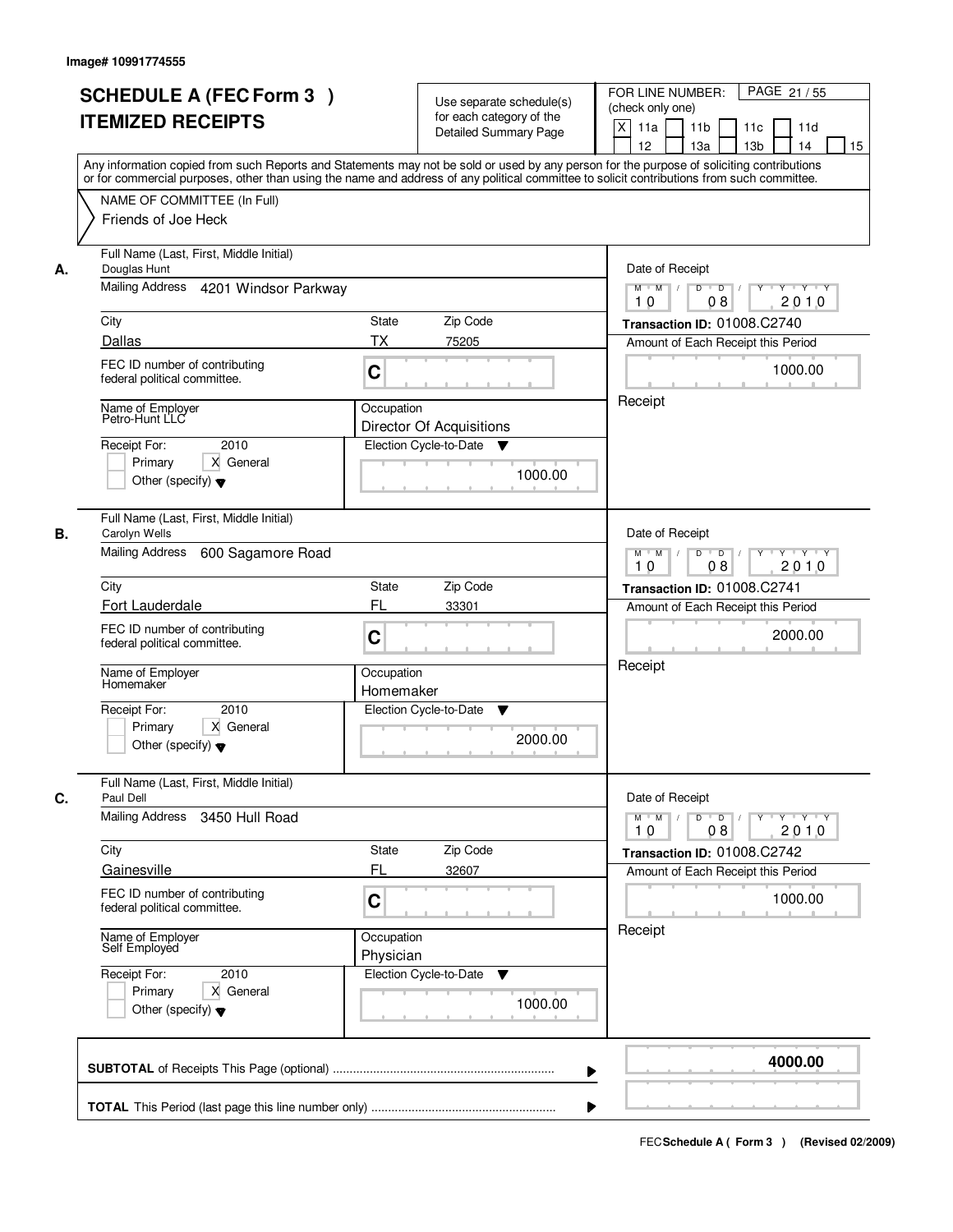|    | <b>SCHEDULE A (FEC Form 3)</b><br><b>ITEMIZED RECEIPTS</b><br>Any information copied from such Reports and Statements may not be sold or used by any person for the purpose of soliciting contributions |                                         | Use separate schedule(s)<br>for each category of the<br><b>Detailed Summary Page</b> | PAGE 22/55<br>FOR LINE NUMBER:<br>(check only one)<br>X<br>11 <sub>b</sub><br>11a<br>11 <sub>c</sub><br>11d<br>12<br>13 <sub>b</sub><br>14<br>13a<br>15 |  |
|----|---------------------------------------------------------------------------------------------------------------------------------------------------------------------------------------------------------|-----------------------------------------|--------------------------------------------------------------------------------------|---------------------------------------------------------------------------------------------------------------------------------------------------------|--|
|    | or for commercial purposes, other than using the name and address of any political committee to solicit contributions from such committee.<br>NAME OF COMMITTEE (In Full)<br>Friends of Joe Heck        |                                         |                                                                                      |                                                                                                                                                         |  |
| А. | Full Name (Last, First, Middle Initial)<br><b>Robert Fuss</b><br>Mailing Address 2750 S. Durango Drive #2132                                                                                            |                                         |                                                                                      | Date of Receipt<br>$M$ $M$ /<br>$D$ $D$ $I$<br>Y<br>$Y - Y - Y - Y$                                                                                     |  |
|    |                                                                                                                                                                                                         |                                         |                                                                                      | 08<br>2010<br>10                                                                                                                                        |  |
|    | City<br>Las Vegas                                                                                                                                                                                       | Zip Code<br>State<br><b>NV</b><br>89117 |                                                                                      | Transaction ID: 01008.C2751<br>Amount of Each Receipt this Period                                                                                       |  |
|    | FEC ID number of contributing<br>federal political committee.                                                                                                                                           | C                                       |                                                                                      | 250.00                                                                                                                                                  |  |
|    | Name of Employer<br>Self Employed                                                                                                                                                                       | Occupation<br><b>Financial Analyst</b>  |                                                                                      | Earmarked(Receipt)                                                                                                                                      |  |
|    | 2010<br>Receipt For:<br>X General<br>Primary<br>Other (specify) $\blacktriangledown$                                                                                                                    | Election Cycle-to-Date                  | ▼<br>250.00                                                                          |                                                                                                                                                         |  |
| В. | Full Name (Last, First, Middle Initial)<br>Club for Growth<br>Mailing Address<br>2001 L Street NW Suite 600                                                                                             |                                         |                                                                                      | Date of Receipt<br>Y Y Y Y<br>$M$ $M$ /<br>D<br>$\overline{D}$ /<br>Y                                                                                   |  |
|    |                                                                                                                                                                                                         |                                         |                                                                                      | 08<br>2010<br>10                                                                                                                                        |  |
|    | City<br>Washington                                                                                                                                                                                      | Zip Code<br>State<br>DC<br>20036        |                                                                                      | Transaction ID: CM23701008.C2751                                                                                                                        |  |
|    | FEC ID number of contributing<br>С<br>C90009945<br>federal political committee.                                                                                                                         |                                         |                                                                                      | Amount of Each Receipt this Period<br>250.00                                                                                                            |  |
|    | Name of Employer                                                                                                                                                                                        | Occupation                              |                                                                                      | Memo - Conduit memo total                                                                                                                               |  |
|    | Receipt For:<br>2010<br>General<br>Primary<br>Χ<br>Other (specify) $\blacktriangledown$<br>Other                                                                                                        | Election Cycle-to-Date                  | v<br>250.00                                                                          | [MEMO ITEM]<br>Earmarked Memo - Conduit<br>total                                                                                                        |  |
| C. | Full Name (Last, First, Middle Initial)<br><b>Terry Graves</b>                                                                                                                                          |                                         |                                                                                      | Date of Receipt                                                                                                                                         |  |
|    | Mailing Address 2205 Plaza Del Puerto                                                                                                                                                                   |                                         |                                                                                      | $M$ $M$<br>$D$ $D$ $/$<br>y y y y y y<br>2010<br>10<br>08                                                                                               |  |
|    | City<br>Las Vegas                                                                                                                                                                                       | Zip Code<br>State<br><b>NV</b><br>89102 |                                                                                      | Transaction ID: 01008.C2755<br>Amount of Each Receipt this Period                                                                                       |  |
|    | FEC ID number of contributing<br>federal political committee.                                                                                                                                           | C                                       |                                                                                      | 500.00                                                                                                                                                  |  |
|    | Name of Employer<br>Graves Communications                                                                                                                                                               | Occupation<br>Owner                     |                                                                                      | Receipt                                                                                                                                                 |  |
|    | Receipt For:<br>2010<br>Primary<br>X General<br>Other (specify) $\blacktriangledown$                                                                                                                    | Election Cycle-to-Date ▼                | 500.00                                                                               |                                                                                                                                                         |  |
|    |                                                                                                                                                                                                         |                                         |                                                                                      | 750.00                                                                                                                                                  |  |
|    |                                                                                                                                                                                                         |                                         |                                                                                      |                                                                                                                                                         |  |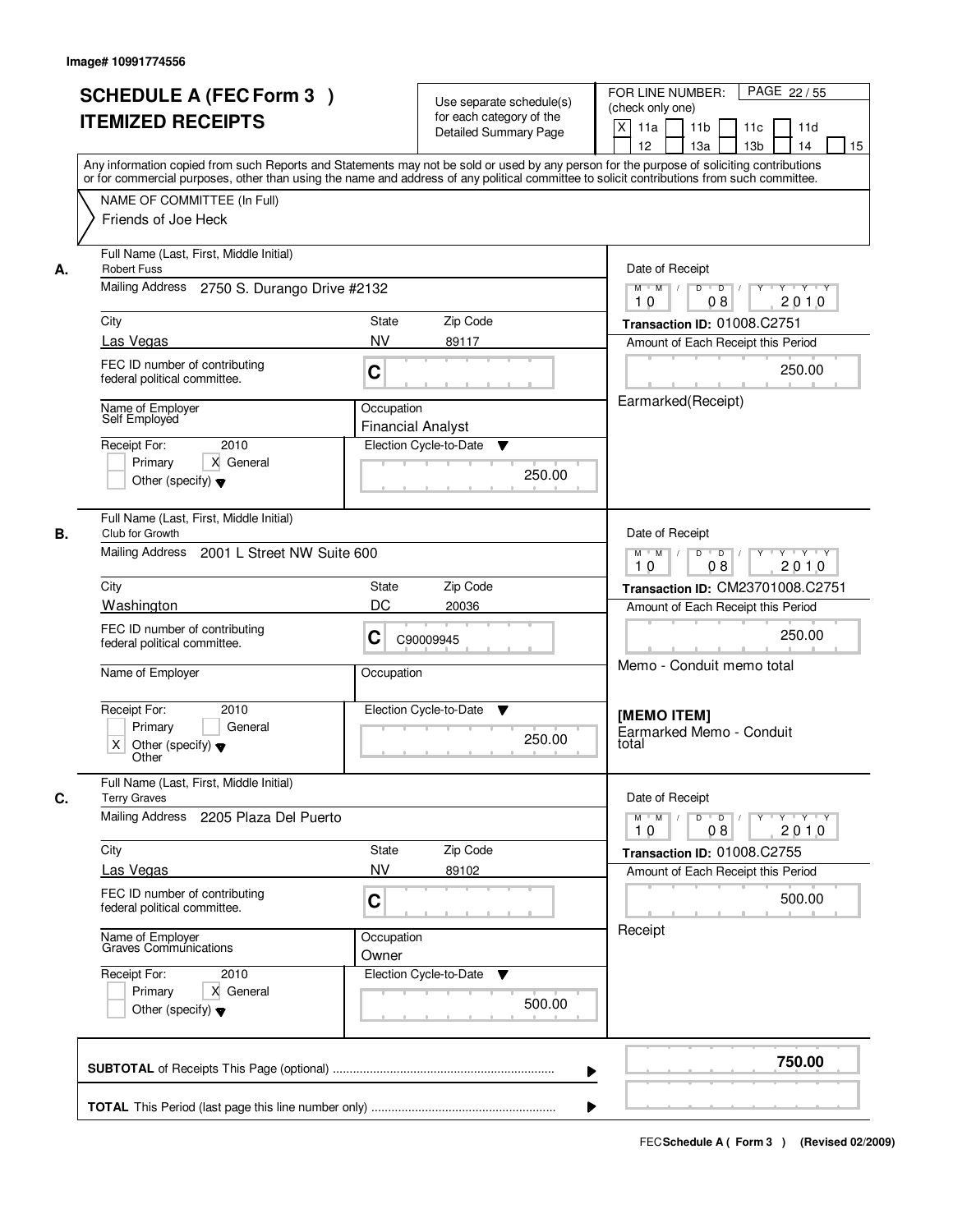|    | <b>SCHEDULE A (FEC Form 3)</b><br><b>ITEMIZED RECEIPTS</b><br>Any information copied from such Reports and Statements may not be sold or used by any person for the purpose of soliciting contributions<br>or for commercial purposes, other than using the name and address of any political committee to solicit contributions from such committee. |                                              | Use separate schedule(s)<br>for each category of the<br>Detailed Summary Page | PAGE 23 / 55<br>FOR LINE NUMBER:<br>(check only one)<br>$\mathsf{X}$<br>11a<br>11 <sub>b</sub><br>11c<br>11d<br>13 <sub>b</sub><br>12<br>13a<br>14<br>15                                            |
|----|-------------------------------------------------------------------------------------------------------------------------------------------------------------------------------------------------------------------------------------------------------------------------------------------------------------------------------------------------------|----------------------------------------------|-------------------------------------------------------------------------------|-----------------------------------------------------------------------------------------------------------------------------------------------------------------------------------------------------|
|    | NAME OF COMMITTEE (In Full)<br>Friends of Joe Heck                                                                                                                                                                                                                                                                                                    |                                              |                                                                               |                                                                                                                                                                                                     |
| А. | Full Name (Last, First, Middle Initial)<br>F.G. and Rebecca Page Family Partnership<br>Mailing Address PO Box 530339<br>City<br>Henderson<br>FEC ID number of contributing<br>federal political committee.<br>Name of Employer                                                                                                                        | State<br><b>NV</b><br>C<br>Occupation        | Zip Code<br>89053                                                             | Date of Receipt<br>$D \cup D \mid / \mid \mathbf{Y} \mid$<br>$Y - Y - Y$<br>$M$ $M$ /<br>2010<br>10<br>08<br>Transaction ID: 01008.C2765<br>Amount of Each Receipt this Period<br>500.00<br>Receipt |
|    | 2010<br>Receipt For:<br>X General<br>Primary<br>Other (specify) $\blacktriangledown$                                                                                                                                                                                                                                                                  |                                              | Election Cycle-to-Date<br>▼<br>700.00                                         |                                                                                                                                                                                                     |
| В. | Full Name (Last, First, Middle Initial)<br>F. G. Page<br>Mailing Address PO Box 530339                                                                                                                                                                                                                                                                |                                              |                                                                               | Date of Receipt<br>$Y - Y - Y$<br>$M$ $M$ /<br>D<br>$\overline{D}$ /<br>2010<br>08<br>10                                                                                                            |
|    | City<br>Reno<br>FEC ID number of contributing<br>federal political committee.<br>Name of Employer<br>Page Family Partnership                                                                                                                                                                                                                          | <b>State</b><br><b>NV</b><br>C<br>Occupation | Zip Code<br>89503                                                             | Transaction ID: 01010.C2771<br>Amount of Each Receipt this Period<br>500.00<br>Memo                                                                                                                 |
|    | I TĎ<br>Receipt For:<br>2010<br>Primary<br>X General<br>Other (specify) $\blacktriangledown$                                                                                                                                                                                                                                                          | Partner                                      | Election Cycle-to-Date<br>v<br>700.00                                         | [MEMO ITEM]<br>Partnership->F.G. and Reb-<br>ecca Page Family Partners-<br>hip                                                                                                                      |
| C. | Full Name (Last, First, Middle Initial)<br><b>Ronald Sinclair</b><br><b>Mailing Address</b><br>PO Box 93663                                                                                                                                                                                                                                           |                                              |                                                                               | Date of Receipt<br>$M$ $M$<br>$D$ $D$ $I$<br><u>y y y y y</u><br>12<br>2010<br>10                                                                                                                   |
|    | City<br>Las Vegas<br>FEC ID number of contributing<br>federal political committee.                                                                                                                                                                                                                                                                    | <b>State</b><br><b>NV</b><br>C               | Zip Code<br>89193                                                             | Transaction ID: 01014.C2809<br>Amount of Each Receipt this Period<br>250.00                                                                                                                         |
|    | Name of Employer<br>Retired<br>Receipt For:<br>2010<br>Primary<br>X General<br>Other (specify) $\blacktriangledown$                                                                                                                                                                                                                                   | Occupation<br>Retired                        | Election Cycle-to-Date<br>v<br>250.00                                         | Receipt                                                                                                                                                                                             |
|    |                                                                                                                                                                                                                                                                                                                                                       |                                              | ▶                                                                             | 750.00                                                                                                                                                                                              |
|    |                                                                                                                                                                                                                                                                                                                                                       |                                              |                                                                               |                                                                                                                                                                                                     |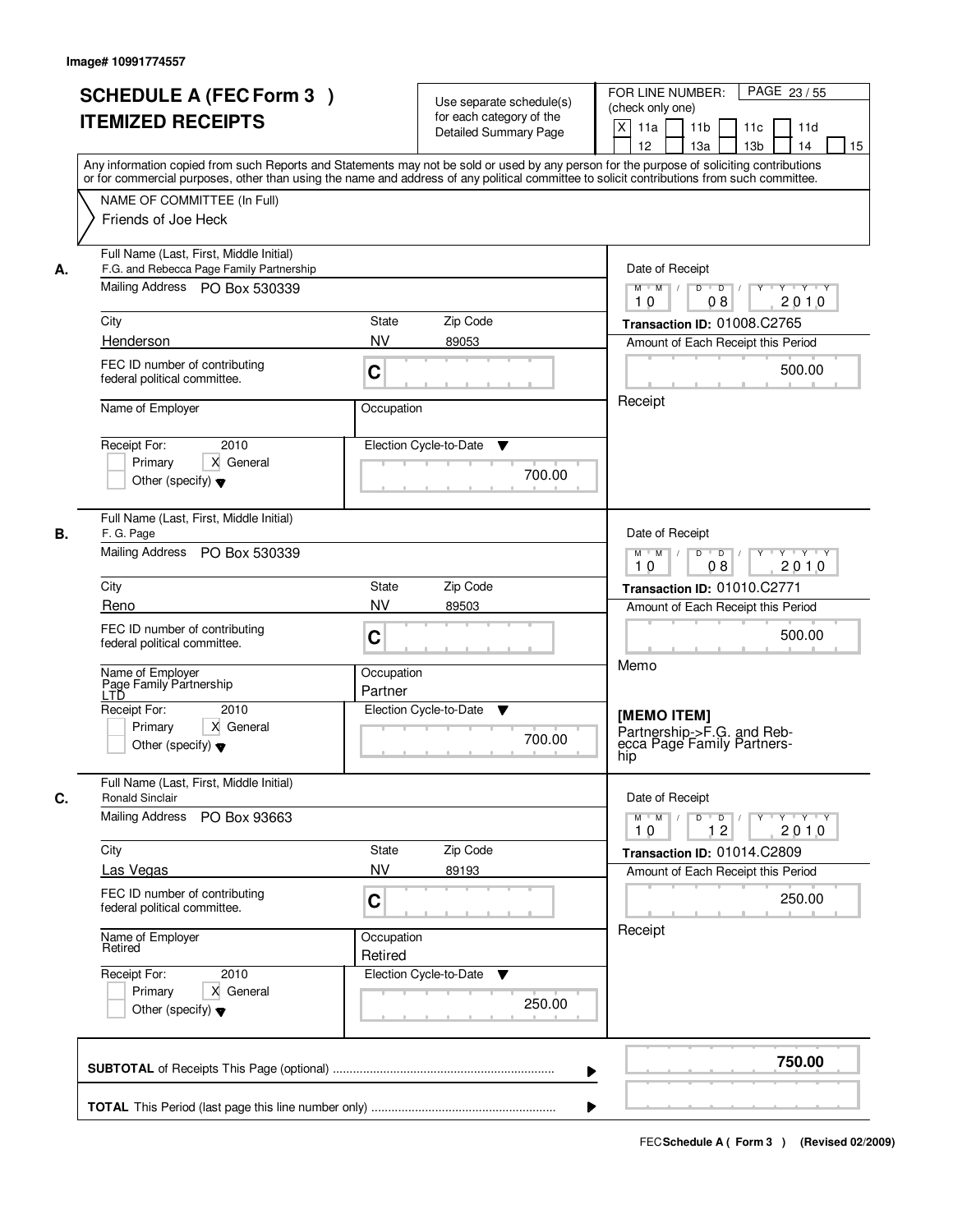|                                                                       | <b>SCHEDULE A (FEC Form 3)</b><br><b>ITEMIZED RECEIPTS</b>                                                                                                         |                              | Use separate schedule(s)<br>for each category of the<br><b>Detailed Summary Page</b> | PAGE 24 / 55<br>FOR LINE NUMBER:<br>(check only one)<br>X<br>11a<br>11 <sub>b</sub><br>11c<br>11d<br>12<br>13 <sub>b</sub><br>13a<br>14<br>15<br>Any information copied from such Reports and Statements may not be sold or used by any person for the purpose of soliciting contributions<br>or for commercial purposes, other than using the name and address of any political committee to solicit contributions from such committee. |
|-----------------------------------------------------------------------|--------------------------------------------------------------------------------------------------------------------------------------------------------------------|------------------------------|--------------------------------------------------------------------------------------|------------------------------------------------------------------------------------------------------------------------------------------------------------------------------------------------------------------------------------------------------------------------------------------------------------------------------------------------------------------------------------------------------------------------------------------|
|                                                                       | NAME OF COMMITTEE (In Full)<br>Friends of Joe Heck                                                                                                                 |                              |                                                                                      |                                                                                                                                                                                                                                                                                                                                                                                                                                          |
| Karen Hubbard<br>А.<br>City<br>Lakeland                               | Full Name (Last, First, Middle Initial)<br>Mailing Address 2289 River Road S.<br>FEC ID number of contributing                                                     | State<br><b>MN</b>           | Zip Code<br>55043                                                                    | Date of Receipt<br>$M$ $M$<br>$D$ $D$ $/$<br>$\overline{Y}$<br>Y Y Y Y<br>12<br>2010<br>10<br>Transaction ID: 01014.C2810<br>Amount of Each Receipt this Period<br>1480.00                                                                                                                                                                                                                                                               |
| Receipt For:                                                          | federal political committee.<br>Name of Employer<br>Hubbard Broadcasting Inc.<br>2010<br>Primary<br>X General<br>Other (specify) $\blacktriangledown$              | C<br>Occupation<br>Executive | Election Cycle-to-Date<br>▼<br>1480.00                                               | Receipt                                                                                                                                                                                                                                                                                                                                                                                                                                  |
| <b>Stanley Hubbard</b><br>В.<br>Mailing Address<br>City<br>Saint Paul | Full Name (Last, First, Middle Initial)<br>3415 University Avenue                                                                                                  | <b>State</b><br><b>MN</b>    | Zip Code<br>55114                                                                    | Date of Receipt<br>$M$ $M$ /<br>Y<br>$Y \vdash Y \vdash Y$<br>D<br>$\Box$<br>12<br>2010<br>10<br>Transaction ID: 01014.C2812<br>Amount of Each Receipt this Period                                                                                                                                                                                                                                                                       |
| Name of Employer<br>Receipt For:                                      | FEC ID number of contributing<br>federal political committee.<br>Hubbard Broadcasting Inc.<br>2010<br>Primary<br>X General<br>Other (specify) $\blacktriangledown$ | C<br>Occupation<br>Executive | Election Cycle-to-Date<br>v<br>220.00                                                | 220.00<br>Receipt                                                                                                                                                                                                                                                                                                                                                                                                                        |
| C.<br><b>Stanley Parry</b><br>Mailing Address                         | Full Name (Last, First, Middle Initial)<br>4676 Monument Valley Road                                                                                               |                              |                                                                                      | Date of Receipt<br>$D$ $D$ $l$<br>$M$ $M$ /<br>$Y$ <sup>U</sup><br>$Y + Y + Y$<br>12<br>2010<br>10                                                                                                                                                                                                                                                                                                                                       |
| City<br>Las Vegas                                                     | FEC ID number of contributing<br>federal political committee.                                                                                                      | State<br><b>NV</b><br>C      | Zip Code<br>89129                                                                    | Transaction ID: 01014.C2815<br>Amount of Each Receipt this Period<br>250.00                                                                                                                                                                                                                                                                                                                                                              |
| Name of Employer<br>Ballard Spahr LLC<br>Receipt For:                 | 2010<br>Primary<br>X General<br>Other (specify) $\blacktriangledown$                                                                                               | Occupation<br>Partner/Owner  | Election Cycle-to-Date<br>v<br>250.00                                                | Receipt                                                                                                                                                                                                                                                                                                                                                                                                                                  |
|                                                                       |                                                                                                                                                                    |                              |                                                                                      | 1950.00                                                                                                                                                                                                                                                                                                                                                                                                                                  |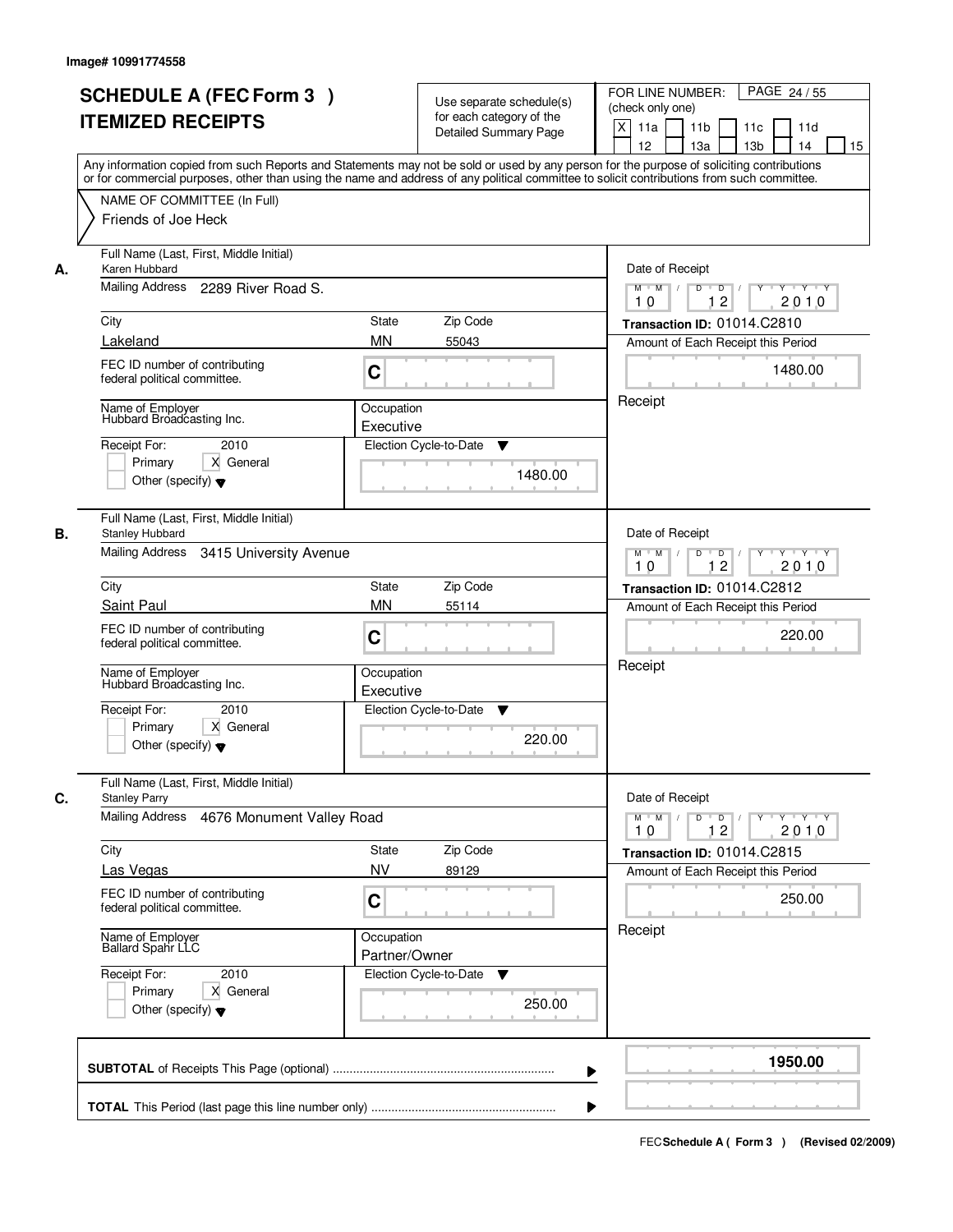|    | <b>SCHEDULE A (FEC Form 3)</b><br><b>ITEMIZED RECEIPTS</b><br>Any information copied from such Reports and Statements may not be sold or used by any person for the purpose of soliciting contributions<br>or for commercial purposes, other than using the name and address of any political committee to solicit contributions from such committee. | Use separate schedule(s)<br>for each category of the<br><b>Detailed Summary Page</b> |                  | PAGE 25 / 55<br>FOR LINE NUMBER:<br>(check only one)<br>$\mathsf{X}$<br>11 <sub>b</sub><br>11a<br>11c<br>11d<br>12<br>13 <sub>b</sub><br>14<br>13a<br>15                    |
|----|-------------------------------------------------------------------------------------------------------------------------------------------------------------------------------------------------------------------------------------------------------------------------------------------------------------------------------------------------------|--------------------------------------------------------------------------------------|------------------|-----------------------------------------------------------------------------------------------------------------------------------------------------------------------------|
|    | NAME OF COMMITTEE (In Full)<br>Friends of Joe Heck                                                                                                                                                                                                                                                                                                    |                                                                                      |                  |                                                                                                                                                                             |
| А. | Full Name (Last, First, Middle Initial)<br>Rita Emerson<br>Mailing Address 1522 Ensley Avenue                                                                                                                                                                                                                                                         |                                                                                      |                  | Date of Receipt<br>$D$ $D$ $/$<br>$Y + Y + Y$<br>$M$ $M$ /<br>$Y^+$                                                                                                         |
|    |                                                                                                                                                                                                                                                                                                                                                       |                                                                                      | 12<br>2010<br>10 |                                                                                                                                                                             |
|    | City<br>Los Angeles                                                                                                                                                                                                                                                                                                                                   | State<br>Zip Code<br>CA<br>90024                                                     |                  | Transaction ID: 01014.C2819<br>Amount of Each Receipt this Period                                                                                                           |
|    | FEC ID number of contributing<br>federal political committee.                                                                                                                                                                                                                                                                                         | C                                                                                    |                  | 1000.00                                                                                                                                                                     |
|    | Name of Employer<br>Retired                                                                                                                                                                                                                                                                                                                           | Occupation<br>Retired                                                                |                  | Receipt                                                                                                                                                                     |
|    | 2010<br>Receipt For:<br>X General<br>Primary<br>Other (specify) $\blacktriangledown$                                                                                                                                                                                                                                                                  | Election Cycle-to-Date<br>▼                                                          | 1000.00          |                                                                                                                                                                             |
| В. | Full Name (Last, First, Middle Initial)<br>Dean Rhoads<br>Mailing Address PO Box 8                                                                                                                                                                                                                                                                    |                                                                                      |                  | Date of Receipt<br>$\mathsf D$<br>$Y \vdash Y \vdash Y$<br>$M$ $M$ /<br>$\overline{D}$ /<br>Y                                                                               |
|    |                                                                                                                                                                                                                                                                                                                                                       |                                                                                      |                  | 12<br>2010<br>10                                                                                                                                                            |
|    | City<br>Tuscarora                                                                                                                                                                                                                                                                                                                                     | Zip Code<br><b>State</b><br><b>NV</b><br>89834                                       |                  | Transaction ID: 01014.C2821<br>Amount of Each Receipt this Period                                                                                                           |
|    | FEC ID number of contributing<br>federal political committee.                                                                                                                                                                                                                                                                                         | C                                                                                    |                  | 500.00                                                                                                                                                                      |
|    | Name of Employer<br>State Of Nevada                                                                                                                                                                                                                                                                                                                   | Occupation<br>Senator                                                                |                  | Receipt                                                                                                                                                                     |
|    | Receipt For:<br>2010<br>Primary<br>X General<br>Other (specify) $\blacktriangledown$                                                                                                                                                                                                                                                                  | Election Cycle-to-Date<br>v                                                          | 500.00           |                                                                                                                                                                             |
| C. | Full Name (Last, First, Middle Initial)<br>Scott Sibley                                                                                                                                                                                                                                                                                               |                                                                                      |                  | Date of Receipt                                                                                                                                                             |
|    | Mailing Address<br>930 W. 4th Street #100                                                                                                                                                                                                                                                                                                             |                                                                                      |                  | $D$ $D$ $/$<br>$\begin{array}{ccccccccccccc} &\mathsf{Y} &\mathsf{I} &\mathsf{Y} &\mathsf{I} &\mathsf{Y} &\mathsf{I} &\mathsf{Y}\end{array}$<br>$M$ $M$<br>10<br>12<br>2010 |
|    | City<br>Las Vegas                                                                                                                                                                                                                                                                                                                                     | Zip Code<br>State<br><b>NV</b><br>89101                                              |                  | Transaction ID: 01014.C2823<br>Amount of Each Receipt this Period                                                                                                           |
|    | FEC ID number of contributing<br>federal political committee.                                                                                                                                                                                                                                                                                         | C                                                                                    |                  | 1000.00                                                                                                                                                                     |
|    | Name of Employer<br>Nevada Legal News                                                                                                                                                                                                                                                                                                                 | Occupation<br>Publisher                                                              |                  | Receipt                                                                                                                                                                     |
|    | Receipt For:<br>2010<br>Primary<br>X General<br>Other (specify) $\blacktriangledown$                                                                                                                                                                                                                                                                  | Election Cycle-to-Date<br>v                                                          | 1000.00          |                                                                                                                                                                             |
|    |                                                                                                                                                                                                                                                                                                                                                       |                                                                                      | ▶                | 2500.00                                                                                                                                                                     |
|    |                                                                                                                                                                                                                                                                                                                                                       |                                                                                      |                  |                                                                                                                                                                             |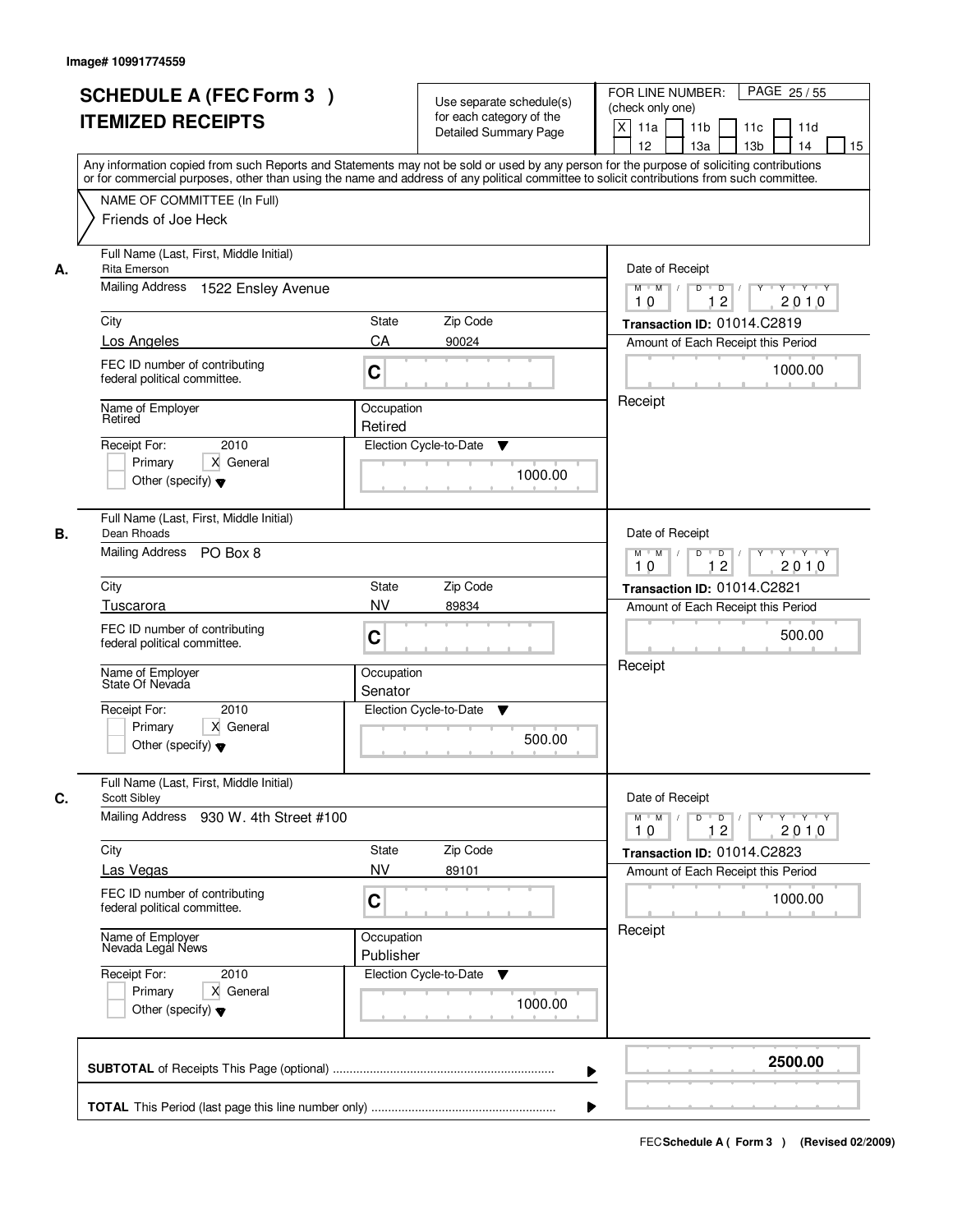|    | <b>SCHEDULE A (FEC Form 3)</b><br><b>ITEMIZED RECEIPTS</b>                                                                        | Use separate schedule(s)<br>for each category of the<br><b>Detailed Summary Page</b><br>Any information copied from such Reports and Statements may not be sold or used by any person for the purpose of soliciting contributions | PAGE 26/55<br>FOR LINE NUMBER:<br>(check only one)<br>X<br>11 <sub>b</sub><br>11a<br>11 <sub>c</sub><br>11d<br>12<br>13 <sub>b</sub><br>13a<br>14<br>15 |
|----|-----------------------------------------------------------------------------------------------------------------------------------|-----------------------------------------------------------------------------------------------------------------------------------------------------------------------------------------------------------------------------------|---------------------------------------------------------------------------------------------------------------------------------------------------------|
|    | NAME OF COMMITTEE (In Full)<br>Friends of Joe Heck                                                                                | or for commercial purposes, other than using the name and address of any political committee to solicit contributions from such committee.                                                                                        |                                                                                                                                                         |
| А. | Full Name (Last, First, Middle Initial)<br>James Spear<br>Mailing Address 4545 W. Hacienda Avenue Suite 101                       | Date of Receipt<br>$M$ $M$ /<br>$D$ $D$ $1$<br>Y<br>$Y - Y - Y - Y$                                                                                                                                                               |                                                                                                                                                         |
|    | City<br>Las Vegas                                                                                                                 | <b>State</b><br>Zip Code<br><b>NV</b><br>89118                                                                                                                                                                                    | 12<br>2010<br>10<br>Transaction ID: 01014.C2827<br>Amount of Each Receipt this Period                                                                   |
|    | FEC ID number of contributing<br>federal political committee.                                                                     | C                                                                                                                                                                                                                                 | 500.00                                                                                                                                                  |
|    | Name of Employer<br>Information Requested<br>2010<br>Receipt For:<br>Primary<br>X General<br>Other (specify) $\blacktriangledown$ | Occupation<br>.Information Requested<br>Election Cycle-to-Date<br>v<br>500.00                                                                                                                                                     | Receipt                                                                                                                                                 |
| В. | Full Name (Last, First, Middle Initial)<br>David Applebaum<br>Mailing Address 2340 Green Mountain Court                           |                                                                                                                                                                                                                                   | Date of Receipt<br>$M$ $M$ /<br>D<br>$\Box$ D $\Box$ /<br>Y<br>$Y + Y + Y$<br>2010<br>13<br>10                                                          |
|    | City                                                                                                                              | Zip Code<br>State                                                                                                                                                                                                                 | Transaction ID: 01015.C6674                                                                                                                             |
|    | Las Vegas<br>FEC ID number of contributing<br>federal political committee.                                                        | <b>NV</b><br>89135<br>C                                                                                                                                                                                                           | Amount of Each Receipt this Period<br>250.00                                                                                                            |
|    | Name of Employer<br>Information Requested<br>Receipt For:<br>2010<br>Primary<br>X General<br>Other (specify) $\blacktriangledown$ | Occupation<br>.Information Requested<br>Election Cycle-to-Date<br>▼<br>250.00                                                                                                                                                     | Receipt                                                                                                                                                 |
| C. | Full Name (Last, First, Middle Initial)<br>Mark Corazzi                                                                           |                                                                                                                                                                                                                                   | Date of Receipt                                                                                                                                         |
|    | <b>Mailing Address</b><br>780 Coronado Center Drive#100                                                                           |                                                                                                                                                                                                                                   | $M$ $M$<br>$D$ $D$ $/$<br>yuryuryury<br>10<br>13<br>2010                                                                                                |
|    | City<br>Henderson                                                                                                                 | Zip Code<br>State<br><b>NV</b><br>89052                                                                                                                                                                                           | Transaction ID: 01015.C6677<br>Amount of Each Receipt this Period                                                                                       |
|    | FEC ID number of contributing<br>federal political committee.                                                                     | C                                                                                                                                                                                                                                 | 500.00                                                                                                                                                  |
|    | Name of Employer<br>Information Requested                                                                                         | Occupation<br>.Information Requested                                                                                                                                                                                              | Receipt                                                                                                                                                 |
|    | Receipt For:<br>2010<br>Primary<br>X General<br>Other (specify) $\blacktriangledown$                                              | Election Cycle-to-Date ▼<br>500.00                                                                                                                                                                                                |                                                                                                                                                         |
|    |                                                                                                                                   |                                                                                                                                                                                                                                   | 1250.00                                                                                                                                                 |
|    |                                                                                                                                   |                                                                                                                                                                                                                                   |                                                                                                                                                         |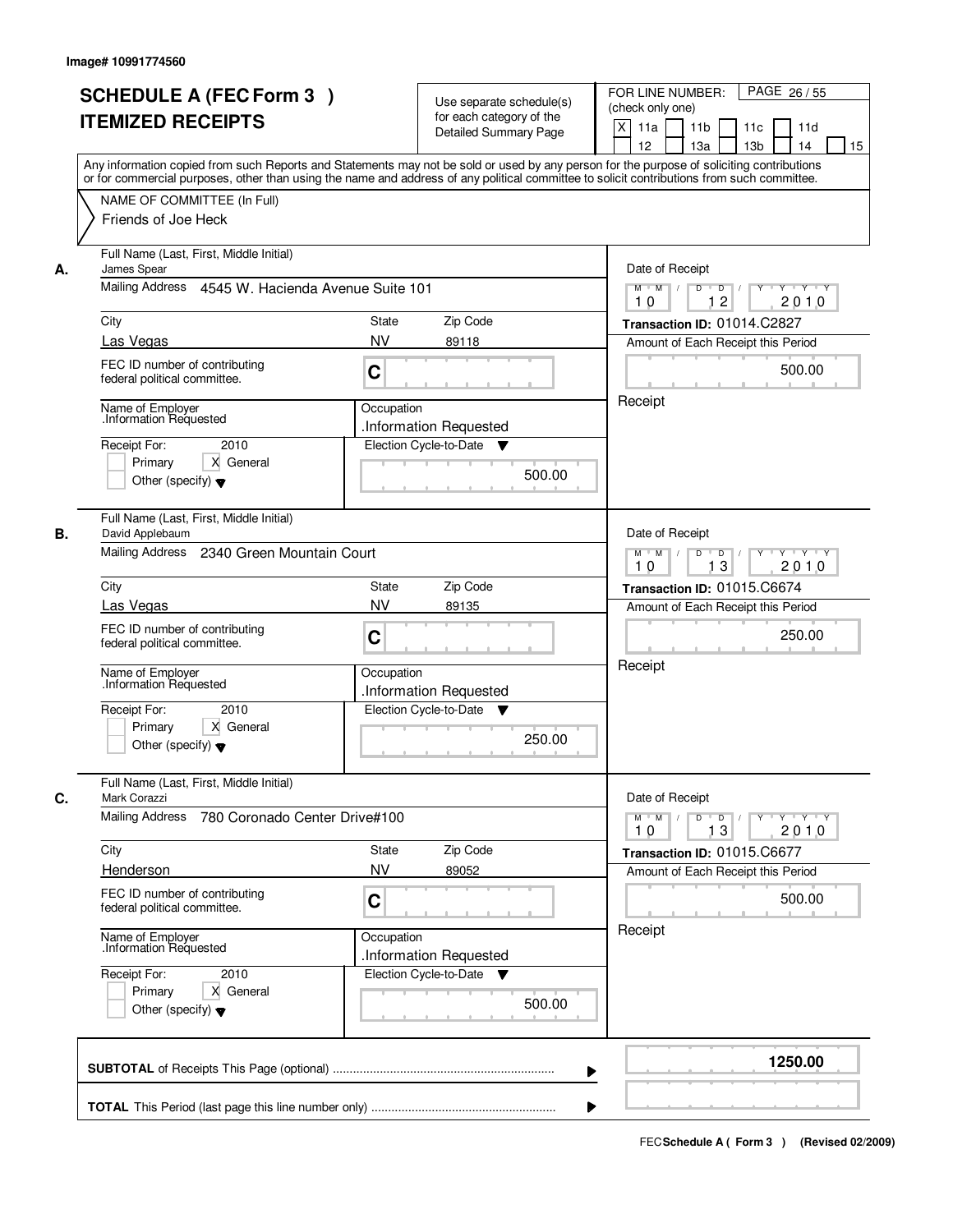|    | <b>SCHEDULE A (FEC Form 3)</b><br><b>ITEMIZED RECEIPTS</b><br>Any information copied from such Reports and Statements may not be sold or used by any person for the purpose of soliciting contributions |                         | Use separate schedule(s)<br>for each category of the<br><b>Detailed Summary Page</b> | PAGE 27/55<br>FOR LINE NUMBER:<br>(check only one)<br>X<br>11a<br>11 <sub>b</sub><br>11c<br>11d<br>12<br>13 <sub>b</sub><br>13a<br>14<br>15 |
|----|---------------------------------------------------------------------------------------------------------------------------------------------------------------------------------------------------------|-------------------------|--------------------------------------------------------------------------------------|---------------------------------------------------------------------------------------------------------------------------------------------|
|    | or for commercial purposes, other than using the name and address of any political committee to solicit contributions from such committee.<br>NAME OF COMMITTEE (In Full)<br>Friends of Joe Heck        |                         |                                                                                      |                                                                                                                                             |
| А. | Full Name (Last, First, Middle Initial)<br>Dodge Slagle<br>Mailing Address 2920 N. Green Valley Pkwy #413                                                                                               |                         |                                                                                      | Date of Receipt<br>$Y$ $Y$ $Y$<br>$M$ $M$<br>$D$ $D$ $1$<br>$\overline{Y}$                                                                  |
|    | City                                                                                                                                                                                                    | State                   | Zip Code                                                                             | 13<br>2010<br>10<br>Transaction ID: 01015.C6679                                                                                             |
|    | Henderson                                                                                                                                                                                               | <b>NV</b>               | 89014                                                                                | Amount of Each Receipt this Period                                                                                                          |
|    | FEC ID number of contributing<br>federal political committee.                                                                                                                                           | C                       |                                                                                      | 300.00                                                                                                                                      |
|    | Name of Employer<br>Self Employed<br>2010<br>Receipt For:<br>X General<br>Primary<br>Other (specify) $\blacktriangledown$                                                                               | Occupation<br>Physician | Election Cycle-to-Date<br>▼<br>300.00                                                | Receipt                                                                                                                                     |
| В. | Full Name (Last, First, Middle Initial)<br><b>Edward Hamm</b><br>Mailing Address 243 S. Beach Road                                                                                                      |                         |                                                                                      | Date of Receipt<br>$Y \vdash Y \vdash Y$<br>$M$ $M$ /<br>D<br>$\overline{D}$ /<br>Y<br>13<br>2010                                           |
|    | City                                                                                                                                                                                                    | <b>State</b>            | Zip Code                                                                             | 10<br>Transaction ID: 01015.C6683                                                                                                           |
|    | Hobe Sound                                                                                                                                                                                              | FL                      | 33455                                                                                | Amount of Each Receipt this Period                                                                                                          |
|    | FEC ID number of contributing<br>federal political committee.                                                                                                                                           | C                       |                                                                                      | 800.00                                                                                                                                      |
|    | Name of Employer<br>Retired                                                                                                                                                                             | Occupation<br>Retired   |                                                                                      | Receipt                                                                                                                                     |
|    | Receipt For:<br>2010<br>Primary<br>X General<br>Other (specify) $\blacktriangledown$                                                                                                                    |                         | Election Cycle-to-Date<br>v<br>800.00                                                |                                                                                                                                             |
| C. | Full Name (Last, First, Middle Initial)<br>Robert Mylod<br>Mailing Address<br>281 Plantation Circle S.                                                                                                  |                         |                                                                                      | Date of Receipt<br>$M$ $M$<br>$D$ $D$ $/$<br>$Y$ <sup>U</sup><br>$Y + Y + Y$<br>13<br>2010<br>10                                            |
|    | City                                                                                                                                                                                                    | State                   | Zip Code                                                                             | Transaction ID: 01015.C6690                                                                                                                 |
|    | Ponte Vedra Beach                                                                                                                                                                                       | FL                      | 32082                                                                                | Amount of Each Receipt this Period                                                                                                          |
|    | FEC ID number of contributing<br>federal political committee.                                                                                                                                           | C                       |                                                                                      | 1000.00                                                                                                                                     |
|    | Name of Employer<br>Retired                                                                                                                                                                             | Occupation<br>Retired   |                                                                                      | Receipt                                                                                                                                     |
|    | Receipt For:<br>2010<br>Primary<br>X General<br>Other (specify) $\blacktriangledown$                                                                                                                    |                         | Election Cycle-to-Date<br>v<br>1000.00                                               |                                                                                                                                             |
|    |                                                                                                                                                                                                         |                         | ▶                                                                                    | 2100.00                                                                                                                                     |
|    |                                                                                                                                                                                                         |                         |                                                                                      |                                                                                                                                             |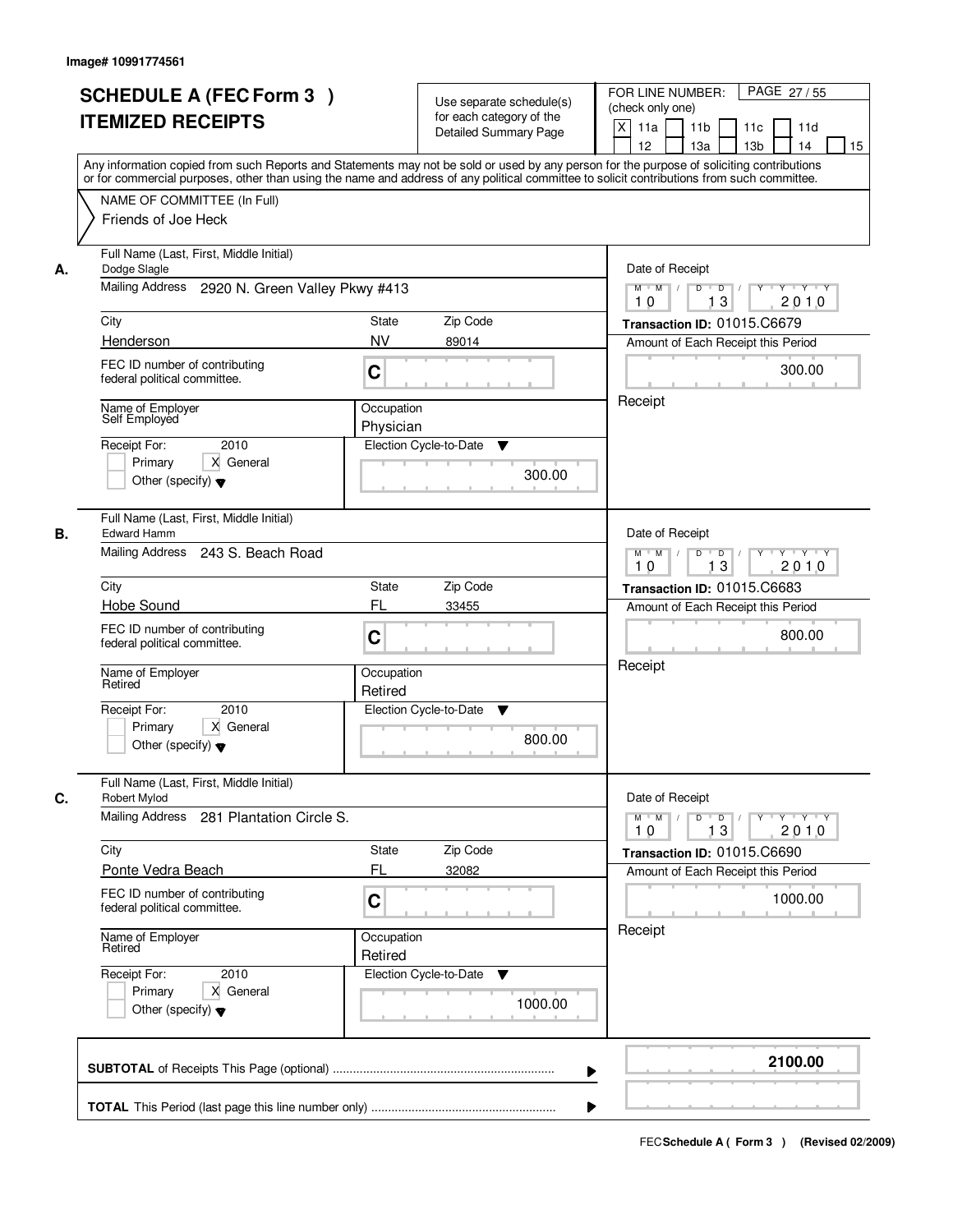|    | <b>SCHEDULE A (FEC Form 3)</b><br><b>ITEMIZED RECEIPTS</b><br>Any information copied from such Reports and Statements may not be sold or used by any person for the purpose of soliciting contributions<br>or for commercial purposes, other than using the name and address of any political committee to solicit contributions from such committee. |                                  | Use separate schedule(s)<br>for each category of the<br><b>Detailed Summary Page</b> | PAGE 28 / 55<br>FOR LINE NUMBER:<br>(check only one)<br>X<br>11 <sub>b</sub><br>11a<br>11c<br>11d<br>12<br>13 <sub>b</sub><br>13a<br>14<br>15 |
|----|-------------------------------------------------------------------------------------------------------------------------------------------------------------------------------------------------------------------------------------------------------------------------------------------------------------------------------------------------------|----------------------------------|--------------------------------------------------------------------------------------|-----------------------------------------------------------------------------------------------------------------------------------------------|
|    | NAME OF COMMITTEE (In Full)<br>Friends of Joe Heck                                                                                                                                                                                                                                                                                                    |                                  |                                                                                      |                                                                                                                                               |
| А. | Full Name (Last, First, Middle Initial)<br>Shelley Adelson<br>Mailing Address<br>20 Sankaty Circle                                                                                                                                                                                                                                                    |                                  |                                                                                      | Date of Receipt<br>$M$ $M$<br>$D$ $D$ $/$<br>$\overline{Y}$<br>Y Y Y Y<br>13<br>2010<br>10                                                    |
|    | City                                                                                                                                                                                                                                                                                                                                                  | State                            | Zip Code                                                                             | Transaction ID: 01015.C6691                                                                                                                   |
|    | Henderson                                                                                                                                                                                                                                                                                                                                             | <b>NV</b>                        | 89052                                                                                | Amount of Each Receipt this Period                                                                                                            |
|    | FEC ID number of contributing<br>federal political committee.                                                                                                                                                                                                                                                                                         | C                                |                                                                                      | 2400.00                                                                                                                                       |
|    | Name of Employer<br>Self Employed                                                                                                                                                                                                                                                                                                                     | Occupation<br><b>Real Estate</b> |                                                                                      | Receipt                                                                                                                                       |
|    | 2010<br>Receipt For:<br>X General<br>Primary<br>Other (specify) $\blacktriangledown$                                                                                                                                                                                                                                                                  |                                  | Election Cycle-to-Date<br>▼<br>2400.00                                               |                                                                                                                                               |
| В. | Full Name (Last, First, Middle Initial)<br>Henry Miyares<br>Mailing Address 8821 Mayberry Court                                                                                                                                                                                                                                                       |                                  |                                                                                      | Date of Receipt<br>Y<br>$Y \vdash Y \vdash Y$<br>$M$ $M$ /<br>D<br>$\Box$<br>13<br>2010<br>10                                                 |
|    | City                                                                                                                                                                                                                                                                                                                                                  | State                            | Zip Code                                                                             | Transaction ID: 01017.C6731                                                                                                                   |
|    | Potomac                                                                                                                                                                                                                                                                                                                                               | <b>MD</b>                        | 20854                                                                                | Amount of Each Receipt this Period                                                                                                            |
|    | FEC ID number of contributing<br>federal political committee.                                                                                                                                                                                                                                                                                         | C                                |                                                                                      | 250.00                                                                                                                                        |
|    | Name of Employer<br>Price Waterhouse Cooper                                                                                                                                                                                                                                                                                                           | Occupation<br><b>CPA</b>         |                                                                                      | Receipt                                                                                                                                       |
|    | Receipt For:<br>2010<br>Primary<br>X General<br>Other (specify) $\blacktriangledown$                                                                                                                                                                                                                                                                  |                                  | Election Cycle-to-Date<br>v<br>250.00                                                |                                                                                                                                               |
| C. | Full Name (Last, First, Middle Initial)<br><b>Craig Mosler</b>                                                                                                                                                                                                                                                                                        |                                  |                                                                                      | Date of Receipt                                                                                                                               |
|    | Mailing Address<br>1832 Tee Box Way                                                                                                                                                                                                                                                                                                                   |                                  |                                                                                      | $M$ $M$<br>$D$ $D$ $l$<br>$Y$ <sup>U</sup><br>$Y + Y + Y$<br>13<br>2010<br>10                                                                 |
|    | City                                                                                                                                                                                                                                                                                                                                                  | State                            | Zip Code                                                                             | Transaction ID: 01017.C6743                                                                                                                   |
|    | Henderson<br>FEC ID number of contributing<br>federal political committee.                                                                                                                                                                                                                                                                            | <b>NV</b><br>C                   | 89074                                                                                | Amount of Each Receipt this Period<br>500.00                                                                                                  |
|    | Name of Employer<br>US Army Reserve                                                                                                                                                                                                                                                                                                                   | Occupation<br>Physician          |                                                                                      | Receipt                                                                                                                                       |
|    | Receipt For:<br>2010<br>Primary<br>X General<br>Other (specify) $\blacktriangledown$                                                                                                                                                                                                                                                                  |                                  | Election Cycle-to-Date<br>v<br>500.00                                                |                                                                                                                                               |
|    |                                                                                                                                                                                                                                                                                                                                                       |                                  | ▶                                                                                    | 3150.00                                                                                                                                       |
|    |                                                                                                                                                                                                                                                                                                                                                       |                                  |                                                                                      |                                                                                                                                               |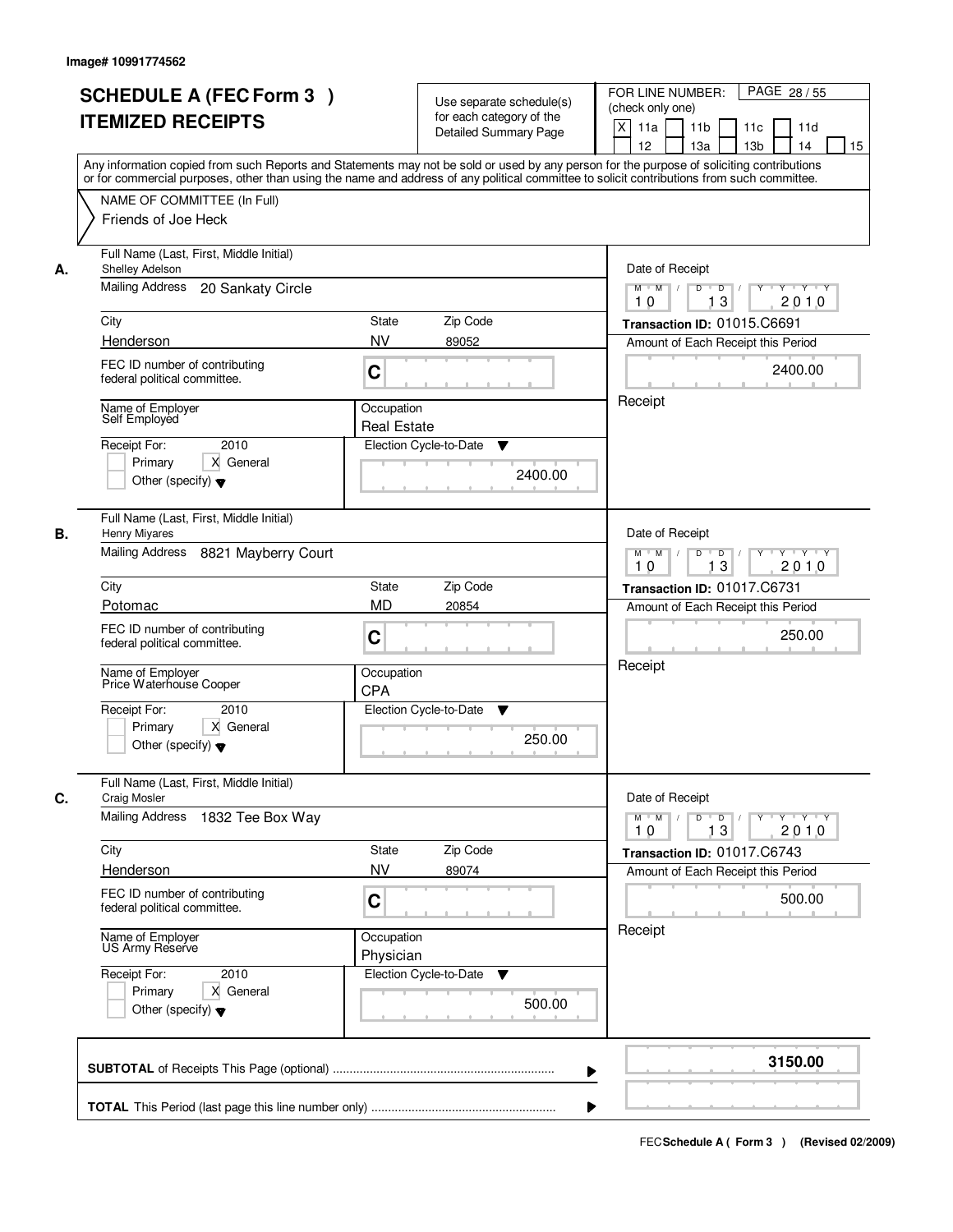| <b>SCHEDULE A (FEC Form 3)</b><br><b>ITEMIZED RECEIPTS</b>                                            | Use separate schedule(s)<br>for each category of the<br><b>Detailed Summary Page</b><br>Any information copied from such Reports and Statements may not be sold or used by any person for the purpose of soliciting contributions | PAGE 29 / 55<br>FOR LINE NUMBER:<br>(check only one)<br>$\boldsymbol{\mathsf{X}}$<br>11 <sub>b</sub><br>11a<br>11c<br>11d<br>12<br>13 <sub>b</sub><br>14<br>13a<br>15 |
|-------------------------------------------------------------------------------------------------------|-----------------------------------------------------------------------------------------------------------------------------------------------------------------------------------------------------------------------------------|-----------------------------------------------------------------------------------------------------------------------------------------------------------------------|
| NAME OF COMMITTEE (In Full)<br>Friends of Joe Heck                                                    | or for commercial purposes, other than using the name and address of any political committee to solicit contributions from such committee.                                                                                        |                                                                                                                                                                       |
| Full Name (Last, First, Middle Initial)<br>Frederick Zimmerman<br>А.<br>Mailing Address 322 Crestwood |                                                                                                                                                                                                                                   | Date of Receipt<br>$M$ $M$<br>$D$ $D$ $/$<br>$Y$ <sup>U</sup><br>Y Y Y Y                                                                                              |
| City                                                                                                  | <b>State</b><br>Zip Code                                                                                                                                                                                                          | 13<br>2010<br>10<br>Transaction ID: 01017.C6745                                                                                                                       |
| Houston                                                                                               | TX<br>77007                                                                                                                                                                                                                       | Amount of Each Receipt this Period                                                                                                                                    |
| FEC ID number of contributing<br>federal political committee.                                         | C                                                                                                                                                                                                                                 | 300.00                                                                                                                                                                |
| Name of Employer<br>TIE                                                                               | Occupation<br>Geologist                                                                                                                                                                                                           | Receipt                                                                                                                                                               |
| 2010<br>Receipt For:<br>X General<br>Primary<br>Other (specify) $\blacktriangledown$                  | Election Cycle-to-Date<br>▼<br>300.00                                                                                                                                                                                             |                                                                                                                                                                       |
| Full Name (Last, First, Middle Initial)<br>Jonathan Farkas<br>В.<br>Mailing Address                   |                                                                                                                                                                                                                                   | Date of Receipt                                                                                                                                                       |
| 52 East 72nd Street                                                                                   |                                                                                                                                                                                                                                   | $Y - Y - Y$<br>$M$ $M$ /<br>D<br>$\Box$<br>$Y$ <sup><math>\top</math></sup><br>2010<br>13<br>10                                                                       |
| City                                                                                                  | Zip Code<br>State                                                                                                                                                                                                                 | Transaction ID: 01017.C6782                                                                                                                                           |
| New York                                                                                              | <b>NY</b><br>10021                                                                                                                                                                                                                | Amount of Each Receipt this Period                                                                                                                                    |
| FEC ID number of contributing<br>federal political committee.                                         | C                                                                                                                                                                                                                                 | 500.00                                                                                                                                                                |
| Name of Employer<br>Retired                                                                           | Occupation<br>Retired                                                                                                                                                                                                             | Receipt                                                                                                                                                               |
| Receipt For:<br>2010<br>Primary<br>X General<br>Other (specify) $\blacktriangledown$                  | Election Cycle-to-Date<br>v<br>500.00                                                                                                                                                                                             |                                                                                                                                                                       |
| Full Name (Last, First, Middle Initial)<br>C.<br>James Marchesi                                       |                                                                                                                                                                                                                                   | Date of Receipt                                                                                                                                                       |
| <b>Mailing Address</b><br>4755 Clay Peak Drive                                                        |                                                                                                                                                                                                                                   | $M$ $M$<br>$D$ $D$ $/$<br>y y y y y y<br>2010<br>10<br>13                                                                                                             |
| City<br>Las Vegas                                                                                     | Zip Code<br>State<br><b>NV</b><br>89129                                                                                                                                                                                           | Transaction ID: 01017.C6788<br>Amount of Each Receipt this Period                                                                                                     |
| FEC ID number of contributing<br>federal political committee.                                         | C                                                                                                                                                                                                                                 | 2400.00                                                                                                                                                               |
| Name of Employer<br>Rebs Inc.                                                                         | Occupation<br>President                                                                                                                                                                                                           | Receipt                                                                                                                                                               |
| Receipt For:<br>2010<br>Primary<br>X General<br>Other (specify) $\blacktriangledown$                  | Election Cycle-to-Date<br>v<br>2400.00                                                                                                                                                                                            |                                                                                                                                                                       |
|                                                                                                       |                                                                                                                                                                                                                                   | 3200.00                                                                                                                                                               |
|                                                                                                       |                                                                                                                                                                                                                                   |                                                                                                                                                                       |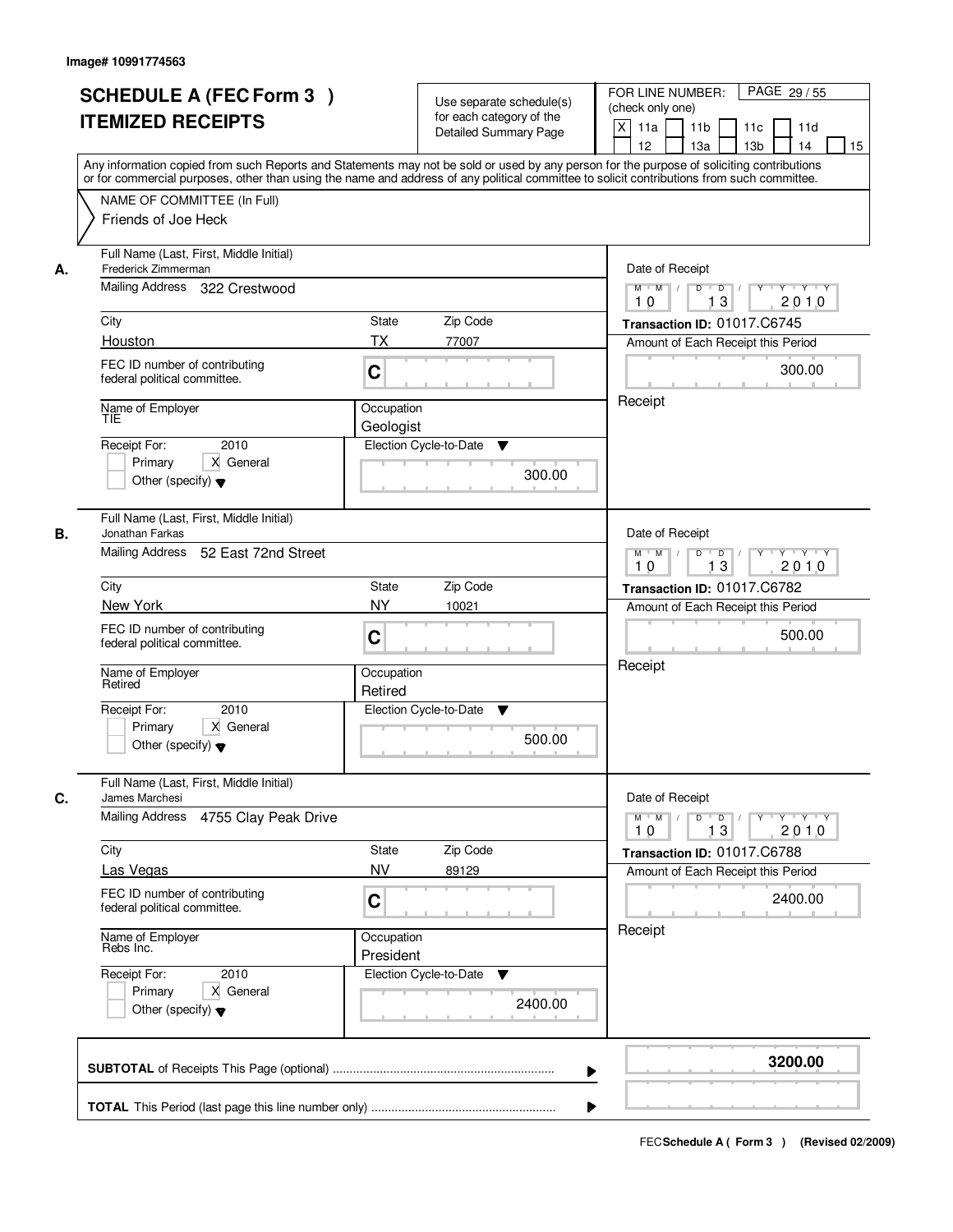|    | <b>SCHEDULE A (FEC Form 3)</b><br><b>ITEMIZED RECEIPTS</b>                                                                                                                                                                                                                              |                     | Use separate schedule(s)<br>for each category of the<br>Detailed Summary Page | PAGE 30/55<br>FOR LINE NUMBER:<br>(check only one)<br>X<br>11 <sub>b</sub><br>11a<br>11d<br>11c<br>12<br>13a<br>13 <sub>b</sub><br>15<br>14 |
|----|-----------------------------------------------------------------------------------------------------------------------------------------------------------------------------------------------------------------------------------------------------------------------------------------|---------------------|-------------------------------------------------------------------------------|---------------------------------------------------------------------------------------------------------------------------------------------|
|    | Any information copied from such Reports and Statements may not be sold or used by any person for the purpose of soliciting contributions<br>or for commercial purposes, other than using the name and address of any political committee to solicit contributions from such committee. |                     |                                                                               |                                                                                                                                             |
|    | NAME OF COMMITTEE (In Full)<br>Friends of Joe Heck                                                                                                                                                                                                                                      |                     |                                                                               |                                                                                                                                             |
| А. | Full Name (Last, First, Middle Initial)<br>Marlene Wheeler                                                                                                                                                                                                                              |                     |                                                                               | Date of Receipt                                                                                                                             |
|    | Mailing Address<br>PO Box 90192                                                                                                                                                                                                                                                         |                     |                                                                               | $M$ $M$<br>D<br>$\overline{D}$<br>Y "Y "Y "Y<br>3<br>2010<br>10                                                                             |
|    | City                                                                                                                                                                                                                                                                                    | State               | Zip Code                                                                      | Transaction ID: 01017.C6790                                                                                                                 |
|    | Henderson                                                                                                                                                                                                                                                                               | ТX                  | 89009                                                                         | Amount of Each Receipt this Period                                                                                                          |
|    | FEC ID number of contributing<br>federal political committee.                                                                                                                                                                                                                           | C                   |                                                                               | 2000.00                                                                                                                                     |
|    | Name of Employer<br>Wheeler RV of Las Vegas                                                                                                                                                                                                                                             | Occupation<br>Owner |                                                                               | Receipt                                                                                                                                     |
|    | Receipt For:<br>2010<br>X General<br>Primary<br>Other (specify) $\blacktriangledown$                                                                                                                                                                                                    |                     | Election Cycle-to-Date ▼<br>2000.00                                           |                                                                                                                                             |

|  | 2000.00  |
|--|----------|
|  | 55162.00 |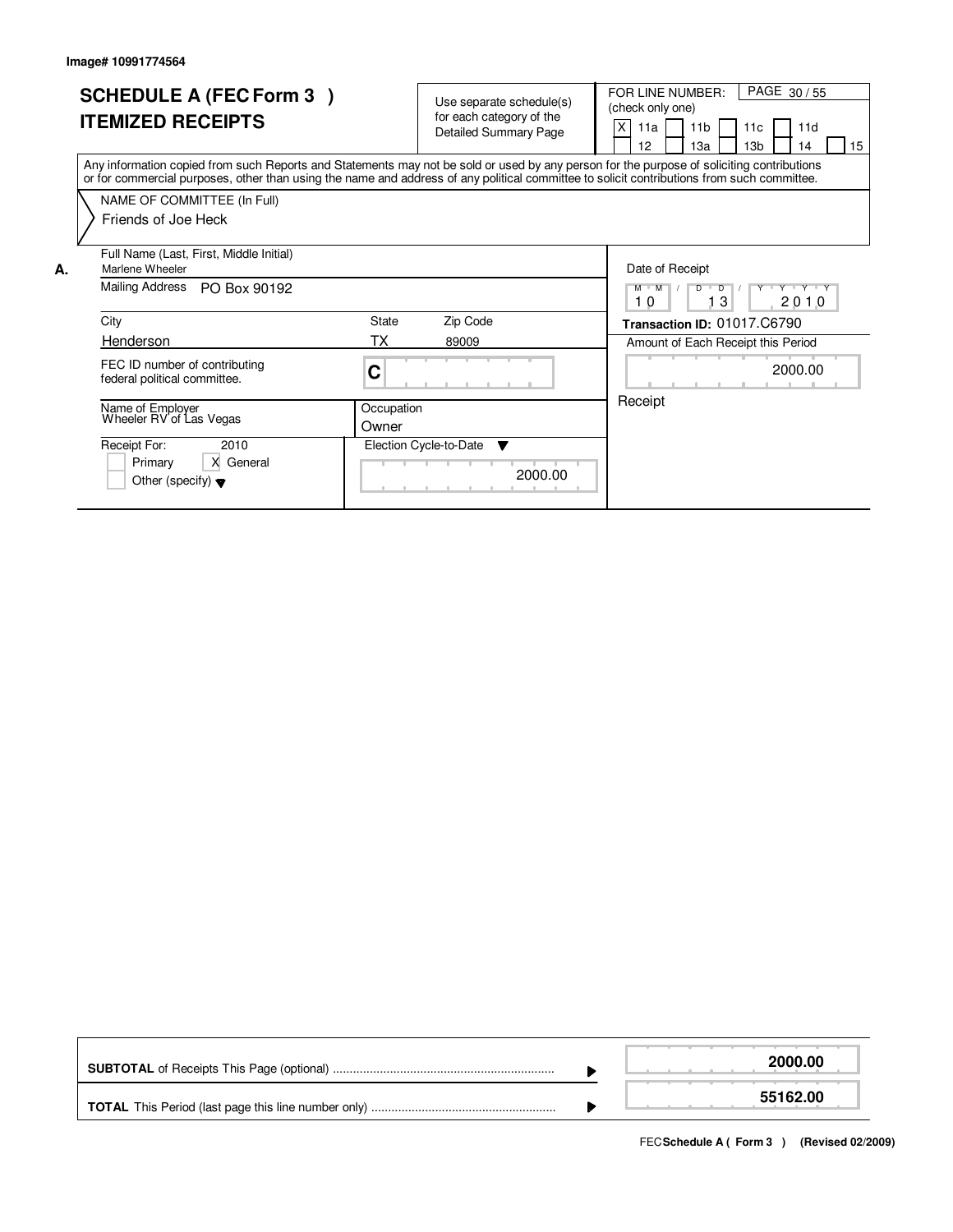|    | <b>SCHEDULE A (FEC Form 3)</b><br><b>ITEMIZED RECEIPTS</b><br>Any information copied from such Reports and Statements may not be sold or used by any person for the purpose of soliciting contributions<br>or for commercial purposes, other than using the name and address of any political committee to solicit contributions from such committee. |                         | Use separate schedule(s)<br>for each category of the<br><b>Detailed Summary Page</b> | PAGE 31/55<br>FOR LINE NUMBER:<br>(check only one)<br>11 <sub>b</sub><br>11a<br>- XI<br>11c<br>11d<br>13a<br>13 <sub>b</sub><br>12<br>14<br>15                                                                                                                                                                                                                                                                                                                                                       |
|----|-------------------------------------------------------------------------------------------------------------------------------------------------------------------------------------------------------------------------------------------------------------------------------------------------------------------------------------------------------|-------------------------|--------------------------------------------------------------------------------------|------------------------------------------------------------------------------------------------------------------------------------------------------------------------------------------------------------------------------------------------------------------------------------------------------------------------------------------------------------------------------------------------------------------------------------------------------------------------------------------------------|
|    | NAME OF COMMITTEE (In Full)<br>Friends of Joe Heck                                                                                                                                                                                                                                                                                                    |                         |                                                                                      |                                                                                                                                                                                                                                                                                                                                                                                                                                                                                                      |
| А. | Full Name (Last, First, Middle Initial)<br>Free And Strong America PAC Inc.<br>Mailing Address PO Box 79226<br>City                                                                                                                                                                                                                                   | State                   | Zip Code                                                                             | Date of Receipt<br>$\begin{array}{c c c c c c c c} \hline \textbf{0} & \textbf{0} & \textbf{0} & \textbf{0} & \textbf{0} & \textbf{0} & \textbf{0} & \textbf{0} & \textbf{0} & \textbf{0} & \textbf{0} & \textbf{0} & \textbf{0} & \textbf{0} & \textbf{0} & \textbf{0} & \textbf{0} & \textbf{0} & \textbf{0} & \textbf{0} & \textbf{0} & \textbf{0} & \textbf{0} & \textbf{0} & \textbf{0} & \textbf{0} & \textbf{0} & \textbf{0} &$<br>$M$ $M$<br>10<br>07<br>2010<br>Transaction ID: 01010.C2772 |
|    | Waverley<br>FEC ID number of contributing<br>federal political committee.                                                                                                                                                                                                                                                                             | MA<br>C                 | 02479                                                                                | Amount of Each Receipt this Period<br>80.24                                                                                                                                                                                                                                                                                                                                                                                                                                                          |
|    | Name of Employer<br>2010<br>Receipt For:<br>X General<br>Primary<br>Other (specify) $\blacktriangledown$                                                                                                                                                                                                                                              | Occupation              | Election Cycle-to-Date<br>▼<br>2580.24                                               | In-Kind<br>Travel                                                                                                                                                                                                                                                                                                                                                                                                                                                                                    |
| В. | Full Name (Last, First, Middle Initial)<br>Conservative Victory Fund PAC<br>Mailing Address PO Box 15245                                                                                                                                                                                                                                              |                         |                                                                                      | Date of Receipt<br>$M$ $M$ /<br>Y.<br>$Y - Y - Y$<br>D<br>$\overline{D}$<br>12<br>2010<br>10                                                                                                                                                                                                                                                                                                                                                                                                         |
|    | City<br>Washington<br>FEC ID number of contributing<br>federal political committee.                                                                                                                                                                                                                                                                   | State<br>DC<br>C        | Zip Code<br>20003                                                                    | Transaction ID: 01014.C2806<br>Amount of Each Receipt this Period<br>500.00                                                                                                                                                                                                                                                                                                                                                                                                                          |
|    | Name of Employer<br>Receipt For:<br>2010<br>Primary<br>X General<br>Other (specify) $\blacktriangledown$                                                                                                                                                                                                                                              | Occupation              | Election Cycle-to-Date<br>v<br>2897.25                                               | Receipt                                                                                                                                                                                                                                                                                                                                                                                                                                                                                              |
| C. | Full Name (Last, First, Middle Initial)<br>Jobs Economy & Budget Fund PAC<br>Mailing Address 7315 Wisconsin Avenue #310 East                                                                                                                                                                                                                          |                         |                                                                                      | Date of Receipt<br>$M$ $M$<br>$D$ $D$ $l$<br>$Y^+$<br>Y 'Y 'Y<br>12<br>2010<br>10                                                                                                                                                                                                                                                                                                                                                                                                                    |
|    | City<br><b>Bethesda</b><br>FEC ID number of contributing<br>federal political committee.                                                                                                                                                                                                                                                              | State<br><b>MD</b><br>C | Zip Code<br>20814<br>C00420695                                                       | Transaction ID: 01014.C2787<br>Amount of Each Receipt this Period<br>2000.00                                                                                                                                                                                                                                                                                                                                                                                                                         |
|    | Name of Employer<br>Receipt For:<br>2010<br>Primary<br>X General                                                                                                                                                                                                                                                                                      | Occupation              | Election Cycle-to-Date<br>v                                                          | Receipt                                                                                                                                                                                                                                                                                                                                                                                                                                                                                              |
|    | Other (specify) $\blacktriangledown$                                                                                                                                                                                                                                                                                                                  |                         | 5000.00<br>▶                                                                         | 2580.24                                                                                                                                                                                                                                                                                                                                                                                                                                                                                              |
|    |                                                                                                                                                                                                                                                                                                                                                       |                         |                                                                                      |                                                                                                                                                                                                                                                                                                                                                                                                                                                                                                      |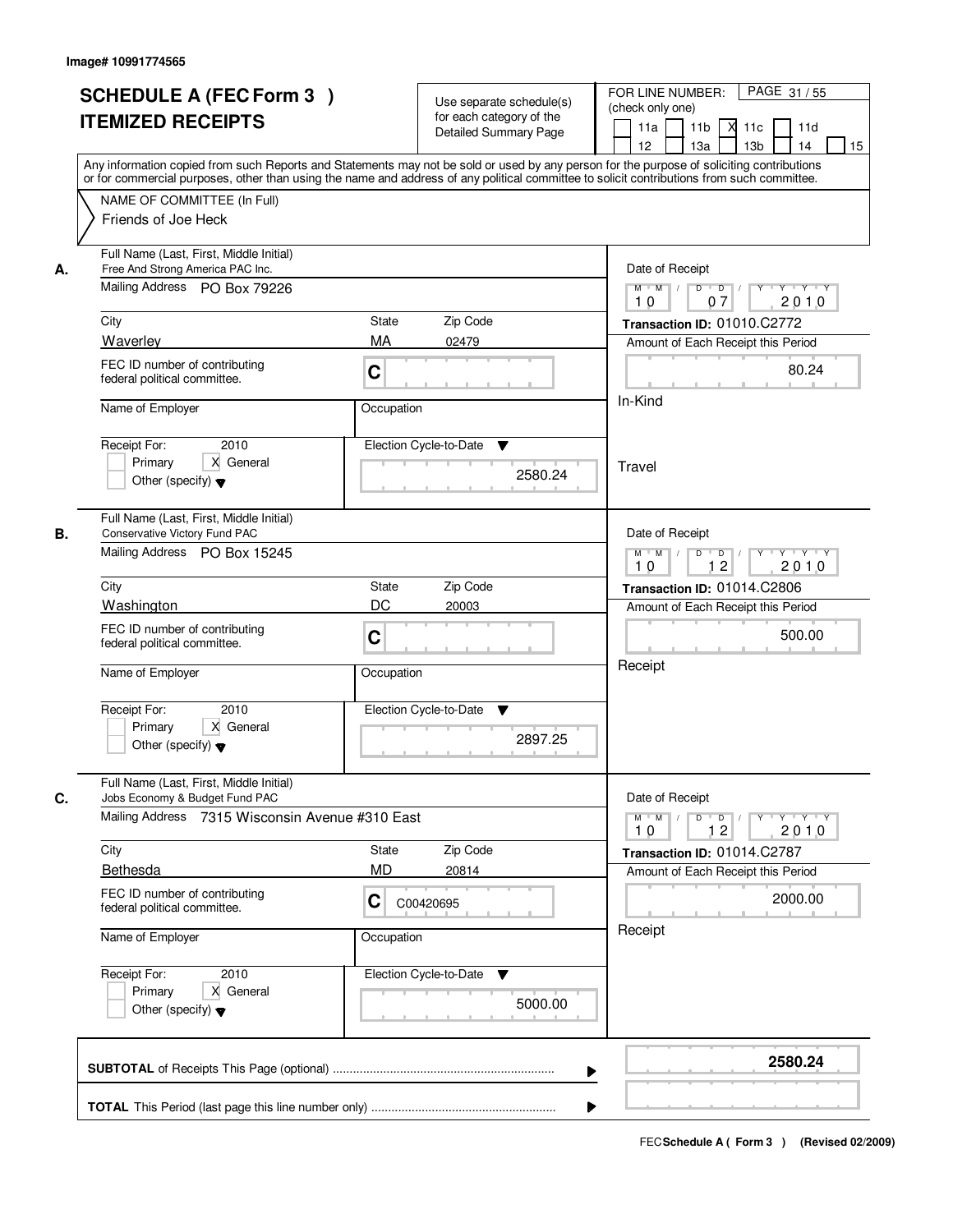|    | <b>SCHEDULE A (FEC Form 3)</b><br><b>ITEMIZED RECEIPTS</b>                                                                                                                                                                                                                              |              | Use separate schedule(s)<br>for each category of the<br><b>Detailed Summary Page</b> | PAGE 32 / 55<br>FOR LINE NUMBER:<br>(check only one)<br>11 <sub>b</sub><br>11a<br>11c<br>11d<br>М                                                                                                                                                                                                                                                                                                                                                    |  |  |
|----|-----------------------------------------------------------------------------------------------------------------------------------------------------------------------------------------------------------------------------------------------------------------------------------------|--------------|--------------------------------------------------------------------------------------|------------------------------------------------------------------------------------------------------------------------------------------------------------------------------------------------------------------------------------------------------------------------------------------------------------------------------------------------------------------------------------------------------------------------------------------------------|--|--|
|    | Any information copied from such Reports and Statements may not be sold or used by any person for the purpose of soliciting contributions<br>or for commercial purposes, other than using the name and address of any political committee to solicit contributions from such committee. |              |                                                                                      | 13 <sub>b</sub><br>12 <sup>2</sup><br>13a<br>14<br>15                                                                                                                                                                                                                                                                                                                                                                                                |  |  |
|    | NAME OF COMMITTEE (In Full)<br>Friends of Joe Heck                                                                                                                                                                                                                                      |              |                                                                                      |                                                                                                                                                                                                                                                                                                                                                                                                                                                      |  |  |
| А. | Full Name (Last, First, Middle Initial)<br>Liberty Project PAC<br>Mailing Address                                                                                                                                                                                                       |              |                                                                                      |                                                                                                                                                                                                                                                                                                                                                                                                                                                      |  |  |
|    | 7315 Wisconsin Avenue #310 East                                                                                                                                                                                                                                                         |              |                                                                                      | $\begin{array}{c c c c c c c c} \hline \textbf{0} & \textbf{0} & \textbf{0} & \textbf{0} & \textbf{0} & \textbf{0} & \textbf{0} & \textbf{0} & \textbf{0} & \textbf{0} & \textbf{0} & \textbf{0} & \textbf{0} & \textbf{0} & \textbf{0} & \textbf{0} & \textbf{0} & \textbf{0} & \textbf{0} & \textbf{0} & \textbf{0} & \textbf{0} & \textbf{0} & \textbf{0} & \textbf{0} & \textbf{0} & \textbf{0} & \textbf{0} &$<br>$M$ $M$ /<br>2010<br>10<br>08 |  |  |
|    | City                                                                                                                                                                                                                                                                                    | State        | Zip Code                                                                             | Transaction ID: 01008.C2719                                                                                                                                                                                                                                                                                                                                                                                                                          |  |  |
|    | Bethesda                                                                                                                                                                                                                                                                                | <b>MD</b>    | 20814                                                                                | Amount of Each Receipt this Period                                                                                                                                                                                                                                                                                                                                                                                                                   |  |  |
|    | FEC ID number of contributing<br>federal political committee.                                                                                                                                                                                                                           | C            | C00446625                                                                            | 4000.00                                                                                                                                                                                                                                                                                                                                                                                                                                              |  |  |
|    | Name of Employer                                                                                                                                                                                                                                                                        | Occupation   |                                                                                      | Receipt                                                                                                                                                                                                                                                                                                                                                                                                                                              |  |  |
|    | 2010<br>Receipt For:<br>X General<br>Primary<br>Other (specify) $\blacktriangledown$                                                                                                                                                                                                    |              | Election Cycle-to-Date<br>▼<br>5000.00                                               |                                                                                                                                                                                                                                                                                                                                                                                                                                                      |  |  |
| В. | Full Name (Last, First, Middle Initial)<br>Friends of Jim Saxton                                                                                                                                                                                                                        |              |                                                                                      | Date of Receipt                                                                                                                                                                                                                                                                                                                                                                                                                                      |  |  |
|    | Mailing Address PO Box 795                                                                                                                                                                                                                                                              |              |                                                                                      | $Y - Y - Y - Y$<br>$M$ $M$ /<br>D<br>$\overline{\phantom{0}}$ D<br>2010<br>08<br>10                                                                                                                                                                                                                                                                                                                                                                  |  |  |
|    | City                                                                                                                                                                                                                                                                                    | <b>State</b> | Zip Code                                                                             | Transaction ID: 01008.C2726                                                                                                                                                                                                                                                                                                                                                                                                                          |  |  |
|    | Mount Holly                                                                                                                                                                                                                                                                             | <b>NJ</b>    | 08060                                                                                | Amount of Each Receipt this Period                                                                                                                                                                                                                                                                                                                                                                                                                   |  |  |
|    | FEC ID number of contributing<br>federal political committee.                                                                                                                                                                                                                           | C            |                                                                                      | 2000.00                                                                                                                                                                                                                                                                                                                                                                                                                                              |  |  |
|    | Name of Employer                                                                                                                                                                                                                                                                        | Occupation   |                                                                                      | Receipt                                                                                                                                                                                                                                                                                                                                                                                                                                              |  |  |
|    | Receipt For:<br>2010                                                                                                                                                                                                                                                                    |              | Election Cycle-to-Date<br>v                                                          |                                                                                                                                                                                                                                                                                                                                                                                                                                                      |  |  |
|    | Primary<br>X General<br>Other (specify) $\blacktriangledown$                                                                                                                                                                                                                            |              | 2000.00                                                                              |                                                                                                                                                                                                                                                                                                                                                                                                                                                      |  |  |
| C. | Full Name (Last, First, Middle Initial)<br>American Express PAC                                                                                                                                                                                                                         |              |                                                                                      | Date of Receipt                                                                                                                                                                                                                                                                                                                                                                                                                                      |  |  |
|    | <b>Mailing Address</b><br>801 Pennsylvania Avenue NW #650                                                                                                                                                                                                                               |              |                                                                                      | $M = M$<br>$D$ $D$ $/$<br>Y 'Y 'Y<br>$Y$ <sup>-1</sup><br>08<br>2010<br>10                                                                                                                                                                                                                                                                                                                                                                           |  |  |
|    | City                                                                                                                                                                                                                                                                                    | <b>State</b> | Zip Code                                                                             | Transaction ID: 01008.C2728                                                                                                                                                                                                                                                                                                                                                                                                                          |  |  |
|    | <b>Washington</b><br>FEC ID number of contributing                                                                                                                                                                                                                                      | DC           | 20004                                                                                | Amount of Each Receipt this Period                                                                                                                                                                                                                                                                                                                                                                                                                   |  |  |
|    | federal political committee.                                                                                                                                                                                                                                                            | C            |                                                                                      | 3000.00                                                                                                                                                                                                                                                                                                                                                                                                                                              |  |  |
|    | Name of Employer                                                                                                                                                                                                                                                                        | Occupation   |                                                                                      | Receipt                                                                                                                                                                                                                                                                                                                                                                                                                                              |  |  |
|    | Receipt For:<br>2010                                                                                                                                                                                                                                                                    |              | Election Cycle-to-Date<br>v                                                          |                                                                                                                                                                                                                                                                                                                                                                                                                                                      |  |  |
|    | Primary<br>X General<br>Other (specify) $\blacktriangledown$                                                                                                                                                                                                                            |              | 3000.00                                                                              |                                                                                                                                                                                                                                                                                                                                                                                                                                                      |  |  |
|    |                                                                                                                                                                                                                                                                                         |              | ▶                                                                                    | 9000.00                                                                                                                                                                                                                                                                                                                                                                                                                                              |  |  |
|    |                                                                                                                                                                                                                                                                                         |              |                                                                                      |                                                                                                                                                                                                                                                                                                                                                                                                                                                      |  |  |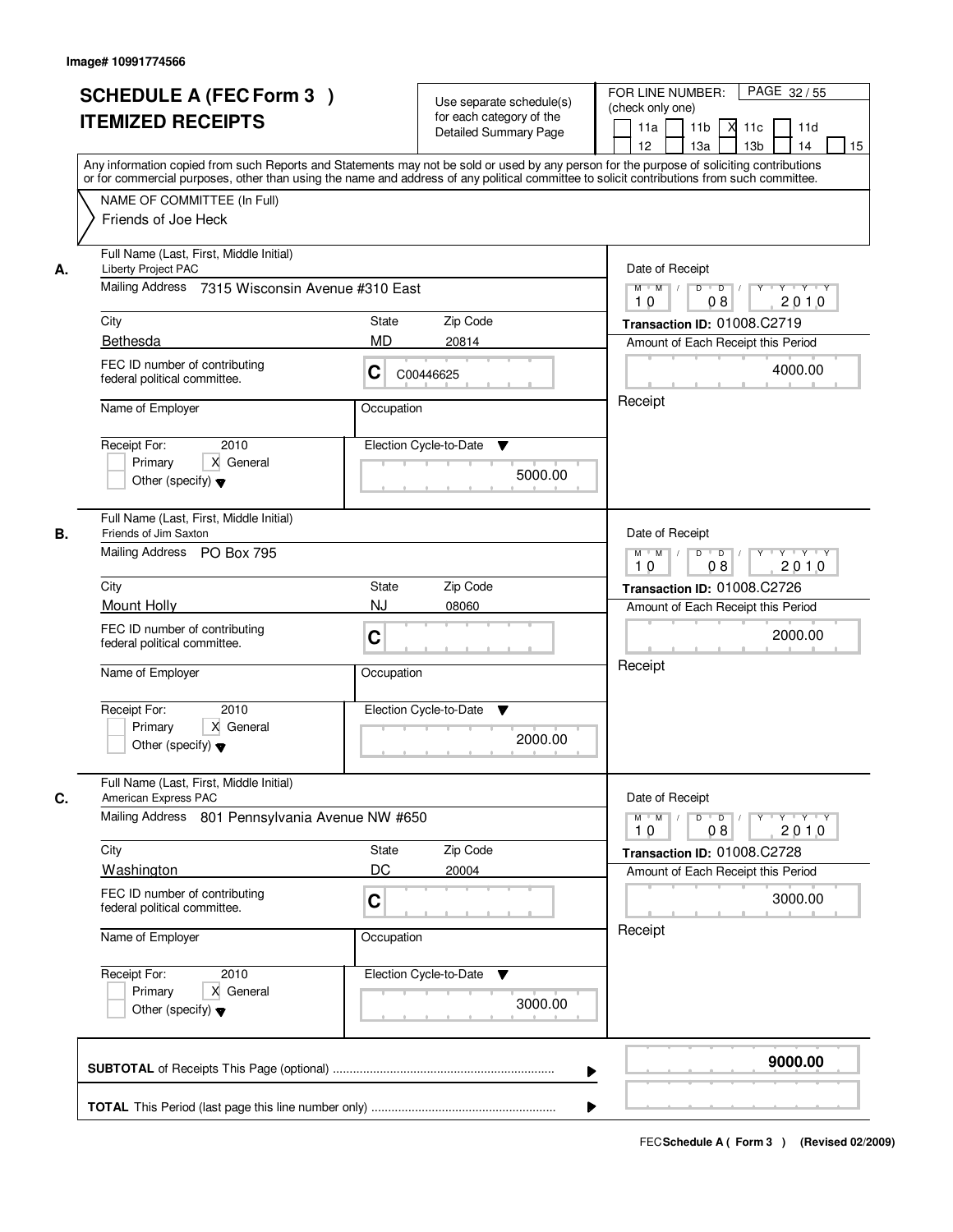|    | <b>SCHEDULE A (FEC Form 3)</b><br><b>ITEMIZED RECEIPTS</b><br>Any information copied from such Reports and Statements may not be sold or used by any person for the purpose of soliciting contributions<br>or for commercial purposes, other than using the name and address of any political committee to solicit contributions from such committee. | Use separate schedule(s)<br>for each category of the<br><b>Detailed Summary Page</b> | PAGE 33/55<br>FOR LINE NUMBER:<br>(check only one)<br>11 <sub>b</sub><br>11a<br>11c<br>11d<br>⋊<br>12<br>13a<br>13 <sub>b</sub><br>14<br>15                                                                                      |
|----|-------------------------------------------------------------------------------------------------------------------------------------------------------------------------------------------------------------------------------------------------------------------------------------------------------------------------------------------------------|--------------------------------------------------------------------------------------|----------------------------------------------------------------------------------------------------------------------------------------------------------------------------------------------------------------------------------|
|    | NAME OF COMMITTEE (In Full)<br>Friends of Joe Heck                                                                                                                                                                                                                                                                                                    |                                                                                      |                                                                                                                                                                                                                                  |
| А. | Full Name (Last, First, Middle Initial)<br><b>Wedge PAC</b><br>Mailing Address PO Box 680063<br>City<br>Franklin<br>FEC ID number of contributing<br>federal political committee.<br>Name of Employer<br>2010                                                                                                                                         | State<br>Zip Code<br>ΤN<br>37068<br>C<br>C00409276<br>Occupation                     | Date of Receipt<br>$\mathsf{Y} \dashv \mathsf{Y} \dashv \mathsf{Y}$<br>$M$ $M$ /<br>$D$ $D$ $1$<br>$\overline{Y}$<br>2010<br>10<br>08<br>Transaction ID: 01008.C2735<br>Amount of Each Receipt this Period<br>1000.00<br>Receipt |
|    | Receipt For:<br>X General<br>Primary<br>Other (specify) $\blacktriangledown$                                                                                                                                                                                                                                                                          | Election Cycle-to-Date<br>▼<br>1000.00                                               |                                                                                                                                                                                                                                  |
| В. | Full Name (Last, First, Middle Initial)<br>Brinker International Inc. PAC<br>Mailing Address 6820 LBJ Freeway<br>City                                                                                                                                                                                                                                 | State<br>Zip Code                                                                    | Date of Receipt<br>$\mathsf{Y} \dashv \mathsf{Y} \dashv \mathsf{Y}$<br>$M$ $M$ /<br>D<br>$\overline{D}$ $\overline{I}$<br>$Y$ <sup>U</sup><br>08<br>2010<br>10<br>Transaction ID: 01008.C2738                                    |
|    | Dallas<br>FEC ID number of contributing<br>federal political committee.<br>Name of Employer                                                                                                                                                                                                                                                           | <b>TX</b><br>75240<br>C<br>Occupation                                                | Amount of Each Receipt this Period<br>1000.00<br>Receipt                                                                                                                                                                         |
|    | Receipt For:<br>2010<br>Primary<br>X General<br>Other (specify) $\blacktriangledown$                                                                                                                                                                                                                                                                  | Election Cycle-to-Date<br>▼<br>1000.00                                               |                                                                                                                                                                                                                                  |
| C. | Full Name (Last, First, Middle Initial)<br>Wynn Resorts Ltd. PAC<br><b>Mailing Address</b><br>3131 Las Vegas Blvd. S.                                                                                                                                                                                                                                 |                                                                                      | Date of Receipt<br>$M$ $M$<br>D<br>$\overline{D}$ /<br>$Y + Y + Y$<br>Y<br>2010<br>10<br>08                                                                                                                                      |
|    | City<br>Las Vegas<br>FEC ID number of contributing<br>federal political committee.                                                                                                                                                                                                                                                                    | Zip Code<br>State<br><b>NV</b><br>89109<br>C                                         | Transaction ID: 01008.C2756<br>Amount of Each Receipt this Period<br>2400.00                                                                                                                                                     |
|    | Name of Employer<br>Receipt For:<br>2010<br>Primary<br>X General<br>Other (specify) $\blacktriangledown$                                                                                                                                                                                                                                              | Occupation<br>Election Cycle-to-Date<br>v<br>2400.00                                 | Receipt                                                                                                                                                                                                                          |
|    |                                                                                                                                                                                                                                                                                                                                                       |                                                                                      | 4400.00                                                                                                                                                                                                                          |
|    |                                                                                                                                                                                                                                                                                                                                                       |                                                                                      |                                                                                                                                                                                                                                  |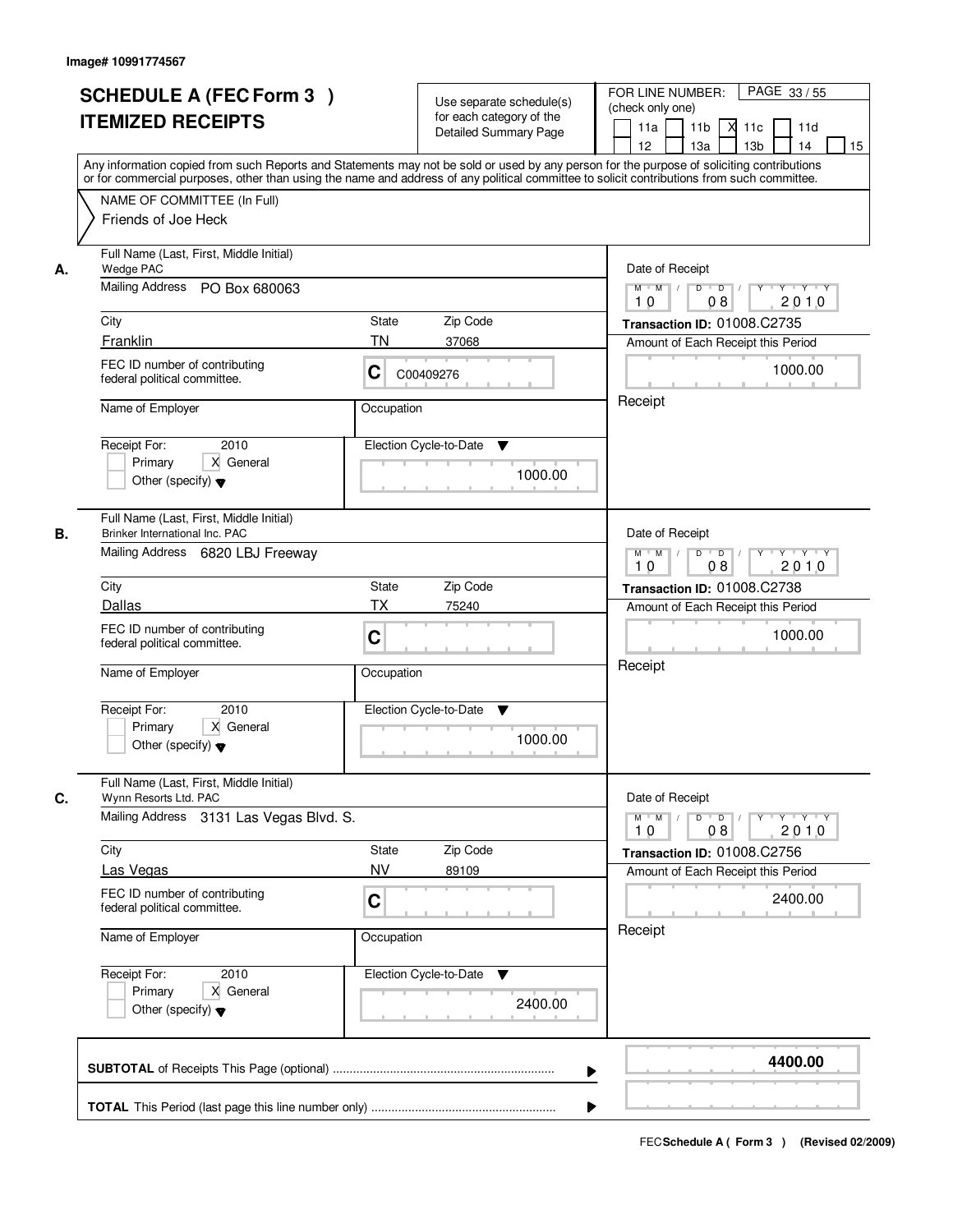|    | <b>SCHEDULE A (FEC Form 3)</b><br><b>ITEMIZED RECEIPTS</b><br>Any information copied from such Reports and Statements may not be sold or used by any person for the purpose of soliciting contributions |              | Use separate schedule(s)<br>for each category of the<br><b>Detailed Summary Page</b> | PAGE 34 / 55<br>FOR LINE NUMBER:<br>(check only one)<br>11 <sub>b</sub><br>11a<br>11c<br>11d<br>М<br>13 <sub>b</sub><br>12 <sup>2</sup><br>13a<br>14<br>15                                                                                                                                                                                                                                                                                          |
|----|---------------------------------------------------------------------------------------------------------------------------------------------------------------------------------------------------------|--------------|--------------------------------------------------------------------------------------|-----------------------------------------------------------------------------------------------------------------------------------------------------------------------------------------------------------------------------------------------------------------------------------------------------------------------------------------------------------------------------------------------------------------------------------------------------|
|    | or for commercial purposes, other than using the name and address of any political committee to solicit contributions from such committee.<br>NAME OF COMMITTEE (In Full)<br>Friends of Joe Heck        |              |                                                                                      |                                                                                                                                                                                                                                                                                                                                                                                                                                                     |
| А. | Full Name (Last, First, Middle Initial)<br><b>Associated Builders &amp; Contractors PAC</b><br>Mailing Address 4250 N. Fairfax Drive 9th Floor                                                          |              |                                                                                      | Date of Receipt<br>$\begin{array}{c c c c c c c c} \hline \textbf{0} & \textbf{0} & \textbf{0} & \textbf{0} & \textbf{0} & \textbf{0} & \textbf{0} & \textbf{0} & \textbf{0} & \textbf{0} & \textbf{0} & \textbf{0} & \textbf{0} & \textbf{0} & \textbf{0} & \textbf{0} & \textbf{0} & \textbf{0} & \textbf{0} & \textbf{0} & \textbf{0} & \textbf{0} & \textbf{0} & \textbf{0} & \textbf{0} & \textbf{0} & \textbf{0} & \textbf{0} &$<br>$M$ $M$ / |
|    | City<br>Arlington                                                                                                                                                                                       | State<br>VA  | Zip Code<br>22203                                                                    | 2010<br>10<br>08<br>Transaction ID: 01008.C2757                                                                                                                                                                                                                                                                                                                                                                                                     |
|    | FEC ID number of contributing<br>federal political committee.                                                                                                                                           | C            |                                                                                      | Amount of Each Receipt this Period<br>5000.00                                                                                                                                                                                                                                                                                                                                                                                                       |
|    | Name of Employer                                                                                                                                                                                        | Occupation   |                                                                                      | Receipt                                                                                                                                                                                                                                                                                                                                                                                                                                             |
|    | 2010<br>Receipt For:<br>X General<br>Primary<br>Other (specify) $\blacktriangledown$                                                                                                                    |              | Election Cycle-to-Date<br>▼<br>5000.00                                               |                                                                                                                                                                                                                                                                                                                                                                                                                                                     |
| В. | Full Name (Last, First, Middle Initial)<br>CalPortland Co. PAC<br>Mailing Address 2025 E. Financial Way                                                                                                 |              |                                                                                      | Date of Receipt<br>$Y - Y - Y - Y$<br>$M$ $M$ /<br>D<br>$\overline{\phantom{0}}$ D<br>2010<br>08<br>10                                                                                                                                                                                                                                                                                                                                              |
|    | City                                                                                                                                                                                                    | <b>State</b> | Zip Code                                                                             | Transaction ID: 01008.C2759                                                                                                                                                                                                                                                                                                                                                                                                                         |
|    | Glendora<br>FEC ID number of contributing<br>federal political committee.                                                                                                                               | CA<br>C      | 91741                                                                                | Amount of Each Receipt this Period<br>5000.00                                                                                                                                                                                                                                                                                                                                                                                                       |
|    | Name of Employer                                                                                                                                                                                        | Occupation   |                                                                                      | Receipt                                                                                                                                                                                                                                                                                                                                                                                                                                             |
|    | Receipt For:<br>2010<br>Primary<br>X General<br>Other (specify) $\blacktriangledown$                                                                                                                    |              | Election Cycle-to-Date<br>v<br>5000.00                                               |                                                                                                                                                                                                                                                                                                                                                                                                                                                     |
| C. | Full Name (Last, First, Middle Initial)<br>Win Back America PAC<br><b>Mailing Address</b><br>PO Box 1131                                                                                                |              |                                                                                      | Date of Receipt<br>$M$ $M$<br>$D$ $D$ $I$<br><u>y cymru y cy</u>                                                                                                                                                                                                                                                                                                                                                                                    |
|    | City                                                                                                                                                                                                    | State<br>IN  | Zip Code                                                                             | 12<br>2010<br>10<br>Transaction ID: 01014.C2782                                                                                                                                                                                                                                                                                                                                                                                                     |
|    | Anderson<br>FEC ID number of contributing<br>federal political committee.                                                                                                                               | C            | 46015<br>C00383927                                                                   | Amount of Each Receipt this Period<br>1000.00                                                                                                                                                                                                                                                                                                                                                                                                       |
|    | Name of Employer                                                                                                                                                                                        | Occupation   |                                                                                      | Receipt                                                                                                                                                                                                                                                                                                                                                                                                                                             |
|    | Receipt For:<br>2010<br>Primary<br>X General<br>Other (specify) $\blacktriangledown$                                                                                                                    |              | Election Cycle-to-Date<br>v<br>1000.00                                               |                                                                                                                                                                                                                                                                                                                                                                                                                                                     |
|    |                                                                                                                                                                                                         |              | ▶                                                                                    | 11000.00                                                                                                                                                                                                                                                                                                                                                                                                                                            |
|    |                                                                                                                                                                                                         |              |                                                                                      |                                                                                                                                                                                                                                                                                                                                                                                                                                                     |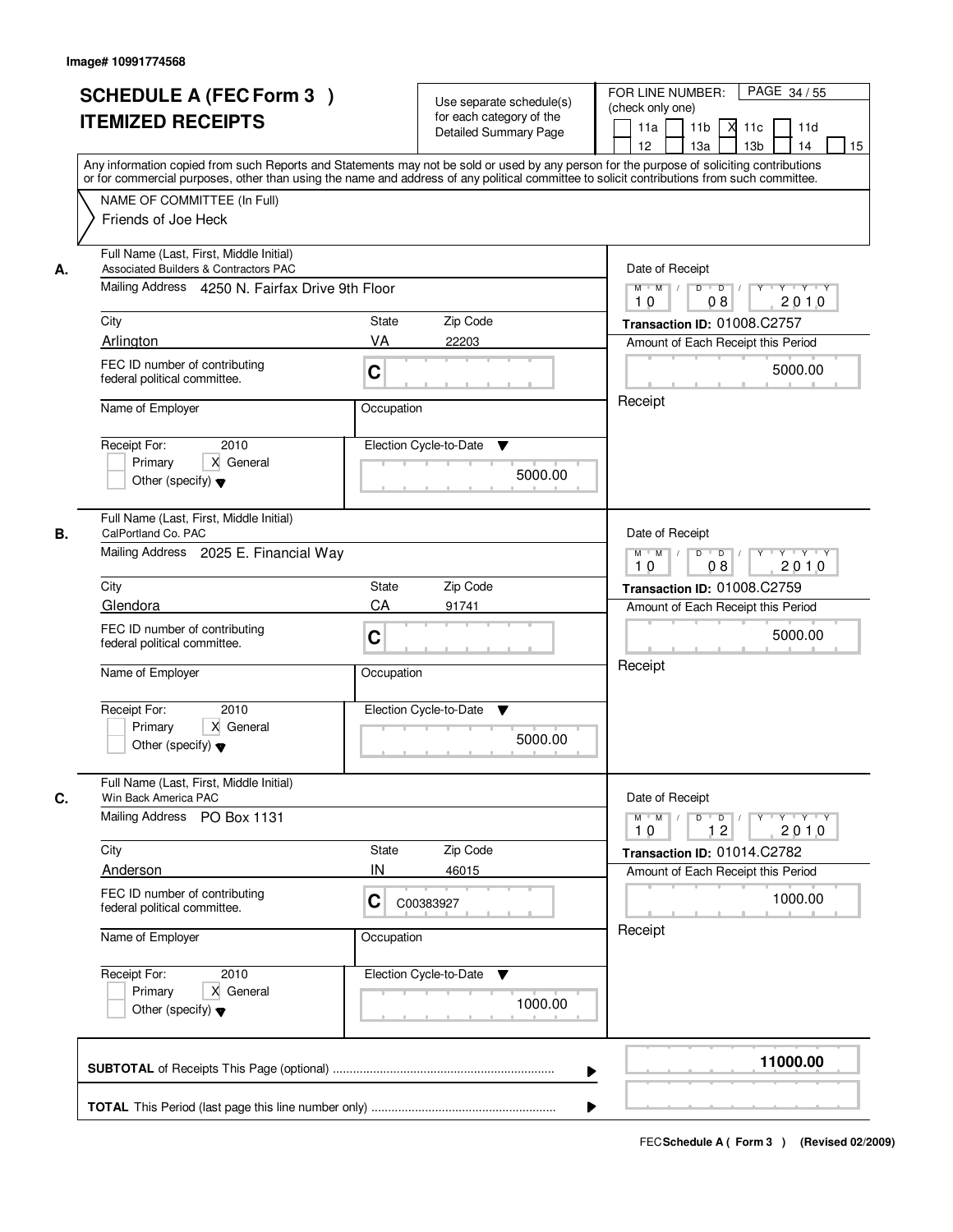|    | <b>SCHEDULE A (FEC Form 3)</b><br><b>ITEMIZED RECEIPTS</b><br>Any information copied from such Reports and Statements may not be sold or used by any person for the purpose of soliciting contributions |              | Use separate schedule(s)<br>for each category of the<br><b>Detailed Summary Page</b> | PAGE 35 / 55<br>FOR LINE NUMBER:<br>(check only one)<br>11 <sub>b</sub><br>11a<br>11c<br>11d<br>М<br>13 <sub>b</sub><br>12 <sup>2</sup><br>13a<br>14<br>15                                                                                                                                                                                                                                                                                                              |
|----|---------------------------------------------------------------------------------------------------------------------------------------------------------------------------------------------------------|--------------|--------------------------------------------------------------------------------------|-------------------------------------------------------------------------------------------------------------------------------------------------------------------------------------------------------------------------------------------------------------------------------------------------------------------------------------------------------------------------------------------------------------------------------------------------------------------------|
|    | or for commercial purposes, other than using the name and address of any political committee to solicit contributions from such committee.<br>NAME OF COMMITTEE (In Full)<br>Friends of Joe Heck        |              |                                                                                      |                                                                                                                                                                                                                                                                                                                                                                                                                                                                         |
| А. | Full Name (Last, First, Middle Initial)<br>OIS Restaurant Partners LLC PAC<br>Mailing Address 2202 N. West Shore Blvd. 5th Floor                                                                        |              |                                                                                      | Date of Receipt<br>$\begin{array}{c c c c c c c c} \hline \textbf{0} & \textbf{0} & \textbf{0} & \textbf{0} & \textbf{0} & \textbf{0} & \textbf{0} & \textbf{0} & \textbf{0} & \textbf{0} & \textbf{0} & \textbf{0} & \textbf{0} & \textbf{0} & \textbf{0} & \textbf{0} & \textbf{0} & \textbf{0} & \textbf{0} & \textbf{0} & \textbf{0} & \textbf{0} & \textbf{0} & \textbf{0} & \textbf{0} & \textbf{0} & \textbf{0} & \textbf{0} &$<br>$M$ $M$ /<br>12<br>2010<br>10 |
|    | City                                                                                                                                                                                                    | State        | Zip Code                                                                             | Transaction ID: 01014.C2793                                                                                                                                                                                                                                                                                                                                                                                                                                             |
|    | Tampa                                                                                                                                                                                                   | FL           | 33607                                                                                | Amount of Each Receipt this Period                                                                                                                                                                                                                                                                                                                                                                                                                                      |
|    | FEC ID number of contributing<br>federal political committee.                                                                                                                                           | C            |                                                                                      | 4000.00                                                                                                                                                                                                                                                                                                                                                                                                                                                                 |
|    | Name of Employer                                                                                                                                                                                        | Occupation   |                                                                                      | Receipt                                                                                                                                                                                                                                                                                                                                                                                                                                                                 |
|    | 2010<br>Receipt For:<br>X General<br>Primary<br>Other (specify) $\blacktriangledown$                                                                                                                    |              | Election Cycle-to-Date<br>▼<br>4000.00                                               |                                                                                                                                                                                                                                                                                                                                                                                                                                                                         |
| В. | Full Name (Last, First, Middle Initial)<br>DalenPAC                                                                                                                                                     |              |                                                                                      | Date of Receipt                                                                                                                                                                                                                                                                                                                                                                                                                                                         |
|    | Mailing Address 3131 McKinney Avenue Suite 720                                                                                                                                                          |              |                                                                                      | $Y - Y - Y$<br>$M$ $M$ /<br>D<br>$\Box$ D $\Box$ /<br>12<br>2010<br>10                                                                                                                                                                                                                                                                                                                                                                                                  |
|    | City                                                                                                                                                                                                    | <b>State</b> | Zip Code                                                                             | Transaction ID: 01014.C2811                                                                                                                                                                                                                                                                                                                                                                                                                                             |
|    | Dallas                                                                                                                                                                                                  | <b>TX</b>    | 75204                                                                                | Amount of Each Receipt this Period                                                                                                                                                                                                                                                                                                                                                                                                                                      |
|    | FEC ID number of contributing<br>federal political committee.                                                                                                                                           | C            |                                                                                      | 1000.00<br>Receipt                                                                                                                                                                                                                                                                                                                                                                                                                                                      |
|    | Name of Employer                                                                                                                                                                                        | Occupation   |                                                                                      |                                                                                                                                                                                                                                                                                                                                                                                                                                                                         |
|    | Receipt For:<br>2010<br>Primary<br>X General<br>Other (specify) $\blacktriangledown$                                                                                                                    |              | Election Cycle-to-Date<br>v<br>1000.00                                               |                                                                                                                                                                                                                                                                                                                                                                                                                                                                         |
| C. | Full Name (Last, First, Middle Initial)<br>Next Century Fund PAC                                                                                                                                        |              |                                                                                      | Date of Receipt                                                                                                                                                                                                                                                                                                                                                                                                                                                         |
|    | Mailing Address 116 S. Royal Street                                                                                                                                                                     |              |                                                                                      | $M = M$<br>$D$ $D$ $I$<br><b>EYELYELYELY</b><br>12<br>2010<br>10                                                                                                                                                                                                                                                                                                                                                                                                        |
|    | City                                                                                                                                                                                                    | <b>State</b> | Zip Code                                                                             | Transaction ID: 01014.C2817                                                                                                                                                                                                                                                                                                                                                                                                                                             |
|    | <b>Alexandria</b><br>FEC ID number of contributing<br>federal political committee.                                                                                                                      | VA<br>C      | 22314                                                                                | Amount of Each Receipt this Period<br>1000.00                                                                                                                                                                                                                                                                                                                                                                                                                           |
|    | Name of Employer                                                                                                                                                                                        | Occupation   |                                                                                      | Receipt                                                                                                                                                                                                                                                                                                                                                                                                                                                                 |
|    | Receipt For:<br>2010<br>Primary<br>X General<br>Other (specify) $\blacktriangledown$                                                                                                                    |              | Election Cycle-to-Date<br>v<br>1000.00                                               |                                                                                                                                                                                                                                                                                                                                                                                                                                                                         |
|    |                                                                                                                                                                                                         |              | ▶                                                                                    | 6000.00                                                                                                                                                                                                                                                                                                                                                                                                                                                                 |
|    |                                                                                                                                                                                                         |              |                                                                                      | 32980.24                                                                                                                                                                                                                                                                                                                                                                                                                                                                |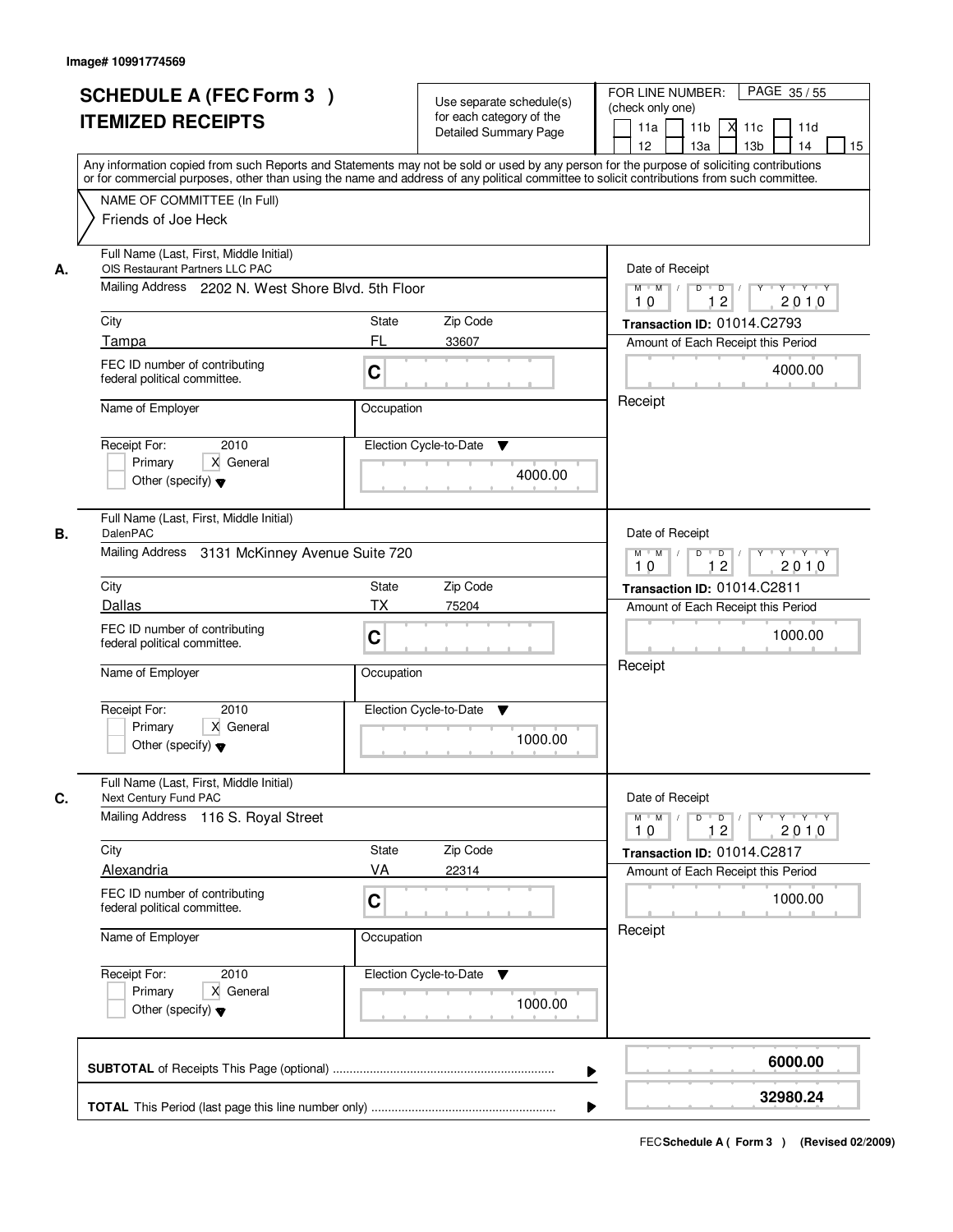|    | <b>SCHEDULE A (FEC Form 3)</b><br><b>ITEMIZED RECEIPTS</b>                                                                                                                                                                                                                              |             | Use separate schedule(s)<br>for each category of the<br><b>Detailed Summary Page</b> | PAGE 36 / 55<br>FOR LINE NUMBER:<br>(check only one)<br>11a   $X$  <br>11 <sub>b</sub><br>11d<br>11 <sub>c</sub><br>12<br>13a<br>13 <sub>b</sub><br>15<br>14 |
|----|-----------------------------------------------------------------------------------------------------------------------------------------------------------------------------------------------------------------------------------------------------------------------------------------|-------------|--------------------------------------------------------------------------------------|--------------------------------------------------------------------------------------------------------------------------------------------------------------|
|    | Any information copied from such Reports and Statements may not be sold or used by any person for the purpose of soliciting contributions<br>or for commercial purposes, other than using the name and address of any political committee to solicit contributions from such committee. |             |                                                                                      |                                                                                                                                                              |
|    | NAME OF COMMITTEE (In Full)<br>Friends of Joe Heck                                                                                                                                                                                                                                      |             |                                                                                      |                                                                                                                                                              |
| Α. | Full Name (Last, First, Middle Initial)<br>National Republican Congressional Comm.<br>Mailing Address 320 First Street SE                                                                                                                                                               |             |                                                                                      | Date of Receipt<br>Y Y Y Y Y Y<br>$\overline{D}$<br>$M$ $M$<br>D<br>3<br>2010<br>10                                                                          |
|    | City<br>Washington                                                                                                                                                                                                                                                                      | State<br>DC | Zip Code<br>20003                                                                    | Transaction ID: 01015.C6684<br>Amount of Each Receipt this Period                                                                                            |
|    | FEC ID number of contributing<br>federal political committee.                                                                                                                                                                                                                           | C           |                                                                                      | 5000.00                                                                                                                                                      |
|    | Name of Employer                                                                                                                                                                                                                                                                        | Occupation  |                                                                                      | Receipt                                                                                                                                                      |
|    | Receipt For:<br>2010<br>X General<br>Primary<br>Other (specify) $\blacktriangledown$                                                                                                                                                                                                    |             | Election Cycle-to-Date<br>▼<br>5000.00                                               |                                                                                                                                                              |

|  | 5000.00 |
|--|---------|
|  | 5000.00 |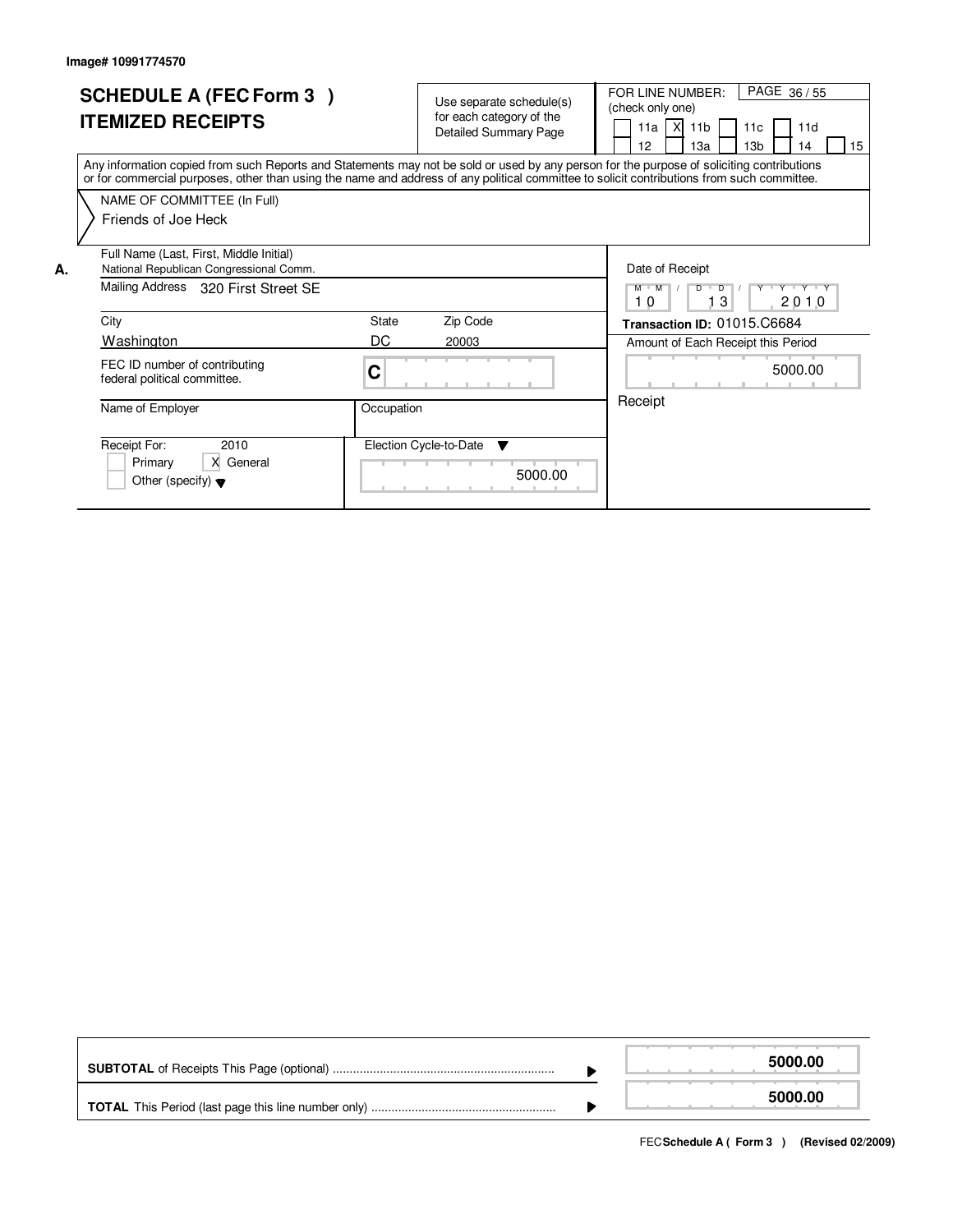|    | <b>SCHEDULE A (FEC Form 3)</b>                                                                                                                                                                                                                                                          |                       | Use separate schedule(s)<br>for each category of the | PAGE 37/55<br>FOR LINE NUMBER:<br>(check only one)                                                     |  |  |  |  |  |
|----|-----------------------------------------------------------------------------------------------------------------------------------------------------------------------------------------------------------------------------------------------------------------------------------------|-----------------------|------------------------------------------------------|--------------------------------------------------------------------------------------------------------|--|--|--|--|--|
|    | <b>ITEMIZED RECEIPTS</b>                                                                                                                                                                                                                                                                |                       | <b>Detailed Summary Page</b>                         | 11 <sub>b</sub><br>11d<br>11a<br>11c<br>X<br>12<br>13a<br>13 <sub>b</sub><br>14<br>15                  |  |  |  |  |  |
|    | Any information copied from such Reports and Statements may not be sold or used by any person for the purpose of soliciting contributions<br>or for commercial purposes, other than using the name and address of any political committee to solicit contributions from such committee. |                       |                                                      |                                                                                                        |  |  |  |  |  |
|    | NAME OF COMMITTEE (In Full)<br>Friends of Joe Heck                                                                                                                                                                                                                                      |                       |                                                      |                                                                                                        |  |  |  |  |  |
| А. | Full Name (Last, First, Middle Initial)<br>Founders Joint Candidate Committee                                                                                                                                                                                                           | Date of Receipt       |                                                      |                                                                                                        |  |  |  |  |  |
|    | Mailing Address 228 S. Washington Street #115                                                                                                                                                                                                                                           |                       |                                                      | $M$ $M$<br>$\overline{D}$<br>$\blacksquare$ D $\blacksquare$ /<br>$Y - Y - Y$<br>Y<br>13<br>2010<br>10 |  |  |  |  |  |
|    | City                                                                                                                                                                                                                                                                                    | <b>State</b>          | Zip Code                                             | Transaction ID: 01015.C6694                                                                            |  |  |  |  |  |
|    | Alexandria                                                                                                                                                                                                                                                                              | VA                    | 22314-                                               | Amount of Each Receipt this Period                                                                     |  |  |  |  |  |
|    | FEC ID number of contributing<br>federal political committee.                                                                                                                                                                                                                           | C                     |                                                      | 16386.11                                                                                               |  |  |  |  |  |
|    | Name of Employer                                                                                                                                                                                                                                                                        | Occupation            |                                                      | Transfers From Affil./Aut-<br>h.                                                                       |  |  |  |  |  |
|    | Receipt For:<br>2010                                                                                                                                                                                                                                                                    |                       | Election Cycle-to-Date<br>▼                          |                                                                                                        |  |  |  |  |  |
|    | Primary<br>X General<br>Other (specify) $\blacktriangledown$                                                                                                                                                                                                                            |                       | 34572.42                                             |                                                                                                        |  |  |  |  |  |
| В. | Full Name (Last, First, Middle Initial)<br><b>Thomas Snead</b>                                                                                                                                                                                                                          |                       |                                                      | Date of Receipt                                                                                        |  |  |  |  |  |
|    | Mailing Address<br>103 Locgreen Place                                                                                                                                                                                                                                                   |                       |                                                      | $M$ $M$ /<br>$D$ $D$ $1$<br>Y Y Y Y Y<br>13<br>2010<br>10                                              |  |  |  |  |  |
|    | City                                                                                                                                                                                                                                                                                    | <b>State</b>          | Zip Code                                             | Transaction ID: 01017.C6703                                                                            |  |  |  |  |  |
|    | Richmond                                                                                                                                                                                                                                                                                | VA                    | 23226-                                               | Amount of Each Receipt this Period                                                                     |  |  |  |  |  |
|    | FEC ID number of contributing<br>federal political committee.                                                                                                                                                                                                                           | C                     |                                                      | 1578.95<br><b>Transfer Memo</b>                                                                        |  |  |  |  |  |
|    | Name of Employer<br>Retired                                                                                                                                                                                                                                                             | Occupation<br>Retired |                                                      |                                                                                                        |  |  |  |  |  |
|    | 2010<br>Receipt For:                                                                                                                                                                                                                                                                    |                       | Election Cycle-to-Date<br>V                          | [MEMO ITEM]                                                                                            |  |  |  |  |  |
|    | Primary<br>X General<br>Other (specify) $\blacktriangledown$                                                                                                                                                                                                                            |                       | 1578.95                                              |                                                                                                        |  |  |  |  |  |
| C. | Full Name (Last, First, Middle Initial)<br>Douglas Allison                                                                                                                                                                                                                              |                       |                                                      | Date of Receipt                                                                                        |  |  |  |  |  |
|    | Mailing Address<br>3707 W. Maple Road                                                                                                                                                                                                                                                   |                       |                                                      | $D$ $D$ $/$<br>$M$ $M$<br>$Y - Y - Y - Y$<br>$Y^+$<br>2010<br>10<br>13                                 |  |  |  |  |  |
|    | City                                                                                                                                                                                                                                                                                    | State                 | Zip Code                                             | Transaction ID: 01017.C6704                                                                            |  |  |  |  |  |
|    | <b>Bloomfield Hills</b>                                                                                                                                                                                                                                                                 | MI                    | 48301-                                               | Amount of Each Receipt this Period                                                                     |  |  |  |  |  |
|    | FEC ID number of contributing<br>federal political committee.                                                                                                                                                                                                                           | C                     |                                                      | 2280.00<br><b>Transfer Memo</b>                                                                        |  |  |  |  |  |
|    | Name of Employer<br>Retired                                                                                                                                                                                                                                                             | Occupation<br>Retired |                                                      |                                                                                                        |  |  |  |  |  |
|    | Receipt For:<br>2010<br>X General<br>Primary<br>Other (specify) $\blacktriangledown$                                                                                                                                                                                                    |                       | Election Cycle-to-Date<br>v<br>2280.00               | [MEMO ITEM]                                                                                            |  |  |  |  |  |
|    |                                                                                                                                                                                                                                                                                         |                       | ▶                                                    | 16386.11                                                                                               |  |  |  |  |  |
|    |                                                                                                                                                                                                                                                                                         |                       |                                                      |                                                                                                        |  |  |  |  |  |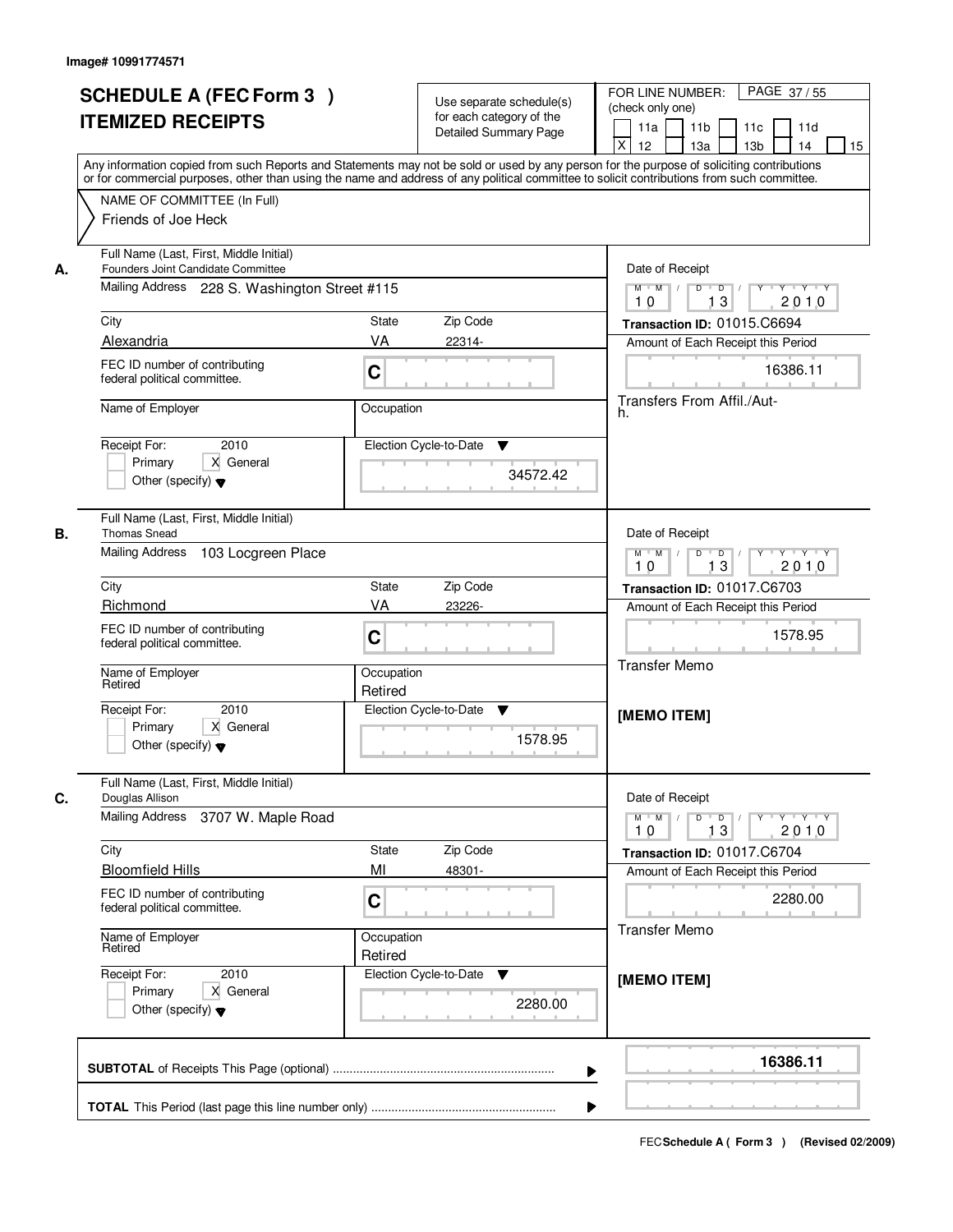| <b>SCHEDULE A (FEC Form 3)</b><br><b>ITEMIZED RECEIPTS</b>                                                                                                                                                                                                                                                                   | Use separate schedule(s)<br>for each category of the<br><b>Detailed Summary Page</b>                                                                                                                                                                                                    | PAGE 38 / 55<br>FOR LINE NUMBER:<br>(check only one)<br>11 <sub>b</sub><br>11a<br>11c<br>11d<br>X<br>12<br>13 <sub>b</sub><br>13a<br>14                                                                                                                           |
|------------------------------------------------------------------------------------------------------------------------------------------------------------------------------------------------------------------------------------------------------------------------------------------------------------------------------|-----------------------------------------------------------------------------------------------------------------------------------------------------------------------------------------------------------------------------------------------------------------------------------------|-------------------------------------------------------------------------------------------------------------------------------------------------------------------------------------------------------------------------------------------------------------------|
| NAME OF COMMITTEE (In Full)<br>Friends of Joe Heck                                                                                                                                                                                                                                                                           | Any information copied from such Reports and Statements may not be sold or used by any person for the purpose of soliciting contributions<br>or for commercial purposes, other than using the name and address of any political committee to solicit contributions from such committee. |                                                                                                                                                                                                                                                                   |
| Full Name (Last, First, Middle Initial)<br>H. Ray Compton<br><b>Mailing Address</b><br>1796 Cypress Isle<br>City<br>Williamsburg<br>FEC ID number of contributing<br>federal political committee.<br>Name of Employer<br>Retired<br>2010<br>Receipt For:<br>X General<br>Primary<br>Other (specify) $\blacktriangledown$     | Zip Code<br>State<br>VA<br>23185-<br>C<br>Occupation<br>Retired<br>Election Cycle-to-Date<br>▼<br>625.00                                                                                                                                                                                | Date of Receipt<br>$Y + Y + Y$<br>$M$ $M$ /<br>$D$ $D$ $/$<br>$\overline{Y}$<br>2010<br>10<br>13<br>Transaction ID: 01017.C6708<br>Amount of Each Receipt this Period<br>625.00<br><b>Transfer Memo</b><br>[MEMO ITEM]                                            |
| Full Name (Last, First, Middle Initial)<br>В.<br>Robert Pennington<br>Mailing Address 9 Redcoat Pass<br>City<br>Darien<br>FEC ID number of contributing<br>federal political committee.<br>Name of Employer<br>Retired<br>Receipt For:<br>2010<br>Primary<br>X General<br>Other (specify) $\blacktriangledown$               | Zip Code<br><b>State</b><br><b>CT</b><br>06820-<br>C<br>Occupation<br>Retired<br>Election Cycle-to-Date<br>v<br>1500.00                                                                                                                                                                 | Date of Receipt<br>$M$ $M$ /<br>$D$ $D$ $1$<br>Y 'Y 'Y<br>13<br>2010<br>10<br>Transaction ID: 01017.C6707<br>Amount of Each Receipt this Period<br>1500.00<br><b>Transfer Memo</b><br>[MEMO ITEM]                                                                 |
| Full Name (Last, First, Middle Initial)<br>J. Douglas Perry<br><b>Mailing Address</b><br>999 Waterside Drive #220<br>City<br>Norfolk<br>FEC ID number of contributing<br>federal political committee.<br>Name of Employer<br>Retired<br>Receipt For:<br>2010<br>Primary<br>X General<br>Other (specify) $\blacktriangledown$ | Zip Code<br>State<br>VA<br>23510-<br>C<br>Occupation<br>Retired<br>Election Cycle-to-Date<br>v<br>1000.00                                                                                                                                                                               | Date of Receipt<br>$M = M$<br>$\mathsf D$<br>$\overline{D}$ /<br>$\mathsf{Y} \dashv \mathsf{Y} \dashv \mathsf{Y}$<br>Y<br>13<br>2010<br>10<br>Transaction ID: 01017.C6716<br>Amount of Each Receipt this Period<br>1000.00<br><b>Transfer Memo</b><br>[MEMO ITEM] |
|                                                                                                                                                                                                                                                                                                                              | ▶                                                                                                                                                                                                                                                                                       | 0.00                                                                                                                                                                                                                                                              |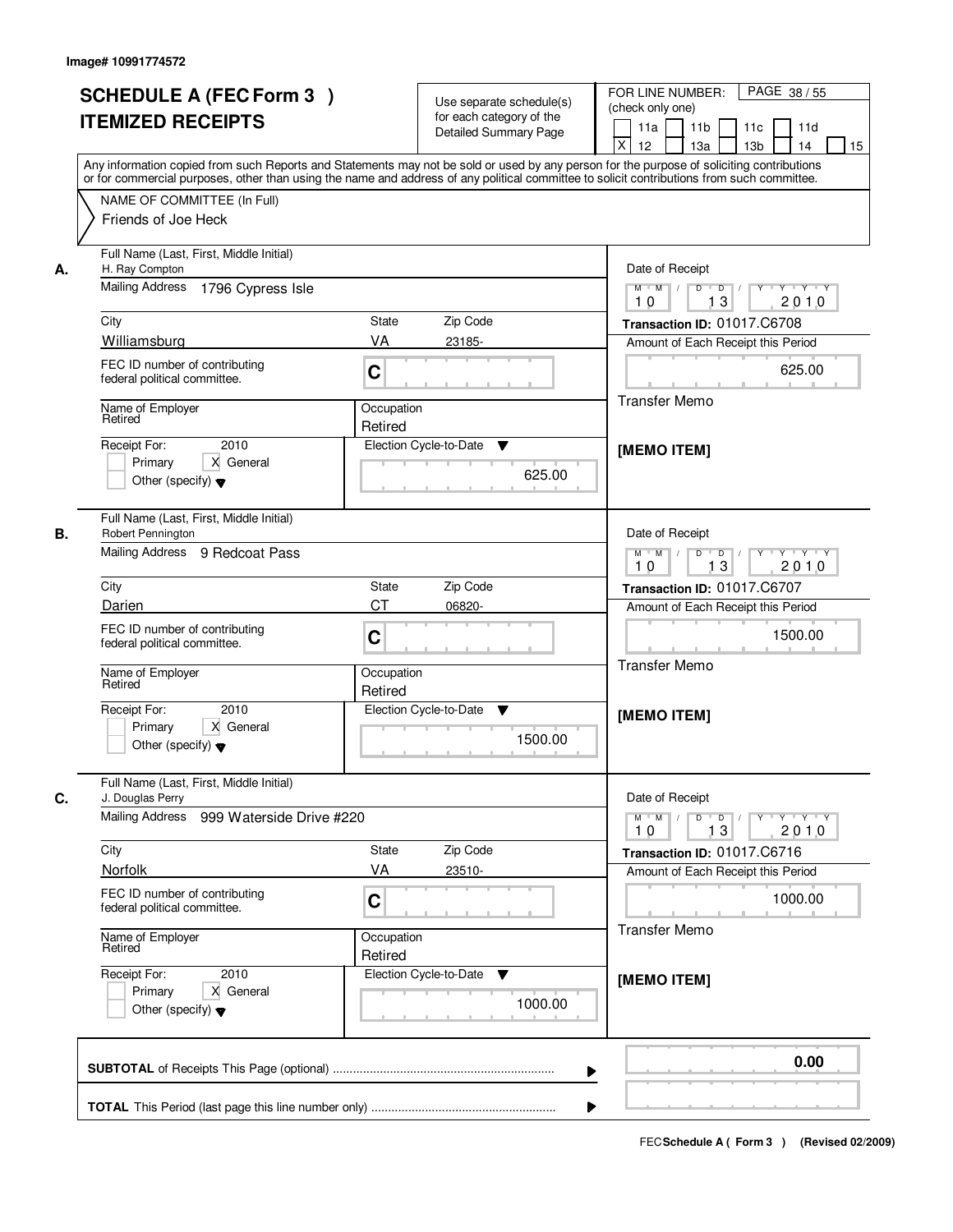| <b>SCHEDULE A (FEC Form 3)</b><br><b>ITEMIZED RECEIPTS</b>                                                                                                                                                                                                                                                                  | Use separate schedule(s)<br>for each category of the<br><b>Detailed Summary Page</b>                                                                                                                                                                                                    | FOR LINE NUMBER:<br>PAGE 39/55<br>(check only one)<br>11 <sub>b</sub><br>11a<br>11d<br>11c<br>X<br>12<br>13 <sub>b</sub><br>13a<br>14                                                                                                         |
|-----------------------------------------------------------------------------------------------------------------------------------------------------------------------------------------------------------------------------------------------------------------------------------------------------------------------------|-----------------------------------------------------------------------------------------------------------------------------------------------------------------------------------------------------------------------------------------------------------------------------------------|-----------------------------------------------------------------------------------------------------------------------------------------------------------------------------------------------------------------------------------------------|
| NAME OF COMMITTEE (In Full)<br>Friends of Joe Heck                                                                                                                                                                                                                                                                          | Any information copied from such Reports and Statements may not be sold or used by any person for the purpose of soliciting contributions<br>or for commercial purposes, other than using the name and address of any political committee to solicit contributions from such committee. |                                                                                                                                                                                                                                               |
| Full Name (Last, First, Middle Initial)<br>R.H. Strickler<br>Mailing Address<br>1882 Keezletown Road<br>City<br>Harrisonburg<br>FEC ID number of contributing<br>federal political committee.<br>Name of Employer<br>Retired<br>2010<br>Receipt For:<br>X General<br>Primary<br>Other (specify) $\blacktriangledown$        | Zip Code<br>State<br>VA<br>22802-<br>C<br>Occupation<br>Retired<br>Election Cycle-to-Date<br>▼<br>125.00                                                                                                                                                                                | Date of Receipt<br>$Y + Y + Y$<br>$M$ $M$ /<br>$D$ $D$ $/$<br>$\overline{Y}$<br>2010<br>10<br>13<br>Transaction ID: 01017.C6711<br>Amount of Each Receipt this Period<br>125.00<br><b>Transfer Memo</b><br>[MEMO ITEM]                        |
| Full Name (Last, First, Middle Initial)<br>Jean Compton<br>Mailing Address 1795 Cypress Isle<br>City<br>Williamsburg<br>FEC ID number of contributing<br>federal political committee.<br>Name of Employer<br>Retired<br>Receipt For:<br>2010<br>Primary<br>X General<br>Other (specify) $\blacktriangledown$                | Zip Code<br><b>State</b><br>VA<br>23185-<br>C<br>Occupation<br>Retired<br>Election Cycle-to-Date<br>v<br>625.00                                                                                                                                                                         | Date of Receipt<br>$M$ $M$ /<br>$D$ $D$ $1$<br>$Y - Y - Y$<br>13<br>2010<br>10<br>Transaction ID: 01017.C6709<br>Amount of Each Receipt this Period<br>625.00<br><b>Transfer Memo</b><br>[MEMO ITEM]                                          |
| Full Name (Last, First, Middle Initial)<br><b>Richard Sharp</b><br>Mailing Address<br>PO Box 42333<br>City<br>Rescue<br>FEC ID number of contributing<br>federal political committee.<br>Name of Employer<br>V-Ten Capital Partners<br>Receipt For:<br>2010<br>Primary<br>X General<br>Other (specify) $\blacktriangledown$ | Zip Code<br>State<br>VA<br>23424-<br>C<br>Occupation<br>Investor<br>Election Cycle-to-Date<br>v<br>1294.74                                                                                                                                                                              | Date of Receipt<br>$M$ $M$<br>$D$ $D$ $l$<br>$\mathsf{Y} \dashv \mathsf{Y} \dashv \mathsf{Y}$<br>Y<br>13<br>2010<br>10<br>Transaction ID: 01017.C6712<br>Amount of Each Receipt this Period<br>1294.74<br><b>Transfer Memo</b><br>[MEMO ITEM] |
|                                                                                                                                                                                                                                                                                                                             | ▶                                                                                                                                                                                                                                                                                       | 0.00                                                                                                                                                                                                                                          |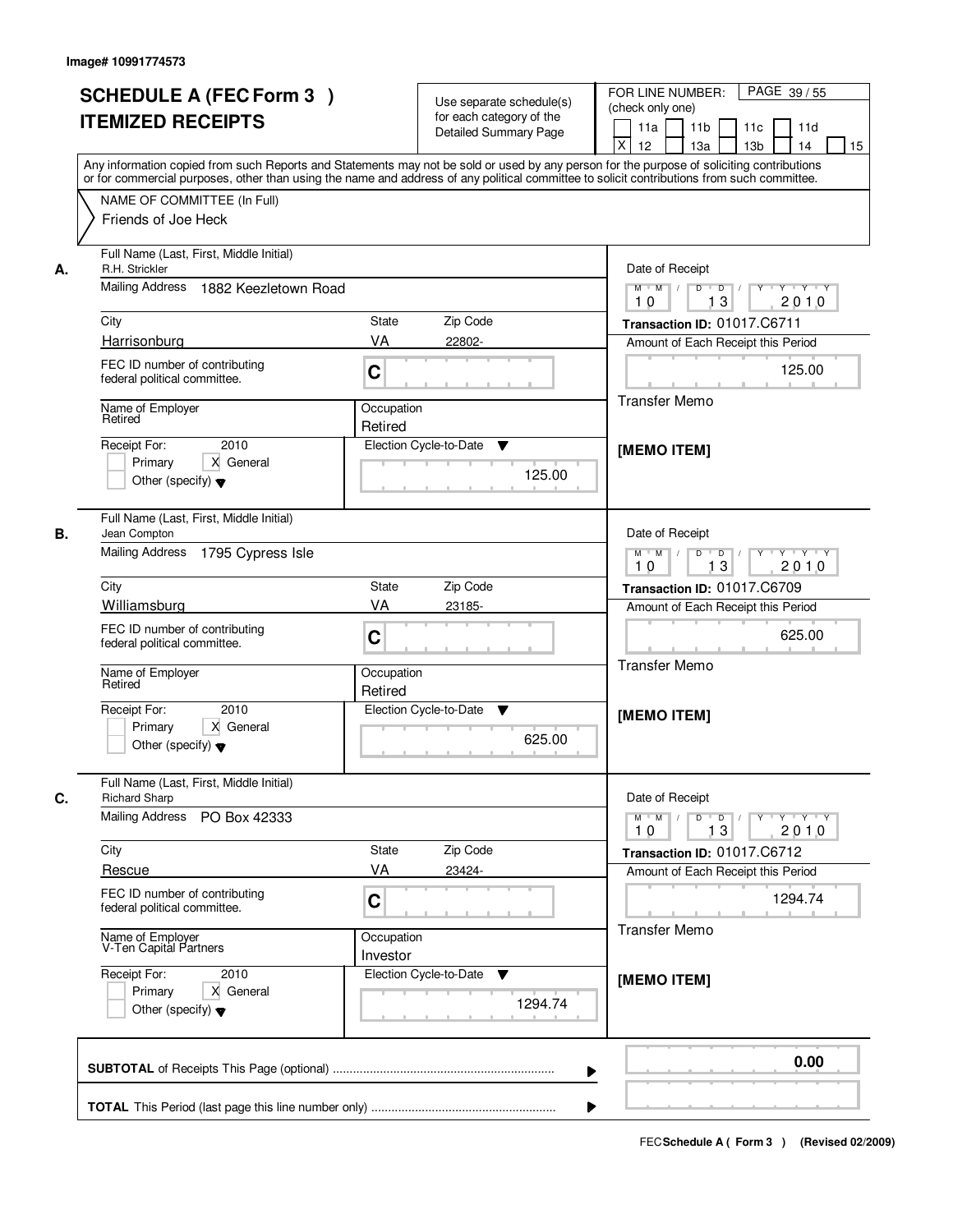| <b>SCHEDULE A (FEC Form 3)</b><br><b>ITEMIZED RECEIPTS</b>                                                                                                                                          | Use separate schedule(s)<br>for each category of the<br><b>Detailed Summary Page</b><br>Any information copied from such Reports and Statements may not be sold or used by any person for the purpose of soliciting contributions<br>or for commercial purposes, other than using the name and address of any political committee to solicit contributions from such committee. | PAGE 40/55<br>FOR LINE NUMBER:<br>(check only one)<br>11 <sub>b</sub><br>11a<br>11d<br>11c<br>X<br>12<br>13 <sub>b</sub><br>13a<br>14<br>15                                                              |
|-----------------------------------------------------------------------------------------------------------------------------------------------------------------------------------------------------|---------------------------------------------------------------------------------------------------------------------------------------------------------------------------------------------------------------------------------------------------------------------------------------------------------------------------------------------------------------------------------|----------------------------------------------------------------------------------------------------------------------------------------------------------------------------------------------------------|
| NAME OF COMMITTEE (In Full)<br>Friends of Joe Heck                                                                                                                                                  |                                                                                                                                                                                                                                                                                                                                                                                 |                                                                                                                                                                                                          |
| Full Name (Last, First, Middle Initial)<br>Sherry Sharp<br>А.<br><b>Mailing Address</b><br>501 Rivergate Drive<br>City<br>Richmond<br>FEC ID number of contributing<br>federal political committee. | Zip Code<br>State<br>VA<br>23238-<br>C                                                                                                                                                                                                                                                                                                                                          | Date of Receipt<br>$Y + Y + Y$<br>$M$ $M$ /<br>$D$ $D$ $/$<br>$\overline{Y}$<br>2010<br>10<br>13<br>Transaction ID: 01017.C6713<br>Amount of Each Receipt this Period<br>1578.95<br><b>Transfer Memo</b> |
| Name of Employer<br>Homemaker<br>2010<br>Receipt For:<br>X General<br>Primary<br>Other (specify) $\blacktriangledown$                                                                               | Occupation<br>Homemaker<br>Election Cycle-to-Date<br>Y<br>1578.95                                                                                                                                                                                                                                                                                                               | [MEMO ITEM]                                                                                                                                                                                              |
| Full Name (Last, First, Middle Initial)<br>В.<br>Patricia Colbert<br>Mailing Address 127 Lincoln Road<br>City                                                                                       | Zip Code<br><b>State</b>                                                                                                                                                                                                                                                                                                                                                        | Date of Receipt<br>$M$ $M$ /<br>$D$ $D$ $1$<br>$Y \vdash Y \vdash Y$<br>13<br>2010<br>10<br>Transaction ID: 01017.C6706                                                                                  |
| Maplewood<br>FEC ID number of contributing<br>federal political committee.<br>Name of Employer<br>Homemaker                                                                                         | <b>NJ</b><br>07040-<br>C<br>Occupation                                                                                                                                                                                                                                                                                                                                          | Amount of Each Receipt this Period<br>250.00<br><b>Transfer Memo</b>                                                                                                                                     |
| Receipt For:<br>2010<br>Primary<br>X General<br>Other (specify) $\blacktriangledown$                                                                                                                | Homemaker<br>Election Cycle-to-Date<br>v<br>250.00                                                                                                                                                                                                                                                                                                                              | [MEMO ITEM]                                                                                                                                                                                              |
| Full Name (Last, First, Middle Initial)<br>С.<br>Joseph Shields<br><b>Mailing Address</b><br>140 Roadway                                                                                            |                                                                                                                                                                                                                                                                                                                                                                                 | Date of Receipt<br>$M^{\prime}$ M $\rightarrow$ /<br>$\mathsf D$<br>$\overline{D}$ /<br>$Y - Y - Y - Y$<br>Y<br>13<br>2010<br>10                                                                         |
| City<br>New York<br>FEC ID number of contributing<br>federal political committee.                                                                                                                   | Zip Code<br>State<br><b>NY</b><br>10005-<br>C                                                                                                                                                                                                                                                                                                                                   | Transaction ID: 01017.C6714<br>Amount of Each Receipt this Period<br>1578.95                                                                                                                             |
| Name of Employer<br>Wellington Shields & Co.<br>Receipt For:<br>2010<br>Primary<br>X General<br>Other (specify) $\blacktriangledown$                                                                | Occupation<br>Chairman<br>Election Cycle-to-Date<br>v<br>1578.95                                                                                                                                                                                                                                                                                                                | <b>Transfer Memo</b><br>[MEMO ITEM]                                                                                                                                                                      |
|                                                                                                                                                                                                     | ▶                                                                                                                                                                                                                                                                                                                                                                               | 0.00                                                                                                                                                                                                     |
|                                                                                                                                                                                                     |                                                                                                                                                                                                                                                                                                                                                                                 |                                                                                                                                                                                                          |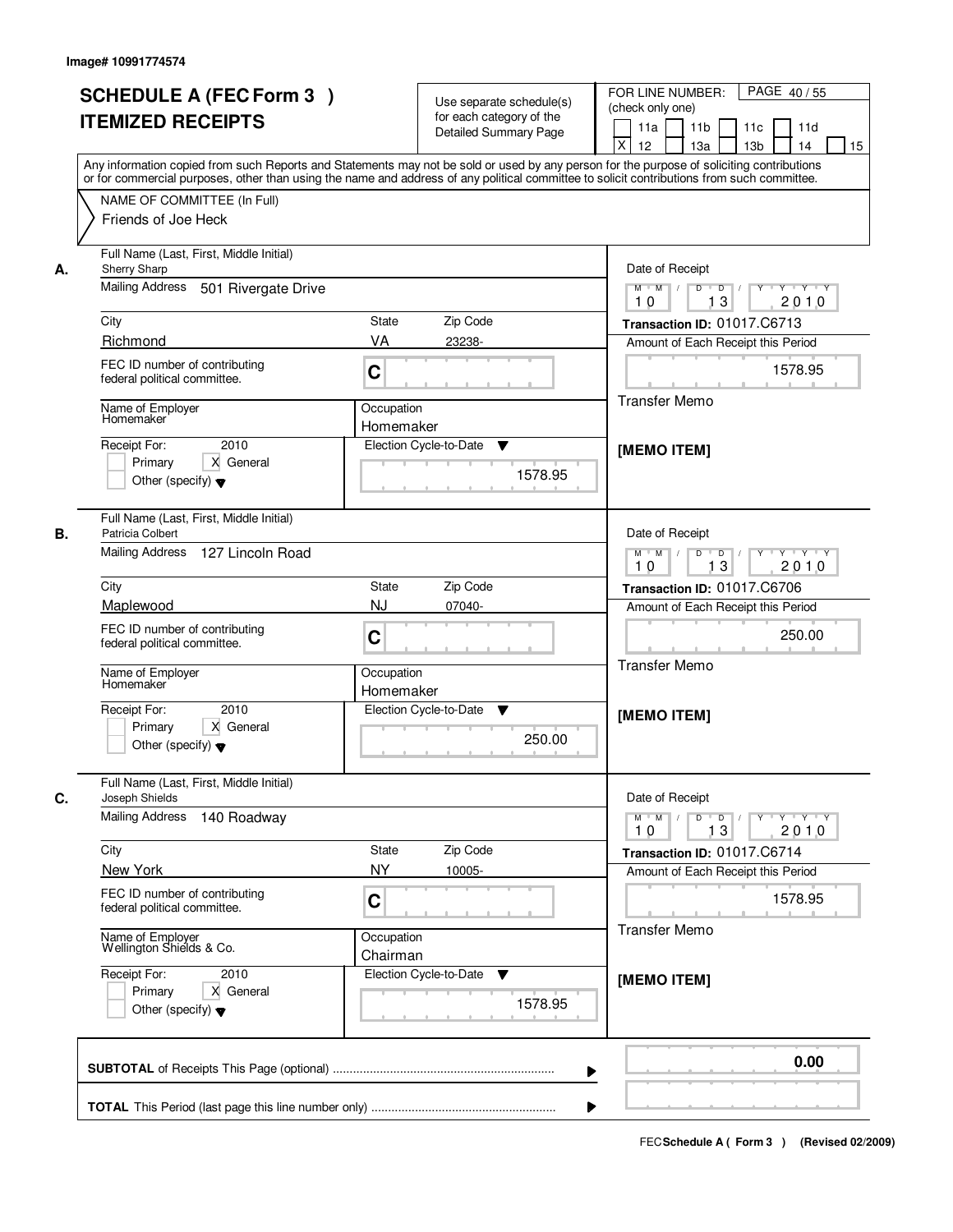| or for commercial purposes, other than using the name and address of any political committee to solicit contributions from such committee.<br>NAME OF COMMITTEE (In Full)<br>Friends of Joe Heck<br>Full Name (Last, First, Middle Initial)<br><b>Bruce Gottwald</b><br>А.<br>Mailing Address 330 S. 4th Street<br>City<br>State<br>Richmond<br>VA<br>FEC ID number of contributing<br>C<br>federal political committee.<br>Name of Employer<br>New Market Corporation<br>2010<br>Receipt For:<br>Primary<br>X General<br>Other (specify) $\blacktriangledown$<br>Full Name (Last, First, Middle Initial)<br>Gordon Bowman<br>В.<br>Mailing Address PO Box 817<br>City<br><b>State</b><br>Mount Jackson<br>VA<br>FEC ID number of contributing<br>C | Zip Code<br>23219-<br>Occupation<br>Chairman<br>Election Cycle-to-Date<br>▼<br>1250.00 | Date of Receipt<br>$\begin{array}{c c c c c c c c} \hline \textbf{0} & \textbf{0} & \textbf{0} & \textbf{0} & \textbf{0} & \textbf{0} & \textbf{0} & \textbf{0} & \textbf{0} & \textbf{0} & \textbf{0} & \textbf{0} & \textbf{0} & \textbf{0} & \textbf{0} & \textbf{0} & \textbf{0} & \textbf{0} & \textbf{0} & \textbf{0} & \textbf{0} & \textbf{0} & \textbf{0} & \textbf{0} & \textbf{0} & \textbf{0} & \textbf{0} & \textbf{0} &$<br>$M$ $M$ /<br>2010<br>10<br>13<br>Transaction ID: 01017.C6715<br>Amount of Each Receipt this Period<br>1250.00<br><b>Transfer Memo</b><br>[MEMO ITEM] |
|-----------------------------------------------------------------------------------------------------------------------------------------------------------------------------------------------------------------------------------------------------------------------------------------------------------------------------------------------------------------------------------------------------------------------------------------------------------------------------------------------------------------------------------------------------------------------------------------------------------------------------------------------------------------------------------------------------------------------------------------------------|----------------------------------------------------------------------------------------|------------------------------------------------------------------------------------------------------------------------------------------------------------------------------------------------------------------------------------------------------------------------------------------------------------------------------------------------------------------------------------------------------------------------------------------------------------------------------------------------------------------------------------------------------------------------------------------------|
|                                                                                                                                                                                                                                                                                                                                                                                                                                                                                                                                                                                                                                                                                                                                                     |                                                                                        |                                                                                                                                                                                                                                                                                                                                                                                                                                                                                                                                                                                                |
|                                                                                                                                                                                                                                                                                                                                                                                                                                                                                                                                                                                                                                                                                                                                                     |                                                                                        |                                                                                                                                                                                                                                                                                                                                                                                                                                                                                                                                                                                                |
|                                                                                                                                                                                                                                                                                                                                                                                                                                                                                                                                                                                                                                                                                                                                                     |                                                                                        |                                                                                                                                                                                                                                                                                                                                                                                                                                                                                                                                                                                                |
|                                                                                                                                                                                                                                                                                                                                                                                                                                                                                                                                                                                                                                                                                                                                                     |                                                                                        | Date of Receipt<br>$Y - Y - Y$<br>$M$ $M$ /<br>D<br>$\Box$ D $\Box$ /<br>13<br>2010<br>10                                                                                                                                                                                                                                                                                                                                                                                                                                                                                                      |
| federal political committee.                                                                                                                                                                                                                                                                                                                                                                                                                                                                                                                                                                                                                                                                                                                        | Zip Code<br>22842-                                                                     | Transaction ID: 01017.C6710<br>Amount of Each Receipt this Period<br>10.00<br><b>Transfer Memo</b>                                                                                                                                                                                                                                                                                                                                                                                                                                                                                             |
| Name of Employer<br>Bowman Apple Products<br>Receipt For:<br>2010<br>Primary<br>X General<br>Other (specify) $\blacktriangledown$                                                                                                                                                                                                                                                                                                                                                                                                                                                                                                                                                                                                                   | Occupation<br>Chairman<br>Election Cycle-to-Date<br>v<br>10.00                         | [MEMO ITEM]                                                                                                                                                                                                                                                                                                                                                                                                                                                                                                                                                                                    |
| Full Name (Last, First, Middle Initial)<br>C.<br>Paul Kimball<br><b>Mailing Address</b><br>PO Box 6706                                                                                                                                                                                                                                                                                                                                                                                                                                                                                                                                                                                                                                              |                                                                                        | Date of Receipt<br>$M$ $M$ $/$<br>$D$ $D$ $l$<br>$\mathsf{Y} \dashv \mathsf{Y} \dashv \mathsf{Y} \dashv \mathsf{Y}$<br>13<br>2010<br>10                                                                                                                                                                                                                                                                                                                                                                                                                                                        |
| City<br><b>State</b><br>WY<br><b>Jackson</b><br>FEC ID number of contributing<br>C<br>federal political committee.                                                                                                                                                                                                                                                                                                                                                                                                                                                                                                                                                                                                                                  | Zip Code<br>83002-                                                                     | Transaction ID: 01017.C6717<br>Amount of Each Receipt this Period<br>1250.00                                                                                                                                                                                                                                                                                                                                                                                                                                                                                                                   |
| Name of Employer<br>Sagebrush Capital<br>Receipt For:<br>2010<br>Primary<br>X General<br>Other (specify) $\blacktriangledown$                                                                                                                                                                                                                                                                                                                                                                                                                                                                                                                                                                                                                       | Occupation<br><b>Investment Manager</b><br>Election Cycle-to-Date<br>v<br>1250.00      | <b>Transfer Memo</b><br>[MEMO ITEM]                                                                                                                                                                                                                                                                                                                                                                                                                                                                                                                                                            |
|                                                                                                                                                                                                                                                                                                                                                                                                                                                                                                                                                                                                                                                                                                                                                     | ▶                                                                                      | 0.00                                                                                                                                                                                                                                                                                                                                                                                                                                                                                                                                                                                           |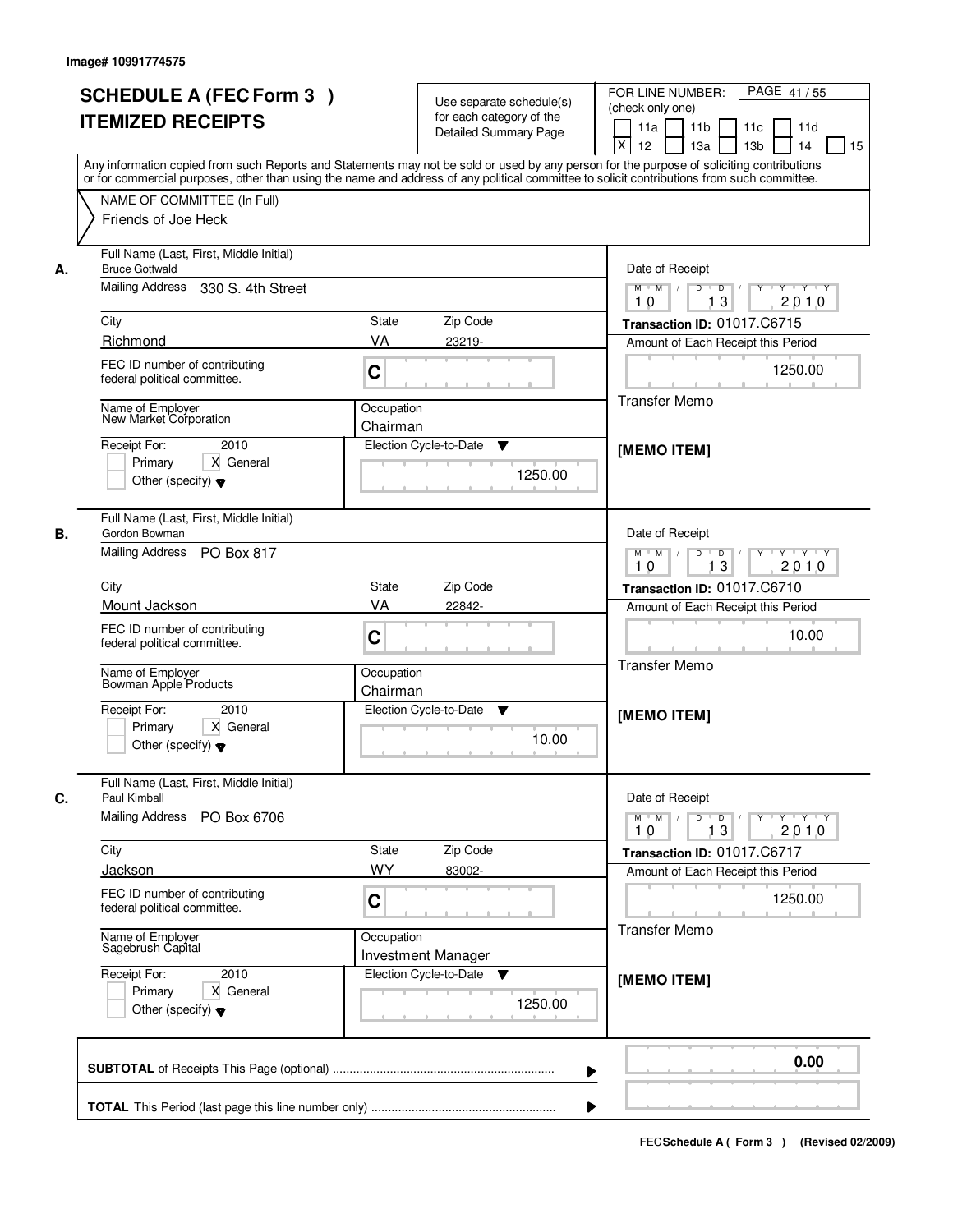| <b>SCHEDULE A (FEC Form 3)</b><br><b>ITEMIZED RECEIPTS</b>                                                                                                                                                                                                                                                                                                          | Use separate schedule(s)<br>for each category of the<br><b>Detailed Summary Page</b><br>Any information copied from such Reports and Statements may not be sold or used by any person for the purpose of soliciting contributions<br>or for commercial purposes, other than using the name and address of any political committee to solicit contributions from such committee. | FOR LINE NUMBER:<br>PAGE 42/55<br>(check only one)<br>11 <sub>b</sub><br>11a<br>11d<br>11c<br>X<br>12<br>13 <sub>b</sub><br>13a<br>14<br>15                                                                                      |
|---------------------------------------------------------------------------------------------------------------------------------------------------------------------------------------------------------------------------------------------------------------------------------------------------------------------------------------------------------------------|---------------------------------------------------------------------------------------------------------------------------------------------------------------------------------------------------------------------------------------------------------------------------------------------------------------------------------------------------------------------------------|----------------------------------------------------------------------------------------------------------------------------------------------------------------------------------------------------------------------------------|
| NAME OF COMMITTEE (In Full)<br>Friends of Joe Heck                                                                                                                                                                                                                                                                                                                  |                                                                                                                                                                                                                                                                                                                                                                                 |                                                                                                                                                                                                                                  |
| Full Name (Last, First, Middle Initial)<br>Geoffrey Boisi<br>А.<br>Mailing Address<br>280 Park Avenue<br>City<br>New York<br>FEC ID number of contributing<br>federal political committee.<br>Name of Employer<br>Roundtable Investment<br>Receipt For:<br>2010<br>X General<br>Primary                                                                             | Zip Code<br>State<br><b>NY</b><br>10017-<br>C<br>Occupation<br>Investment Banker<br>Election Cycle-to-Date<br>▼                                                                                                                                                                                                                                                                 | Date of Receipt<br>$Y + Y + Y$<br>$D$ $D$ $1$<br>$\overline{Y}$<br>$M$ $M$ /<br>2010<br>10<br>13<br>Transaction ID: 01017.C6700<br>Amount of Each Receipt this Period<br>1500.00<br><b>Transfer Memo</b><br>[MEMO ITEM]          |
| Other (specify) $\blacktriangledown$<br>Full Name (Last, First, Middle Initial)<br>В.<br>Russell Steenberg<br>Mailing Address 127 Lincoln Road<br>City<br>Maplewood<br>FEC ID number of contributing<br>federal political committee.<br>Name of Employer<br>Black Rock Inc.<br>Receipt For:<br>2010<br>Primary<br>X General<br>Other (specify) $\blacktriangledown$ | 1500.00<br>Zip Code<br><b>State</b><br><b>NJ</b><br>07040-<br>C<br>Occupation<br><b>Managing Director</b><br>Election Cycle-to-Date<br>v<br>250.00                                                                                                                                                                                                                              | Date of Receipt<br>$M$ $M$ /<br>$D$ $D$ $1$<br>$Y - Y - Y$<br>13<br>2010<br>10<br>Transaction ID: 01017.C6705<br>Amount of Each Receipt this Period<br>250.00<br><b>Transfer Memo</b><br>[MEMO ITEM]                             |
| Full Name (Last, First, Middle Initial)<br>С.<br><b>Bob Sasser</b><br>Mailing Address<br>4157 Cheswick Lane<br>City<br><b>Virginia Beach</b><br>FEC ID number of contributing<br>federal political committee.<br>Name of Employer<br>Dollar Tree<br>2010<br>Receipt For:<br>Primary<br>X General<br>Other (specify) $\blacktriangledown$                            | Zip Code<br>State<br>VA<br>23455-<br>C<br>Occupation<br>President & CEO<br>Election Cycle-to-Date<br>v<br>1000.00                                                                                                                                                                                                                                                               | Date of Receipt<br>$M = M$<br>$\mathsf D$<br>$\overline{D}$ /<br>$Y - Y - Y - Y$<br>Y<br>13<br>2010<br>10<br>Transaction ID: 01017.C6701<br>Amount of Each Receipt this Period<br>1000.00<br><b>Transfer Memo</b><br>[MEMO ITEM] |
|                                                                                                                                                                                                                                                                                                                                                                     | ▶                                                                                                                                                                                                                                                                                                                                                                               | 0.00                                                                                                                                                                                                                             |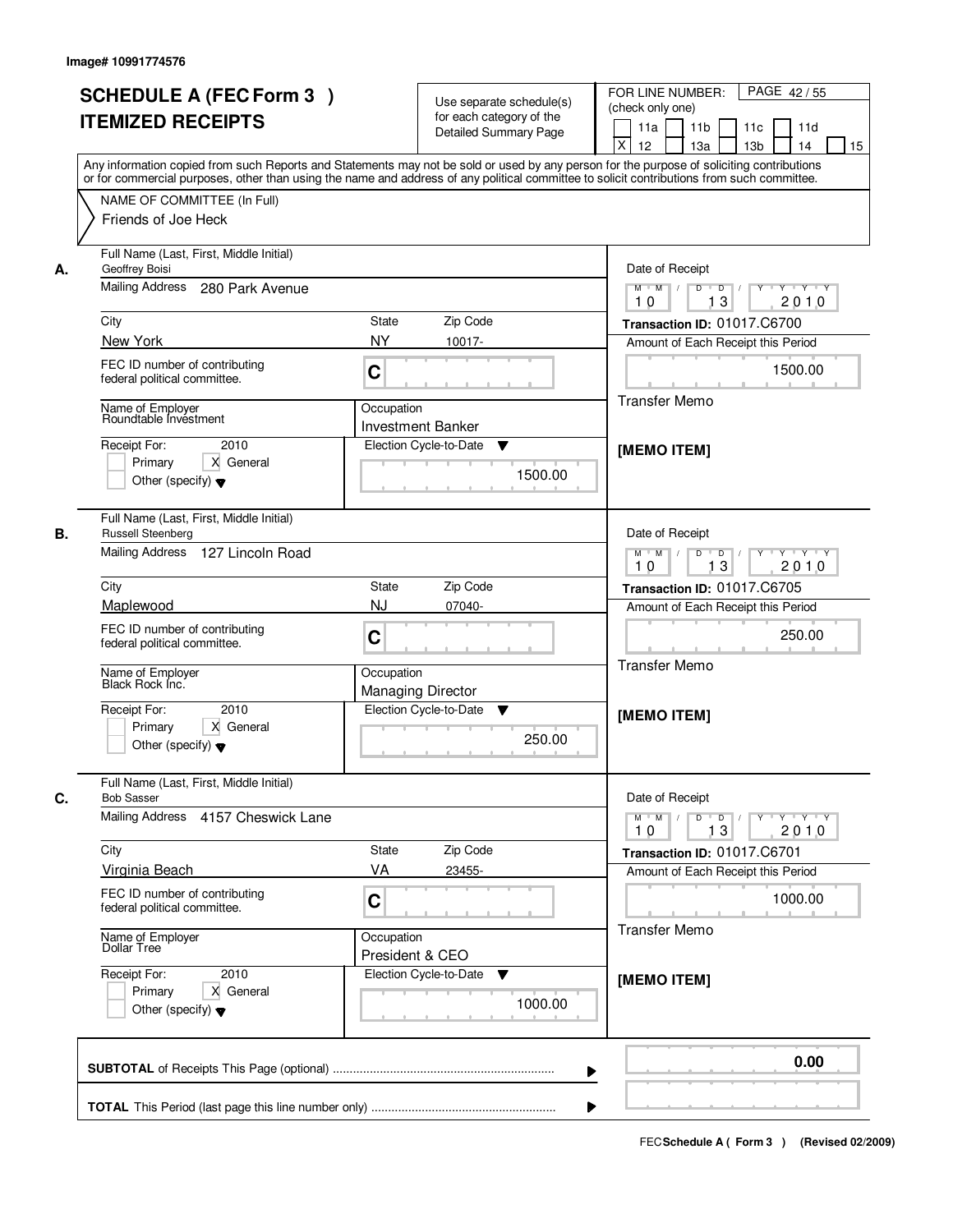|    | <b>SCHEDULE A (FEC Form 3)</b><br><b>ITEMIZED RECEIPTS</b>                                                                                                                                                                                                                              |                              | Use separate schedule(s)<br>for each category of the<br><b>Detailed Summary Page</b> | PAGE 43/55<br>FOR LINE NUMBER:<br>(check only one)<br>11 <sub>b</sub><br>11d<br>11a<br>11c<br>X<br>13 <sub>b</sub><br>12 <sup>2</sup><br>1За<br>14<br>15 |  |  |  |  |
|----|-----------------------------------------------------------------------------------------------------------------------------------------------------------------------------------------------------------------------------------------------------------------------------------------|------------------------------|--------------------------------------------------------------------------------------|----------------------------------------------------------------------------------------------------------------------------------------------------------|--|--|--|--|
|    | Any information copied from such Reports and Statements may not be sold or used by any person for the purpose of soliciting contributions<br>or for commercial purposes, other than using the name and address of any political committee to solicit contributions from such committee. |                              |                                                                                      |                                                                                                                                                          |  |  |  |  |
|    | NAME OF COMMITTEE (In Full)                                                                                                                                                                                                                                                             |                              |                                                                                      |                                                                                                                                                          |  |  |  |  |
|    | Friends of Joe Heck                                                                                                                                                                                                                                                                     |                              |                                                                                      |                                                                                                                                                          |  |  |  |  |
| А. | Full Name (Last, First, Middle Initial)<br>Gordon Smith                                                                                                                                                                                                                                 |                              |                                                                                      | Date of Receipt                                                                                                                                          |  |  |  |  |
|    | Mailing Address 8716 Crider Brook Way                                                                                                                                                                                                                                                   |                              |                                                                                      | $D$ $D$ $1$<br>$M$ $M$ /<br>Y V Y Y V Y<br>l 3<br>2010<br>10                                                                                             |  |  |  |  |
|    | City                                                                                                                                                                                                                                                                                    | State                        | Zip Code                                                                             | Transaction ID: 01017.C6702                                                                                                                              |  |  |  |  |
|    | Potomac                                                                                                                                                                                                                                                                                 | MD                           | 20854-                                                                               | Amount of Each Receipt this Period                                                                                                                       |  |  |  |  |
|    | FEC ID number of contributing<br>federal political committee.                                                                                                                                                                                                                           | C                            |                                                                                      | 1050.00                                                                                                                                                  |  |  |  |  |
|    | Name of Employer<br>Miller & Smith                                                                                                                                                                                                                                                      | Occupation<br><b>Builder</b> |                                                                                      | Transfer Memo                                                                                                                                            |  |  |  |  |
|    | Receipt For:<br>2010<br>X General<br>Primary<br>Other (specify) $\blacktriangledown$                                                                                                                                                                                                    |                              | Election Cycle-to-Date<br><b>V</b><br>1050.00                                        | <b>IMEMO ITEMI</b>                                                                                                                                       |  |  |  |  |

|  | 0.00     |
|--|----------|
|  | 16386.11 |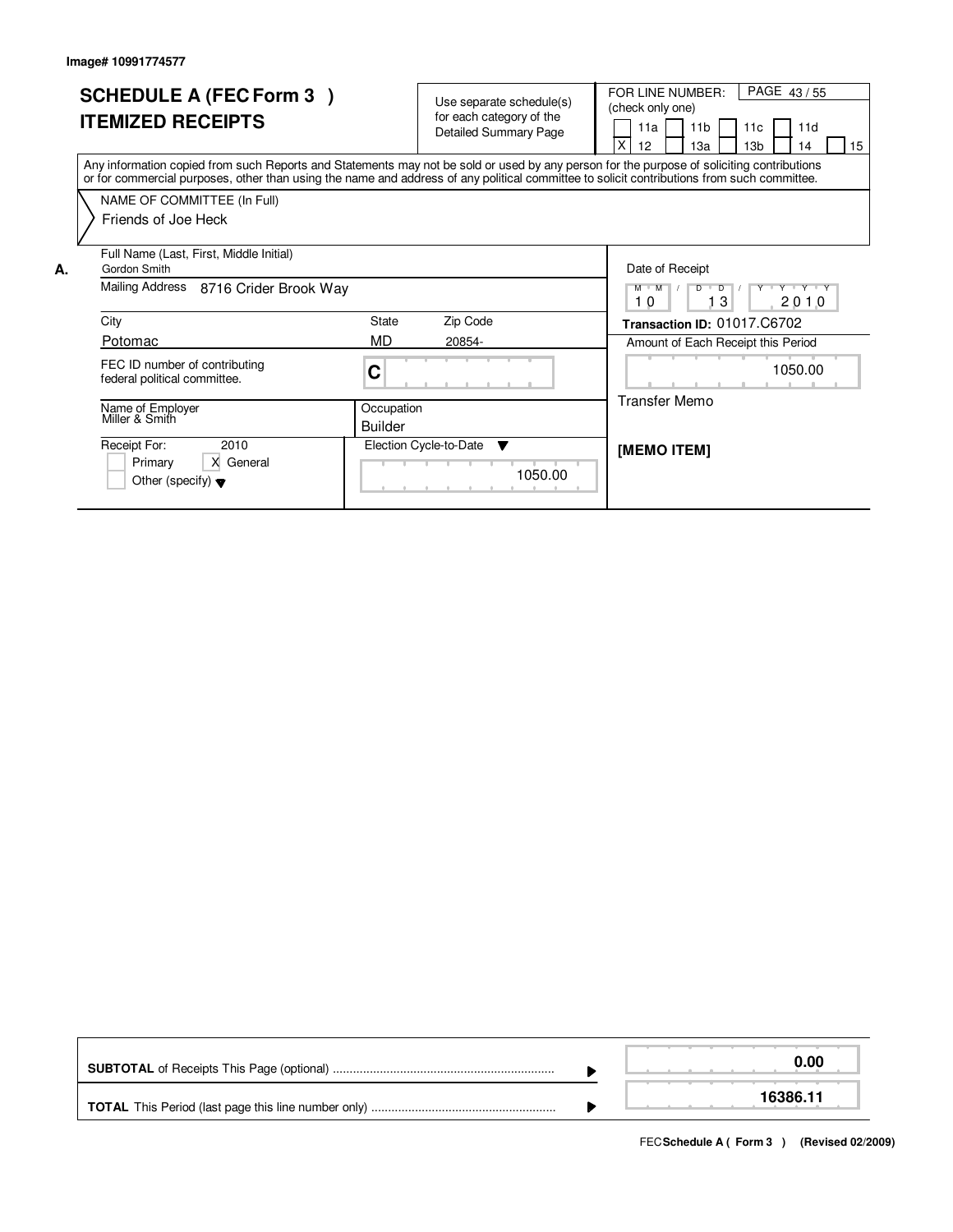| <b>SCHEDULE B (FEC Form 3)</b>                                                                                                                                                                                                                                                         | Use separate schedule(s)                                                        |                   | FOR LINE NUMBER:<br>(check only one)                                     |                       |                      |         | PAGE 44 / 55                            |  |  |
|----------------------------------------------------------------------------------------------------------------------------------------------------------------------------------------------------------------------------------------------------------------------------------------|---------------------------------------------------------------------------------|-------------------|--------------------------------------------------------------------------|-----------------------|----------------------|---------|-----------------------------------------|--|--|
| <b>ITEMIZED DISBURSEMENTS</b>                                                                                                                                                                                                                                                          | for each category of the<br><b>Detailed Summary Page</b>                        |                   | $\overline{x}$<br>17<br>20a                                              | 18<br>20 <sub>b</sub> | 19a<br>20c           |         | 19 <sub>b</sub><br>21                   |  |  |
| Any Information copied from such Reports and Statements may not be sold or used by any person for the purpose of soliciting contributions<br>or for commercial purposes, other than using the name and address of any political committee to solicit contributions from such committee |                                                                                 |                   |                                                                          |                       |                      |         |                                         |  |  |
| NAME OF COMMITTEE (In Full)<br>Friends of Joe Heck                                                                                                                                                                                                                                     |                                                                                 |                   |                                                                          |                       |                      |         |                                         |  |  |
| Full Name (Last, First, Middle Initial)<br><b>Media Placement Services</b>                                                                                                                                                                                                             |                                                                                 |                   | Transaction ID: 01002.E412                                               |                       |                      |         |                                         |  |  |
| <b>Mailing Address</b><br>9500 W. Flamingo Road #203                                                                                                                                                                                                                                   |                                                                                 |                   | Date of Disbursement<br>M<br>M<br>10                                     | $\overline{D}$        | $\overline{D}$<br>01 |         | 2010                                    |  |  |
| City<br>State                                                                                                                                                                                                                                                                          | Amount of Each Disbursement this Period                                         |                   |                                                                          |                       |                      |         |                                         |  |  |
| Las Vegas<br>Purpose of Disbursement<br>Printing                                                                                                                                                                                                                                       | <b>NV</b><br>89147-                                                             |                   |                                                                          |                       |                      |         | 3950.00                                 |  |  |
| <b>Candidate Name</b>                                                                                                                                                                                                                                                                  |                                                                                 | Category/<br>Type |                                                                          |                       |                      |         |                                         |  |  |
| Office Sought:<br>House<br>Senate<br>President<br>District:<br>State:                                                                                                                                                                                                                  | Disbursement For:<br>Primary<br>General<br>Other (specify) $\blacktriangledown$ |                   | <b>PRINTING</b>                                                          |                       |                      |         |                                         |  |  |
| Full Name (Last, First, Middle Initial)<br>Ryan Erwin Associates                                                                                                                                                                                                                       | Transaction ID: 01002.E408<br>Date of Disbursement                              |                   |                                                                          |                       |                      |         |                                         |  |  |
| <b>Mailing Address</b><br>9500 W. Flamingo Road #203                                                                                                                                                                                                                                   | M<br>D<br>М<br>D<br>$2010^y$<br>0 <sub>1</sub><br>10                            |                   |                                                                          |                       |                      |         |                                         |  |  |
| City<br>Las Vegas                                                                                                                                                                                                                                                                      | Zip Code<br>State<br><b>NV</b><br>89147-                                        |                   |                                                                          |                       |                      |         | Amount of Each Disbursement this Period |  |  |
| Purpose of Disbursement<br><b>Consulting Strategy</b><br><b>Candidate Name</b>                                                                                                                                                                                                         | Category/                                                                       |                   |                                                                          |                       |                      | 4000.00 |                                         |  |  |
| Office Sought:<br>House<br>Senate<br>President<br>District:<br>State:                                                                                                                                                                                                                  | Disbursement For:<br>Primary<br>General<br>Other (specify) $\blacktriangledown$ | Type              | <b>CONSULTING STRATEGY</b>                                               |                       |                      |         |                                         |  |  |
| Full Name (Last, First, Middle Initial)<br>Tenaya Quail LLC                                                                                                                                                                                                                            |                                                                                 |                   | Transaction ID: 01002.E407<br>Date of Disbursement<br>$\overline{1}^M$ 0 |                       |                      |         |                                         |  |  |
| <b>Mailing Address</b><br>6325 McLeod Drive #9                                                                                                                                                                                                                                         |                                                                                 |                   |                                                                          | D                     | 0 <sup>0</sup>       |         | 2010                                    |  |  |
| City<br>Las Vegas                                                                                                                                                                                                                                                                      | Zip Code<br>State<br>89120-<br>NV                                               |                   |                                                                          |                       |                      |         | Amount of Each Disbursement this Period |  |  |
| Purpose of Disbursement<br>Rent                                                                                                                                                                                                                                                        |                                                                                 |                   |                                                                          | 1428.00               |                      |         |                                         |  |  |
| Candidate Name                                                                                                                                                                                                                                                                         | Category/<br>Type                                                               |                   |                                                                          |                       |                      |         |                                         |  |  |
| Office Sought:<br>House<br>Senate<br>President<br>District:<br>State:                                                                                                                                                                                                                  | Disbursement For:<br>Primary<br>General<br>Other (specify) $\blacktriangledown$ |                   | <b>RENT</b>                                                              |                       |                      |         |                                         |  |  |
|                                                                                                                                                                                                                                                                                        |                                                                                 | ▶                 |                                                                          |                       |                      |         | 9378.00                                 |  |  |
|                                                                                                                                                                                                                                                                                        |                                                                                 | ▶                 |                                                                          |                       |                      |         |                                         |  |  |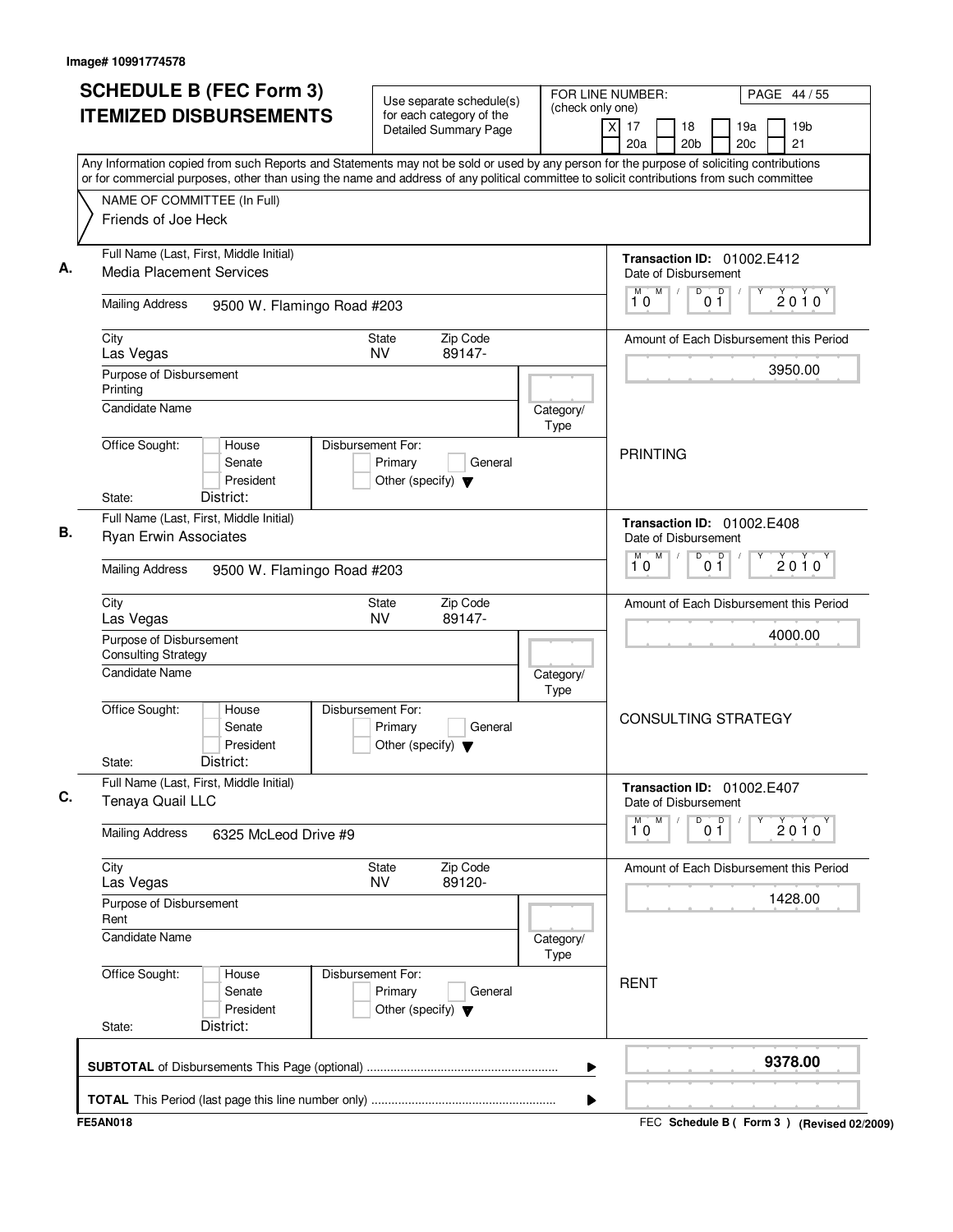| Use separate schedule(s)<br>for each category of the<br>Detailed Summary Page<br>Any Information copied from such Reports and Statements may not be sold or used by any person for the purpose of soliciting contributions<br>or for commercial purposes, other than using the name and address of any political committee to solicit contributions from such committee | (check only one)                                                                                                                                                                                                                                                                                                                                                                                    | $(\overline{x})$<br>17<br>20a | 18<br>20 <sub>b</sub>      |                          | 19a<br>20c                                      | 19 <sub>b</sub><br>21                                                                                                                                                                                                                                                                                                                                  |
|-------------------------------------------------------------------------------------------------------------------------------------------------------------------------------------------------------------------------------------------------------------------------------------------------------------------------------------------------------------------------|-----------------------------------------------------------------------------------------------------------------------------------------------------------------------------------------------------------------------------------------------------------------------------------------------------------------------------------------------------------------------------------------------------|-------------------------------|----------------------------|--------------------------|-------------------------------------------------|--------------------------------------------------------------------------------------------------------------------------------------------------------------------------------------------------------------------------------------------------------------------------------------------------------------------------------------------------------|
|                                                                                                                                                                                                                                                                                                                                                                         |                                                                                                                                                                                                                                                                                                                                                                                                     |                               |                            |                          |                                                 |                                                                                                                                                                                                                                                                                                                                                        |
|                                                                                                                                                                                                                                                                                                                                                                         |                                                                                                                                                                                                                                                                                                                                                                                                     |                               |                            |                          |                                                 |                                                                                                                                                                                                                                                                                                                                                        |
|                                                                                                                                                                                                                                                                                                                                                                         |                                                                                                                                                                                                                                                                                                                                                                                                     |                               |                            |                          |                                                 |                                                                                                                                                                                                                                                                                                                                                        |
|                                                                                                                                                                                                                                                                                                                                                                         |                                                                                                                                                                                                                                                                                                                                                                                                     |                               |                            |                          |                                                 |                                                                                                                                                                                                                                                                                                                                                        |
|                                                                                                                                                                                                                                                                                                                                                                         |                                                                                                                                                                                                                                                                                                                                                                                                     |                               |                            |                          |                                                 |                                                                                                                                                                                                                                                                                                                                                        |
|                                                                                                                                                                                                                                                                                                                                                                         |                                                                                                                                                                                                                                                                                                                                                                                                     |                               | Transaction ID: 01002.E425 |                          |                                                 |                                                                                                                                                                                                                                                                                                                                                        |
|                                                                                                                                                                                                                                                                                                                                                                         |                                                                                                                                                                                                                                                                                                                                                                                                     |                               | Date of Disbursement       |                          |                                                 |                                                                                                                                                                                                                                                                                                                                                        |
|                                                                                                                                                                                                                                                                                                                                                                         |                                                                                                                                                                                                                                                                                                                                                                                                     | 10                            | D<br>M                     | D                        |                                                 | $2010^Y$                                                                                                                                                                                                                                                                                                                                               |
|                                                                                                                                                                                                                                                                                                                                                                         |                                                                                                                                                                                                                                                                                                                                                                                                     |                               |                            |                          |                                                 |                                                                                                                                                                                                                                                                                                                                                        |
|                                                                                                                                                                                                                                                                                                                                                                         |                                                                                                                                                                                                                                                                                                                                                                                                     |                               |                            |                          |                                                 |                                                                                                                                                                                                                                                                                                                                                        |
|                                                                                                                                                                                                                                                                                                                                                                         |                                                                                                                                                                                                                                                                                                                                                                                                     |                               |                            |                          |                                                 | 179.00                                                                                                                                                                                                                                                                                                                                                 |
|                                                                                                                                                                                                                                                                                                                                                                         |                                                                                                                                                                                                                                                                                                                                                                                                     |                               |                            |                          |                                                 |                                                                                                                                                                                                                                                                                                                                                        |
|                                                                                                                                                                                                                                                                                                                                                                         | Category/                                                                                                                                                                                                                                                                                                                                                                                           |                               |                            |                          |                                                 |                                                                                                                                                                                                                                                                                                                                                        |
|                                                                                                                                                                                                                                                                                                                                                                         | <b>Type</b>                                                                                                                                                                                                                                                                                                                                                                                         |                               |                            |                          |                                                 |                                                                                                                                                                                                                                                                                                                                                        |
|                                                                                                                                                                                                                                                                                                                                                                         |                                                                                                                                                                                                                                                                                                                                                                                                     |                               |                            |                          |                                                 |                                                                                                                                                                                                                                                                                                                                                        |
|                                                                                                                                                                                                                                                                                                                                                                         |                                                                                                                                                                                                                                                                                                                                                                                                     |                               |                            |                          |                                                 |                                                                                                                                                                                                                                                                                                                                                        |
|                                                                                                                                                                                                                                                                                                                                                                         |                                                                                                                                                                                                                                                                                                                                                                                                     |                               |                            |                          |                                                 |                                                                                                                                                                                                                                                                                                                                                        |
|                                                                                                                                                                                                                                                                                                                                                                         |                                                                                                                                                                                                                                                                                                                                                                                                     |                               |                            |                          |                                                 |                                                                                                                                                                                                                                                                                                                                                        |
|                                                                                                                                                                                                                                                                                                                                                                         |                                                                                                                                                                                                                                                                                                                                                                                                     |                               |                            |                          |                                                 |                                                                                                                                                                                                                                                                                                                                                        |
|                                                                                                                                                                                                                                                                                                                                                                         |                                                                                                                                                                                                                                                                                                                                                                                                     | М<br>10                       |                            |                          |                                                 | 2010                                                                                                                                                                                                                                                                                                                                                   |
| Zip Code<br>State                                                                                                                                                                                                                                                                                                                                                       |                                                                                                                                                                                                                                                                                                                                                                                                     |                               |                            |                          |                                                 |                                                                                                                                                                                                                                                                                                                                                        |
| <b>NV</b>                                                                                                                                                                                                                                                                                                                                                               |                                                                                                                                                                                                                                                                                                                                                                                                     |                               |                            |                          |                                                 |                                                                                                                                                                                                                                                                                                                                                        |
|                                                                                                                                                                                                                                                                                                                                                                         |                                                                                                                                                                                                                                                                                                                                                                                                     |                               |                            |                          |                                                 | 2850.00                                                                                                                                                                                                                                                                                                                                                |
|                                                                                                                                                                                                                                                                                                                                                                         |                                                                                                                                                                                                                                                                                                                                                                                                     |                               |                            |                          |                                                 |                                                                                                                                                                                                                                                                                                                                                        |
|                                                                                                                                                                                                                                                                                                                                                                         | Type                                                                                                                                                                                                                                                                                                                                                                                                |                               |                            |                          |                                                 |                                                                                                                                                                                                                                                                                                                                                        |
|                                                                                                                                                                                                                                                                                                                                                                         |                                                                                                                                                                                                                                                                                                                                                                                                     |                               |                            |                          |                                                 |                                                                                                                                                                                                                                                                                                                                                        |
|                                                                                                                                                                                                                                                                                                                                                                         |                                                                                                                                                                                                                                                                                                                                                                                                     |                               |                            |                          |                                                 |                                                                                                                                                                                                                                                                                                                                                        |
|                                                                                                                                                                                                                                                                                                                                                                         |                                                                                                                                                                                                                                                                                                                                                                                                     |                               |                            |                          |                                                 |                                                                                                                                                                                                                                                                                                                                                        |
|                                                                                                                                                                                                                                                                                                                                                                         |                                                                                                                                                                                                                                                                                                                                                                                                     |                               |                            |                          |                                                 |                                                                                                                                                                                                                                                                                                                                                        |
|                                                                                                                                                                                                                                                                                                                                                                         |                                                                                                                                                                                                                                                                                                                                                                                                     |                               |                            |                          |                                                 |                                                                                                                                                                                                                                                                                                                                                        |
|                                                                                                                                                                                                                                                                                                                                                                         |                                                                                                                                                                                                                                                                                                                                                                                                     | M                             | D                          |                          |                                                 | $2010^y$                                                                                                                                                                                                                                                                                                                                               |
|                                                                                                                                                                                                                                                                                                                                                                         |                                                                                                                                                                                                                                                                                                                                                                                                     |                               |                            |                          |                                                 |                                                                                                                                                                                                                                                                                                                                                        |
| Zip Code<br>State                                                                                                                                                                                                                                                                                                                                                       |                                                                                                                                                                                                                                                                                                                                                                                                     |                               |                            |                          |                                                 |                                                                                                                                                                                                                                                                                                                                                        |
|                                                                                                                                                                                                                                                                                                                                                                         |                                                                                                                                                                                                                                                                                                                                                                                                     |                               |                            |                          |                                                 | 1606.22                                                                                                                                                                                                                                                                                                                                                |
|                                                                                                                                                                                                                                                                                                                                                                         |                                                                                                                                                                                                                                                                                                                                                                                                     |                               |                            |                          |                                                 |                                                                                                                                                                                                                                                                                                                                                        |
|                                                                                                                                                                                                                                                                                                                                                                         |                                                                                                                                                                                                                                                                                                                                                                                                     |                               |                            |                          |                                                 |                                                                                                                                                                                                                                                                                                                                                        |
|                                                                                                                                                                                                                                                                                                                                                                         | Type                                                                                                                                                                                                                                                                                                                                                                                                |                               |                            |                          |                                                 |                                                                                                                                                                                                                                                                                                                                                        |
|                                                                                                                                                                                                                                                                                                                                                                         |                                                                                                                                                                                                                                                                                                                                                                                                     |                               |                            |                          |                                                 |                                                                                                                                                                                                                                                                                                                                                        |
|                                                                                                                                                                                                                                                                                                                                                                         |                                                                                                                                                                                                                                                                                                                                                                                                     |                               |                            |                          |                                                 |                                                                                                                                                                                                                                                                                                                                                        |
|                                                                                                                                                                                                                                                                                                                                                                         |                                                                                                                                                                                                                                                                                                                                                                                                     |                               |                            |                          |                                                 |                                                                                                                                                                                                                                                                                                                                                        |
|                                                                                                                                                                                                                                                                                                                                                                         |                                                                                                                                                                                                                                                                                                                                                                                                     |                               |                            |                          |                                                 |                                                                                                                                                                                                                                                                                                                                                        |
|                                                                                                                                                                                                                                                                                                                                                                         | ▶                                                                                                                                                                                                                                                                                                                                                                                                   |                               |                            |                          |                                                 | 4635.22                                                                                                                                                                                                                                                                                                                                                |
|                                                                                                                                                                                                                                                                                                                                                                         |                                                                                                                                                                                                                                                                                                                                                                                                     |                               |                            |                          |                                                 |                                                                                                                                                                                                                                                                                                                                                        |
|                                                                                                                                                                                                                                                                                                                                                                         | 300 Trophy Club Drive #700<br>State<br>Zip Code<br>76262-<br><b>TX</b><br>Disbursement For:<br>Primary<br>General<br>Other (specify) $\blacktriangledown$<br>89315-<br>Disbursement For:<br>Primary<br>General<br>Other (specify) $\blacktriangledown$<br>211 Seventh Avenue North #LL-15<br><b>TN</b><br>37219-<br>Disbursement For:<br>Primary<br>General<br>Other (specify) $\blacktriangledown$ | Category/<br>Category/<br>▶   | 10                         | <b>POSTAGE</b><br>M<br>M | 0 1<br>D<br>0 <sup>0</sup><br>$\overline{1\,3}$ | Amount of Each Disbursement this Period<br>Transaction ID: 01002.E418<br>Date of Disbursement<br>Amount of Each Disbursement this Period<br>CONSULTING COMMUNICATIONS<br>Transaction ID: 01017.E445<br>Date of Disbursement<br>Amount of Each Disbursement this Period<br><b>MERCHANT PROCESSING FEES</b><br>FEC Schedule B (Form 3) (Revised 02/2009) |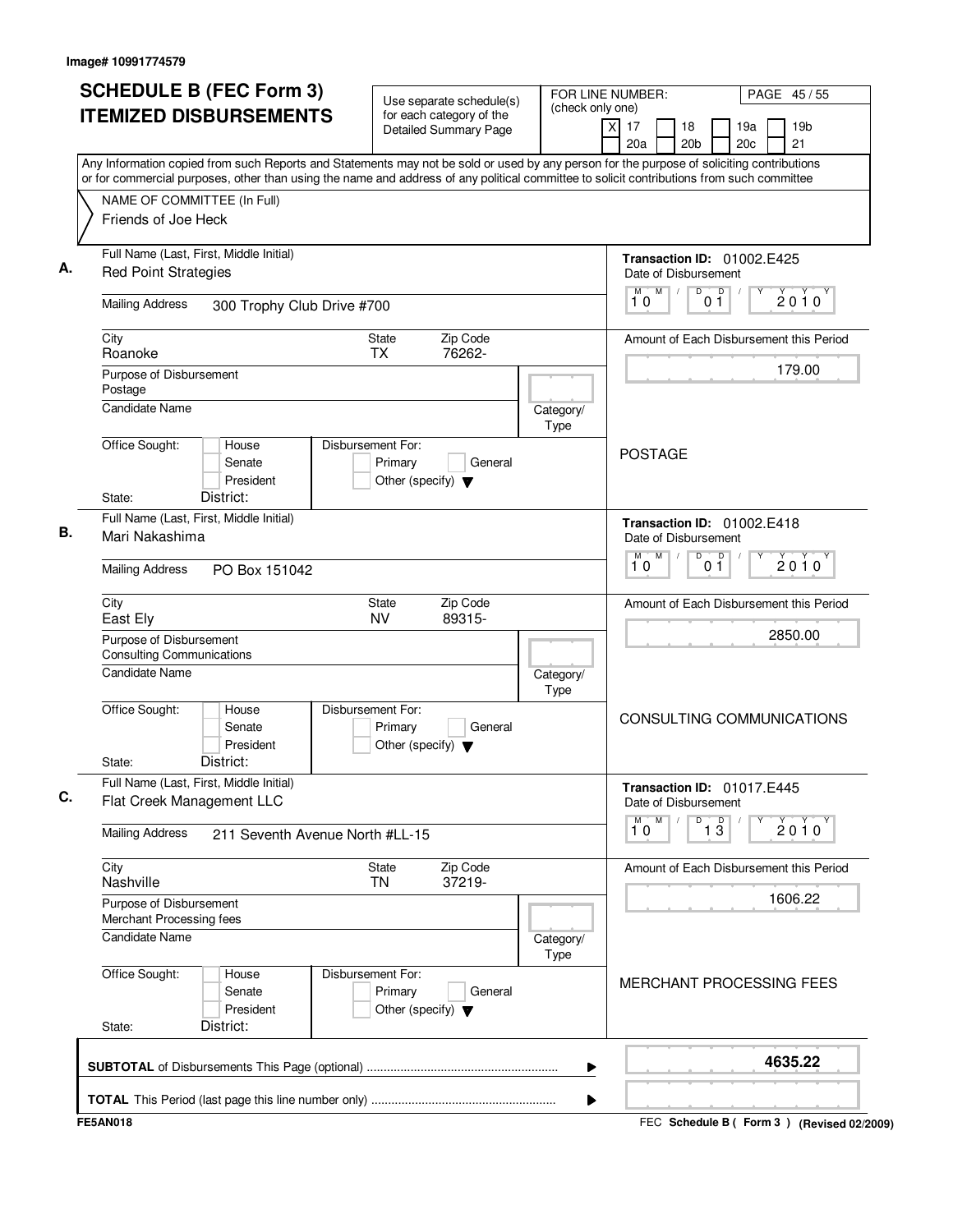| (check only one)<br><b>ITEMIZED DISBURSEMENTS</b><br>for each category of the<br>$\overline{X}$<br>17<br>18<br>19a<br>19 <sub>b</sub><br><b>Detailed Summary Page</b><br>21<br>20a<br>20 <sub>b</sub><br>20c<br>Any Information copied from such Reports and Statements may not be sold or used by any person for the purpose of soliciting contributions<br>or for commercial purposes, other than using the name and address of any political committee to solicit contributions from such committee<br>NAME OF COMMITTEE (In Full)<br>Friends of Joe Heck<br>Full Name (Last, First, Middle Initial)<br>Transaction ID: 01002.E423<br><b>Red Point Strategies</b><br>Date of Disbursement<br>M<br>D<br>0 <sup>0</sup><br>M<br>$\sqrt{ }$<br>$2010^y$<br>10<br><b>Mailing Address</b><br>300 Trophy Club Drive #700<br>Zip Code<br>City<br>State<br>Amount of Each Disbursement this Period<br>76262-<br>Roanoke<br><b>TX</b><br>6000.00<br>Purpose of Disbursement<br><b>Consulting Management</b><br>Candidate Name<br>Category/<br>Type<br>Office Sought:<br>Disbursement For:<br>House<br><b>CONSULTING MANAGEMENT</b><br>Primary<br>Senate<br>General<br>President<br>Other (specify) $\blacktriangledown$<br>District:<br>State:<br>Full Name (Last, First, Middle Initial)<br>Transaction ID: 01002.E406<br>Strategic Media Placement Inc.<br>Date of Disbursement<br>M<br>D<br>м<br>0 <sup>0</sup><br>$2010^y$<br>10<br><b>Mailing Address</b><br>7669 Stagers Loop Drive<br>Zip Code<br>City<br>State<br>Amount of Each Disbursement this Period<br>OH<br>43205-<br>Columbus<br>130000.00<br>Purpose of Disbursement<br>Media<br><b>Candidate Name</b><br>Category/<br>Type<br>Office Sought:<br>Disbursement For:<br>House<br><b>MEDIA</b><br>Primary<br>General<br>Senate<br>President<br>Other (specify) $\blacktriangledown$<br>District:<br>State:<br>Full Name (Last, First, Middle Initial)<br>Transaction ID: 01007.E430<br>Univision 15 Las Vegas<br>Date of Disbursement<br>$\overline{\mathbf{1}}^{\mathsf{M}}\mathbf{0}$<br>M<br>$\overline{0}$ $\overline{7}$<br>$2010^y$<br><b>Mailing Address</b><br>6767 W Tropicana Ave # 102<br>City<br>Zip Code<br>State<br>Amount of Each Disbursement this Period<br>89103-<br><b>NV</b><br>Las Vegas<br>750.00<br>Purpose of Disbursement<br>Advertisement<br><b>Candidate Name</b><br>Category/<br>Type<br>Office Sought:<br>Disbursement For:<br>House<br><b>ADVERTISEMENT</b><br>Senate<br>Primary<br>General<br>President<br>Other (specify) $\blacktriangledown$<br>District:<br>State:<br>136750.00 | ▶<br>▶<br><b>FE5AN018</b><br>FEC Schedule B ( Form 3 ) (Revised 02/2009) | <b>SCHEDULE B (FEC Form 3)</b> | Use separate schedule(s) | FOR LINE NUMBER: |  | PAGE 46/55 |
|----------------------------------------------------------------------------------------------------------------------------------------------------------------------------------------------------------------------------------------------------------------------------------------------------------------------------------------------------------------------------------------------------------------------------------------------------------------------------------------------------------------------------------------------------------------------------------------------------------------------------------------------------------------------------------------------------------------------------------------------------------------------------------------------------------------------------------------------------------------------------------------------------------------------------------------------------------------------------------------------------------------------------------------------------------------------------------------------------------------------------------------------------------------------------------------------------------------------------------------------------------------------------------------------------------------------------------------------------------------------------------------------------------------------------------------------------------------------------------------------------------------------------------------------------------------------------------------------------------------------------------------------------------------------------------------------------------------------------------------------------------------------------------------------------------------------------------------------------------------------------------------------------------------------------------------------------------------------------------------------------------------------------------------------------------------------------------------------------------------------------------------------------------------------------------------------------------------------------------------------------------------------------------------------------------------------------------------------------------------------------------------------------------------------------------------------------------------------------------------------------------------------------------------------------------------------------|--------------------------------------------------------------------------|--------------------------------|--------------------------|------------------|--|------------|
|                                                                                                                                                                                                                                                                                                                                                                                                                                                                                                                                                                                                                                                                                                                                                                                                                                                                                                                                                                                                                                                                                                                                                                                                                                                                                                                                                                                                                                                                                                                                                                                                                                                                                                                                                                                                                                                                                                                                                                                                                                                                                                                                                                                                                                                                                                                                                                                                                                                                                                                                                                            |                                                                          |                                |                          |                  |  |            |
|                                                                                                                                                                                                                                                                                                                                                                                                                                                                                                                                                                                                                                                                                                                                                                                                                                                                                                                                                                                                                                                                                                                                                                                                                                                                                                                                                                                                                                                                                                                                                                                                                                                                                                                                                                                                                                                                                                                                                                                                                                                                                                                                                                                                                                                                                                                                                                                                                                                                                                                                                                            |                                                                          |                                |                          |                  |  |            |
|                                                                                                                                                                                                                                                                                                                                                                                                                                                                                                                                                                                                                                                                                                                                                                                                                                                                                                                                                                                                                                                                                                                                                                                                                                                                                                                                                                                                                                                                                                                                                                                                                                                                                                                                                                                                                                                                                                                                                                                                                                                                                                                                                                                                                                                                                                                                                                                                                                                                                                                                                                            |                                                                          |                                |                          |                  |  |            |
|                                                                                                                                                                                                                                                                                                                                                                                                                                                                                                                                                                                                                                                                                                                                                                                                                                                                                                                                                                                                                                                                                                                                                                                                                                                                                                                                                                                                                                                                                                                                                                                                                                                                                                                                                                                                                                                                                                                                                                                                                                                                                                                                                                                                                                                                                                                                                                                                                                                                                                                                                                            |                                                                          |                                |                          |                  |  |            |
|                                                                                                                                                                                                                                                                                                                                                                                                                                                                                                                                                                                                                                                                                                                                                                                                                                                                                                                                                                                                                                                                                                                                                                                                                                                                                                                                                                                                                                                                                                                                                                                                                                                                                                                                                                                                                                                                                                                                                                                                                                                                                                                                                                                                                                                                                                                                                                                                                                                                                                                                                                            |                                                                          |                                |                          |                  |  |            |
|                                                                                                                                                                                                                                                                                                                                                                                                                                                                                                                                                                                                                                                                                                                                                                                                                                                                                                                                                                                                                                                                                                                                                                                                                                                                                                                                                                                                                                                                                                                                                                                                                                                                                                                                                                                                                                                                                                                                                                                                                                                                                                                                                                                                                                                                                                                                                                                                                                                                                                                                                                            |                                                                          |                                |                          |                  |  |            |
|                                                                                                                                                                                                                                                                                                                                                                                                                                                                                                                                                                                                                                                                                                                                                                                                                                                                                                                                                                                                                                                                                                                                                                                                                                                                                                                                                                                                                                                                                                                                                                                                                                                                                                                                                                                                                                                                                                                                                                                                                                                                                                                                                                                                                                                                                                                                                                                                                                                                                                                                                                            |                                                                          |                                |                          |                  |  |            |
|                                                                                                                                                                                                                                                                                                                                                                                                                                                                                                                                                                                                                                                                                                                                                                                                                                                                                                                                                                                                                                                                                                                                                                                                                                                                                                                                                                                                                                                                                                                                                                                                                                                                                                                                                                                                                                                                                                                                                                                                                                                                                                                                                                                                                                                                                                                                                                                                                                                                                                                                                                            |                                                                          |                                |                          |                  |  |            |
|                                                                                                                                                                                                                                                                                                                                                                                                                                                                                                                                                                                                                                                                                                                                                                                                                                                                                                                                                                                                                                                                                                                                                                                                                                                                                                                                                                                                                                                                                                                                                                                                                                                                                                                                                                                                                                                                                                                                                                                                                                                                                                                                                                                                                                                                                                                                                                                                                                                                                                                                                                            |                                                                          |                                |                          |                  |  |            |
|                                                                                                                                                                                                                                                                                                                                                                                                                                                                                                                                                                                                                                                                                                                                                                                                                                                                                                                                                                                                                                                                                                                                                                                                                                                                                                                                                                                                                                                                                                                                                                                                                                                                                                                                                                                                                                                                                                                                                                                                                                                                                                                                                                                                                                                                                                                                                                                                                                                                                                                                                                            |                                                                          |                                |                          |                  |  |            |
|                                                                                                                                                                                                                                                                                                                                                                                                                                                                                                                                                                                                                                                                                                                                                                                                                                                                                                                                                                                                                                                                                                                                                                                                                                                                                                                                                                                                                                                                                                                                                                                                                                                                                                                                                                                                                                                                                                                                                                                                                                                                                                                                                                                                                                                                                                                                                                                                                                                                                                                                                                            |                                                                          |                                |                          |                  |  |            |
|                                                                                                                                                                                                                                                                                                                                                                                                                                                                                                                                                                                                                                                                                                                                                                                                                                                                                                                                                                                                                                                                                                                                                                                                                                                                                                                                                                                                                                                                                                                                                                                                                                                                                                                                                                                                                                                                                                                                                                                                                                                                                                                                                                                                                                                                                                                                                                                                                                                                                                                                                                            |                                                                          |                                |                          |                  |  |            |
|                                                                                                                                                                                                                                                                                                                                                                                                                                                                                                                                                                                                                                                                                                                                                                                                                                                                                                                                                                                                                                                                                                                                                                                                                                                                                                                                                                                                                                                                                                                                                                                                                                                                                                                                                                                                                                                                                                                                                                                                                                                                                                                                                                                                                                                                                                                                                                                                                                                                                                                                                                            |                                                                          |                                |                          |                  |  |            |
|                                                                                                                                                                                                                                                                                                                                                                                                                                                                                                                                                                                                                                                                                                                                                                                                                                                                                                                                                                                                                                                                                                                                                                                                                                                                                                                                                                                                                                                                                                                                                                                                                                                                                                                                                                                                                                                                                                                                                                                                                                                                                                                                                                                                                                                                                                                                                                                                                                                                                                                                                                            |                                                                          |                                |                          |                  |  |            |
|                                                                                                                                                                                                                                                                                                                                                                                                                                                                                                                                                                                                                                                                                                                                                                                                                                                                                                                                                                                                                                                                                                                                                                                                                                                                                                                                                                                                                                                                                                                                                                                                                                                                                                                                                                                                                                                                                                                                                                                                                                                                                                                                                                                                                                                                                                                                                                                                                                                                                                                                                                            |                                                                          |                                |                          |                  |  |            |
|                                                                                                                                                                                                                                                                                                                                                                                                                                                                                                                                                                                                                                                                                                                                                                                                                                                                                                                                                                                                                                                                                                                                                                                                                                                                                                                                                                                                                                                                                                                                                                                                                                                                                                                                                                                                                                                                                                                                                                                                                                                                                                                                                                                                                                                                                                                                                                                                                                                                                                                                                                            |                                                                          |                                |                          |                  |  |            |
|                                                                                                                                                                                                                                                                                                                                                                                                                                                                                                                                                                                                                                                                                                                                                                                                                                                                                                                                                                                                                                                                                                                                                                                                                                                                                                                                                                                                                                                                                                                                                                                                                                                                                                                                                                                                                                                                                                                                                                                                                                                                                                                                                                                                                                                                                                                                                                                                                                                                                                                                                                            |                                                                          |                                |                          |                  |  |            |
|                                                                                                                                                                                                                                                                                                                                                                                                                                                                                                                                                                                                                                                                                                                                                                                                                                                                                                                                                                                                                                                                                                                                                                                                                                                                                                                                                                                                                                                                                                                                                                                                                                                                                                                                                                                                                                                                                                                                                                                                                                                                                                                                                                                                                                                                                                                                                                                                                                                                                                                                                                            |                                                                          |                                |                          |                  |  |            |
|                                                                                                                                                                                                                                                                                                                                                                                                                                                                                                                                                                                                                                                                                                                                                                                                                                                                                                                                                                                                                                                                                                                                                                                                                                                                                                                                                                                                                                                                                                                                                                                                                                                                                                                                                                                                                                                                                                                                                                                                                                                                                                                                                                                                                                                                                                                                                                                                                                                                                                                                                                            |                                                                          |                                |                          |                  |  |            |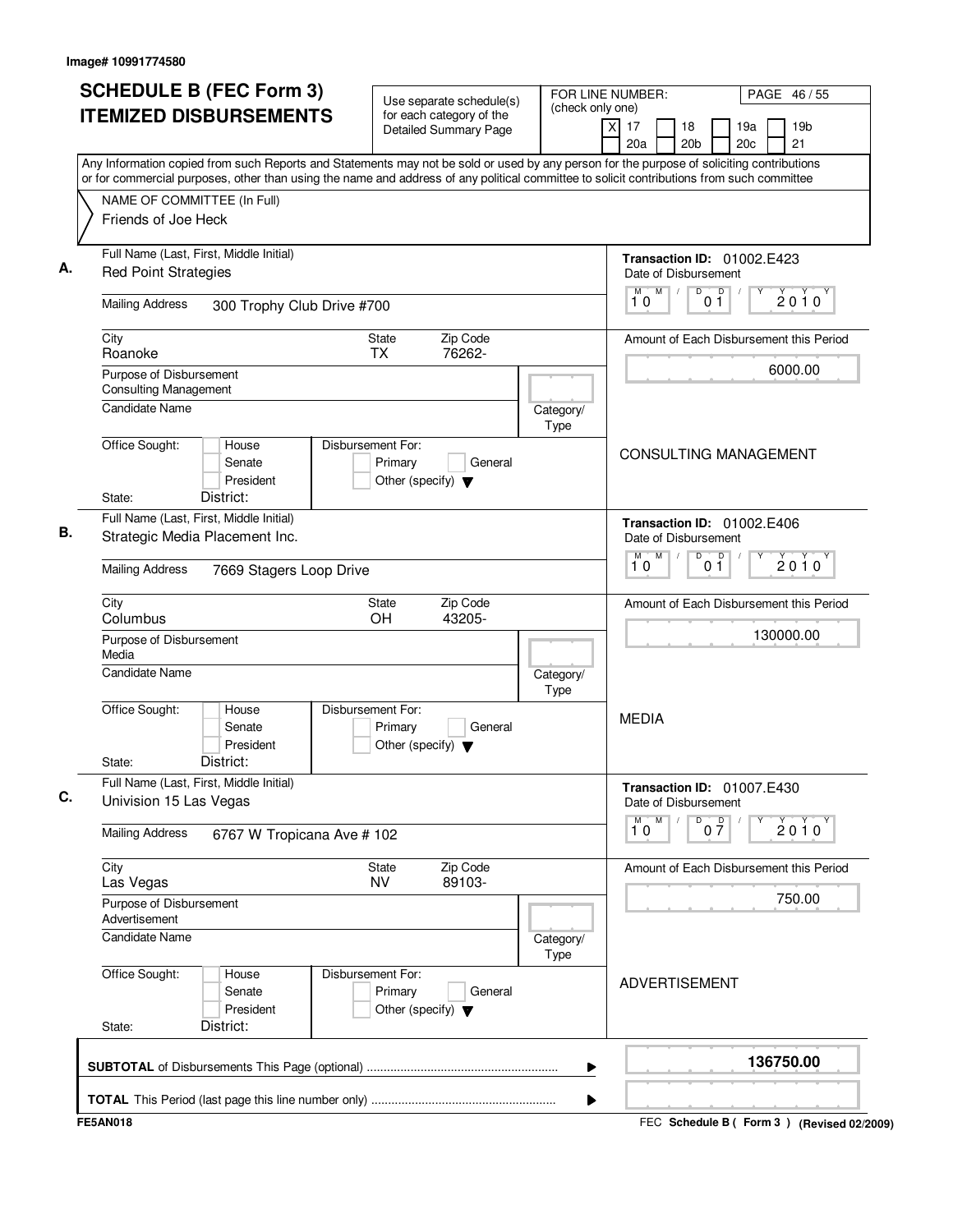| <b>SCHEDULE B (FEC Form 3)</b>                                                                                                                                                                                                                                                         | Use separate schedule(s)                                                        | FOR LINE NUMBER:<br>(check only one) |                                                    |                       |                      | PAGE 47/55                                |  |
|----------------------------------------------------------------------------------------------------------------------------------------------------------------------------------------------------------------------------------------------------------------------------------------|---------------------------------------------------------------------------------|--------------------------------------|----------------------------------------------------|-----------------------|----------------------|-------------------------------------------|--|
| <b>ITEMIZED DISBURSEMENTS</b>                                                                                                                                                                                                                                                          | for each category of the<br><b>Detailed Summary Page</b>                        |                                      | $\overline{x}$<br>17<br>20a                        | 18<br>20 <sub>b</sub> | 19a<br>20c           | 19 <sub>b</sub><br>21                     |  |
| Any Information copied from such Reports and Statements may not be sold or used by any person for the purpose of soliciting contributions<br>or for commercial purposes, other than using the name and address of any political committee to solicit contributions from such committee |                                                                                 |                                      |                                                    |                       |                      |                                           |  |
| NAME OF COMMITTEE (In Full)                                                                                                                                                                                                                                                            |                                                                                 |                                      |                                                    |                       |                      |                                           |  |
| Friends of Joe Heck                                                                                                                                                                                                                                                                    |                                                                                 |                                      |                                                    |                       |                      |                                           |  |
| Full Name (Last, First, Middle Initial)<br>Huckaby Davis Lisker                                                                                                                                                                                                                        |                                                                                 |                                      | Transaction ID: 01002.E414<br>Date of Disbursement |                       |                      |                                           |  |
| <b>Mailing Address</b><br>228 S. Washington Street #115                                                                                                                                                                                                                                |                                                                                 |                                      | M<br>M<br>10                                       | $\overline{D}$        | $\overline{D}$<br>01 | 2010                                      |  |
| City<br>Alexandria                                                                                                                                                                                                                                                                     | Zip Code<br>State<br>VA<br>22314-                                               |                                      |                                                    |                       |                      | Amount of Each Disbursement this Period   |  |
| Purpose of Disbursement<br><b>Consulting Treasury</b>                                                                                                                                                                                                                                  |                                                                                 |                                      |                                                    |                       |                      | 347.15                                    |  |
| <b>Candidate Name</b>                                                                                                                                                                                                                                                                  |                                                                                 | Category/<br>Type                    |                                                    |                       |                      |                                           |  |
| Office Sought:<br>House<br>Senate<br>President<br>District:<br>State:                                                                                                                                                                                                                  | Disbursement For:<br>Primary<br>General<br>Other (specify) $\blacktriangledown$ |                                      | <b>CONSULTING TREASURY</b>                         |                       |                      |                                           |  |
| Full Name (Last, First, Middle Initial)<br><b>Red Point Strategies</b>                                                                                                                                                                                                                 |                                                                                 |                                      | Transaction ID: 01002.E424<br>Date of Disbursement |                       |                      |                                           |  |
| <b>Mailing Address</b><br>300 Trophy Club Drive #700                                                                                                                                                                                                                                   |                                                                                 |                                      | M<br>М<br>10                                       | D                     | D<br>$0\bar{1}$      | $2010^y$                                  |  |
| City<br>Roanoke                                                                                                                                                                                                                                                                        | Zip Code<br>State<br><b>TX</b><br>76262-                                        |                                      |                                                    |                       |                      | Amount of Each Disbursement this Period   |  |
| Purpose of Disbursement<br>Insurance                                                                                                                                                                                                                                                   |                                                                                 |                                      |                                                    |                       |                      | 158.20                                    |  |
| <b>Candidate Name</b>                                                                                                                                                                                                                                                                  |                                                                                 | Category/<br>Type                    |                                                    |                       |                      |                                           |  |
| Office Sought:<br>House<br>Senate<br>President<br>District:<br>State:                                                                                                                                                                                                                  | Disbursement For:<br>Primary<br>General<br>Other (specify) $\blacktriangledown$ |                                      | <b>INSURANCE</b>                                   |                       |                      |                                           |  |
| Full Name (Last, First, Middle Initial)<br>RootsHQ Flat Creek                                                                                                                                                                                                                          |                                                                                 |                                      | Transaction ID: 01002.E415<br>Date of Disbursement |                       |                      |                                           |  |
| <b>Mailing Address</b><br>211 7th Avenue N. Suite LL-15                                                                                                                                                                                                                                |                                                                                 |                                      | $\overline{1}^M$ 0<br>M                            | D                     | 0 <sup>0</sup>       | 2010                                      |  |
| City<br>Nashville                                                                                                                                                                                                                                                                      | Zip Code<br>State<br>37221-<br>TN                                               |                                      |                                                    |                       |                      | Amount of Each Disbursement this Period   |  |
| Purpose of Disbursement<br>Web hosting                                                                                                                                                                                                                                                 |                                                                                 |                                      |                                                    |                       |                      | 396.00                                    |  |
| Candidate Name                                                                                                                                                                                                                                                                         |                                                                                 | Category/<br>Type                    |                                                    |                       |                      |                                           |  |
| Office Sought:<br>House<br>Senate<br>President<br>District:<br>State:                                                                                                                                                                                                                  | Disbursement For:<br>Primary<br>General<br>Other (specify) $\blacktriangledown$ |                                      | <b>WEB HOSTING</b>                                 |                       |                      |                                           |  |
|                                                                                                                                                                                                                                                                                        |                                                                                 | ▶                                    |                                                    |                       |                      | 901.35                                    |  |
|                                                                                                                                                                                                                                                                                        |                                                                                 | ▶                                    |                                                    |                       |                      |                                           |  |
| <b>FE5AN018</b>                                                                                                                                                                                                                                                                        |                                                                                 |                                      |                                                    |                       |                      | FEC Schedule B (Form 3) (Revised 02/2009) |  |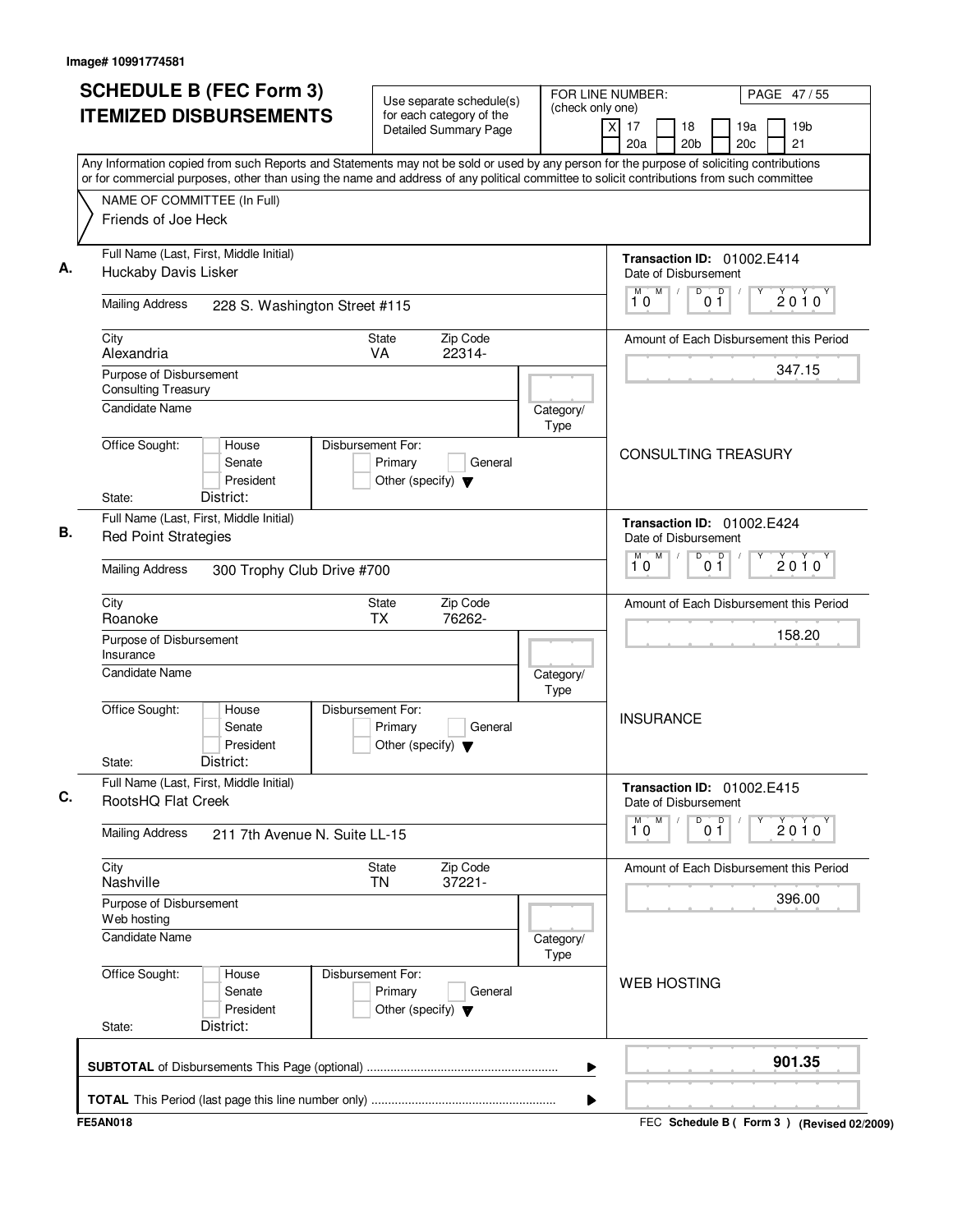| <b>SCHEDULE B (FEC Form 3)</b>                                                                                                                                                                                                                                                         | Use separate schedule(s)                                                        |                          | FOR LINE NUMBER:                                                       | PAGE 48 / 55                                    |  |
|----------------------------------------------------------------------------------------------------------------------------------------------------------------------------------------------------------------------------------------------------------------------------------------|---------------------------------------------------------------------------------|--------------------------|------------------------------------------------------------------------|-------------------------------------------------|--|
| <b>ITEMIZED DISBURSEMENTS</b>                                                                                                                                                                                                                                                          | for each category of the<br>Detailed Summary Page                               | (check only one)         | $\mathsf{X}$<br>17<br>18<br>20a<br>20 <sub>b</sub>                     | 19 <sub>b</sub><br>19a<br>20 <sub>c</sub><br>21 |  |
| Any Information copied from such Reports and Statements may not be sold or used by any person for the purpose of soliciting contributions<br>or for commercial purposes, other than using the name and address of any political committee to solicit contributions from such committee |                                                                                 |                          |                                                                        |                                                 |  |
| NAME OF COMMITTEE (In Full)                                                                                                                                                                                                                                                            |                                                                                 |                          |                                                                        |                                                 |  |
| Friends of Joe Heck                                                                                                                                                                                                                                                                    |                                                                                 |                          |                                                                        |                                                 |  |
| Full Name (Last, First, Middle Initial)<br>Nicole Sarouphim                                                                                                                                                                                                                            |                                                                                 |                          | Transaction ID: 01002.E422<br>Date of Disbursement                     |                                                 |  |
| <b>Mailing Address</b><br>1354 Minuet Street                                                                                                                                                                                                                                           |                                                                                 |                          | M<br>0 <sup>0</sup><br>M<br>D<br>10                                    | $2010^y$                                        |  |
| City<br>Henderson                                                                                                                                                                                                                                                                      | Zip Code<br>State<br>89052-<br><b>NV</b>                                        |                          |                                                                        | Amount of Each Disbursement this Period         |  |
| Purpose of Disbursement<br>Copy Paper                                                                                                                                                                                                                                                  |                                                                                 |                          |                                                                        | 64.43                                           |  |
| <b>Candidate Name</b>                                                                                                                                                                                                                                                                  |                                                                                 | Category/<br><b>Type</b> |                                                                        |                                                 |  |
| Office Sought:<br>House<br>Senate<br>President<br>District:<br>State:                                                                                                                                                                                                                  | Disbursement For:<br>Primary<br>General<br>Other (specify) $\blacktriangledown$ |                          | <b>COPY PAPER</b>                                                      |                                                 |  |
| Full Name (Last, First, Middle Initial)                                                                                                                                                                                                                                                |                                                                                 |                          |                                                                        |                                                 |  |
| Nicole Sarouphim                                                                                                                                                                                                                                                                       |                                                                                 |                          | Transaction ID: 01002.E421<br>Date of Disbursement<br>M<br>D<br>D<br>M |                                                 |  |
| <b>Mailing Address</b><br>1354 Minuet Street                                                                                                                                                                                                                                           |                                                                                 |                          | 10<br>01                                                               | $2010^y$                                        |  |
| City<br>Henderson                                                                                                                                                                                                                                                                      | Zip Code<br><b>State</b><br><b>NV</b><br>89052-                                 |                          |                                                                        | Amount of Each Disbursement this Period         |  |
| Purpose of Disbursement<br>Postage                                                                                                                                                                                                                                                     |                                                                                 |                          |                                                                        | 176.00                                          |  |
| Candidate Name                                                                                                                                                                                                                                                                         |                                                                                 | Category/<br>Type        |                                                                        |                                                 |  |
| Office Sought:<br>House<br>Senate<br>President<br>District:<br>State:                                                                                                                                                                                                                  | Disbursement For:<br>Primary<br>General<br>Other (specify) $\blacktriangledown$ |                          | <b>POSTAGE</b>                                                         |                                                 |  |
| Full Name (Last, First, Middle Initial)<br>IN Compliance Inc.                                                                                                                                                                                                                          |                                                                                 |                          | Transaction ID: 01002.E416<br>Date of Disbursement                     |                                                 |  |
| <b>Mailing Address</b><br>PO Box 751271                                                                                                                                                                                                                                                |                                                                                 |                          | ${\sf M}$<br>D<br>M<br>0 <sup>0</sup><br>10                            | Y<br>2010                                       |  |
| City<br>Las Vegas                                                                                                                                                                                                                                                                      | Zip Code<br>State<br>89136-<br><b>NV</b>                                        |                          |                                                                        | Amount of Each Disbursement this Period         |  |
| Purpose of Disbursement<br><b>Consulting Treasury</b>                                                                                                                                                                                                                                  |                                                                                 |                          | 2500.00                                                                |                                                 |  |
| <b>Candidate Name</b>                                                                                                                                                                                                                                                                  |                                                                                 | Category/<br>Type        |                                                                        |                                                 |  |
| Office Sought:<br>House<br>Senate<br>President<br>District:<br>State:                                                                                                                                                                                                                  | Disbursement For:<br>Primary<br>General<br>Other (specify) $\blacktriangledown$ |                          | <b>CONSULTING TREASURY</b>                                             |                                                 |  |
|                                                                                                                                                                                                                                                                                        |                                                                                 | ▶                        |                                                                        | 2740.43                                         |  |
|                                                                                                                                                                                                                                                                                        |                                                                                 | ▶                        |                                                                        |                                                 |  |
| <b>FE5AN018</b>                                                                                                                                                                                                                                                                        |                                                                                 |                          |                                                                        | FEC Schedule B ( Form 3 ) (Revised 02/2009)     |  |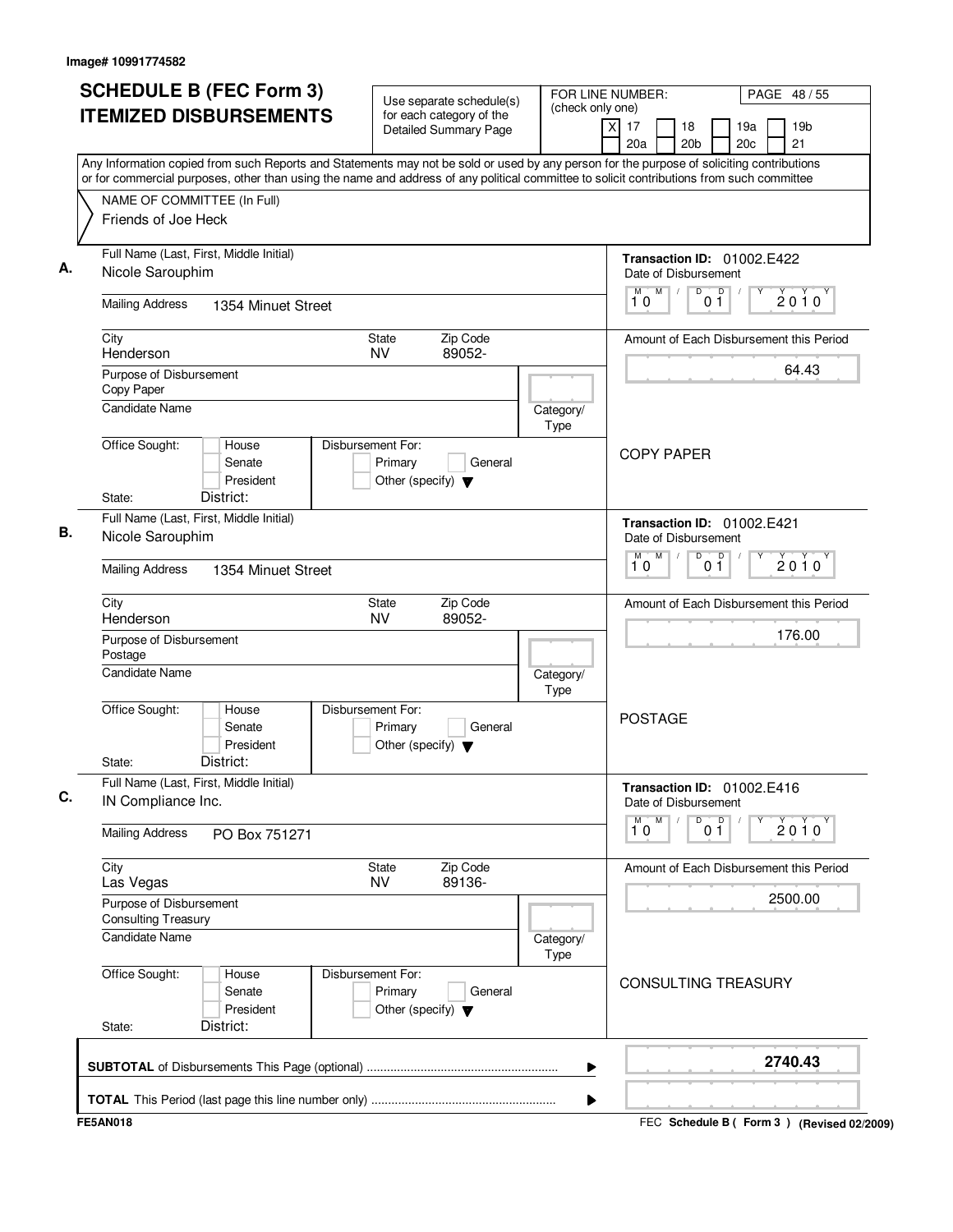| <b>SCHEDULE B (FEC Form 3)</b>                                                                                                            | Use separate schedule(s)                                                        |                          | FOR LINE NUMBER:                                              | PAGE 49/55                                      |  |
|-------------------------------------------------------------------------------------------------------------------------------------------|---------------------------------------------------------------------------------|--------------------------|---------------------------------------------------------------|-------------------------------------------------|--|
| <b>ITEMIZED DISBURSEMENTS</b>                                                                                                             | for each category of the<br>Detailed Summary Page                               | (check only one)         | $\overline{\mathsf{x}}$<br>17<br>18<br>20a<br>20 <sub>b</sub> | 19 <sub>b</sub><br>19a<br>20 <sub>c</sub><br>21 |  |
| Any Information copied from such Reports and Statements may not be sold or used by any person for the purpose of soliciting contributions |                                                                                 |                          |                                                               |                                                 |  |
| or for commercial purposes, other than using the name and address of any political committee to solicit contributions from such committee |                                                                                 |                          |                                                               |                                                 |  |
| NAME OF COMMITTEE (In Full)<br>Friends of Joe Heck                                                                                        |                                                                                 |                          |                                                               |                                                 |  |
| Full Name (Last, First, Middle Initial)<br>IN Compliance Inc.                                                                             |                                                                                 |                          | Transaction ID: 01002.E417<br>Date of Disbursement            |                                                 |  |
| <b>Mailing Address</b><br>PO Box 751271                                                                                                   |                                                                                 |                          | M<br>D<br>0 <sup>0</sup><br>М<br>10                           | 2010                                            |  |
| City<br>Las Vegas                                                                                                                         | Zip Code<br>State<br><b>NV</b><br>89136-                                        |                          |                                                               | Amount of Each Disbursement this Period         |  |
| Purpose of Disbursement<br>Printing & Postage<br><b>Candidate Name</b>                                                                    |                                                                                 |                          |                                                               | 101.11                                          |  |
|                                                                                                                                           |                                                                                 | Category/<br><b>Type</b> |                                                               |                                                 |  |
| Office Sought:<br>House<br>Senate<br>President<br>District:<br>State:                                                                     | Disbursement For:<br>Primary<br>General<br>Other (specify) $\blacktriangledown$ |                          | <b>PRINTING &amp; POSTAGE</b>                                 |                                                 |  |
| Full Name (Last, First, Middle Initial)                                                                                                   |                                                                                 |                          |                                                               |                                                 |  |
| Free And Strong America PAC Inc.                                                                                                          |                                                                                 |                          | Transaction ID: 01010.C2772lK<br>Date of Disbursement         |                                                 |  |
| <b>Mailing Address</b><br>PO Box 79226                                                                                                    |                                                                                 |                          | M<br>D<br>$0\overline{7}$<br>M<br>10                          | $2010^y$                                        |  |
| City<br>Waverley                                                                                                                          | Zip Code<br><b>State</b><br>02479-<br>MA                                        |                          |                                                               | Amount of Each Disbursement this Period         |  |
| Purpose of Disbursement<br>Travel                                                                                                         |                                                                                 |                          | 80.24                                                         |                                                 |  |
| <b>Candidate Name</b>                                                                                                                     |                                                                                 | Category/<br>Type        |                                                               |                                                 |  |
| Office Sought:<br>House<br>Senate<br>President<br>District:<br>State:                                                                     | Disbursement For:<br>Primary<br>General<br>Other (specify) $\blacktriangledown$ |                          | IN KIND: TRAVEL                                               |                                                 |  |
| Full Name (Last, First, Middle Initial)<br><b>Red Point Strategies</b>                                                                    |                                                                                 |                          | Transaction ID: 01002.E426<br>Date of Disbursement            |                                                 |  |
| <b>Mailing Address</b><br>300 Trophy Club Drive #700                                                                                      |                                                                                 |                          | M<br>M<br>D<br>0 <sup>0</sup><br>10                           | Y<br>2010                                       |  |
| City<br>Roanoke                                                                                                                           | Zip Code<br>State<br><b>TX</b><br>76262-                                        |                          |                                                               | Amount of Each Disbursement this Period         |  |
| Purpose of Disbursement<br>Telephone                                                                                                      |                                                                                 |                          | 44.85                                                         |                                                 |  |
| <b>Candidate Name</b>                                                                                                                     |                                                                                 | Category/<br>Type        |                                                               |                                                 |  |
| Office Sought:<br>House<br>Senate<br>President<br>District:<br>State:                                                                     | Disbursement For:<br>Primary<br>General<br>Other (specify) $\blacktriangledown$ |                          | <b>TELEPHONE</b>                                              |                                                 |  |
|                                                                                                                                           |                                                                                 | ▶                        |                                                               | 226.20                                          |  |
|                                                                                                                                           |                                                                                 | ▶                        |                                                               |                                                 |  |
| <b>FE5AN018</b>                                                                                                                           |                                                                                 |                          |                                                               | FEC Schedule B ( Form 3 ) (Revised 02/2009)     |  |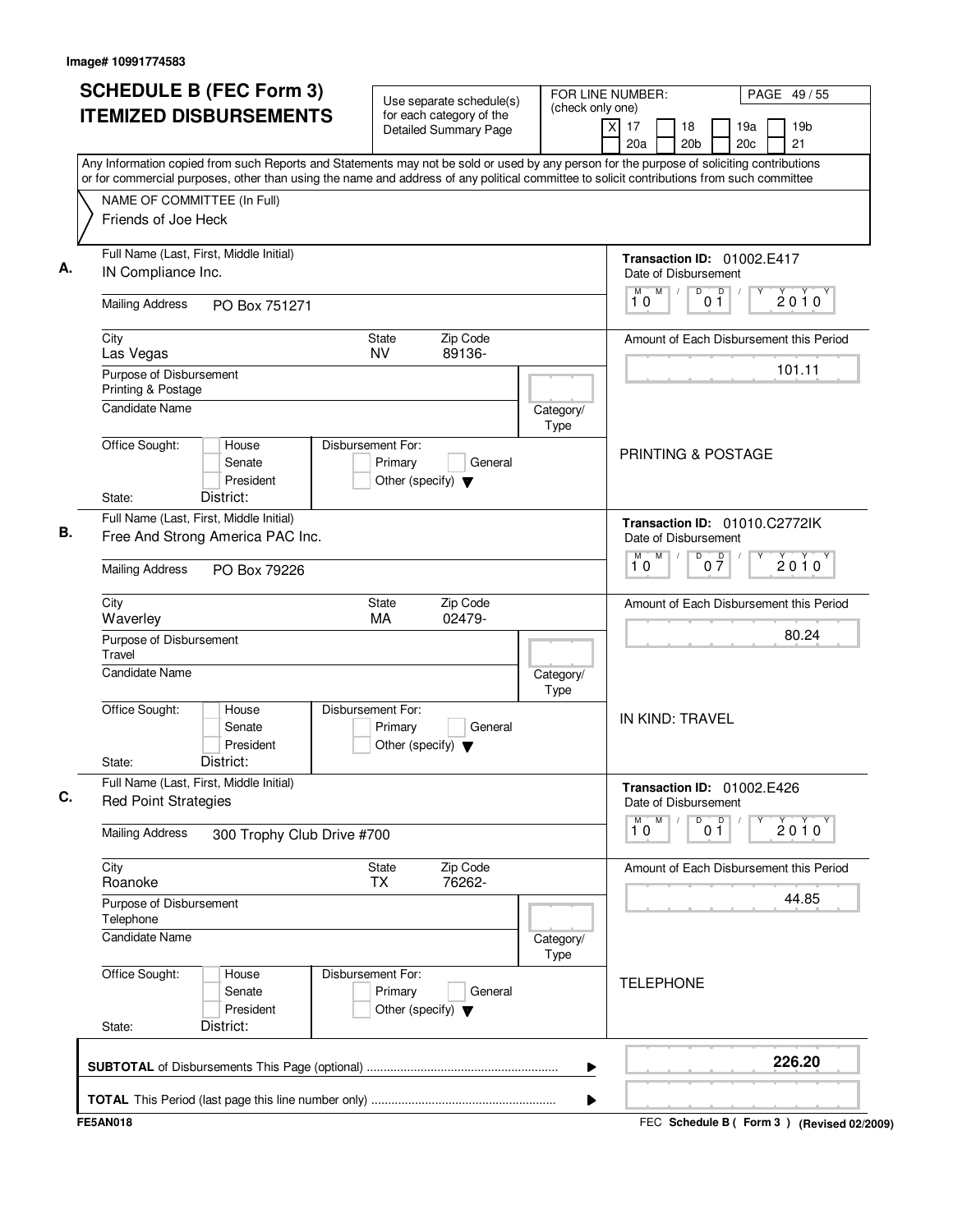| <b>SCHEDULE B (FEC Form 3)</b>                                                                                                                                                                                                                                                         | Use separate schedule(s)                                                        |                          | FOR LINE NUMBER:                                              | PAGE 50 / 55                                    |  |
|----------------------------------------------------------------------------------------------------------------------------------------------------------------------------------------------------------------------------------------------------------------------------------------|---------------------------------------------------------------------------------|--------------------------|---------------------------------------------------------------|-------------------------------------------------|--|
| <b>ITEMIZED DISBURSEMENTS</b>                                                                                                                                                                                                                                                          | for each category of the<br>Detailed Summary Page                               | (check only one)         | $\overline{\mathsf{x}}$<br>17<br>18<br>20a<br>20 <sub>b</sub> | 19 <sub>b</sub><br>19a<br>20 <sub>c</sub><br>21 |  |
| Any Information copied from such Reports and Statements may not be sold or used by any person for the purpose of soliciting contributions<br>or for commercial purposes, other than using the name and address of any political committee to solicit contributions from such committee |                                                                                 |                          |                                                               |                                                 |  |
| NAME OF COMMITTEE (In Full)                                                                                                                                                                                                                                                            |                                                                                 |                          |                                                               |                                                 |  |
| Friends of Joe Heck                                                                                                                                                                                                                                                                    |                                                                                 |                          |                                                               |                                                 |  |
| Full Name (Last, First, Middle Initial)<br>Elan Office Systems                                                                                                                                                                                                                         |                                                                                 |                          | Transaction ID: 01002.E410<br>Date of Disbursement            |                                                 |  |
| <b>Mailing Address</b><br>6231 S. McLeod Drive Suite K                                                                                                                                                                                                                                 |                                                                                 |                          | M<br>D<br>0 <sup>0</sup><br>М<br>10                           | $2010^y$                                        |  |
| City<br>Las Vegas                                                                                                                                                                                                                                                                      | Zip Code<br>State<br><b>NV</b><br>89120-                                        |                          |                                                               | Amount of Each Disbursement this Period         |  |
| Purpose of Disbursement                                                                                                                                                                                                                                                                |                                                                                 |                          |                                                               | 373.00                                          |  |
| <b>Copier Rental</b><br><b>Candidate Name</b>                                                                                                                                                                                                                                          |                                                                                 | Category/<br><b>Type</b> |                                                               |                                                 |  |
| Office Sought:<br>House<br>Senate<br>President<br>District:<br>State:                                                                                                                                                                                                                  | Disbursement For:<br>Primary<br>General<br>Other (specify) $\blacktriangledown$ |                          | <b>COPIER RENTAL</b>                                          |                                                 |  |
| Full Name (Last, First, Middle Initial)                                                                                                                                                                                                                                                |                                                                                 |                          | Transaction ID: 01002.E413                                    |                                                 |  |
| The Strategy Group for Media Inc.                                                                                                                                                                                                                                                      |                                                                                 |                          | Date of Disbursement                                          |                                                 |  |
| <b>Mailing Address</b><br>7669 Stagers Loop                                                                                                                                                                                                                                            |                                                                                 |                          | $\overline{D}$<br>M<br>D<br>M<br>0 <sub>1</sub><br>10         | $2010^y$                                        |  |
| City<br>Delaware                                                                                                                                                                                                                                                                       | Zip Code<br><b>State</b><br>OH<br>43015-                                        |                          |                                                               | Amount of Each Disbursement this Period         |  |
| Purpose of Disbursement<br><b>Media Production</b>                                                                                                                                                                                                                                     |                                                                                 |                          | 32000.00                                                      |                                                 |  |
| Candidate Name                                                                                                                                                                                                                                                                         |                                                                                 | Category/<br>Type        |                                                               |                                                 |  |
| Office Sought:<br>House<br>Senate<br>President<br>District:<br>State:                                                                                                                                                                                                                  | Disbursement For:<br>Primary<br>General<br>Other (specify) $\blacktriangledown$ |                          | <b>MEDIA PRODUCTION</b>                                       |                                                 |  |
| Full Name (Last, First, Middle Initial)<br>Ryan Erwin Associates                                                                                                                                                                                                                       |                                                                                 |                          | Transaction ID: 01002.E409<br>Date of Disbursement            |                                                 |  |
| <b>Mailing Address</b><br>9500 W. Flamingo Road #203                                                                                                                                                                                                                                   |                                                                                 |                          | M<br>M<br>D<br>0 <sup>0</sup><br>10                           | Y<br>2010                                       |  |
| City<br>Las Vegas                                                                                                                                                                                                                                                                      | Zip Code<br>State<br><b>NV</b><br>89147-                                        |                          |                                                               | Amount of Each Disbursement this Period         |  |
| Purpose of Disbursement<br><b>Travel &amp; Meals</b>                                                                                                                                                                                                                                   |                                                                                 |                          | 126.95                                                        |                                                 |  |
| Candidate Name                                                                                                                                                                                                                                                                         |                                                                                 | Category/<br>Type        |                                                               |                                                 |  |
| Office Sought:<br>House<br>Senate<br>President<br>District:<br>State:                                                                                                                                                                                                                  | Disbursement For:<br>Primary<br>General<br>Other (specify) $\blacktriangledown$ |                          | <b>TRAVEL &amp; MEALS</b>                                     |                                                 |  |
|                                                                                                                                                                                                                                                                                        |                                                                                 | ▶                        |                                                               | 32499.95                                        |  |
|                                                                                                                                                                                                                                                                                        |                                                                                 | ▶                        |                                                               |                                                 |  |
| <b>FE5AN018</b>                                                                                                                                                                                                                                                                        |                                                                                 |                          |                                                               | FEC Schedule B ( Form 3 ) (Revised 02/2009)     |  |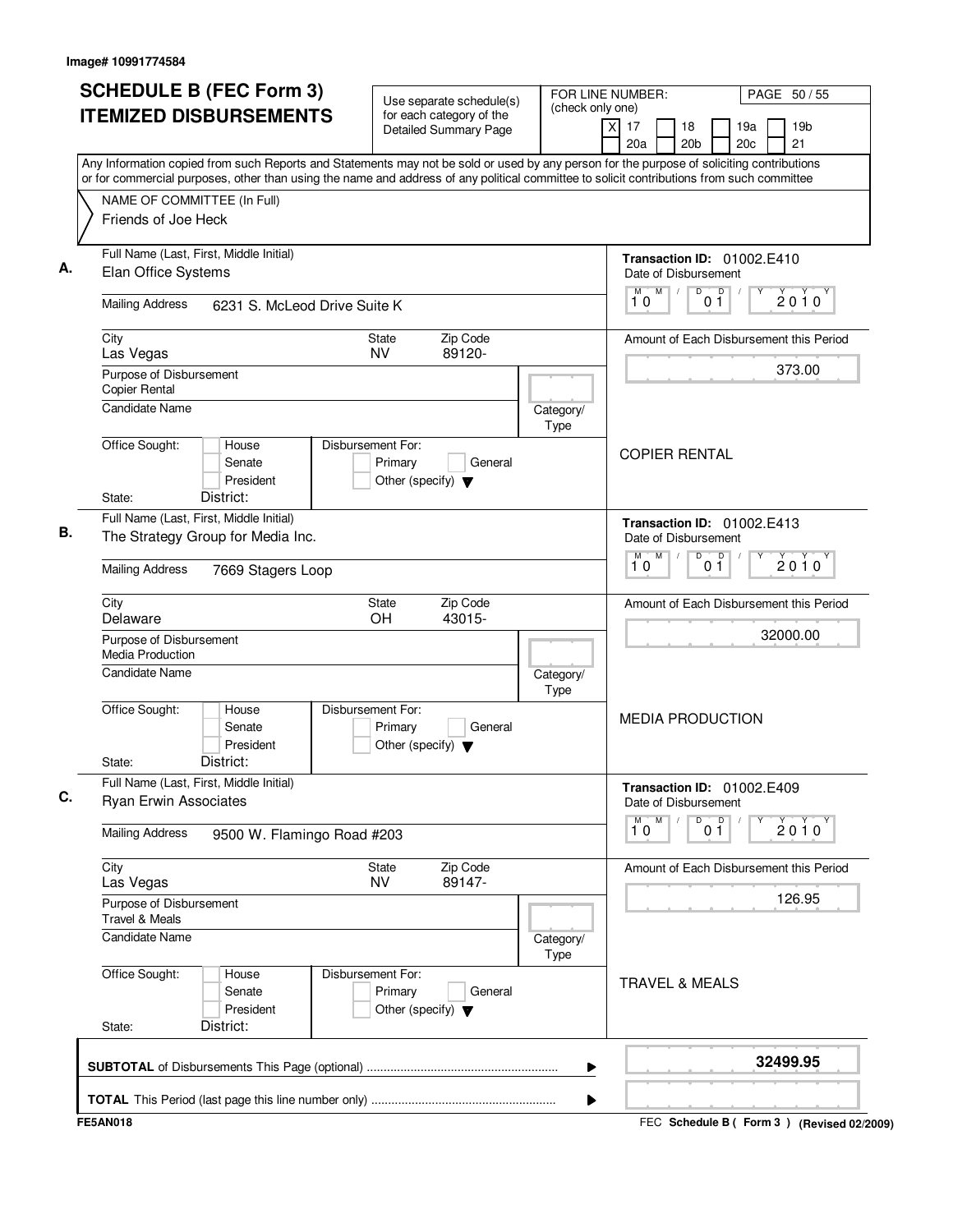| (check only one)<br>for each category of the<br>$\times$<br>17<br>18<br>19a<br>19 <sub>b</sub><br><b>Detailed Summary Page</b><br>20 <sub>b</sub><br>20 <sub>c</sub><br>21<br>20a<br>Any Information copied from such Reports and Statements may not be sold or used by any person for the purpose of soliciting contributions<br>or for commercial purposes, other than using the name and address of any political committee to solicit contributions from such committee<br>NAME OF COMMITTEE (In Full)<br>Friends of Joe Heck<br>Full Name (Last, First, Middle Initial)<br>Transaction ID: 01002.E427<br><b>Red Point Strategies</b><br>Date of Disbursement<br>D<br>D<br>M<br>М<br>$2010^y$<br>10<br>01<br><b>Mailing Address</b><br>300 Trophy Club Drive #700<br>City<br>State<br>Zip Code<br>Roanoke<br><b>TX</b><br>76262-<br>340.30<br>Purpose of Disbursement<br>Meals<br><b>Candidate Name</b><br>Category/<br><b>Type</b><br>Office Sought:<br>Disbursement For:<br>House<br><b>MEALS</b><br>Senate<br>Primary<br>General<br>President<br>Other (specify) $\blacktriangledown$<br>District:<br>State:<br>Full Name (Last, First, Middle Initial)<br>Transaction ID: 01002.E420<br>Nicole Sarouphim<br>Date of Disbursement<br>M<br>D<br>0 <sup>0</sup><br>M<br>$2010^y$<br>10<br><b>Mailing Address</b><br>1354 Minuet Street<br>City<br>Zip Code<br>State<br><b>NV</b><br>89052-<br>Henderson<br>3250.00<br>Purpose of Disbursement<br><b>Consulting Fundraising</b><br>Candidate Name<br>Category/<br>Type<br>Office Sought:<br>House<br>Disbursement For:<br><b>CONSULTING FUNDRAISING</b><br>Senate<br>Primary<br>General<br>President<br>Other (specify) $\blacktriangledown$<br>District:<br>State:<br>Full Name (Last, First, Middle Initial)<br>Transaction ID: 01011.E435<br>Univision 15 Las Vegas<br>Date of Disbursement<br>D<br>M<br>$\overline{11}$<br>Y<br>M<br>$2010^y$<br>10<br><b>Mailing Address</b><br>6767 W Tropicana Ave # 102<br>City<br>Zip Code<br>State<br><b>NV</b><br>89103-<br>Las Vegas<br>10000.00<br>Purpose of Disbursement<br>Advertisement<br><b>Candidate Name</b><br>Category/<br>Type<br>Disbursement For:<br>Office Sought:<br>House<br><b>ADVERTISEMENT</b><br>Primary<br>General<br>Senate<br>President<br>Other (specify) $\blacktriangledown$<br>District:<br>State:<br>13590.30<br>▶ | ▶ | <b>SCHEDULE B (FEC Form 3)</b> | Use separate schedule(s) |  | FOR LINE NUMBER: | PAGE 51 / 55 |
|-------------------------------------------------------------------------------------------------------------------------------------------------------------------------------------------------------------------------------------------------------------------------------------------------------------------------------------------------------------------------------------------------------------------------------------------------------------------------------------------------------------------------------------------------------------------------------------------------------------------------------------------------------------------------------------------------------------------------------------------------------------------------------------------------------------------------------------------------------------------------------------------------------------------------------------------------------------------------------------------------------------------------------------------------------------------------------------------------------------------------------------------------------------------------------------------------------------------------------------------------------------------------------------------------------------------------------------------------------------------------------------------------------------------------------------------------------------------------------------------------------------------------------------------------------------------------------------------------------------------------------------------------------------------------------------------------------------------------------------------------------------------------------------------------------------------------------------------------------------------------------------------------------------------------------------------------------------------------------------------------------------------------------------------------------------------------------------------------------------------------------------------------------------------------------------------------------------------------------------------------------------------------------------------------------------------------------------------------|---|--------------------------------|--------------------------|--|------------------|--------------|
|                                                                                                                                                                                                                                                                                                                                                                                                                                                                                                                                                                                                                                                                                                                                                                                                                                                                                                                                                                                                                                                                                                                                                                                                                                                                                                                                                                                                                                                                                                                                                                                                                                                                                                                                                                                                                                                                                                                                                                                                                                                                                                                                                                                                                                                                                                                                                 |   | <b>ITEMIZED DISBURSEMENTS</b>  |                          |  |                  |              |
|                                                                                                                                                                                                                                                                                                                                                                                                                                                                                                                                                                                                                                                                                                                                                                                                                                                                                                                                                                                                                                                                                                                                                                                                                                                                                                                                                                                                                                                                                                                                                                                                                                                                                                                                                                                                                                                                                                                                                                                                                                                                                                                                                                                                                                                                                                                                                 |   |                                |                          |  |                  |              |
|                                                                                                                                                                                                                                                                                                                                                                                                                                                                                                                                                                                                                                                                                                                                                                                                                                                                                                                                                                                                                                                                                                                                                                                                                                                                                                                                                                                                                                                                                                                                                                                                                                                                                                                                                                                                                                                                                                                                                                                                                                                                                                                                                                                                                                                                                                                                                 |   |                                |                          |  |                  |              |
|                                                                                                                                                                                                                                                                                                                                                                                                                                                                                                                                                                                                                                                                                                                                                                                                                                                                                                                                                                                                                                                                                                                                                                                                                                                                                                                                                                                                                                                                                                                                                                                                                                                                                                                                                                                                                                                                                                                                                                                                                                                                                                                                                                                                                                                                                                                                                 |   |                                |                          |  |                  |              |
| Amount of Each Disbursement this Period                                                                                                                                                                                                                                                                                                                                                                                                                                                                                                                                                                                                                                                                                                                                                                                                                                                                                                                                                                                                                                                                                                                                                                                                                                                                                                                                                                                                                                                                                                                                                                                                                                                                                                                                                                                                                                                                                                                                                                                                                                                                                                                                                                                                                                                                                                         |   |                                |                          |  |                  |              |
|                                                                                                                                                                                                                                                                                                                                                                                                                                                                                                                                                                                                                                                                                                                                                                                                                                                                                                                                                                                                                                                                                                                                                                                                                                                                                                                                                                                                                                                                                                                                                                                                                                                                                                                                                                                                                                                                                                                                                                                                                                                                                                                                                                                                                                                                                                                                                 |   |                                |                          |  |                  |              |
|                                                                                                                                                                                                                                                                                                                                                                                                                                                                                                                                                                                                                                                                                                                                                                                                                                                                                                                                                                                                                                                                                                                                                                                                                                                                                                                                                                                                                                                                                                                                                                                                                                                                                                                                                                                                                                                                                                                                                                                                                                                                                                                                                                                                                                                                                                                                                 |   |                                |                          |  |                  |              |
| Amount of Each Disbursement this Period<br>Amount of Each Disbursement this Period                                                                                                                                                                                                                                                                                                                                                                                                                                                                                                                                                                                                                                                                                                                                                                                                                                                                                                                                                                                                                                                                                                                                                                                                                                                                                                                                                                                                                                                                                                                                                                                                                                                                                                                                                                                                                                                                                                                                                                                                                                                                                                                                                                                                                                                              |   |                                |                          |  |                  |              |
|                                                                                                                                                                                                                                                                                                                                                                                                                                                                                                                                                                                                                                                                                                                                                                                                                                                                                                                                                                                                                                                                                                                                                                                                                                                                                                                                                                                                                                                                                                                                                                                                                                                                                                                                                                                                                                                                                                                                                                                                                                                                                                                                                                                                                                                                                                                                                 |   |                                |                          |  |                  |              |
|                                                                                                                                                                                                                                                                                                                                                                                                                                                                                                                                                                                                                                                                                                                                                                                                                                                                                                                                                                                                                                                                                                                                                                                                                                                                                                                                                                                                                                                                                                                                                                                                                                                                                                                                                                                                                                                                                                                                                                                                                                                                                                                                                                                                                                                                                                                                                 |   |                                |                          |  |                  |              |
|                                                                                                                                                                                                                                                                                                                                                                                                                                                                                                                                                                                                                                                                                                                                                                                                                                                                                                                                                                                                                                                                                                                                                                                                                                                                                                                                                                                                                                                                                                                                                                                                                                                                                                                                                                                                                                                                                                                                                                                                                                                                                                                                                                                                                                                                                                                                                 |   |                                |                          |  |                  |              |
|                                                                                                                                                                                                                                                                                                                                                                                                                                                                                                                                                                                                                                                                                                                                                                                                                                                                                                                                                                                                                                                                                                                                                                                                                                                                                                                                                                                                                                                                                                                                                                                                                                                                                                                                                                                                                                                                                                                                                                                                                                                                                                                                                                                                                                                                                                                                                 |   |                                |                          |  |                  |              |
|                                                                                                                                                                                                                                                                                                                                                                                                                                                                                                                                                                                                                                                                                                                                                                                                                                                                                                                                                                                                                                                                                                                                                                                                                                                                                                                                                                                                                                                                                                                                                                                                                                                                                                                                                                                                                                                                                                                                                                                                                                                                                                                                                                                                                                                                                                                                                 |   |                                |                          |  |                  |              |
|                                                                                                                                                                                                                                                                                                                                                                                                                                                                                                                                                                                                                                                                                                                                                                                                                                                                                                                                                                                                                                                                                                                                                                                                                                                                                                                                                                                                                                                                                                                                                                                                                                                                                                                                                                                                                                                                                                                                                                                                                                                                                                                                                                                                                                                                                                                                                 |   |                                |                          |  |                  |              |
|                                                                                                                                                                                                                                                                                                                                                                                                                                                                                                                                                                                                                                                                                                                                                                                                                                                                                                                                                                                                                                                                                                                                                                                                                                                                                                                                                                                                                                                                                                                                                                                                                                                                                                                                                                                                                                                                                                                                                                                                                                                                                                                                                                                                                                                                                                                                                 |   |                                |                          |  |                  |              |
|                                                                                                                                                                                                                                                                                                                                                                                                                                                                                                                                                                                                                                                                                                                                                                                                                                                                                                                                                                                                                                                                                                                                                                                                                                                                                                                                                                                                                                                                                                                                                                                                                                                                                                                                                                                                                                                                                                                                                                                                                                                                                                                                                                                                                                                                                                                                                 |   |                                |                          |  |                  |              |
|                                                                                                                                                                                                                                                                                                                                                                                                                                                                                                                                                                                                                                                                                                                                                                                                                                                                                                                                                                                                                                                                                                                                                                                                                                                                                                                                                                                                                                                                                                                                                                                                                                                                                                                                                                                                                                                                                                                                                                                                                                                                                                                                                                                                                                                                                                                                                 |   |                                |                          |  |                  |              |
|                                                                                                                                                                                                                                                                                                                                                                                                                                                                                                                                                                                                                                                                                                                                                                                                                                                                                                                                                                                                                                                                                                                                                                                                                                                                                                                                                                                                                                                                                                                                                                                                                                                                                                                                                                                                                                                                                                                                                                                                                                                                                                                                                                                                                                                                                                                                                 |   |                                |                          |  |                  |              |
|                                                                                                                                                                                                                                                                                                                                                                                                                                                                                                                                                                                                                                                                                                                                                                                                                                                                                                                                                                                                                                                                                                                                                                                                                                                                                                                                                                                                                                                                                                                                                                                                                                                                                                                                                                                                                                                                                                                                                                                                                                                                                                                                                                                                                                                                                                                                                 |   |                                |                          |  |                  |              |
|                                                                                                                                                                                                                                                                                                                                                                                                                                                                                                                                                                                                                                                                                                                                                                                                                                                                                                                                                                                                                                                                                                                                                                                                                                                                                                                                                                                                                                                                                                                                                                                                                                                                                                                                                                                                                                                                                                                                                                                                                                                                                                                                                                                                                                                                                                                                                 |   |                                |                          |  |                  |              |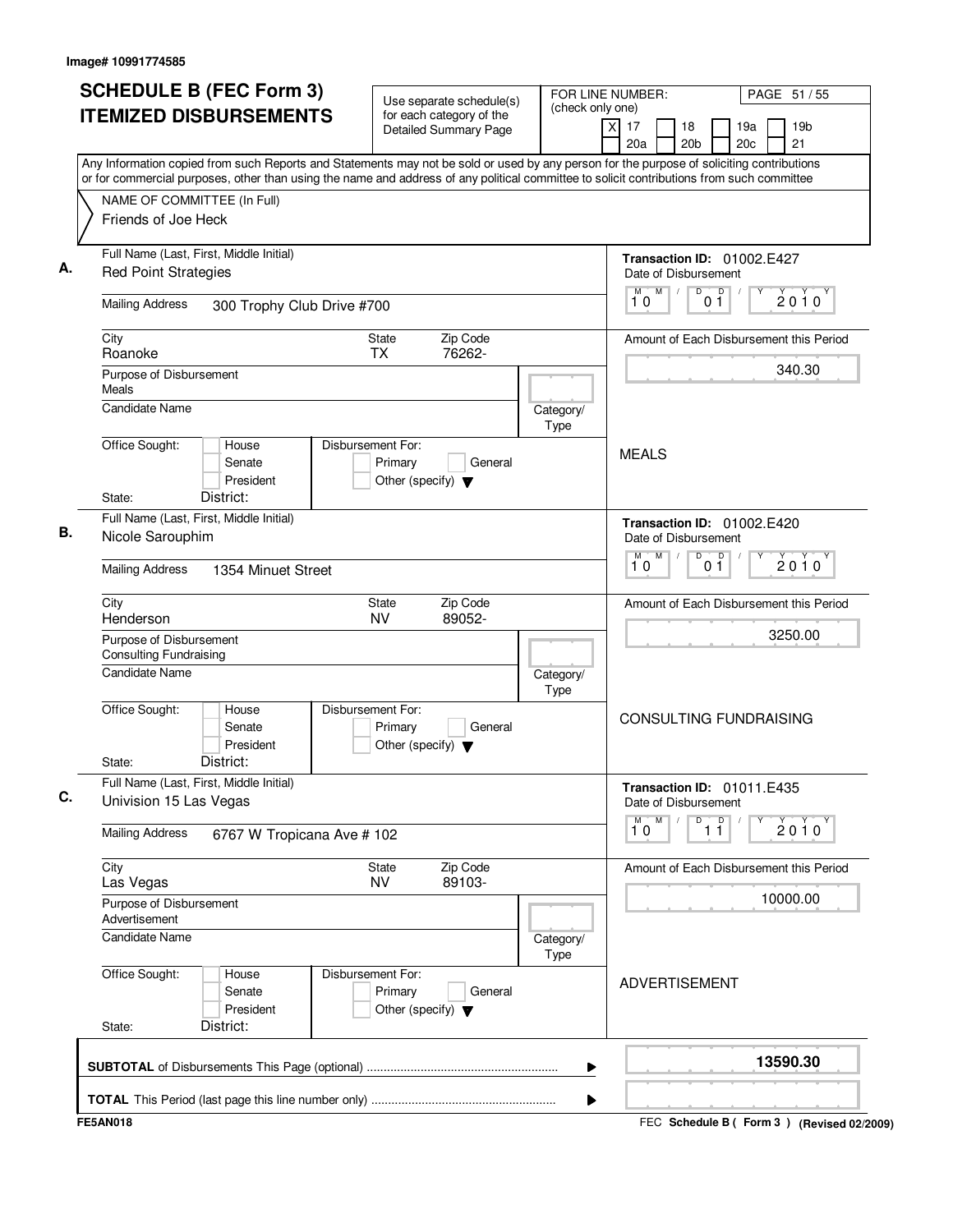| <b>SCHEDULE B (FEC Form 3)</b>                                                                                                            | Use separate schedule(s)                                                        | FOR LINE NUMBER:  |                                                                  | PAGE 52/55                                      |
|-------------------------------------------------------------------------------------------------------------------------------------------|---------------------------------------------------------------------------------|-------------------|------------------------------------------------------------------|-------------------------------------------------|
| <b>ITEMIZED DISBURSEMENTS</b>                                                                                                             | for each category of the<br><b>Detailed Summary Page</b>                        | (check only one)  | x<br>17<br>18<br>20a<br>20 <sub>b</sub>                          | 19 <sub>b</sub><br>19a<br>20 <sub>c</sub><br>21 |
| Any Information copied from such Reports and Statements may not be sold or used by any person for the purpose of soliciting contributions |                                                                                 |                   |                                                                  |                                                 |
| or for commercial purposes, other than using the name and address of any political committee to solicit contributions from such committee |                                                                                 |                   |                                                                  |                                                 |
| NAME OF COMMITTEE (In Full)<br>Friends of Joe Heck                                                                                        |                                                                                 |                   |                                                                  |                                                 |
| Full Name (Last, First, Middle Initial)                                                                                                   |                                                                                 |                   | Transaction ID: 01002.E419                                       |                                                 |
| Mark Ciavola                                                                                                                              |                                                                                 |                   | Date of Disbursement<br>M<br>D                                   |                                                 |
| <b>Mailing Address</b><br>11288 Corsica Mist Avenue                                                                                       |                                                                                 |                   | $\overline{p}$<br>0 <sub>1</sub><br>10                           | $2010^y$                                        |
| City                                                                                                                                      | Zip Code<br>State<br><b>NV</b><br>89135-                                        |                   |                                                                  | Amount of Each Disbursement this Period         |
| Las Vegas<br>Purpose of Disbursement                                                                                                      |                                                                                 |                   |                                                                  | 2000.00                                         |
| <b>Telephone Svcs</b>                                                                                                                     |                                                                                 |                   |                                                                  |                                                 |
| Candidate Name                                                                                                                            |                                                                                 | Category/<br>Type |                                                                  |                                                 |
| Office Sought:<br>House<br>Senate<br>President<br>District:<br>State:                                                                     | Disbursement For:<br>Primary<br>General<br>Other (specify) $\blacktriangledown$ |                   | <b>TELEPHONE SVCS</b>                                            |                                                 |
| Full Name (Last, First, Middle Initial)                                                                                                   |                                                                                 |                   |                                                                  |                                                 |
| Emma Inc.                                                                                                                                 |                                                                                 |                   | Transaction ID: 01004.E428<br>Date of Disbursement               |                                                 |
| <b>Mailing Address</b><br>2120 8th Avenue S.                                                                                              |                                                                                 |                   | M<br>D<br>$\mathsf{D}$<br>М<br>0 <sub>1</sub><br>10              | $2010^y$                                        |
| City<br>Nashville                                                                                                                         | Zip Code<br>State<br>37204-<br>TN                                               |                   |                                                                  | Amount of Each Disbursement this Period         |
| Purpose of Disbursement                                                                                                                   |                                                                                 |                   |                                                                  | 172.54                                          |
| Voter Contact/Database                                                                                                                    |                                                                                 |                   |                                                                  |                                                 |
| <b>Candidate Name</b>                                                                                                                     |                                                                                 | Category/<br>Type |                                                                  |                                                 |
| Office Sought:<br>House<br>Senate<br>President<br>District:<br>State:                                                                     | Disbursement For:<br>Primary<br>General<br>Other (specify) $\blacktriangledown$ |                   | <b>VOTER CONTACT/DATABASE</b>                                    |                                                 |
| Full Name (Last, First, Middle Initial)<br>Joe Heck                                                                                       |                                                                                 |                   | Transaction ID: 01002.E405<br>Date of Disbursement               |                                                 |
| <b>Mailing Address</b><br>1769 Harpsichord Way                                                                                            |                                                                                 |                   | $\overline{\mathbf{1}^M \mathbf{0}}$<br>M<br>D<br>0 <sup>0</sup> | 2010                                            |
| City<br>Henderson                                                                                                                         | Zip Code<br>State<br><b>NV</b><br>89012-                                        |                   |                                                                  | Amount of Each Disbursement this Period         |
| Purpose of Disbursement<br>Travel                                                                                                         |                                                                                 |                   |                                                                  | 1478.64                                         |
| <b>Candidate Name</b>                                                                                                                     |                                                                                 | Category/<br>Type |                                                                  |                                                 |
| Office Sought:<br>House<br>Senate<br>President<br>District:<br>State:                                                                     | Disbursement For:<br>Primary<br>General<br>Other (specify) $\blacktriangledown$ |                   | <b>TRAVEL</b>                                                    |                                                 |
|                                                                                                                                           |                                                                                 | ▶                 |                                                                  | 3651.18                                         |
|                                                                                                                                           |                                                                                 | ▶                 |                                                                  |                                                 |
| <b>FE5AN018</b>                                                                                                                           |                                                                                 |                   |                                                                  | FEC Schedule B ( Form 3 ) (Revised 02/2009)     |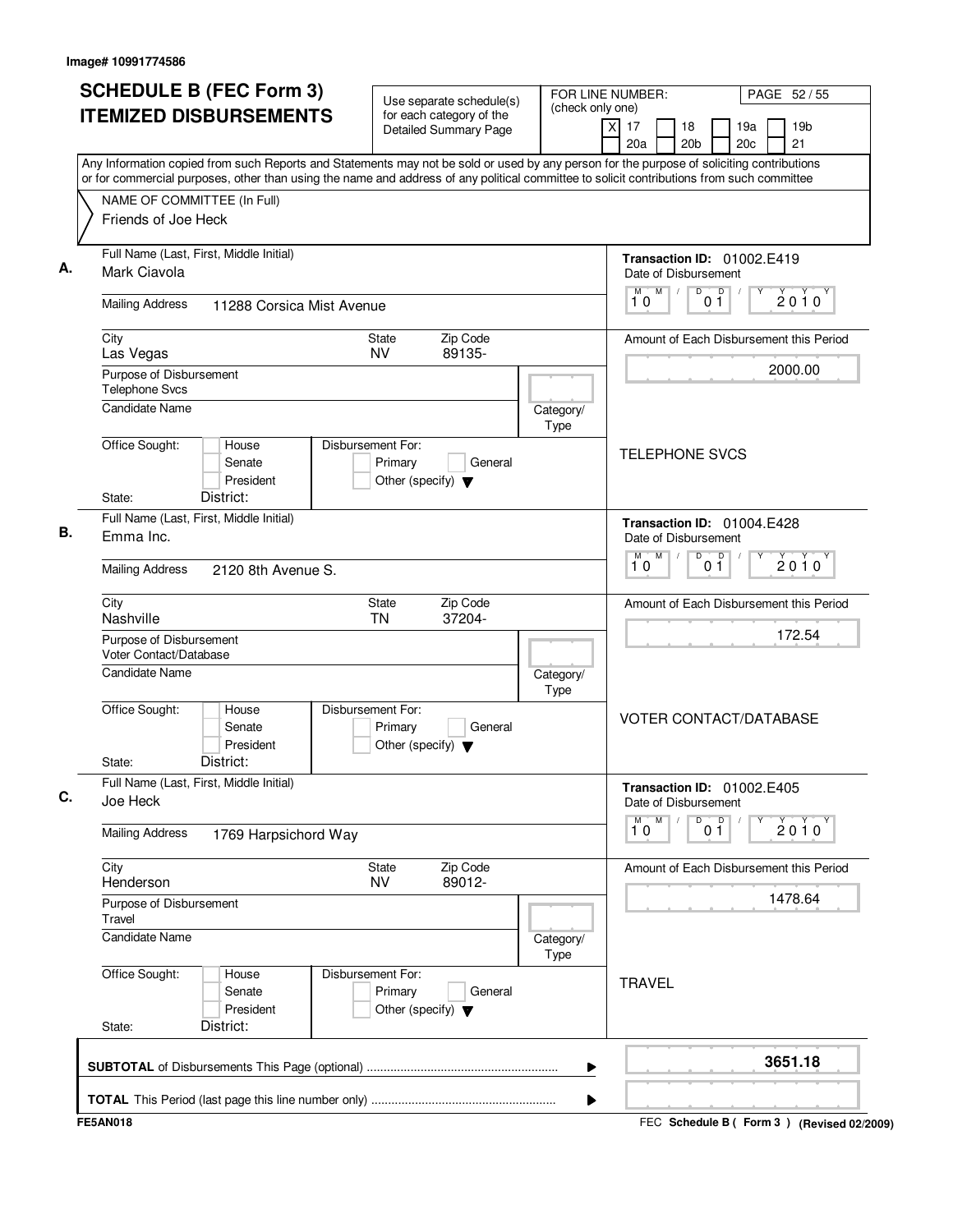|    |                  |                                         | <b>SCHEDULE B (FEC Form 3)</b>                                                                                                                                                                                                                                                         |                                                                      |                                                          |                   |                                                      |                                       |  |                       |                      |                                 |  |                                         |
|----|------------------|-----------------------------------------|----------------------------------------------------------------------------------------------------------------------------------------------------------------------------------------------------------------------------------------------------------------------------------------|----------------------------------------------------------------------|----------------------------------------------------------|-------------------|------------------------------------------------------|---------------------------------------|--|-----------------------|----------------------|---------------------------------|--|-----------------------------------------|
|    |                  |                                         |                                                                                                                                                                                                                                                                                        |                                                                      | Use separate schedule(s)                                 |                   | FOR LINE NUMBER:<br>PAGE 53 / 55<br>(check only one) |                                       |  |                       |                      |                                 |  |                                         |
|    |                  |                                         | <b>ITEMIZED DISBURSEMENTS</b>                                                                                                                                                                                                                                                          |                                                                      | for each category of the<br><b>Detailed Summary Page</b> |                   |                                                      | 17<br>20a                             |  | 18<br>20 <sub>b</sub> |                      | 19a<br>20c                      |  | 19 <sub>b</sub><br>21                   |
|    |                  |                                         | Any Information copied from such Reports and Statements may not be sold or used by any person for the purpose of soliciting contributions<br>or for commercial purposes, other than using the name and address of any political committee to solicit contributions from such committee |                                                                      |                                                          |                   |                                                      |                                       |  |                       |                      |                                 |  |                                         |
|    |                  | Friends of Joe Heck                     | NAME OF COMMITTEE (In Full)                                                                                                                                                                                                                                                            |                                                                      |                                                          |                   |                                                      |                                       |  |                       |                      |                                 |  |                                         |
| А. |                  | Nevada Energy<br><b>Mailing Address</b> | Full Name (Last, First, Middle Initial)<br>PO Box 30086                                                                                                                                                                                                                                |                                                                      |                                                          |                   |                                                      | Date of Disbursement<br>$M$ $M$<br>10 |  | $\overline{D}$        | $\overline{D}$<br>01 | Transaction ID: 01002 F411<br>Y |  | $2010^y$                                |
|    | City<br>Reno     |                                         |                                                                                                                                                                                                                                                                                        | <b>State</b><br><b>NV</b>                                            | Zip Code<br>89520-                                       |                   |                                                      |                                       |  |                       |                      |                                 |  | Amount of Each Disbursement this Period |
|    | <b>Utilities</b> | Purpose of Disbursement                 |                                                                                                                                                                                                                                                                                        |                                                                      |                                                          |                   |                                                      |                                       |  |                       |                      |                                 |  | 274.79                                  |
|    |                  | Candidate Name                          |                                                                                                                                                                                                                                                                                        |                                                                      |                                                          | Category/<br>Type |                                                      |                                       |  |                       |                      |                                 |  |                                         |
|    |                  | Office Sought:                          | House<br>Senate<br>President                                                                                                                                                                                                                                                           | Disbursement For:<br>Primary<br>Other (specify) $\blacktriangledown$ | General                                                  |                   |                                                      | <b>UTILITIES</b>                      |  |                       |                      |                                 |  |                                         |
|    | State:           |                                         | District:                                                                                                                                                                                                                                                                              |                                                                      |                                                          |                   |                                                      |                                       |  |                       |                      |                                 |  |                                         |

| <b>FE5AN018</b> | FEC Schedule B (Form 3) (Revised 02/2009) |
|-----------------|-------------------------------------------|
|                 | 204647.42                                 |
|                 | 274.79                                    |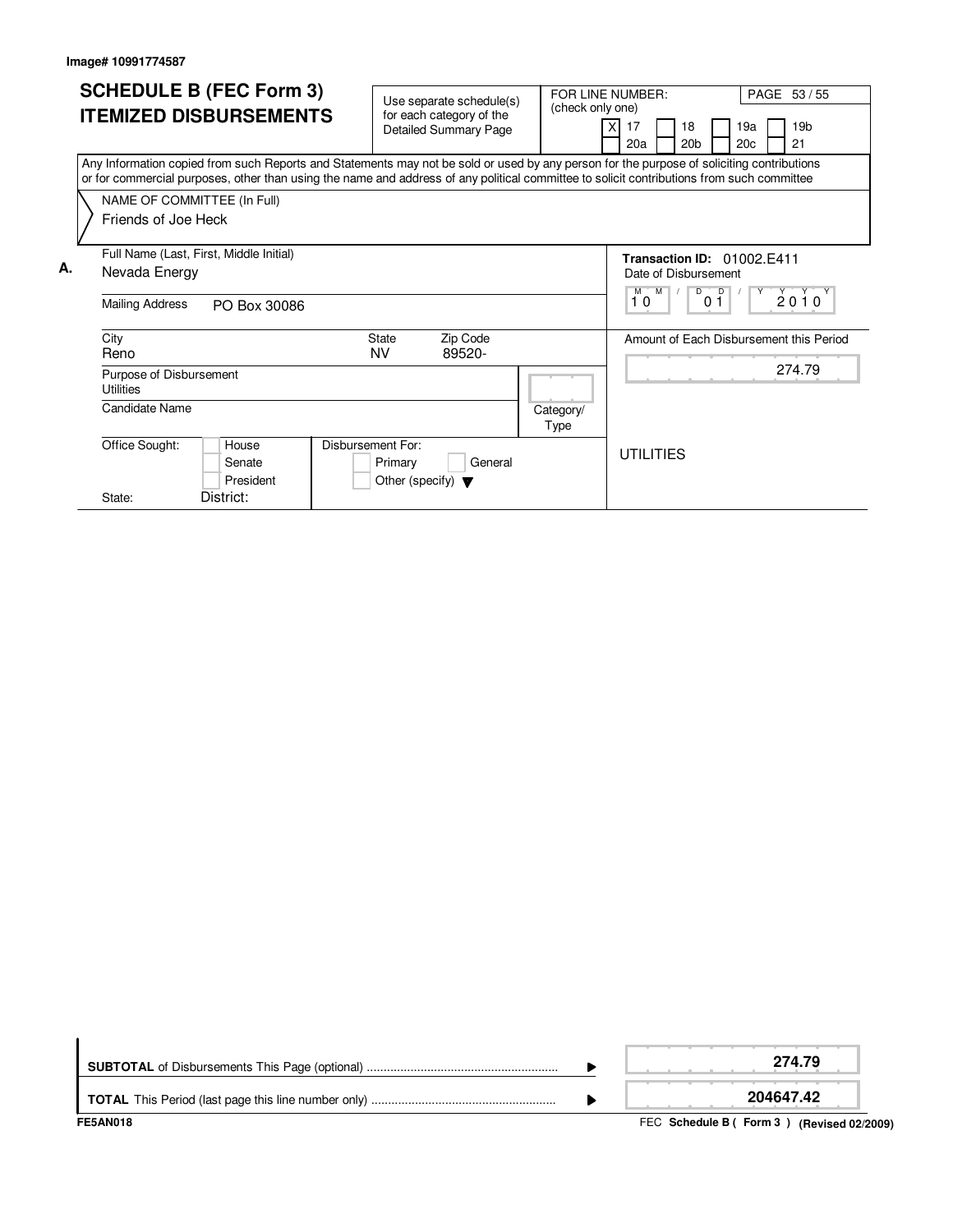| <b>SCHEDULE C (FEC Form 3)</b>                                                                                                       |                            |                                                                               | PAGE 54 / 55                                                          |
|--------------------------------------------------------------------------------------------------------------------------------------|----------------------------|-------------------------------------------------------------------------------|-----------------------------------------------------------------------|
| <b>LOANS</b>                                                                                                                         |                            | Use separate schedule(s)<br>for each category of the<br>Detailed Summary Page | FOR LINE NUMBER:<br>IX.<br>(check only one)<br>13a<br>13 <sub>b</sub> |
| NAME OF COMMITTEE (In Full)<br>Friends of Joe Heck                                                                                   |                            |                                                                               | Transaction ID: LS00408.C828                                          |
| LOAN SOURCE Full Name (Last, First, Middle Initial)<br>Joe Heck - [PERSONAL FUNDS]                                                   |                            |                                                                               | Election:<br>$X$ Primary<br>General                                   |
| <b>Mailing Address</b><br>1769 Harpsichord Way                                                                                       |                            |                                                                               | Other (specify) $\blacktriangledown$                                  |
| City Henderson                                                                                                                       | State NV<br>ZIP Code       | 89012-                                                                        |                                                                       |
| Original Amount of Loan                                                                                                              | Cumulative Payment To Date |                                                                               | Balance Outstanding at Close of This Period                           |
| 13000.00                                                                                                                             |                            | 0.00                                                                          | 13000.00                                                              |
| <b>TERMS</b><br>Date Incurred                                                                                                        | Date Due                   | <b>Interest Rate</b>                                                          | Secured:                                                              |
| $\mathbf{Y} + \mathbf{Y} + \mathbf{Y} + \mathbf{Y}$<br>$D$ <sup><math>\top</math></sup><br>D<br>M<br>Y<br>M "<br>03<br>2010<br>31    | ONDEMAND                   | .0000                                                                         | $X $ No<br>$%$ (apr)<br>Yes                                           |
| List All Endorsers or Guarantors (if any) to Loan Source                                                                             |                            |                                                                               |                                                                       |
| Full Name (Last, First, Middle Initial)                                                                                              |                            | Name of Employer                                                              |                                                                       |
| <b>Mailing Address</b>                                                                                                               |                            | Occupation                                                                    |                                                                       |
| City<br>State                                                                                                                        | ZIP Code                   | Amount<br>Guaranteed<br>Outstanding:                                          |                                                                       |
| Full Name (Last, First, Middle Initial)                                                                                              |                            | Name of Employer                                                              |                                                                       |
| <b>Mailing Address</b>                                                                                                               |                            | Occupation                                                                    |                                                                       |
| City<br>State                                                                                                                        | ZIP Code                   | Amount<br>Guaranteed<br>Outstanding:                                          |                                                                       |
| Full Name (Last, First, Middle Initial)                                                                                              |                            | Name of Employer                                                              |                                                                       |
| <b>Mailing Address</b>                                                                                                               |                            | Occupation                                                                    |                                                                       |
| City<br>State                                                                                                                        | ZIP Code                   | Amount<br>Guaranteed<br>Outstanding:                                          |                                                                       |
| Full Name (Last, First, Middle Initial)                                                                                              |                            | Name of Employer                                                              |                                                                       |
| <b>Mailing Address</b>                                                                                                               |                            | Occupation                                                                    |                                                                       |
| City<br>State                                                                                                                        | ZIP Code                   | Amount<br>Guaranteed<br>Outstanding:                                          |                                                                       |
|                                                                                                                                      |                            |                                                                               | 13000.00                                                              |
|                                                                                                                                      |                            |                                                                               |                                                                       |
| Carry outstanding balance only to LINE 3, Schedule D, for this line. If no Schedule D, carry forward to appropriate line of Summary. |                            |                                                                               |                                                                       |

**Image# 10991774588**

FEC **Schedule C ( ) Form 3 FE5AN018 (Revised 02/2003)**